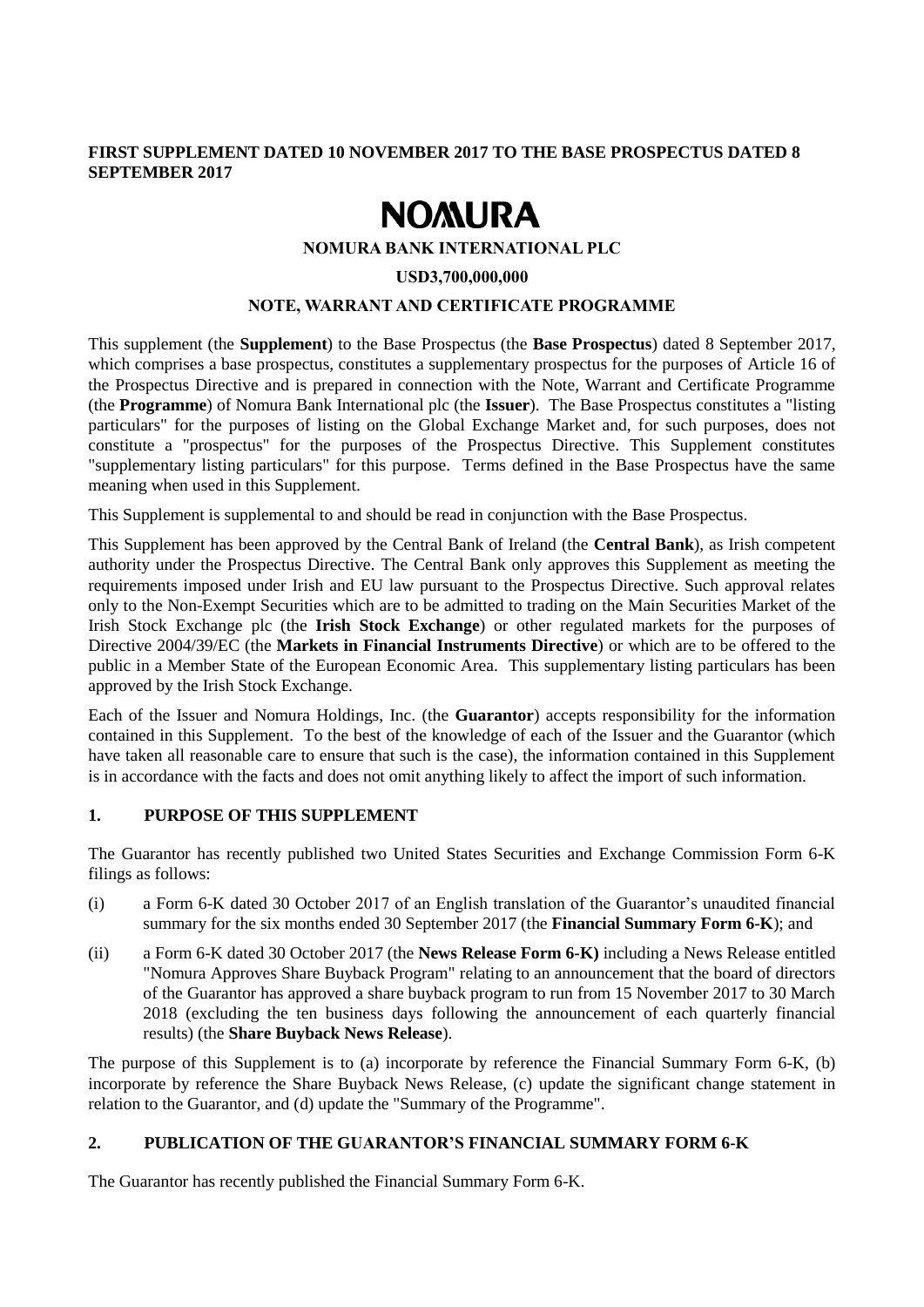A copy of the Form 6-K (available at http://www.nomuraholdings.com/investor/library/sec/6k/171030/171030\_1.pdf) has been filed with the Central Bank and, by virtue of this Supplement, the Financial Summary Form 6-K is incorporated by reference in, and forms part of, the Base Prospectus.

# **3. PUBLICATION OF THE GUARANTOR'S NEWS RELEASE FORM 6-K**

The Guarantor has recently published the News Release Form 6-K.

A copy of the News Release Form 6-K (available at http://www.nomuraholdings.com/investor/library/sec/6k/171030/171030 2.pdf) has been filed with the Central Bank. By virtue of this Supplement, the Share Buyback News Release on the final page of the News Release Form 6-K is incorporated by reference in, and forms part of, the Base Prospectus.

# **4. UPDATE OF THE SIGNIFICANT CHANGE STATEMENT**

There has been no significant change in the financial or trading position of the Guarantor or the Nomura Group since 30 September 2017. There has been no significant change in the financial position of the Issuer since 31 March 2017. There has been no material adverse change in the prospects of the Issuer or the Guarantor since 31 March 2017.

# **5. UPDATE OF THE "SUMMARY OF THE PROGRAMME"**

The Summary of the Base Prospectus shall be deemed updated and replaced with the Summary in the Annex to this Supplement.

# **6. GENERAL**

All references to pages in this Supplement are to the original unsupplemented Base Prospectus, notwithstanding any amendments described herein.

To the extent that there is any inconsistency between (a) any statement in this Supplement or any statement incorporated by reference into this Supplement and (b) any other statement in or incorporated by reference in the Base Prospectus, the statements in (a) above will prevail.

Save as disclosed in this Supplement, there has been no other significant new factor, material mistake or inaccuracy relating to information included in the Base Prospectus since the publication of the Base Prospectus.

Copies of all documents incorporated by reference in the Base Prospectus can be obtained from the Principal Agent as described on page 169 of the Base Prospectus.

If documents which are incorporated by reference themselves incorporate any information or other documents therein, either expressly or implicitly, such information or other documents will not form part of the Supplement for the purposes of the Prospectus Directive.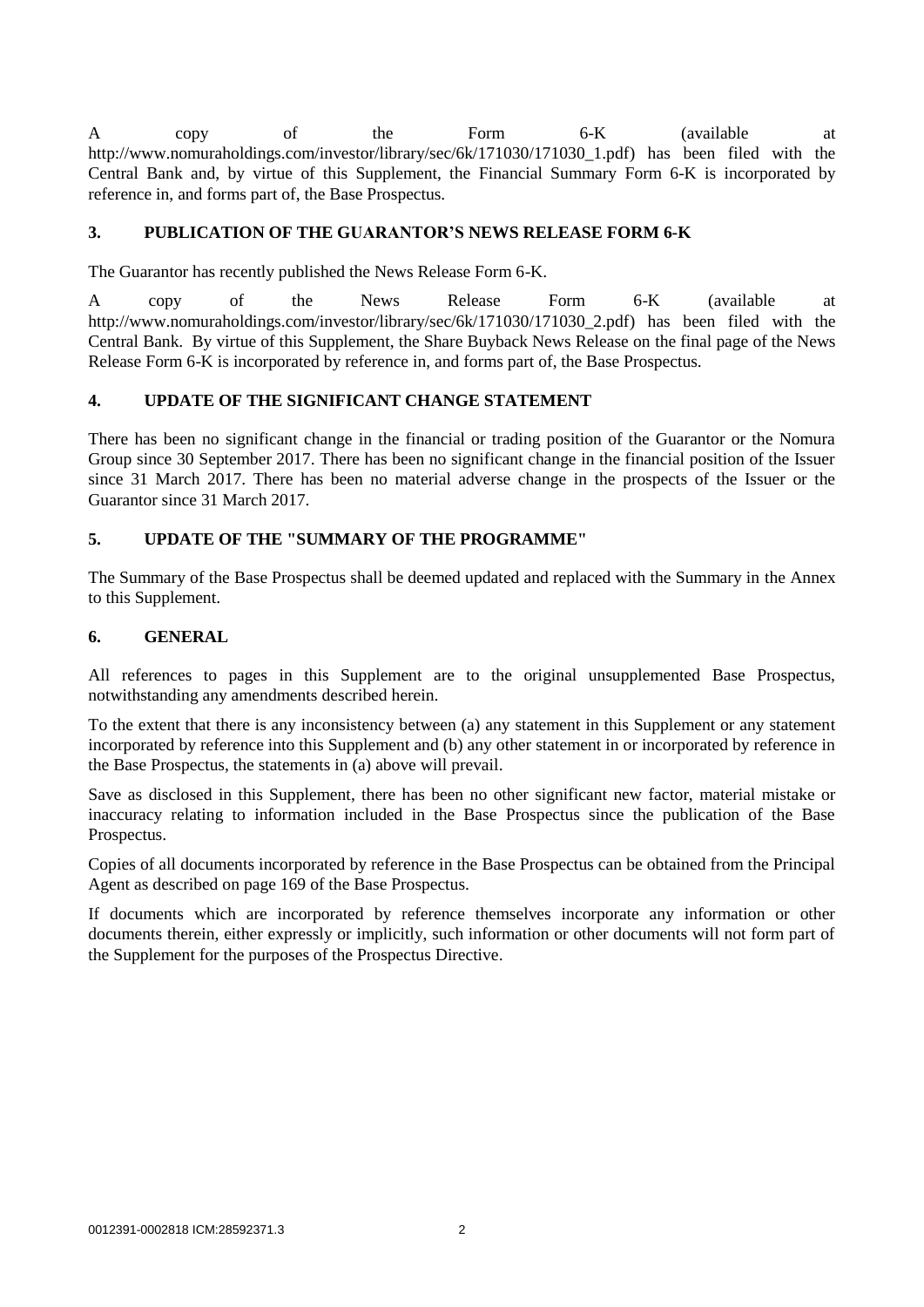# **ANNEX**

## **SUMMARY OF THE PROGRAMME**

#### *The following section applies to Non-Exempt Securities only.*

*Summaries are made up of disclosure requirements known as "Elements". These Elements are numbered in Section A – E (A.1 – E.7). This Summary contains all the Elements required to be included in a summary for this type of Security, the Issuer and the Guarantor. Because some Elements are not required to be addressed, there may be gaps in the numbering sequence of the Elements. Even though an Element may be required to be inserted in the summary because of the type of Security, the Issuer and the Guarantor, it is possible that no relevant information can be given regarding the Element. In this case a short description of the Element is included in the summary with the mention of "not applicable". Information described in the italicised drafting prompts will be completed (where applicable) when preparing the issue specific summary for a Series of Securities.*

| <b>Element</b> | <b>Title</b>                                                                                              |                                                                                                                                                                                                                                                                                                                                                                                                                                                                                                                                         |  |
|----------------|-----------------------------------------------------------------------------------------------------------|-----------------------------------------------------------------------------------------------------------------------------------------------------------------------------------------------------------------------------------------------------------------------------------------------------------------------------------------------------------------------------------------------------------------------------------------------------------------------------------------------------------------------------------------|--|
| A.1            | Warning that the<br>summary should<br>be read as an<br>introduction and<br>provision as to<br>claims      | This summary should be read as an introduction to the Base<br>$\bullet$<br>Prospectus and the applicable Final Terms.<br>Any decision to invest in the Securities should be based on<br>$\bullet$<br>consideration of the Base Prospectus as a whole, including any<br>documents incorporated by reference and the applicable Final<br>Terms.                                                                                                                                                                                           |  |
|                |                                                                                                           | Where a claim relating to the information contained in the Base<br>$\bullet$<br>Prospectus and the applicable Final Terms is brought before a<br>court, the plaintiff investor might, under the national legislation of<br>the Member State, have to bear the costs of translating the Base<br>Prospectus and the applicable Final Terms before the legal<br>proceedings are initiated.                                                                                                                                                 |  |
|                |                                                                                                           | Civil liability attaches only to those persons who have tabled the<br>$\bullet$<br>summary, including any translation hereof, but only if the summary<br>is misleading, inaccurate or inconsistent when read together with<br>the other parts of this Base Prospectus and the applicable Final<br>Terms or it does not provide, when read together with the other<br>parts of the Base Prospectus and the applicable Final Terms, key<br>information in order to aid investors when considering whether to<br>invest in the Securities. |  |
| A.2            | Consent as to use<br>of the Base<br>Prospectus, period<br>of validity and<br>other conditions<br>attached | Certain Tranches of Securities with a denomination or issue price of less<br>than $£100,000$ (or its equivalent in any other currency) may be offered<br>in circumstances where there is no exemption from the obligation under<br>the Prospectus Directive to publish a prospectus. Any such offer is<br>referred to as a Non-Exempt Offer.<br>Issue specific summary:                                                                                                                                                                 |  |

#### **Section A − Introduction and warnings**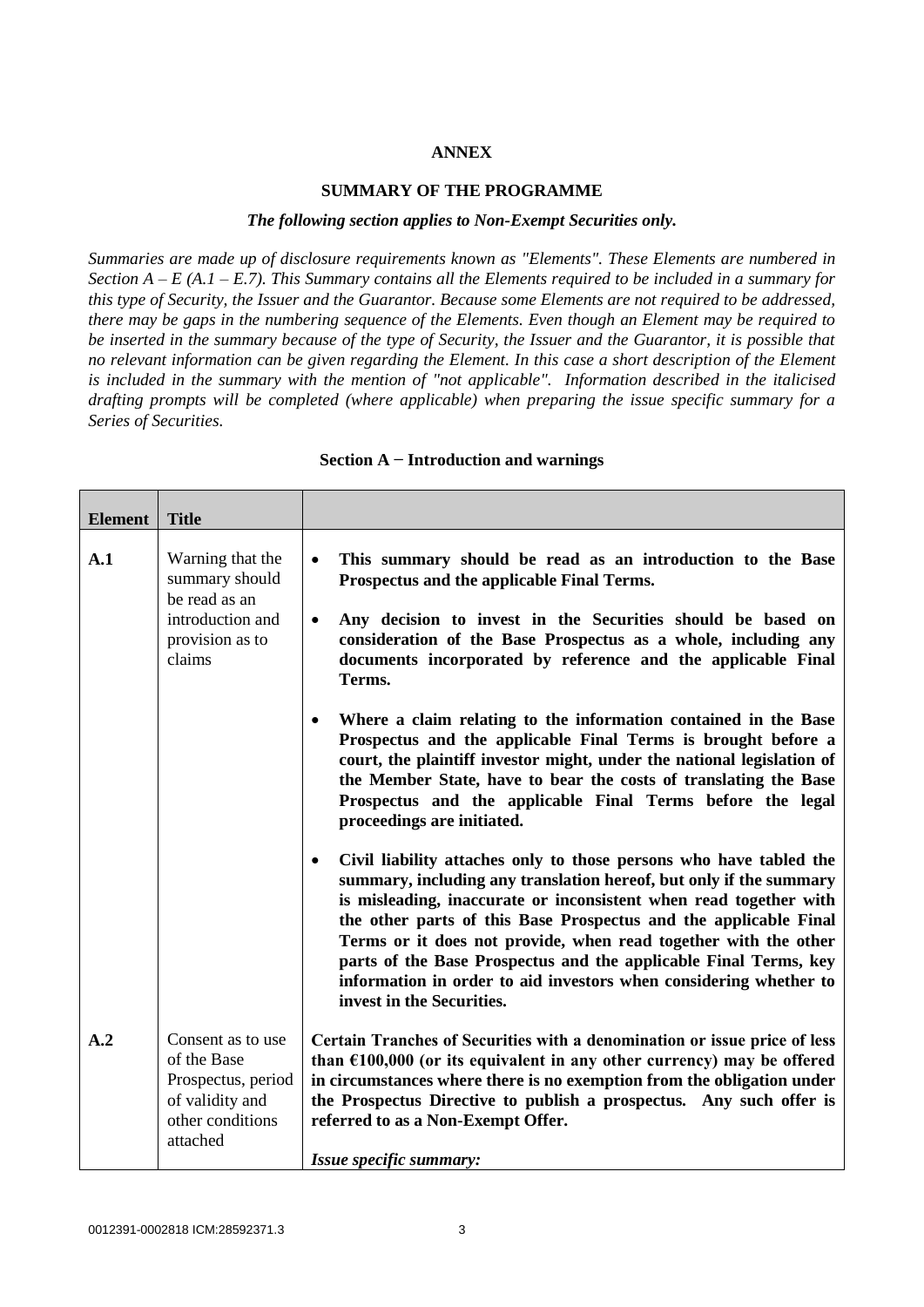| <b>Element</b> | <b>Title</b> |                                                                                                                                                                                                                                                                                                                                                                                                                                                                                                                    |  |
|----------------|--------------|--------------------------------------------------------------------------------------------------------------------------------------------------------------------------------------------------------------------------------------------------------------------------------------------------------------------------------------------------------------------------------------------------------------------------------------------------------------------------------------------------------------------|--|
|                |              | [Not Applicable – the Securities are not being offered to the public as part of<br>a Non-Exempt Offer.]                                                                                                                                                                                                                                                                                                                                                                                                            |  |
|                |              | [Consent: Subject to the conditions set out below, the Issuer consents to the<br>use of the Base Prospectus in connection with a Non-Exempt Offer of<br>Securities by the relevant Dealer, [names of specific financial intermediaries]<br>listed in final terms,] [and] [each financial intermediary whose name is<br>published on the Issuer's website (see the "Corporate Disclosure" section at<br>www.nomuranow.com) and identified as an Authorised Offeror in respect of<br>the relevant Non-Exempt Offer]. |  |
|                |              | Offer period: The Issuer's consent referred to above is given for Non-Exempt<br>Offers of Securities during [offer period for the issue to be specified here]<br>(the Offer Period).                                                                                                                                                                                                                                                                                                                               |  |
|                |              | Conditions to consent: The conditions to the Issuer's consent are that such<br>consent (a) is only valid during the Offer Period; and (b) only extends to the<br>use of the Base Prospectus to make Non-Exempt Offers of these Securities<br>in [specify each relevant Member State in which the particular Tranche of<br>Securities can be offered.                                                                                                                                                               |  |
|                |              | AN INVESTOR INTENDING TO PURCHASE OR PURCHASING<br>ANY SECURITIES IN A NON-EXEMPT OFFER FROM AN<br><b>AUTHORISED OFFEROR WILL DO SO, AND OFFERS AND SALES</b><br>OF SUCH TO AN INVESTOR BY SUCH AUTHORISED OFFEROR<br>WILL BE MADE, IN ACCORDANCE WITH THE TERMS AND<br>CONDITIONS OF THE OFFER IN PLACE BETWEEN SUCH<br>AUTHORISED OFFEROR AND SUCH INVESTOR INCLUDING<br>ARRANGEMENTS IN RELATION TO PRICE, ALLOCATIONS,                                                                                         |  |
|                |              | EXPENSES AND SETTLEMENT. THE RELEVANT INFORMATION<br>WILL BE PROVIDED BY THE AUTHORISED OFFEROR AT THE<br><b>TIME OF SUCH OFFER.]</b>                                                                                                                                                                                                                                                                                                                                                                              |  |

# **Section B – Issuer [and Guarantor]**

| <b>Element</b> | <b>Title</b>                                                           |                                                                                                                                                                         |
|----------------|------------------------------------------------------------------------|-------------------------------------------------------------------------------------------------------------------------------------------------------------------------|
| B.1            | Legal and<br>commercial<br>name of the<br>Issuer                       | Nomura Bank International plc.                                                                                                                                          |
| B.2            | Domicile/legal<br>form/<br>legislation/<br>country of<br>incorporation | The Issuer is a public limited company registered in England and Wales<br>under number 1981122 and was incorporated under the Companies Act<br>1985 on 22 January 1986. |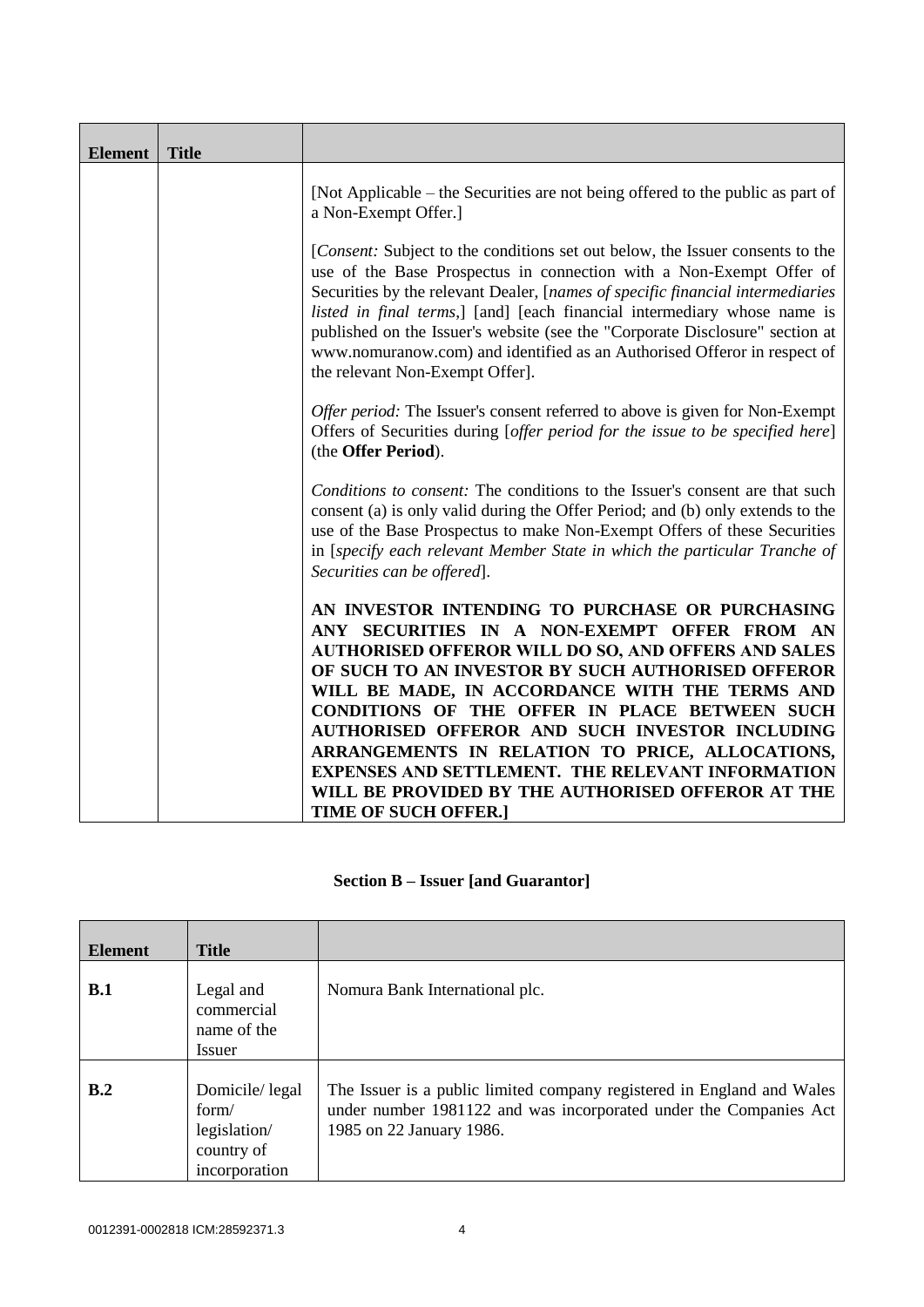| B.4b | Trend<br>information<br>affecting the<br>Issuer and the<br>industries<br>in which it<br>operates | Not applicable, there are no known trends, uncertainties, demands,<br>commitments or events that are reasonably likely to have a material effect<br>on the Issuer and the industries in which it operates for at least the current<br>financial year.                                                                                                                                                                                                                                                  |                    |               |
|------|--------------------------------------------------------------------------------------------------|--------------------------------------------------------------------------------------------------------------------------------------------------------------------------------------------------------------------------------------------------------------------------------------------------------------------------------------------------------------------------------------------------------------------------------------------------------------------------------------------------------|--------------------|---------------|
| B.5  | Description of<br>the Group                                                                      | The Issuer is a wholly owned subsidiary of Nomura Europe Holdings plc<br>(the main European holding company of the Nomura Group (as defined<br>below)) which in turn is a wholly owned subsidiary of Nomura Holdings,<br>Inc. (the Guarantor). The Guarantor is the ultimate holding company of<br>a group of companies and manages financial operations for those<br>subsidiary companies (together the Nomura Group). Nomura Holdings,<br>Inc. was formerly known as The Nomura Securities Co., Ltd. |                    |               |
| B.9  | forecast<br>Profit<br>or estimate                                                                | Not applicable, no profit forecasts or estimates have been made in the<br>Base Prospectus in relation to the Issuer.                                                                                                                                                                                                                                                                                                                                                                                   |                    |               |
| B.10 | Audit<br>report<br>qualifications                                                                | Not applicable, no qualifications are contained in any audit report<br>included in the Base Prospectus in relation to the Issuer.                                                                                                                                                                                                                                                                                                                                                                      |                    |               |
| B.12 | <b>Income Statement</b><br>2017:                                                                 | Selected historical key financial information<br>The key financial information below is extracted from the Issuer's audited non-consolidated<br>income statement and statement of comprehensive income for the year ended 31 March                                                                                                                                                                                                                                                                     |                    |               |
|      |                                                                                                  |                                                                                                                                                                                                                                                                                                                                                                                                                                                                                                        | 31 March 2017      | 31 March 2016 |
|      |                                                                                                  |                                                                                                                                                                                                                                                                                                                                                                                                                                                                                                        | (Thousands of USD) |               |
|      | Net interest income                                                                              |                                                                                                                                                                                                                                                                                                                                                                                                                                                                                                        | 35,201             | 26,819        |
|      | Net fee and commission income                                                                    |                                                                                                                                                                                                                                                                                                                                                                                                                                                                                                        | 53,777             | 87,514        |
|      | Dealing gain/(loss)                                                                              |                                                                                                                                                                                                                                                                                                                                                                                                                                                                                                        | (54,098)           | (87, 368)     |
|      | Administrative expenses                                                                          |                                                                                                                                                                                                                                                                                                                                                                                                                                                                                                        | (12, 354)          | (13, 119)     |
|      | Profit/loss on ordinary activities<br>before taxation                                            |                                                                                                                                                                                                                                                                                                                                                                                                                                                                                                        | 18,366             | 118,327       |
|      | Tax charge on profit on ordinary<br>activities                                                   |                                                                                                                                                                                                                                                                                                                                                                                                                                                                                                        | (3,751)            | (24,208)      |
|      | Profit for the year                                                                              |                                                                                                                                                                                                                                                                                                                                                                                                                                                                                                        | 14,615             | 94,915        |
|      | for the year                                                                                     | Total comprehensive income/(loss)                                                                                                                                                                                                                                                                                                                                                                                                                                                                      | (51, 471)          | 95,020        |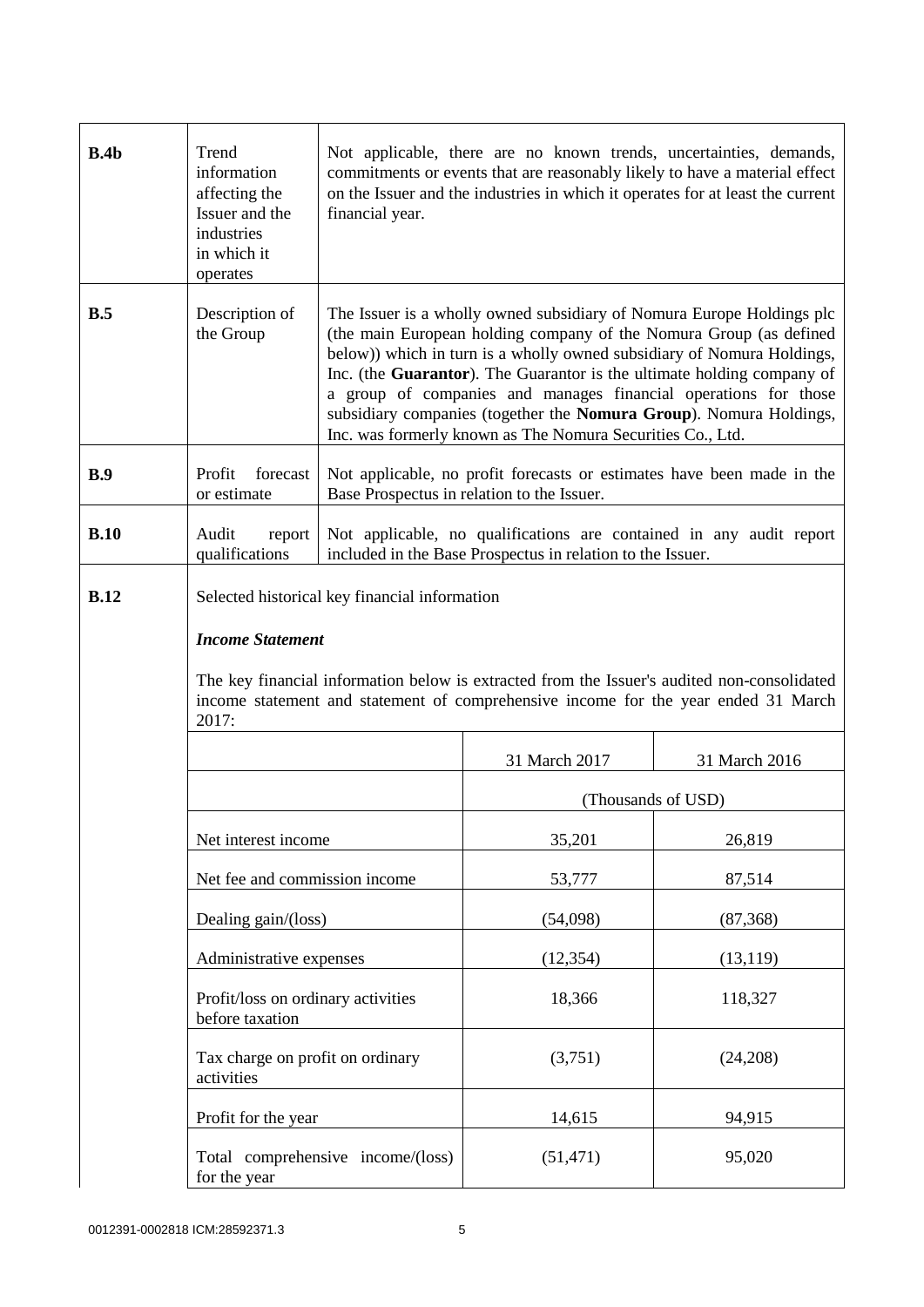|             | <b>Statement of Financial Position</b>                                                                                                              |                                                                                                                                                                                                                                                                                                                                                                                                                                                                                                                                                                                                                                                                                                                                                                                                                                                                                                                                                                                                                                              |                                                                                                                                                                                           |               |
|-------------|-----------------------------------------------------------------------------------------------------------------------------------------------------|----------------------------------------------------------------------------------------------------------------------------------------------------------------------------------------------------------------------------------------------------------------------------------------------------------------------------------------------------------------------------------------------------------------------------------------------------------------------------------------------------------------------------------------------------------------------------------------------------------------------------------------------------------------------------------------------------------------------------------------------------------------------------------------------------------------------------------------------------------------------------------------------------------------------------------------------------------------------------------------------------------------------------------------------|-------------------------------------------------------------------------------------------------------------------------------------------------------------------------------------------|---------------|
|             | The key financial information below is extracted from the Issuer's audited non-consolidated<br>statement of financial position as at 31 March 2017: |                                                                                                                                                                                                                                                                                                                                                                                                                                                                                                                                                                                                                                                                                                                                                                                                                                                                                                                                                                                                                                              |                                                                                                                                                                                           |               |
|             |                                                                                                                                                     |                                                                                                                                                                                                                                                                                                                                                                                                                                                                                                                                                                                                                                                                                                                                                                                                                                                                                                                                                                                                                                              | 31 March 2017                                                                                                                                                                             | 31 March 2016 |
|             |                                                                                                                                                     |                                                                                                                                                                                                                                                                                                                                                                                                                                                                                                                                                                                                                                                                                                                                                                                                                                                                                                                                                                                                                                              | (Thousands of USD)                                                                                                                                                                        |               |
|             | Total assets                                                                                                                                        |                                                                                                                                                                                                                                                                                                                                                                                                                                                                                                                                                                                                                                                                                                                                                                                                                                                                                                                                                                                                                                              | 7,772,643                                                                                                                                                                                 | 10,131,382    |
|             | Total equity                                                                                                                                        |                                                                                                                                                                                                                                                                                                                                                                                                                                                                                                                                                                                                                                                                                                                                                                                                                                                                                                                                                                                                                                              | 475,160                                                                                                                                                                                   | 526,631       |
|             | <b>Total liabilities</b>                                                                                                                            |                                                                                                                                                                                                                                                                                                                                                                                                                                                                                                                                                                                                                                                                                                                                                                                                                                                                                                                                                                                                                                              | 7,297,483                                                                                                                                                                                 | 9,604,751     |
|             |                                                                                                                                                     | Statements of no significant or material adverse change                                                                                                                                                                                                                                                                                                                                                                                                                                                                                                                                                                                                                                                                                                                                                                                                                                                                                                                                                                                      |                                                                                                                                                                                           |               |
|             | March 2017.                                                                                                                                         |                                                                                                                                                                                                                                                                                                                                                                                                                                                                                                                                                                                                                                                                                                                                                                                                                                                                                                                                                                                                                                              | There has been no significant change in the financial position of the Issuer since 31 March<br>2017 and there has been no material adverse change in the prospects of the Issuer since 31 |               |
| <b>B.13</b> | Events<br>impacting the<br>Issuer's<br>solvency                                                                                                     | Not applicable, there are no recent events particular to the Issuer which are<br>to a material extent relevant to the evaluation of the Issuer's solvency.                                                                                                                                                                                                                                                                                                                                                                                                                                                                                                                                                                                                                                                                                                                                                                                                                                                                                   |                                                                                                                                                                                           |               |
| <b>B.14</b> | Dependence<br>upon<br>other<br>group entities                                                                                                       | The Issuer is dependent upon the Guarantor and other members of the<br>Nomura Group. See also Element B.5 above.                                                                                                                                                                                                                                                                                                                                                                                                                                                                                                                                                                                                                                                                                                                                                                                                                                                                                                                             |                                                                                                                                                                                           |               |
| <b>B.15</b> | Principal<br>activities                                                                                                                             | The Issuer's primary role is to support the Global Wholesale Business of<br>the Nomura Group.<br>Its principal activities include (i) issuance of<br>guaranteed credit and equity-linked notes and certificates, (ii) provision of<br>sub-participation and structured loans (including bridge and warehouse<br>financing), (iii) purchase of structured credit assets and structured loans,<br>(iv) provision of traditional banking products such as loans and credit<br>facilities in major currencies, repurchase and reverse repurchase<br>transactions, letters of credit and guarantees; and (v) taking deposits<br>(including foreign exchange and other reference-linked deposits). The<br>Issuer has a branch in Milan, Italy as well as a representative office in<br>Beijing, China. In May 2014, the Issuer opened a representative office in<br>Istanbul, Turkey. On 30 October 2015, the Issuer closed its branch in<br>Labuan, Malaysia and on 12 November 2015, the Issuer sold its interest in<br>its subsidiary in China. |                                                                                                                                                                                           |               |
| <b>B.16</b> | Controlling<br>shareholders                                                                                                                         | The Issuer is an indirectly owned wholly owned subsidiary of the<br>Guarantor. Nomura Europe Holdings plc (the main European holding<br>company of the Nomura Group) holds 100 per cent. of the share capital of<br>Nomura Europe Holdings plc is a direct wholly owned<br>the Issuer.<br>subsidiary of the Guarantor.                                                                                                                                                                                                                                                                                                                                                                                                                                                                                                                                                                                                                                                                                                                       |                                                                                                                                                                                           |               |
| <b>B.17</b> | Credit ratings                                                                                                                                      |                                                                                                                                                                                                                                                                                                                                                                                                                                                                                                                                                                                                                                                                                                                                                                                                                                                                                                                                                                                                                                              | The long-term debt of the Issuer has been rated A by S&P Global Ratings                                                                                                                   |               |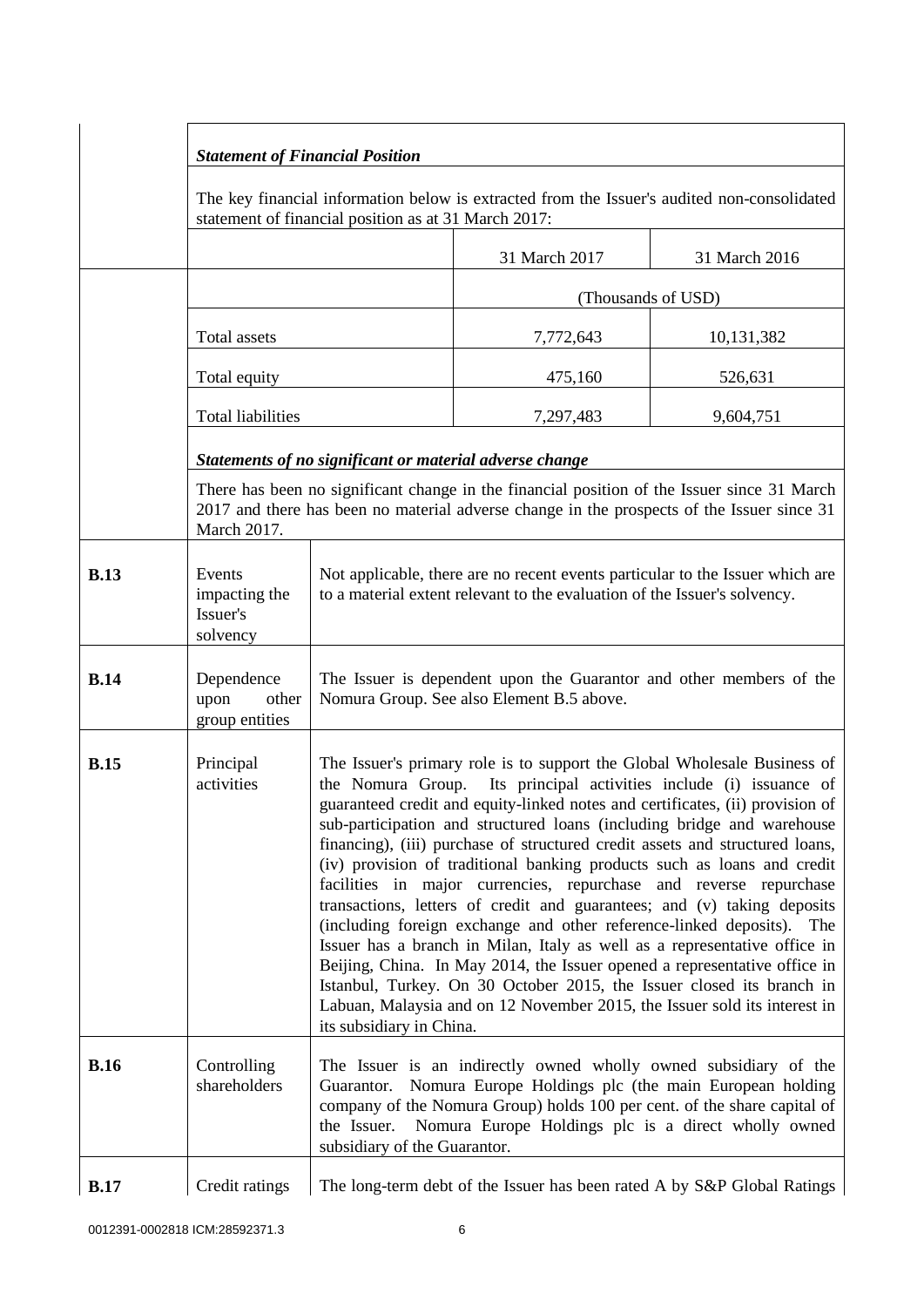|             |                                                                                          | Japan Inc. (S&P Japan) and AA- by Japan Credit Rating Agency, Ltd.<br>( <b>JCR</b> )                                                                                                                                                                                                                                                                                                                                                                                                                                                                                                                                                                                                                                                                                                                                                                                                                                                                                                                                                                                                                                                                                                               |  |
|-------------|------------------------------------------------------------------------------------------|----------------------------------------------------------------------------------------------------------------------------------------------------------------------------------------------------------------------------------------------------------------------------------------------------------------------------------------------------------------------------------------------------------------------------------------------------------------------------------------------------------------------------------------------------------------------------------------------------------------------------------------------------------------------------------------------------------------------------------------------------------------------------------------------------------------------------------------------------------------------------------------------------------------------------------------------------------------------------------------------------------------------------------------------------------------------------------------------------------------------------------------------------------------------------------------------------|--|
|             |                                                                                          | The Programme has not been rated but Securities issued under the<br>Programme may be rated or unrated.                                                                                                                                                                                                                                                                                                                                                                                                                                                                                                                                                                                                                                                                                                                                                                                                                                                                                                                                                                                                                                                                                             |  |
|             |                                                                                          | Issue specific summary:                                                                                                                                                                                                                                                                                                                                                                                                                                                                                                                                                                                                                                                                                                                                                                                                                                                                                                                                                                                                                                                                                                                                                                            |  |
|             |                                                                                          | [The Securities [have been/are expected to be] rated [specify rating(s) of<br>Tranche being issued] by [specify rating agent(s)].                                                                                                                                                                                                                                                                                                                                                                                                                                                                                                                                                                                                                                                                                                                                                                                                                                                                                                                                                                                                                                                                  |  |
|             |                                                                                          | A security rating is not a recommendation to buy, sell or hold securities<br>and may be subject to suspension, reduction or withdrawal at any time by<br>the assigning rating agency.]                                                                                                                                                                                                                                                                                                                                                                                                                                                                                                                                                                                                                                                                                                                                                                                                                                                                                                                                                                                                             |  |
|             |                                                                                          | [Not applicable - No ratings have been assigned to the debt securities at the<br>request of or with the co-operation of the Issuer in the rating process.]                                                                                                                                                                                                                                                                                                                                                                                                                                                                                                                                                                                                                                                                                                                                                                                                                                                                                                                                                                                                                                         |  |
| <b>B.18</b> | Description of<br>the Guarantee                                                          | Securities issued under the Programme may be unguaranteed or may be<br>issued with the benefit of a guarantee from the Guarantor.                                                                                                                                                                                                                                                                                                                                                                                                                                                                                                                                                                                                                                                                                                                                                                                                                                                                                                                                                                                                                                                                  |  |
|             | (Only<br>insert                                                                          | Issue specific summary:                                                                                                                                                                                                                                                                                                                                                                                                                                                                                                                                                                                                                                                                                                                                                                                                                                                                                                                                                                                                                                                                                                                                                                            |  |
|             | this<br>Element<br>B.18<br>if<br>the<br>Securities are<br>guaranteed)                    | [ <i>If the Securities are N&amp;C Securities insert:</i> The payment of [principal][,]<br>[interest] and all other amounts [payable] [or] [deliverable] by the Issuer in<br>respect of the Securities] [If the Securities are W&C Securities insert: the<br>Issuer's [payment] [and/or] [delivery] obligations in respect of the<br>Securities] are unconditionally and irrevocably guaranteed pursuant to a<br>deed of guarantee executed by the Guarantor on or about 8 September<br>2017 (the Guarantee). The obligations of the Guarantor under the<br>Guarantee constitute direct, unconditional, unsubordinated and [If the<br>Securities are N&C Securities insert: (subject to the provisions of a<br>negative pledge)] unsecured obligations of the Guarantor and will ([If the<br>Securities are N&C Securities insert: subject as aforesaid and] save for<br>obligations in respect of national and local taxes and certain other statutory<br>exceptions) at all times rank at least equally with all other present and<br>future unsecured and unsubordinated obligations of the Guarantor.<br>The Guarantee will be governed by, and construed in accordance with,<br>English law.] |  |
| <b>B.19</b> | Information<br>about<br>the<br>Guarantor                                                 |                                                                                                                                                                                                                                                                                                                                                                                                                                                                                                                                                                                                                                                                                                                                                                                                                                                                                                                                                                                                                                                                                                                                                                                                    |  |
|             | (Only<br>insert<br>this<br>Element<br>B.19<br>if<br>the<br>Securities are<br>guaranteed) |                                                                                                                                                                                                                                                                                                                                                                                                                                                                                                                                                                                                                                                                                                                                                                                                                                                                                                                                                                                                                                                                                                                                                                                                    |  |
| B.19/B.1    | Legal and<br>commercial<br>name of the                                                   | Nomura Holdings, Inc.                                                                                                                                                                                                                                                                                                                                                                                                                                                                                                                                                                                                                                                                                                                                                                                                                                                                                                                                                                                                                                                                                                                                                                              |  |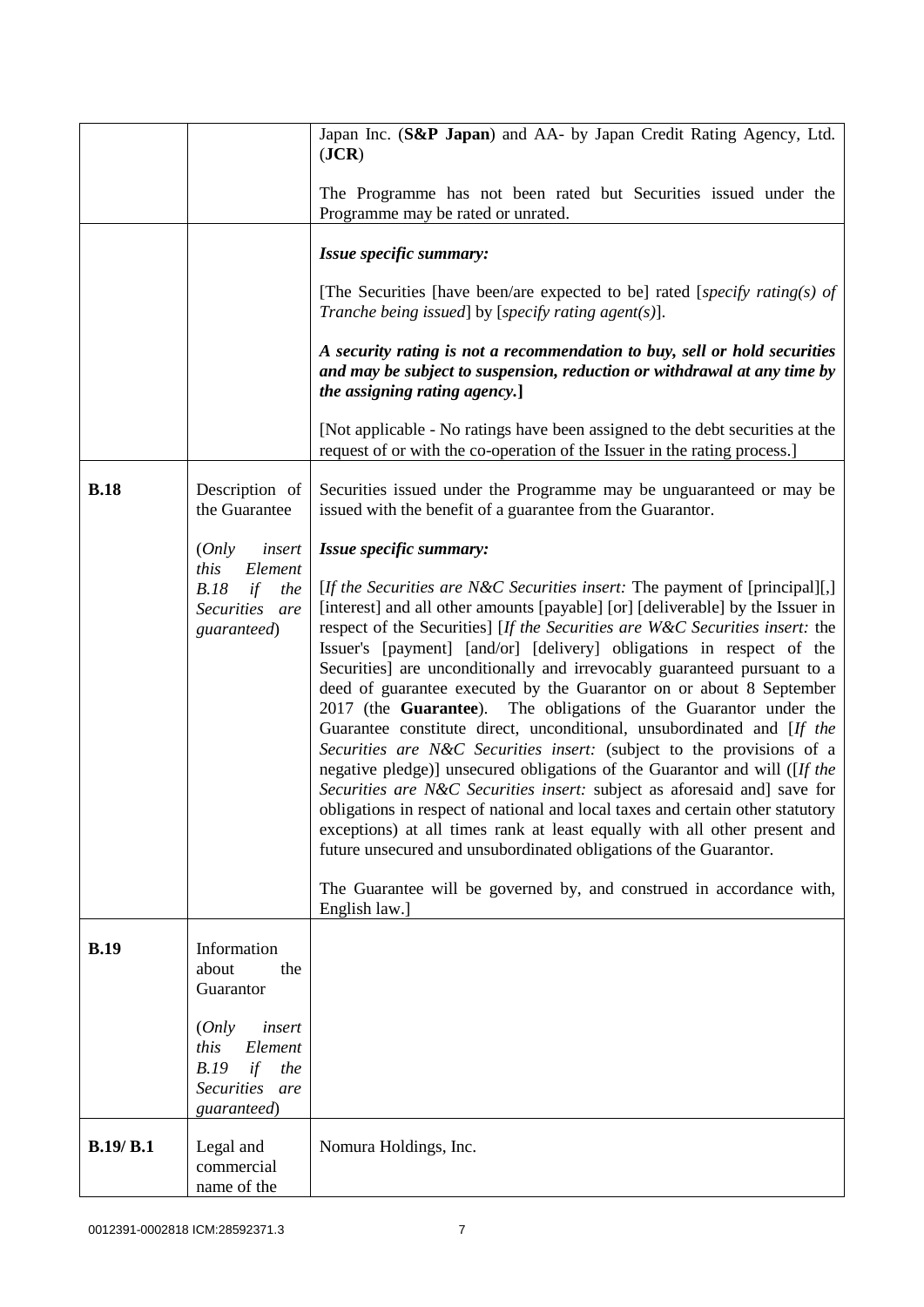|                  | Guarantor                                                                                                                                                                                            |                                                                                                                                                                                                                                                                                                                                                                                                                                                                                     |                   |               |
|------------------|------------------------------------------------------------------------------------------------------------------------------------------------------------------------------------------------------|-------------------------------------------------------------------------------------------------------------------------------------------------------------------------------------------------------------------------------------------------------------------------------------------------------------------------------------------------------------------------------------------------------------------------------------------------------------------------------------|-------------------|---------------|
| B.19/B.2         | Domicile/                                                                                                                                                                                            | The Guarantor was established in Japan and is a joint stock corporation                                                                                                                                                                                                                                                                                                                                                                                                             |                   |               |
|                  | legal form/<br>legislation/<br>country of<br>incorporation                                                                                                                                           | incorporated under the laws of Japan.                                                                                                                                                                                                                                                                                                                                                                                                                                               |                   |               |
| <b>B19/ B.4b</b> | Trend<br>information<br>affecting the<br>Guarantor and<br>the industries<br>in which it<br>operates                                                                                                  | Not applicable, there are no known trends, uncertainties, demands,<br>commitments or events that are reasonably likely to have a material effect<br>on the Guarantor's prospects and the industries in which it operates, for its<br>current financial year.                                                                                                                                                                                                                        |                   |               |
| <b>B19/B.5</b>   | Description of<br>the Group                                                                                                                                                                          | The Guarantor is the ultimate holding company of a group of companies<br>and manages financial operations for those subsidiary companies (together<br>the Nomura Group). Nomura Holdings, Inc. was formerly known as The<br>Nomura Securities Co., Ltd. The Issuer is a wholly owned subsidiary of<br>Nomura Europe Holdings plc (the main European holding company of the<br>Nomura Group) which in turn is a wholly owned subsidiary of Nomura<br>Holdings, Inc. (the Guarantor). |                   |               |
| <b>B19/B.9</b>   | Profit forecast<br>or estimate                                                                                                                                                                       | Not applicable, no profit forecasts or estimates have been made in the Base<br>Prospectus in relation to the Guarantor.                                                                                                                                                                                                                                                                                                                                                             |                   |               |
| <b>B19/ B.10</b> | Audit report<br>qualifications                                                                                                                                                                       | Not applicable, no qualifications are contained in any audit report included<br>in the Base Prospectus in relation to the Guarantor.                                                                                                                                                                                                                                                                                                                                                |                   |               |
| <b>B19/ B.12</b> |                                                                                                                                                                                                      | Selected historical key financial information <sup>1</sup> :                                                                                                                                                                                                                                                                                                                                                                                                                        |                   |               |
|                  | <b>Income Statement</b>                                                                                                                                                                              |                                                                                                                                                                                                                                                                                                                                                                                                                                                                                     |                   |               |
|                  | The key financial information below is extracted from the Guarantor's audited consolidated<br>statements of income for each of the two years ended 31 March 2016 and 31 March 2017,<br>respectively: |                                                                                                                                                                                                                                                                                                                                                                                                                                                                                     |                   |               |
|                  |                                                                                                                                                                                                      |                                                                                                                                                                                                                                                                                                                                                                                                                                                                                     | 31 March 2016     | 31 March 2017 |
|                  |                                                                                                                                                                                                      |                                                                                                                                                                                                                                                                                                                                                                                                                                                                                     | (Millions of Yen) |               |
|                  | Total revenue                                                                                                                                                                                        |                                                                                                                                                                                                                                                                                                                                                                                                                                                                                     | 1,723,096         | 1,715,516     |
|                  | Interest expense                                                                                                                                                                                     |                                                                                                                                                                                                                                                                                                                                                                                                                                                                                     | 327,415           | 312,319       |
|                  | Net revenue                                                                                                                                                                                          |                                                                                                                                                                                                                                                                                                                                                                                                                                                                                     | 1,395,681         | 1,403,197     |
|                  | Total non-interest expenses                                                                                                                                                                          |                                                                                                                                                                                                                                                                                                                                                                                                                                                                                     | 1,230,523         | 1,080,402     |
|                  | Income before income taxes                                                                                                                                                                           |                                                                                                                                                                                                                                                                                                                                                                                                                                                                                     | 165,158           | 322,795       |

 $\overline{a}$ <sup>1</sup> By virtue of a Supplement dated 10 November 2017, selected key financial information for the six months ended 30 September 2017 together with comparative financial information for the same period in the previous financial year has been included. The significant change statement has been updated accordingly.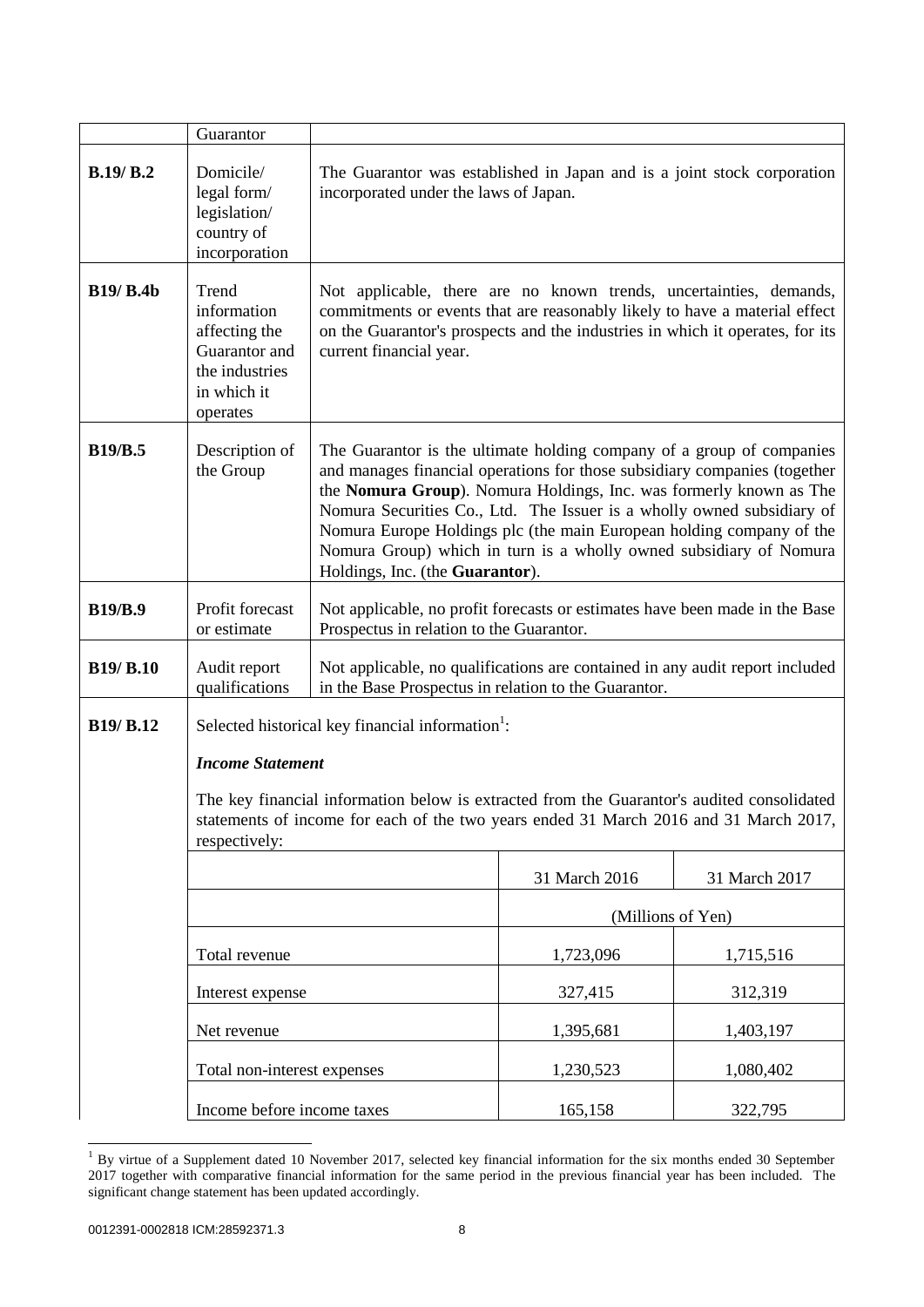| Income tax expense              | 22,596  | 80,229  |
|---------------------------------|---------|---------|
|                                 |         |         |
| Net income                      | 142,562 | 242,566 |
|                                 |         |         |
| Net income attributable to NHI  | 131,550 | 239,617 |
| shareholders                    |         |         |
|                                 |         |         |
| Return on equity <sup>(1)</sup> | 4.9%    | 8.7%    |
| $(1)$ and $(2)$ and $(3)$       |         |         |

(1) Calculated as net income attributable to NHI shareholders divided by total NHI shareholders' equity.

The key financial information below is extracted from the Guarantor's unaudited consolidated statements of income for the six months ended 30 September 2017 as they appear in the English translation of the Guarantor's unaudited financial summary for the six months ended 30 September 2017:

|                                                | 30 September 2016 | 30 September 2017 |
|------------------------------------------------|-------------------|-------------------|
|                                                | (Millions of Yen) |                   |
| Total revenue                                  | 844,521           | 930,315           |
| Interest expense                               | 159,046           | 217,999           |
| Net revenue                                    | 685,475           | 712,316           |
| Total non-interest expenses                    | 540,936           | 551,834           |
| Income before income taxes                     | 144,539           | 160,482           |
| Income tax expense                             | 35,512            | 48,828            |
| Net income                                     | 109,027           | 111,654           |
| Net income attributable to NHI<br>shareholders | 108,005           | 108,706           |
| Return on equity $^{(1)}$                      | 8.1%              | 7.7%              |

(1) Calculated as net income attributable to NHI shareholders divided by total NHI shareholders' equity (annualized).

## *Statement of Financial Position*

The key financial information below is extracted from the Guarantor's audited consolidated balance sheets as at 31 March 2016 and 31 March 2017:

|              | 31 March 2016     | 31 March 2017 |
|--------------|-------------------|---------------|
|              | (Millions of Yen) |               |
| Total assets | 41,090,167        | 42,852,078    |
| Total equity | 2,743,015         | 2,843,791     |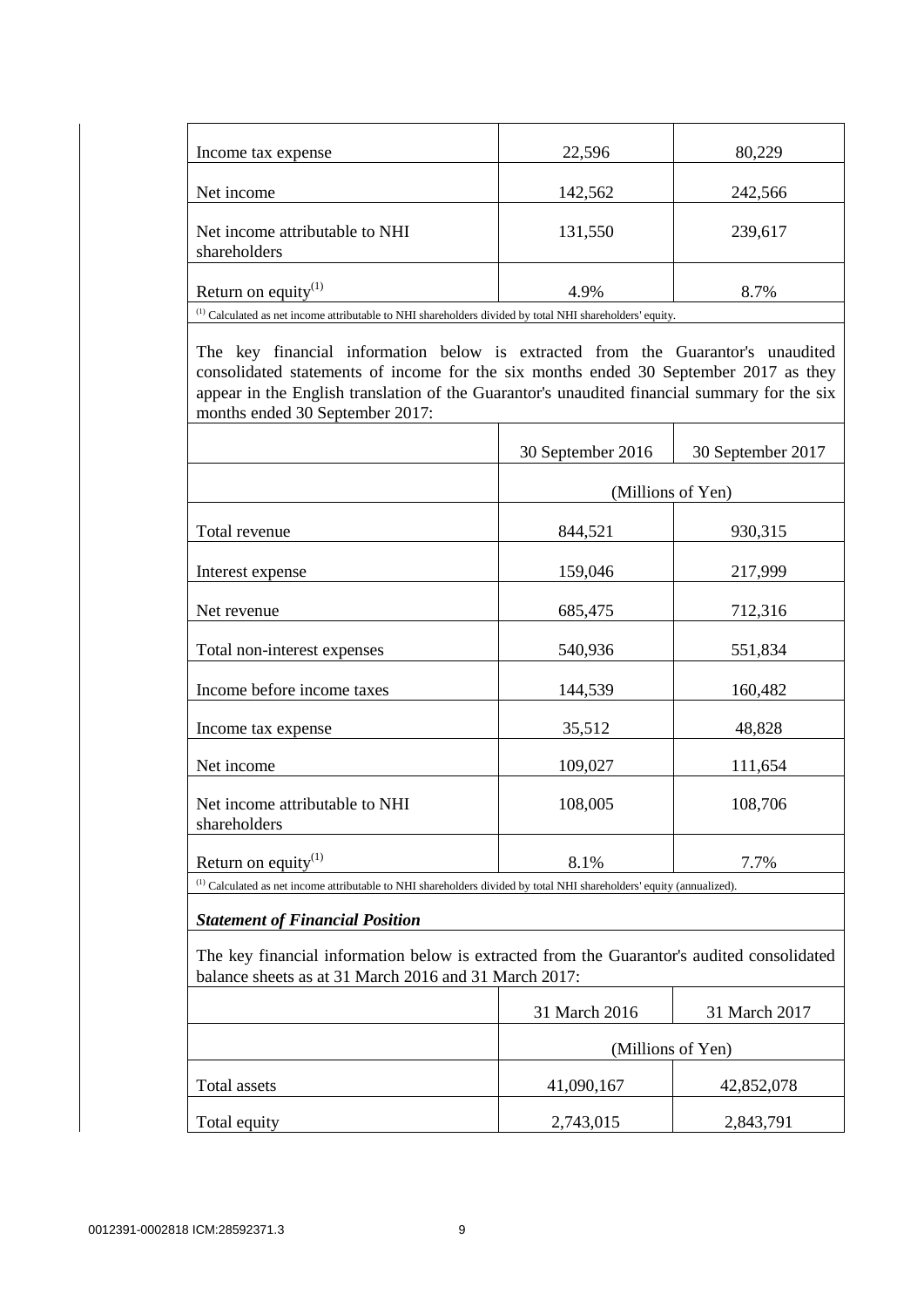|                  | <b>Total liabilities</b>                                                                                                                                                                                                                                                          |                                                                                                                                                                                                                                                                                                                                                                                                                                                                                                                                    | 38, 347, 152 | 40,008,287        |
|------------------|-----------------------------------------------------------------------------------------------------------------------------------------------------------------------------------------------------------------------------------------------------------------------------------|------------------------------------------------------------------------------------------------------------------------------------------------------------------------------------------------------------------------------------------------------------------------------------------------------------------------------------------------------------------------------------------------------------------------------------------------------------------------------------------------------------------------------------|--------------|-------------------|
|                  | The key financial information below is extracted from the Guarantor's unaudited<br>consolidated balance sheets as at 30 September 2017 as they appear in the English translation<br>of the Guarantor's unaudited financial summary for the six months ended 30 September<br>2017: |                                                                                                                                                                                                                                                                                                                                                                                                                                                                                                                                    |              |                   |
|                  |                                                                                                                                                                                                                                                                                   |                                                                                                                                                                                                                                                                                                                                                                                                                                                                                                                                    |              | 30 September 2017 |
|                  | Total assets                                                                                                                                                                                                                                                                      |                                                                                                                                                                                                                                                                                                                                                                                                                                                                                                                                    |              | (Millions of Yen) |
|                  |                                                                                                                                                                                                                                                                                   |                                                                                                                                                                                                                                                                                                                                                                                                                                                                                                                                    |              | 44, 105, 700      |
|                  | Total equity                                                                                                                                                                                                                                                                      |                                                                                                                                                                                                                                                                                                                                                                                                                                                                                                                                    |              | 2,892,407         |
|                  | <b>Total liabilities</b>                                                                                                                                                                                                                                                          |                                                                                                                                                                                                                                                                                                                                                                                                                                                                                                                                    |              | 41,213,293        |
|                  |                                                                                                                                                                                                                                                                                   | Statements of no significant or material adverse change                                                                                                                                                                                                                                                                                                                                                                                                                                                                            |              |                   |
|                  |                                                                                                                                                                                                                                                                                   | There has been no significant change in the financial or trading position of the Guarantor or<br>the Nomura Group since 30 September 2017.                                                                                                                                                                                                                                                                                                                                                                                         |              |                   |
|                  | 2017.                                                                                                                                                                                                                                                                             | There has been no material adverse change in the prospects of the Guarantor since 31 March                                                                                                                                                                                                                                                                                                                                                                                                                                         |              |                   |
| <b>B19/ B.13</b> | Events<br>impacting the<br>Guarantor's<br>solvency                                                                                                                                                                                                                                | Not applicable, there are no recent events particular to the Guarantor which<br>are to a material extent relevant to the evaluation of its solvency.                                                                                                                                                                                                                                                                                                                                                                               |              |                   |
| <b>B19/ B.14</b> | Dependence<br>upon other<br>Group entities                                                                                                                                                                                                                                        | See Element B.5 above. The Guarantor is the ultimate holding company<br>for the Nomura Group. The Guarantor depends on dividends, distributions<br>and other payments from subsidiaries to make payments on its obligations.                                                                                                                                                                                                                                                                                                       |              |                   |
| B19/ B.15        | The<br>Guarantor's<br>Principal<br>activities                                                                                                                                                                                                                                     | The Guarantor is a holding company of one of the leading financial<br>services groups in Japan. The Nomura Group operates offices in countries<br>and regions worldwide including Japan, the United States, the United<br>Kingdom, Singapore and Hong Kong Special Administrative Region<br>through its subsidiaries.                                                                                                                                                                                                              |              |                   |
|                  |                                                                                                                                                                                                                                                                                   | The Nomura Group's clients include individuals, corporations, financial<br>institutions, governments and governmental agencies.                                                                                                                                                                                                                                                                                                                                                                                                    |              |                   |
|                  |                                                                                                                                                                                                                                                                                   | The Nomura Group's business consists of Retail, Asset Management and<br>Wholesale.                                                                                                                                                                                                                                                                                                                                                                                                                                                 |              |                   |
|                  |                                                                                                                                                                                                                                                                                   | In its Retail segment, the Nomura Group provides investment consultation<br>services mainly to individual clients in Japan. In its Asset Management<br>segment, the Nomura Group develops and manages investment trusts, and<br>provides investment advisory services. In its Wholesale segment, the<br>Nomura Group is engaged in the sales and trading of debt and equity<br>securities, derivatives, and currencies on a global basis to various<br>institutions, provides investment banking services such as the underwriting |              |                   |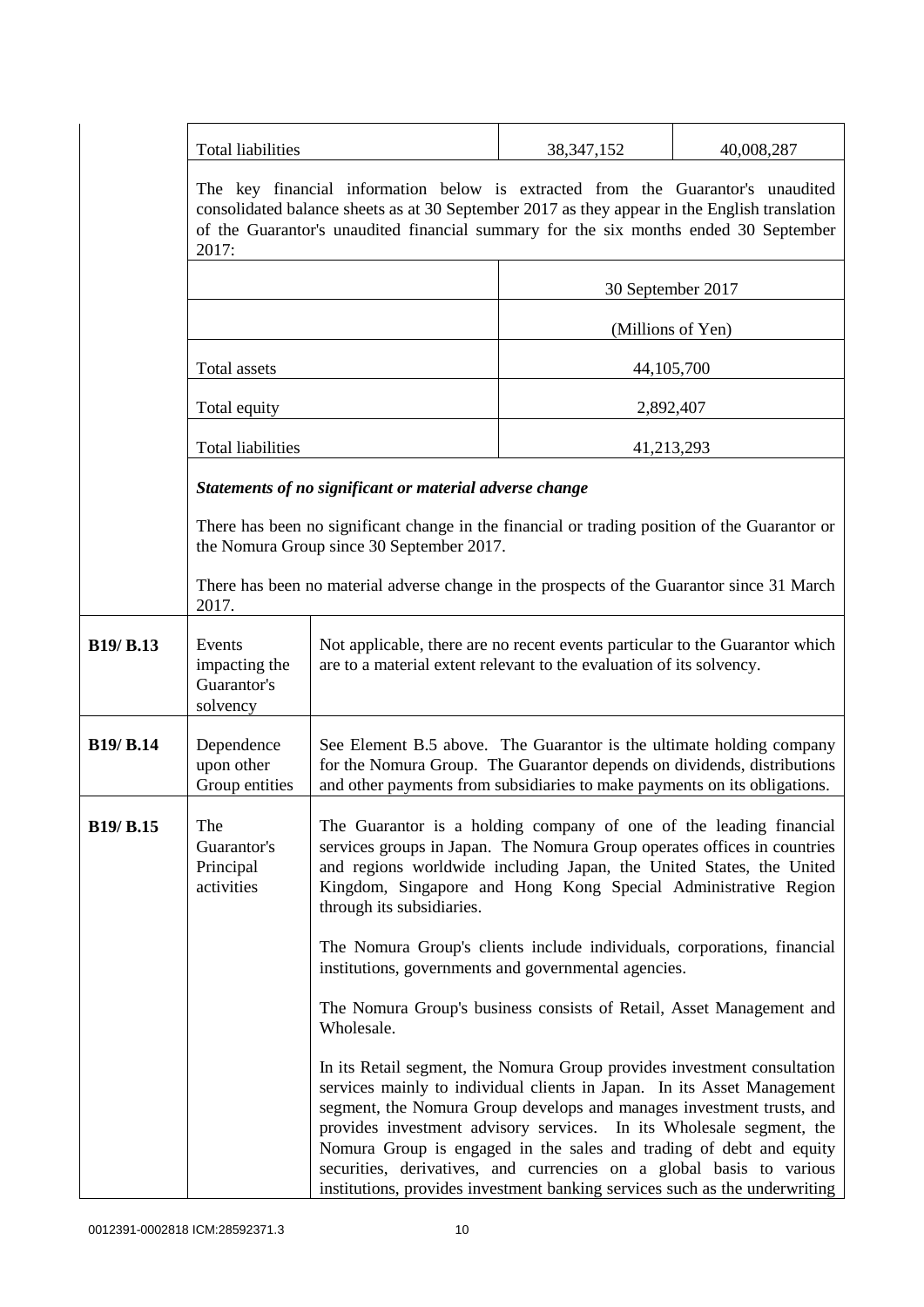|                  |                             | of debt and equity securities as well as mergers and acquisitions and<br>financial advice.                                                                                                                                                                                                                                                 |       |  |
|------------------|-----------------------------|--------------------------------------------------------------------------------------------------------------------------------------------------------------------------------------------------------------------------------------------------------------------------------------------------------------------------------------------|-------|--|
| <b>B19/ B.16</b> | Controlling<br>shareholders | To its knowledge, the Guarantor is not directly or indirectly owned or<br>controlled by another corporation, by any government or by any other<br>natural or legal person severally or jointly. The Guarantor knows of no<br>arrangements the operation of which may at a later time result in a change<br>of control of the Nomura Group. |       |  |
| <b>B19/ B.17</b> | Credit ratings              | Long-term credit ratings of the Guarantor:                                                                                                                                                                                                                                                                                                 |       |  |
|                  |                             | S&P Global Ratings Japan Inc.                                                                                                                                                                                                                                                                                                              | $A-$  |  |
|                  |                             | Moody's Japan K.K.<br>Baa1                                                                                                                                                                                                                                                                                                                 |       |  |
|                  |                             | <b>Fitch Ratings Japan Limited</b><br>$A-$                                                                                                                                                                                                                                                                                                 |       |  |
|                  |                             | Rating and Investment<br>$A+$<br>Information, Inc.                                                                                                                                                                                                                                                                                         |       |  |
|                  |                             | Japan Credit Rating Agency,<br>Ltd.                                                                                                                                                                                                                                                                                                        | $AA-$ |  |

# **Section C – Securities**

| <b>Element</b> | <b>Title</b>                         |                                                                                                                                                                                                                                                                                                                                                                                                                                                                                                                                                                                                                                                                                                                                             |
|----------------|--------------------------------------|---------------------------------------------------------------------------------------------------------------------------------------------------------------------------------------------------------------------------------------------------------------------------------------------------------------------------------------------------------------------------------------------------------------------------------------------------------------------------------------------------------------------------------------------------------------------------------------------------------------------------------------------------------------------------------------------------------------------------------------------|
| C.1            | Type and class of<br>Securities/ISIN | The Securities described in this section are debt securities, warrants or<br>exercisable certificates with a denomination or issue price of less than<br>$€100,000$ (or its equivalent in any other currency). The Programme<br>allows for the issuance of Notes, Warrants and Certificates. The<br>Securities to be issued under the Programme may be Fixed Rate N&C<br>Securities, Floating Rate N&C Securities, Zero Coupon N&C<br>Securities, Securities for which the coupon, redemption and/or cash<br>settlement amount payments (as applicable) are linked to currency<br>exchange rates (Fixed FX Interest N&C Securities, FX Redemption                                                                                           |
|                |                                      | N&C Securities, Fixed Denomination FX Redemption N&C<br>Securities, FX Basket Knock-Out W&C Securities or FX Basket<br>Knock-In W&C Securities), a share or a basket of shares (Equity<br>Basket Conditional Interest N&C Securities, Equity Basket Knock-In<br>N&C Securities, Equity Basket Barrier Knock-In N&C Securities,<br>Equity Basket Bonus Barrier N&C Securities, Equity Basket Autocall<br>N&C Securities, Equity Delta One Redemption N&C Securities or<br>Equity Delta One W&C Securities), an index or basket of indices<br>(Index Basket Conditional Interest N&C Securities, Index Basket<br>Knock-In N&C Securities, Index Basket Barrier Knock-In N&C<br>Securities, Index Basket Bonus Barrier N&C Securities or Index |
|                |                                      | Basket Autocall N&C Securities), one or more fixed or floating<br>interest rates (Multi-Rate Interest N&C Securities, Range Accrual<br>Interest N&C Securities or Dual Range Accrual Interest N&C<br>Securities), an inflation index (Leveraged Inflation Interest N&C<br>Securities), one or more swap rates (Swap Rate Linked Interest N&C<br>Securities, Reverse Convertible Swap Rate Redemption N&C<br>Securities or Geared Put Swap Rate Redemption N&C Securities) or                                                                                                                                                                                                                                                                |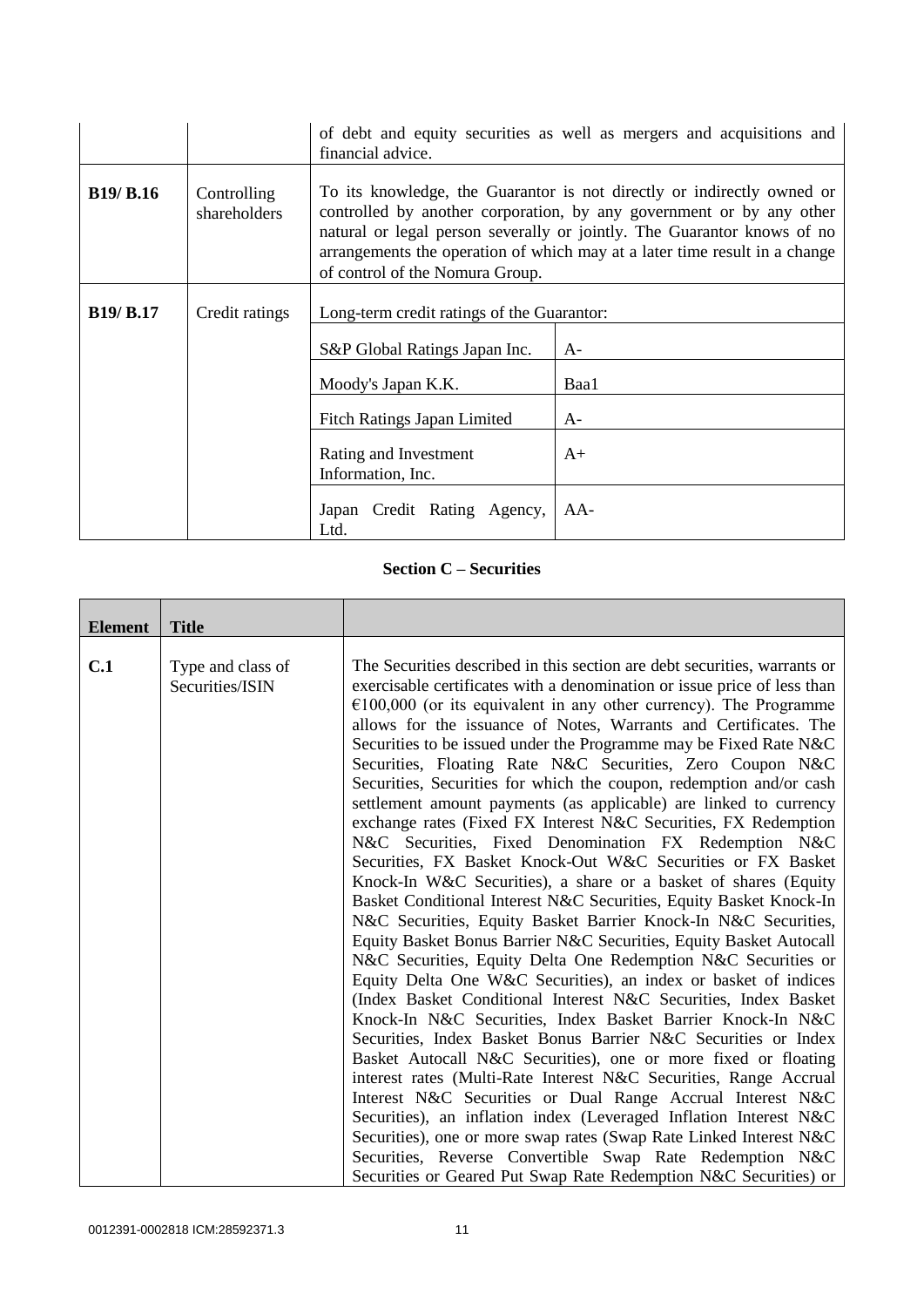| <b>Element</b> | <b>Title</b>                       |                                                                                                                                                                                                                                                                                                                                                                                                                                                                                                                                                                                                                                                                                                          |
|----------------|------------------------------------|----------------------------------------------------------------------------------------------------------------------------------------------------------------------------------------------------------------------------------------------------------------------------------------------------------------------------------------------------------------------------------------------------------------------------------------------------------------------------------------------------------------------------------------------------------------------------------------------------------------------------------------------------------------------------------------------------------|
|                |                                    | the creditworthiness of a single reference entity or a basket of<br>reference entities (Zero Recovery Single Name Credit Linked N&C<br>Securities and Zero Recovery Basket Credit Linked N&C Securities<br>(respectively)), or a combination of the foregoing.                                                                                                                                                                                                                                                                                                                                                                                                                                           |
|                |                                    | Issue specific summary:                                                                                                                                                                                                                                                                                                                                                                                                                                                                                                                                                                                                                                                                                  |
|                |                                    | The Securities are <i>[insert title of Securities]</i> . The Series Number of the<br>Securities is $\lceil \bullet \rceil$ . The Tranche number is $\lceil \bullet \rceil$ .                                                                                                                                                                                                                                                                                                                                                                                                                                                                                                                             |
|                |                                    | International Securities Identification Number (ISIN): [ $\bullet$ ].                                                                                                                                                                                                                                                                                                                                                                                                                                                                                                                                                                                                                                    |
|                |                                    | [Committee on Uniform Securities Identification Procedures (CUSIP)<br>$number: [$ ]]                                                                                                                                                                                                                                                                                                                                                                                                                                                                                                                                                                                                                     |
|                |                                    | [The Securities will be consolidated and form a single series with<br>[identify earlier Tranches] on [the Issue Date/ exchange of the<br>Temporary Bearer Global N&C Security for interests in the<br>Permanent Bearer Global N&C Security, which is expected to occur<br>on or about [date]]]                                                                                                                                                                                                                                                                                                                                                                                                           |
| C.2            | Currency                           | Subject to compliance with all applicable laws, regulations and<br>directives, Securities may be issued in any currency agreed between<br>the Issuer and the relevant Dealer at the time of issue.                                                                                                                                                                                                                                                                                                                                                                                                                                                                                                       |
|                |                                    | Issue specific summary:                                                                                                                                                                                                                                                                                                                                                                                                                                                                                                                                                                                                                                                                                  |
|                |                                    | [If the Securities are W&C Securities, insert: The Securities are<br>payable in [ $\bullet$ ] (the Specified Currency).]                                                                                                                                                                                                                                                                                                                                                                                                                                                                                                                                                                                 |
|                |                                    | [If the Securities are N&C Securities, insert: The Securities are<br>[denominated] in [ $\bullet$ ] (the Specified Currency) and payable in [ $\bullet$ ]<br>(the Settlement Currency).]                                                                                                                                                                                                                                                                                                                                                                                                                                                                                                                 |
|                |                                    | [Insert if the payments in respect of the Securities are payable in<br>Renminbi and CNY Currency Event applies: If the Issuer determines,<br>in respect of the date for payment of any amount payable in respect of<br>the Securities, that the Issuer will be unable to make a payment in<br>Renminbi in accordance with the terms of the Securities on such date<br>due to illiquidity, inconvertibility or non-transferability of Renminbi,<br>the Issuer's obligation to pay such amount in Renminbi may be<br>replaced by an obligation to pay such amount in U.S. dollars<br>converted using the spot rate for exchange of Renminbi into U.S.<br>dollars in respect of the relevant payment date.] |
| C.5            | Restrictions on<br>transferability | The Securities will be freely transferable, subject to the offering and<br>selling restrictions in Australia, Argentina, Belgium, Brazil, Chile,<br>Colombia, Denmark, the Dubai International Financial Centre, El<br>Salvador, France, Guatemala, Hungary, Hong Kong Special<br>Administrative Region, Ireland, Italy, Japan, the Republic of Korea,<br>Kuwait, Malaysia, Mexico, Panama, the People's Republic of China,<br>Peru, the Philippines, Poland, Portugal, Qatar, Singapore, Sweden,                                                                                                                                                                                                        |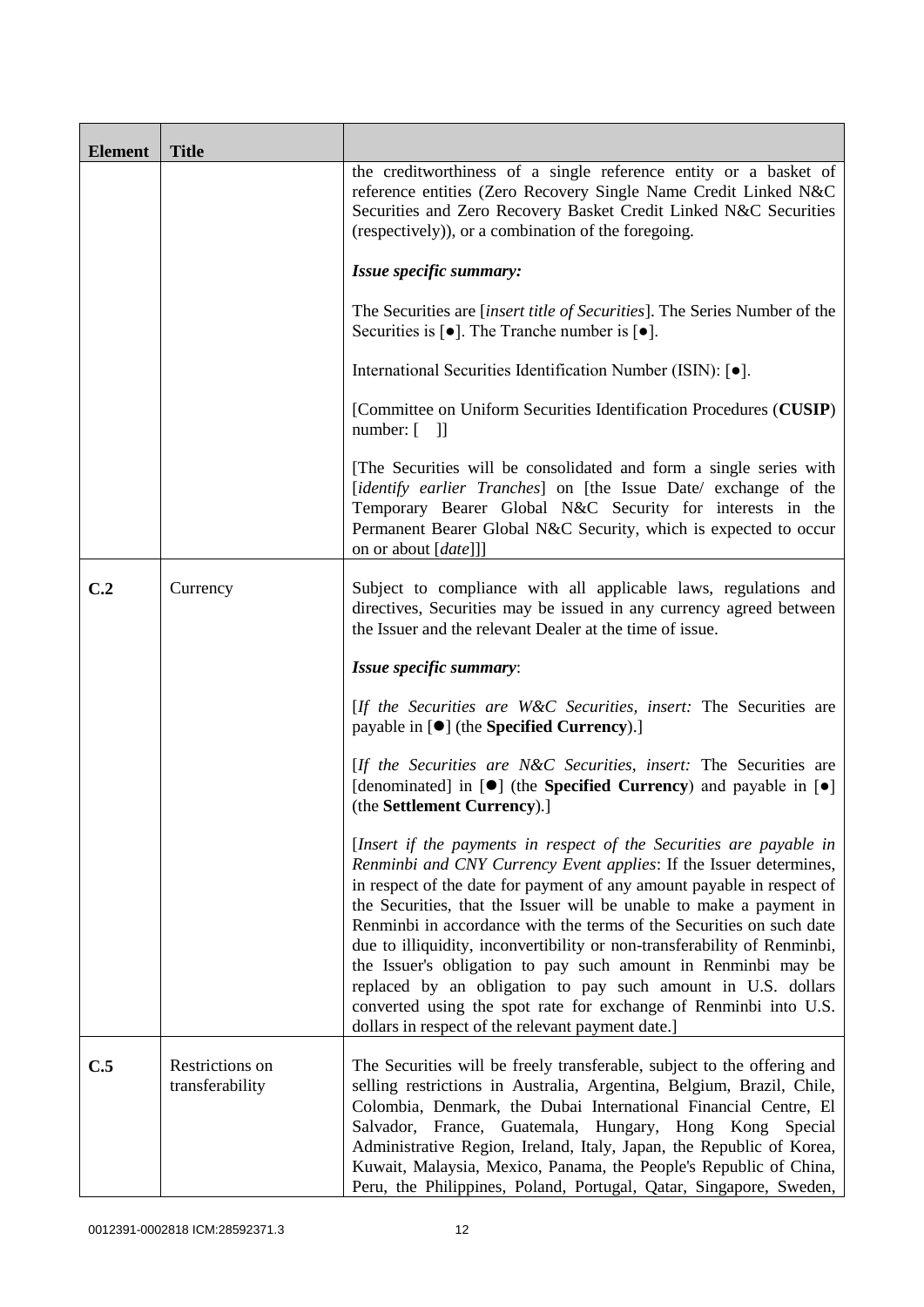| <b>Element</b> | <b>Title</b>                                     |                                                                                                                                                                                                                                                                                                                                                                                                                                                                                                                                                                                                                                                                                                                                                                                                                                          |
|----------------|--------------------------------------------------|------------------------------------------------------------------------------------------------------------------------------------------------------------------------------------------------------------------------------------------------------------------------------------------------------------------------------------------------------------------------------------------------------------------------------------------------------------------------------------------------------------------------------------------------------------------------------------------------------------------------------------------------------------------------------------------------------------------------------------------------------------------------------------------------------------------------------------------|
|                |                                                  | Switzerland, Taiwan, Thailand, the United Arab Emirates, the United<br>Kingdom, the United States, Venezuela and under the Prospectus<br>Directive and the laws of any jurisdiction in which the relevant<br>Securities are offered or sold. Purchasers of Securities in the U.S. are<br>advised to consult legal counsel prior to making any transfer of such<br>Securities.                                                                                                                                                                                                                                                                                                                                                                                                                                                            |
| C.8            | Rights attaching to the<br>Securities, including | Securities issued under the Programme will have terms and conditions<br>relating to, among other matters:                                                                                                                                                                                                                                                                                                                                                                                                                                                                                                                                                                                                                                                                                                                                |
|                | ranking and limitations<br>on those rights       | <b>Status (Ranking)</b>                                                                                                                                                                                                                                                                                                                                                                                                                                                                                                                                                                                                                                                                                                                                                                                                                  |
|                |                                                  | Securities are direct, unconditional, unsubordinated and [If the<br>Securities are N&C Securities, insert: (subject to the provisions of a<br>negative pledge)] unsecured obligations of the Issuer and rank pari<br>passu and without prejudice among themselves and ([If the Securities<br>are N&C Securities, insert: subject as aforesaid and] save for such<br>exceptions as may be provided by applicable legislation) at least<br>equally with all other unsecured and unsubordinated obligations of the<br>Issuer, from time to time outstanding.                                                                                                                                                                                                                                                                                |
|                |                                                  | <b>Taxation</b>                                                                                                                                                                                                                                                                                                                                                                                                                                                                                                                                                                                                                                                                                                                                                                                                                          |
|                |                                                  | [If the Securities are N&C Securities, insert: All payments of principal<br>and interest in respect of the Securities will be made free and clear of,<br>and without withholding taxes (or other similar withholdings or<br>deductions) in the United Kingdom (in the case of the Issuer) [or Japan<br>(in the case of the Guarantor)], unless such withholding or deduction<br>is required by law. In the event any such deduction is made, the<br>Issuer [or the Guarantor, as applicable] [Insert if tax gross-up does not<br>apply to the N&C Securities: will not be required to pay additional<br>amounts to cover the amounts so deducted.] [Insert if tax gross-up<br>applies to the N&C Securities: will, save in certain limited<br>circumstances, be required to pay additional amounts to cover the<br>amounts so deducted.] |
|                |                                                  | [If the Securities are W&C Securities, insert: [The Issuer shall not be]<br>[Neither the Issuer nor the Guarantor shall be] liable for or otherwise<br>obliged to pay any tax, duty, withholding or other payment (including<br>any stamp or transfer tax) which may arise as a result of the<br>ownership, transfer, exercise or enforcement of any Security by any<br>person and all payments made by the Issuer [or the Guarantor] shall<br>be made subject to any such tax, duty, withholding, deduction or other<br>payment which may be required to be made, paid, withheld or<br>deducted.]                                                                                                                                                                                                                                       |
|                |                                                  | [All payments in respect of the Securities will be subject in all cases to<br>(i) any fiscal or other laws and regulations applicable thereto in the<br>place of payment, (ii) any withholding or deduction required pursuant<br>to Section 871(m) of the U.S. Internal Revenue Code of 1986 (the<br>Code), and (iii) any withholding or deduction required pursuant to an                                                                                                                                                                                                                                                                                                                                                                                                                                                               |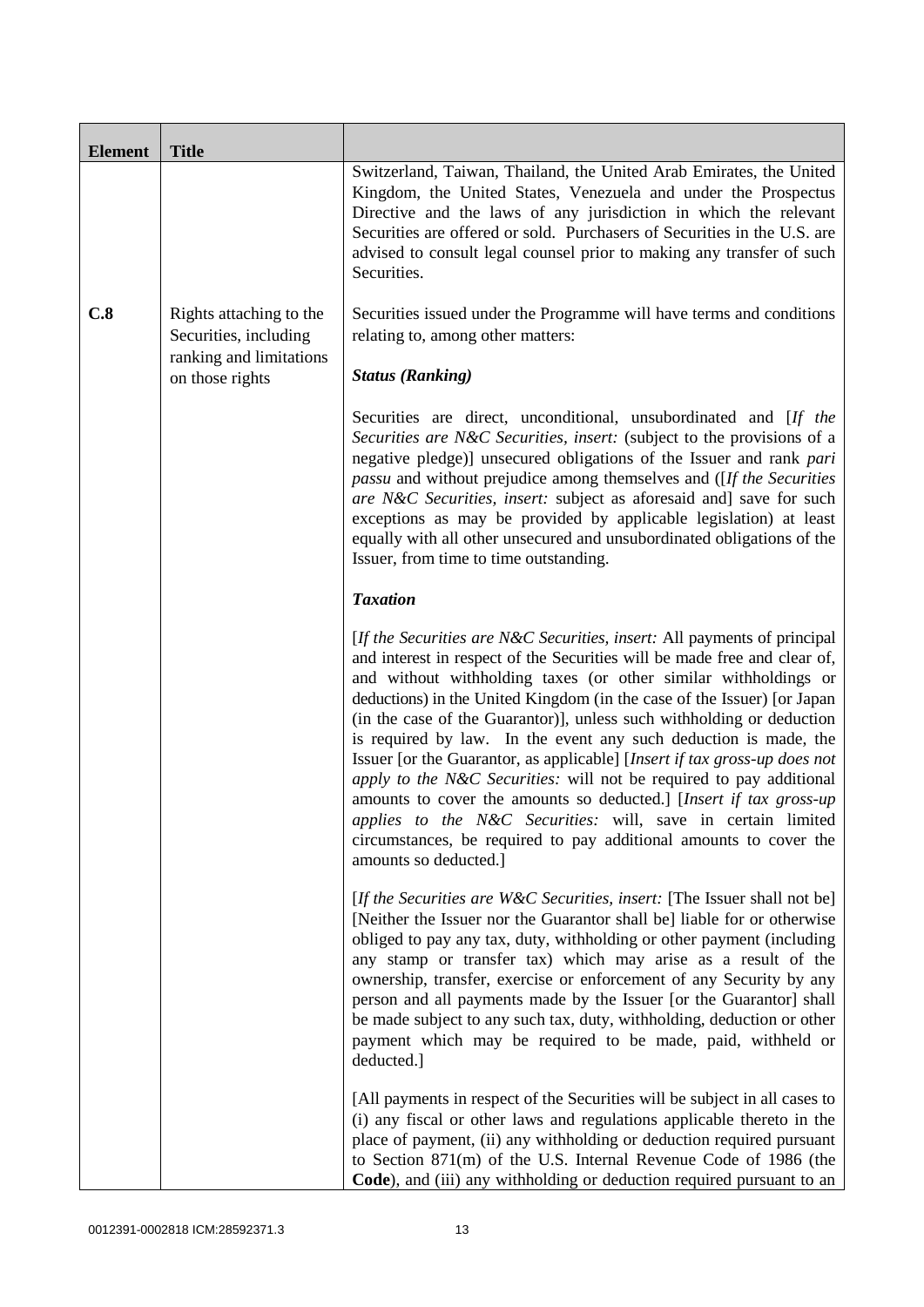| <b>Element</b> | <b>Title</b> |                                                                                                                                                                                                                                                                                                                                                                                                                                                                                                                                                                                                                                                                                                                                                                                                                                                                                                                                                                                                                                                                                                                                                                                              |
|----------------|--------------|----------------------------------------------------------------------------------------------------------------------------------------------------------------------------------------------------------------------------------------------------------------------------------------------------------------------------------------------------------------------------------------------------------------------------------------------------------------------------------------------------------------------------------------------------------------------------------------------------------------------------------------------------------------------------------------------------------------------------------------------------------------------------------------------------------------------------------------------------------------------------------------------------------------------------------------------------------------------------------------------------------------------------------------------------------------------------------------------------------------------------------------------------------------------------------------------|
|                |              | agreement described in Section 1471(b) of the Code or otherwise<br>imposed pursuant to Sections 1471 through 1474 of the Code, any<br>regulations or agreements thereunder, any official interpretations<br>thereof, or (without prejudice to the provisions of N&C Securities<br>Condition 9 (Taxation)) any law implementing an intergovernmental<br>approach thereto.]                                                                                                                                                                                                                                                                                                                                                                                                                                                                                                                                                                                                                                                                                                                                                                                                                    |
|                |              | [If the Securities are N&C Securities, insert:                                                                                                                                                                                                                                                                                                                                                                                                                                                                                                                                                                                                                                                                                                                                                                                                                                                                                                                                                                                                                                                                                                                                               |
|                |              | [Issuer's] [N][n]egative pledge                                                                                                                                                                                                                                                                                                                                                                                                                                                                                                                                                                                                                                                                                                                                                                                                                                                                                                                                                                                                                                                                                                                                                              |
|                |              | So long as any of the Securities remain outstanding, the Issuer will not<br>create or have outstanding any mortgage, charge, pledge or other<br>security interest upon the whole or any part of its undertaking, assets<br>or revenues, present or future, to secure any of its own Indebtedness<br>or to secure its guarantee of or any indemnity in respect of any<br>Indebtedness of any third party for the benefit of the existing or future<br>holders thereof, without at the same time either securing the Securities<br>at least equally and rateably with such Indebtedness or, as the case<br>may be, such guarantee or indemnity or according to the Securities<br>such other security or guarantee as shall have been approved by an<br>Extraordinary Resolution of the Securityholders for the time being,<br>where <b>Indebtedness</b> means any indebtedness represented by<br>securities which have a maturity of greater than one year and are for<br>the time being, or are intended to be, quoted, listed, ordinarily dealt in<br>or traded on any stock exchange or over-the-counter or other securities<br>market in the jurisdiction of incorporation of the Issuer.] |
|                |              | [If the Securities are Guaranteed N&C Securities insert:                                                                                                                                                                                                                                                                                                                                                                                                                                                                                                                                                                                                                                                                                                                                                                                                                                                                                                                                                                                                                                                                                                                                     |
|                |              | Guarantor's negative pledge                                                                                                                                                                                                                                                                                                                                                                                                                                                                                                                                                                                                                                                                                                                                                                                                                                                                                                                                                                                                                                                                                                                                                                  |
|                |              | So long as the Securities remain outstanding, the Guarantor will not<br>create or permit to be outstanding any mortgage, charge, pledge or<br>other security interest upon the whole or any part of its property,<br>assets or revenues, present or future, to secure for the benefit of the<br>holders of any securities (i) payment of any sum due in respect of any<br>securities or (ii) any payment under any guarantee of securities or (iii)<br>any payment under any indemnity or other like obligation relating to<br>securities, in any such case in which:                                                                                                                                                                                                                                                                                                                                                                                                                                                                                                                                                                                                                        |
|                |              | either such securities are by their terms payable, or confer a<br>(a)<br>right to receive payment, in any currency other than the<br>currency of the jurisdiction of incorporation of the Guarantor<br>which is Japanese Yen, or such securities are denominated in<br>Japanese Yen and more than 50 per cent. of the aggregate<br>principal amount thereof is initially distributed outside the<br>jurisdiction of incorporation of the Guarantor which is Japan,<br>by or with the authorisation of the Guarantor or (if not the<br>Guarantor) the Issuer; and                                                                                                                                                                                                                                                                                                                                                                                                                                                                                                                                                                                                                             |
|                |              | such securities are for the time being, or are intended to be,<br>(b)                                                                                                                                                                                                                                                                                                                                                                                                                                                                                                                                                                                                                                                                                                                                                                                                                                                                                                                                                                                                                                                                                                                        |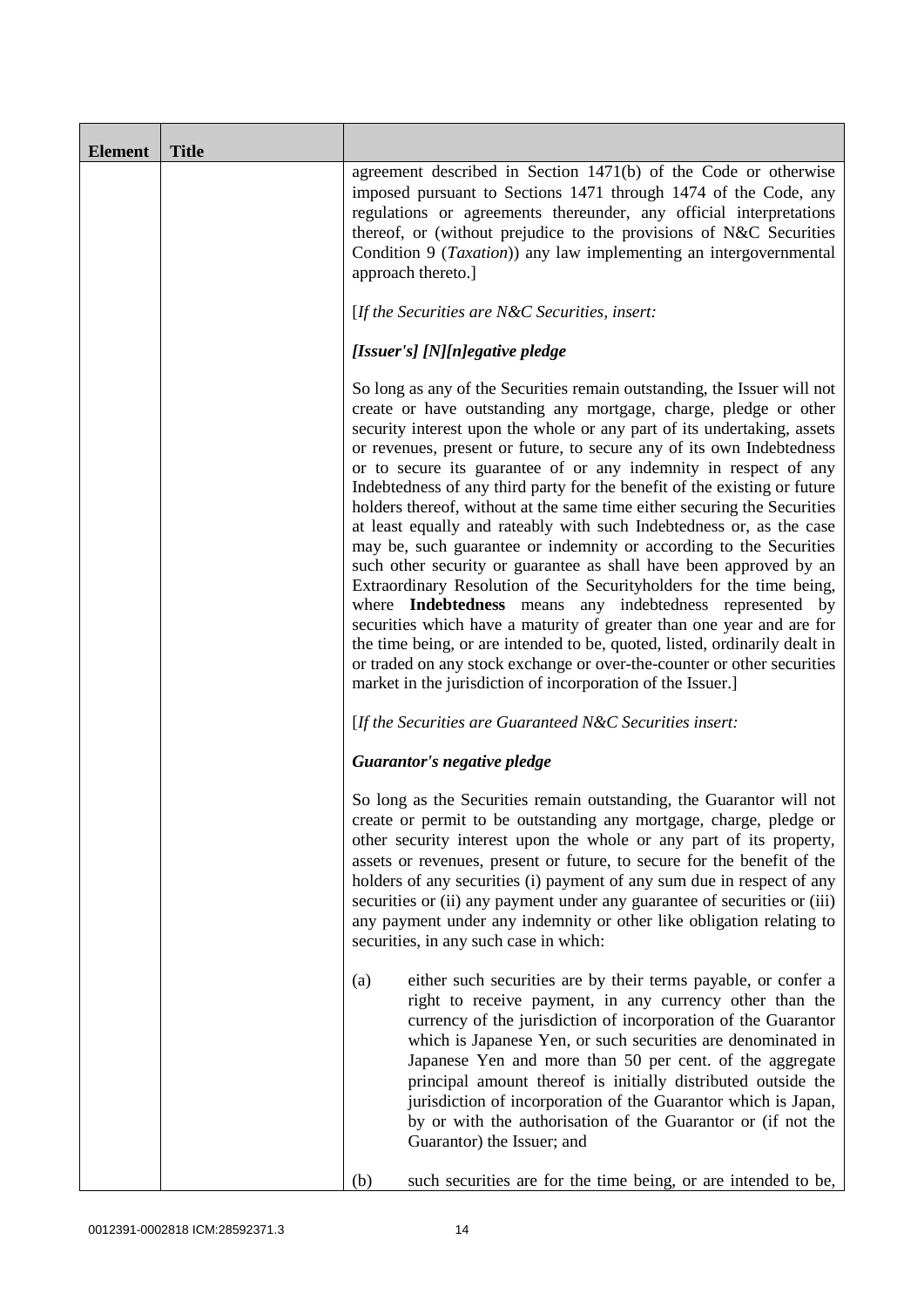| <b>Element</b> | <b>Title</b> |                                                                                                                                                                                                                                                                                                                                                                                                                                                                                                                                                                                                                                                                                                                                                                                           |
|----------------|--------------|-------------------------------------------------------------------------------------------------------------------------------------------------------------------------------------------------------------------------------------------------------------------------------------------------------------------------------------------------------------------------------------------------------------------------------------------------------------------------------------------------------------------------------------------------------------------------------------------------------------------------------------------------------------------------------------------------------------------------------------------------------------------------------------------|
|                |              | quoted, listed, ordinarily dealt in or traded on any stock<br>exchange or over-the-counter or other securities market<br>outside Japan,                                                                                                                                                                                                                                                                                                                                                                                                                                                                                                                                                                                                                                                   |
|                |              | without in any such case at the same time according to the Guarantee<br>either the same security as is granted to or is outstanding in respect of<br>such securities, guarantee, indemnity or other like obligation or such<br>other security or guarantee as shall be approved by an Extraordinary<br>Resolution of the Securityholders. For the purposes of the above,<br>"securities" means bonds, debentures, notes or other similar<br>investment securities of the Issuer or the Guarantor, or any other<br>person with a stated maturity of more than one year from the creation<br>thereof.]                                                                                                                                                                                      |
|                |              | [If the Securities are $W\&C$ Securities, insert:                                                                                                                                                                                                                                                                                                                                                                                                                                                                                                                                                                                                                                                                                                                                         |
|                |              | Negative pledge                                                                                                                                                                                                                                                                                                                                                                                                                                                                                                                                                                                                                                                                                                                                                                           |
|                |              | The terms of the Securities will not contain a negative pledge<br>provision in respect of either the Issuer [or the Guarantor].]                                                                                                                                                                                                                                                                                                                                                                                                                                                                                                                                                                                                                                                          |
|                |              | <b>Events of default</b>                                                                                                                                                                                                                                                                                                                                                                                                                                                                                                                                                                                                                                                                                                                                                                  |
|                |              | [If the Securities are $N\&C$ Securities, insert:                                                                                                                                                                                                                                                                                                                                                                                                                                                                                                                                                                                                                                                                                                                                         |
|                |              | The terms of the Securities will contain, amongst others, the following<br>events of default:                                                                                                                                                                                                                                                                                                                                                                                                                                                                                                                                                                                                                                                                                             |
|                |              | default for a period of 30 days or more in payment of any sum<br>(a)<br>due in respect of the Securities;                                                                                                                                                                                                                                                                                                                                                                                                                                                                                                                                                                                                                                                                                 |
|                |              | (b)<br>failure by the Issuer [or the Guarantor] to perform or observe<br>any of [its][their respective] other covenants or agreements<br>under the Securities[, the Guarantee] or (where such other<br>covenants or agreements are for the benefit of the<br>Securityholders) the Agency Agreement continuing for a<br>period of 90 days after the date on which written notice is<br>given to the Issuer [and the Guarantor] by any Securityholder<br>requiring remedy of such default;                                                                                                                                                                                                                                                                                                  |
|                |              | any indebtedness for borrowed money other than the<br>(c)<br>Securities having an aggregate outstanding principal amount<br>equal to or greater than U.S.\$10,000,000 (or its equivalent) of<br>the Issuer [or the Guarantor] becomes prematurely repayable<br>following a default, or the Issuer [or the Guarantor] defaults in<br>the repayment of any such indebtedness at the maturity<br>thereof or at the expiration of any applicable grace period<br>therefor (or in the case of such indebtedness due on demand,<br>defaults in the payment of such indebtedness at the expiration<br>of three business days after demand therefor or, if longer, any<br>applicable grace period therefor) or any guarantee of or<br>indemnity in respect of any indebtedness for borrowed money |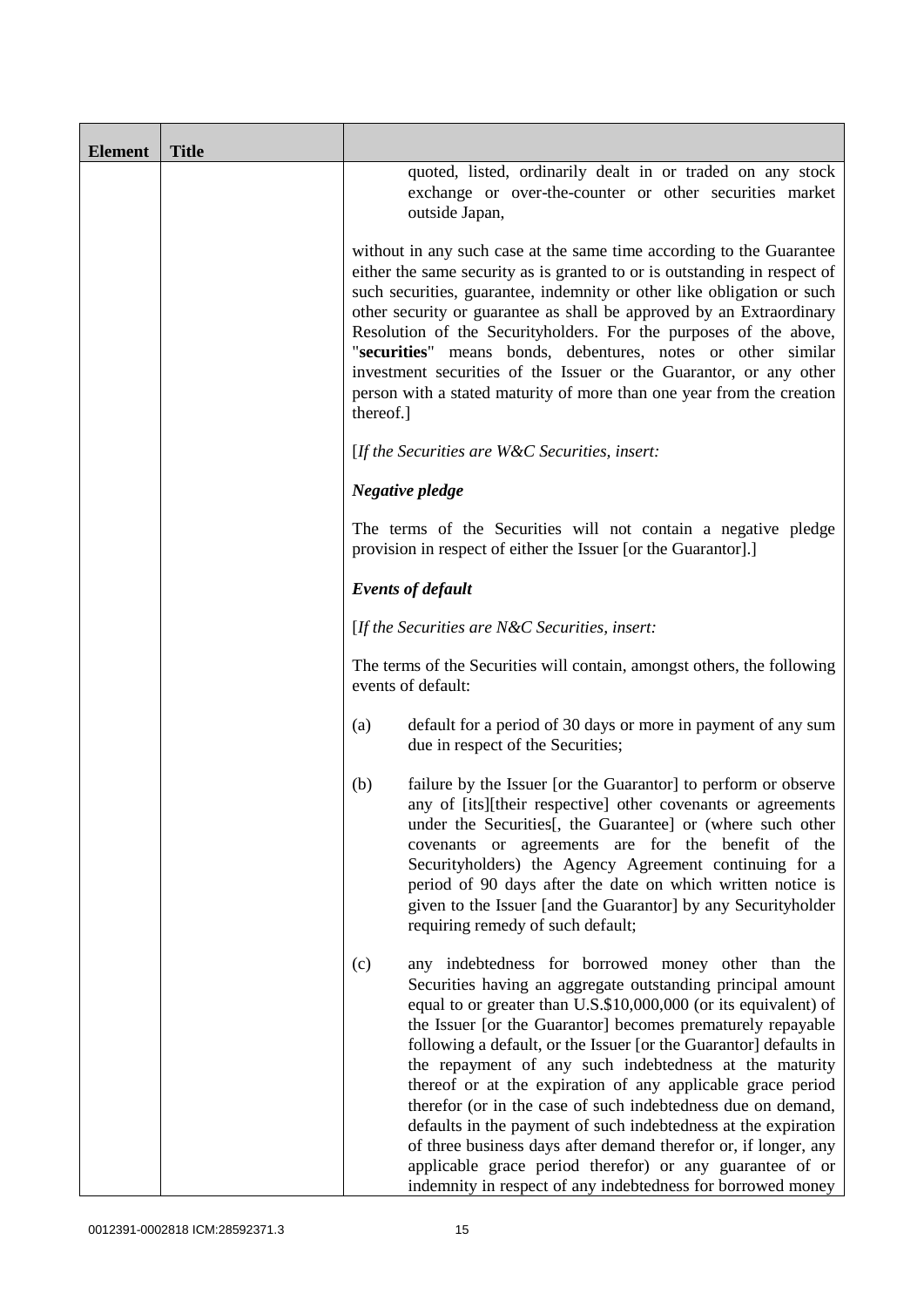| <b>Element</b>   | <b>Title</b>           |                 |                                                                                                                                                                                                                                                                                                                                                                         |
|------------------|------------------------|-----------------|-------------------------------------------------------------------------------------------------------------------------------------------------------------------------------------------------------------------------------------------------------------------------------------------------------------------------------------------------------------------------|
|                  |                        |                 | of others having a principal amount or aggregate principal<br>amount for the time being outstanding of at least<br>U.S.\$10,000,000 (or its equivalent) given by the Issuer [or the<br>Guarantor] shall not be honoured when due and called upon at<br>the expiration of any applicable grace period;                                                                   |
|                  |                        | (d)             | subject to certain exceptions, and, in certain instances, the<br>passing of a specified time period, events resulting from a<br>decree or order by a court relating to the reorganisation,<br>winding up, insolvency, bankruptcy or similar procedure of<br>the Issuer [or the Guarantor];                                                                              |
|                  |                        | (e)             | events resulting from the instigation by the Issuer [or the<br>Guarantor] of, or the consent of the Issuer [or the Guarantor]<br>to, proceedings relating to the reorganisation, bankruptcy or<br>similar procedure of the Issuer [or the Guarantor] or the<br>moratorium of payments in respect of the Issuer; [or]                                                    |
|                  |                        | (f)             | subject to certain exceptions, the Issuer [or the Guarantor]<br>ceasing to carry on the whole or substantially the whole of its<br>business or disposing of the whole or substantially the whole<br>of its assets[.] [; or                                                                                                                                              |
|                  |                        | (g)             | for any reason whatsoever the Guarantee not being (or being<br>claimed by the Guarantor not to be) in full force and effect.]                                                                                                                                                                                                                                           |
|                  |                        |                 | [If the Securities are $W\&C$ Securities, insert:                                                                                                                                                                                                                                                                                                                       |
|                  |                        |                 | The terms of the Securities will contain; amongst others, the following<br>events of default:                                                                                                                                                                                                                                                                           |
|                  |                        | (a)             | events resulting from a decree or order by a court relating to<br>the reorganisation, winding-up, insolvency, bankruptcy or<br>similar procedure of the Issuer [or the Guarantor] (subject to<br>certain exceptions); or                                                                                                                                                |
|                  |                        | (b)             | events resulting from the instigation by the Issuer [or the<br>Guarantor] of, or the consent of the Issuer [or the Guarantor]<br>to, proceedings relating to the reorganisation, bankruptcy or<br>similar procedure of the Issuer [or the Guarantor] or the<br>moratorium of payments in respect of the Issuer.]                                                        |
|                  |                        | <b>Meetings</b> |                                                                                                                                                                                                                                                                                                                                                                         |
|                  |                        | majority.       | The relevant Conditions contain provisions for calling meetings of<br>Securityholders to consider matters affecting their interests generally.<br>These provisions permit defined majorities to bind all Security holders<br>including Securityholders who did not attend and vote at the relevant<br>meeting and Securityholders who voted in a manner contrary to the |
| $\mathbf{[C.9]}$ | Interest/Redemption of | <b>Interest</b> |                                                                                                                                                                                                                                                                                                                                                                         |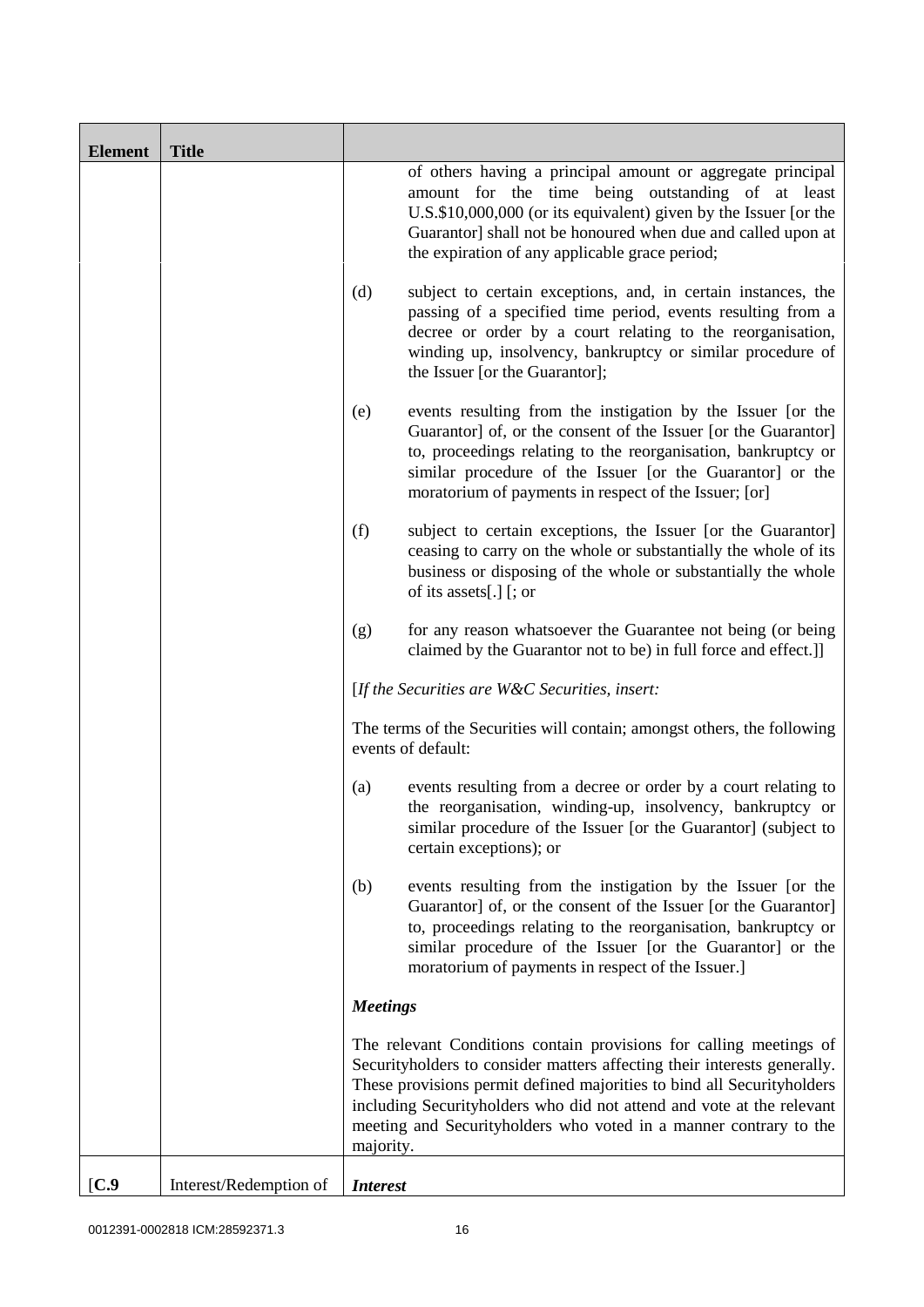| <b>Element</b> | <b>Title</b>                                                                                                                                                            |                                                                                                                                                                                                                                                                                                                                                                                                                                                                                                                        |
|----------------|-------------------------------------------------------------------------------------------------------------------------------------------------------------------------|------------------------------------------------------------------------------------------------------------------------------------------------------------------------------------------------------------------------------------------------------------------------------------------------------------------------------------------------------------------------------------------------------------------------------------------------------------------------------------------------------------------------|
|                | N&C Securities<br>(Do not include this<br>Element C.9 if the<br>relevant Securities are<br>derivative securities for<br>the purpose of                                  | Securities may or may not bear interest. Interest-bearing Securities<br>will either bear interest payable at a fixed rate, a floating rate, a<br>structured floating rate, an FX linked rate, an equity linked rate, an<br>index linked rate, an inflation index linked rate or a swap rate linked<br>rate.                                                                                                                                                                                                            |
|                | <b>Commission Regulation</b><br>$(EC)$ No. 809/2004 (as<br>amended) (being<br>Securities which may<br>redeem at an amount<br>other than 100% of<br>their nominal amount | Issue specific summary:<br>[For fixed rate interest Securities: The Securities bear interest [from<br>their date of issue/from $[\bullet]$ at the fixed rate of $[\bullet]$ per cent. per<br>annum. As of the Issue Date, the yield of the Securities is $[•]$ per<br>cent. Interest will be paid [annually] in arrear on [ <sup>•</sup> ] in each year.<br>The first interest payment will be made on $[\bullet]$ .]                                                                                                  |
|                | <i>(Derivative Securities))</i>                                                                                                                                         | [For floating rate interest Securities: The Securities bear interest<br>[from their date of issue/from [ $\bullet$ ]] at floating rates calculated by<br>reference to [specify reference rate for Securities being issued]<br>[plus/minus] a margin of [ <sup>o</sup> ] per cent. Interest will be paid<br>[quarterly/semi-annually/annually] in arrear on [ $\bullet$ ] in each year[,<br>subject to adjustment for non-business days]. The first interest<br>payment will be made on [●].]                           |
|                |                                                                                                                                                                         | [For Securities with a derivative component to the interest payment:<br>The Securities bear interest [from their date of issue/from [ <sup>●</sup> ]] at [a<br>structured floating rate/a FX linked rate/an equity linked rate/an index<br>linked rate/an inflation index linked rate/a swap rate linked rate] as set<br>out in item C.10. Interest will be paid [quarterly/semi-annually/annually]<br>in arrear on $[\bullet]$ in each year. The first interest payment will be made<br>on $\lceil \bullet \rceil$ .] |
|                |                                                                                                                                                                         | [Include for floating rate securities only where a maximum and/or<br>minumum rate of interest applies: The Rate of Interest [for any<br>Coupon Period] shall not [exceed the Maximum Rate of Interest] [or]<br>less<br>than<br>the<br>Minimum Rate<br>of<br>[The<br>[be<br>Interest.<br>[Maximum][Minimum] Rate of Interest for [each Coupon Period] will<br>be [specify (per Coupon Period if Maximum/Minimum Rate of Interest<br>varies between Coupon Periods)].                                                    |
|                |                                                                                                                                                                         | [Not Applicable - The Securities do not bear any interest [and will be<br>offered and sold at a discount to their nominal amount].]                                                                                                                                                                                                                                                                                                                                                                                    |
|                |                                                                                                                                                                         | Redemption                                                                                                                                                                                                                                                                                                                                                                                                                                                                                                             |
|                |                                                                                                                                                                         | The terms under which Securities may be redeemed (including the<br>maturity date and the price at which they will be redeemed on the<br>maturity date as well as any provisions relating to early redemption)<br>will be agreed between the Issuer and the relevant Dealer at the time<br>of issue of the relevant Securities.                                                                                                                                                                                         |
|                |                                                                                                                                                                         | Issue specific summary:                                                                                                                                                                                                                                                                                                                                                                                                                                                                                                |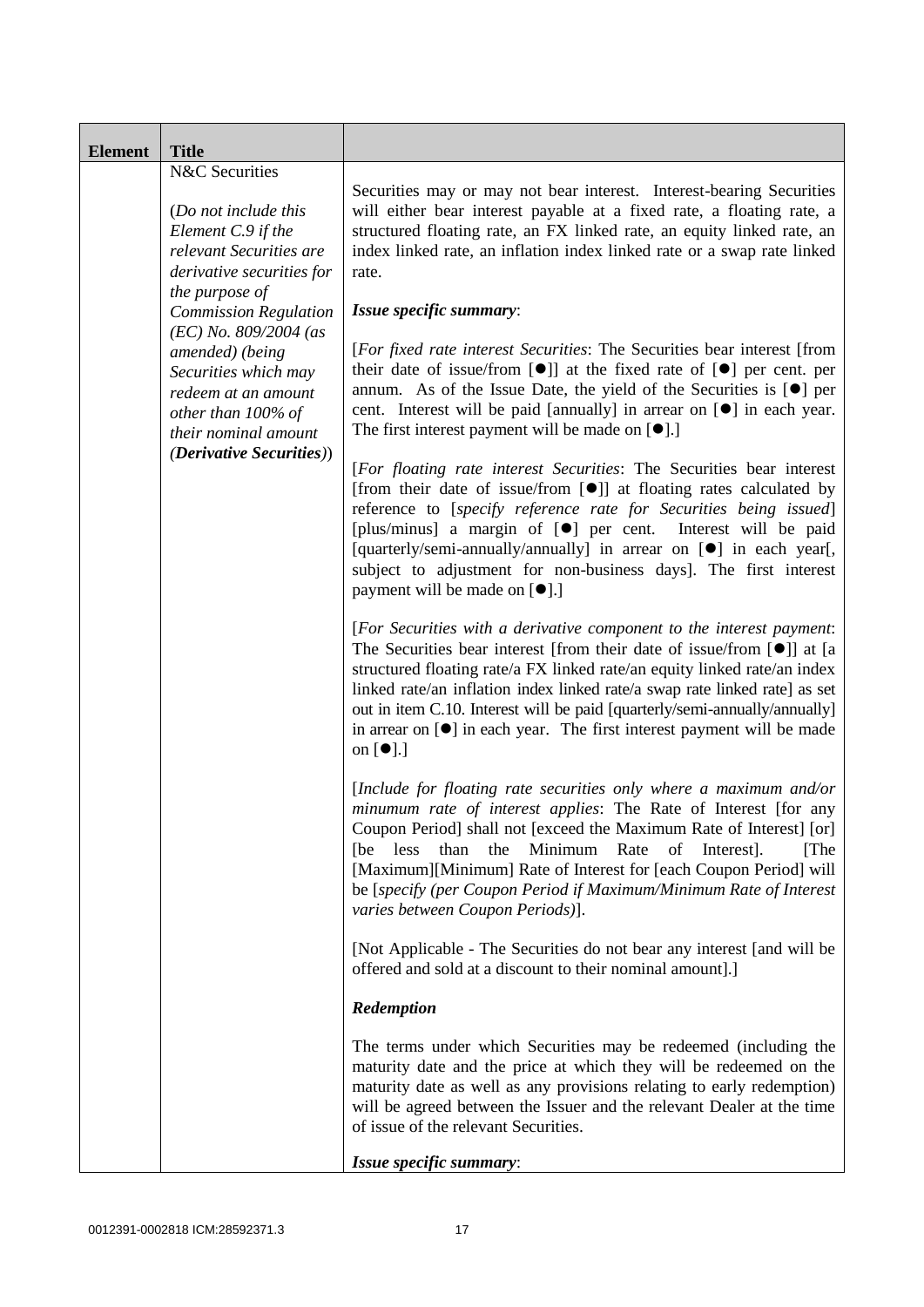| <b>Element</b> | <b>Title</b>                                                                                    |                                                                                                                                                                                                                                                                                                                                                                                                                                                                                                                                                                                                                                                                                                                                                                                                                                                                                                                                                                                                                                                                                                                                                        |
|----------------|-------------------------------------------------------------------------------------------------|--------------------------------------------------------------------------------------------------------------------------------------------------------------------------------------------------------------------------------------------------------------------------------------------------------------------------------------------------------------------------------------------------------------------------------------------------------------------------------------------------------------------------------------------------------------------------------------------------------------------------------------------------------------------------------------------------------------------------------------------------------------------------------------------------------------------------------------------------------------------------------------------------------------------------------------------------------------------------------------------------------------------------------------------------------------------------------------------------------------------------------------------------------|
|                |                                                                                                 | Unless previously redeemed or cancelled, each Security will be<br>redeemed on [ <i>Insert relevant Maturity Date</i> ] at $\lceil \text{par}/\lceil \bullet \rceil$ per cent. of<br>its nominal amount].                                                                                                                                                                                                                                                                                                                                                                                                                                                                                                                                                                                                                                                                                                                                                                                                                                                                                                                                               |
|                |                                                                                                 | The Securities may be redeemed early [for tax reasons][[,] at the<br>option of the Issuer][[,] at the option of securityholders][[,][and] upon<br>the occurrence of certain regulatory events][[,][and] in circumstances<br>where the performance of the Issuer's [or the Guarantor's] obligations<br>under the Securities [or the Guarantee (as applicable)] has or will<br>become unlawful, illegal or otherwise prohibited] [and following the<br>occurrence of certain events relating to [the][any] [asset][or][basis] by<br>reference to which the return on the Securities may be determined<br>including those [Adjustment][and][Disruption] Events described in<br>Element C.10 below] at [specify each permutation of the early<br>redemption price from the Conditions (including, where relevant,<br>replicating the method by which the relevant early redemption price<br>will be calculated from the Conditions) and the circumstances in<br>which each such permutation may apply in accordance with the<br>Conditions. If relevant, specify any maximum or minimum redemption<br>amounts, applicable to the Securities being issued]. |
|                |                                                                                                 | <b>Representative of Securityholders</b>                                                                                                                                                                                                                                                                                                                                                                                                                                                                                                                                                                                                                                                                                                                                                                                                                                                                                                                                                                                                                                                                                                               |
|                |                                                                                                 | Not Applicable – No representative of the Securityholders has been<br>appointed by the Issuer.                                                                                                                                                                                                                                                                                                                                                                                                                                                                                                                                                                                                                                                                                                                                                                                                                                                                                                                                                                                                                                                         |
|                |                                                                                                 | Please also refer to item C.8 above for rights attaching to the<br>Securities.]                                                                                                                                                                                                                                                                                                                                                                                                                                                                                                                                                                                                                                                                                                                                                                                                                                                                                                                                                                                                                                                                        |
| [C.10]         | Derivative component<br>in the interest payment                                                 | [Not Applicable – There is no derivative component to the interest<br>payment for the Securities]                                                                                                                                                                                                                                                                                                                                                                                                                                                                                                                                                                                                                                                                                                                                                                                                                                                                                                                                                                                                                                                      |
|                | (Do not include this<br>Element C.10 if the                                                     | (This Element should be specified as "Not Applicable" if there is no<br>derivative component to the interest payment for the Securities)                                                                                                                                                                                                                                                                                                                                                                                                                                                                                                                                                                                                                                                                                                                                                                                                                                                                                                                                                                                                               |
|                | relevant Securities are<br>Derivative Securities as<br>defined in Element C.9<br><i>above</i> ) | [Payments of interest in respect of the Securities will be determined<br>by reference to the performance of the [insert relevant Reference<br><i>Item(s)</i> ]. The Calculation Agent for the Securities is $[•]$ .                                                                                                                                                                                                                                                                                                                                                                                                                                                                                                                                                                                                                                                                                                                                                                                                                                                                                                                                    |
|                |                                                                                                 | [Insert if applicable:                                                                                                                                                                                                                                                                                                                                                                                                                                                                                                                                                                                                                                                                                                                                                                                                                                                                                                                                                                                                                                                                                                                                 |
|                |                                                                                                 | Coupon Accrual Date means [ $\bullet$ ].                                                                                                                                                                                                                                                                                                                                                                                                                                                                                                                                                                                                                                                                                                                                                                                                                                                                                                                                                                                                                                                                                                               |
|                |                                                                                                 | Coupon Period means [insert coupon period].                                                                                                                                                                                                                                                                                                                                                                                                                                                                                                                                                                                                                                                                                                                                                                                                                                                                                                                                                                                                                                                                                                            |
|                |                                                                                                 | Coupon Payment Date means [ $\bullet$ ].]                                                                                                                                                                                                                                                                                                                                                                                                                                                                                                                                                                                                                                                                                                                                                                                                                                                                                                                                                                                                                                                                                                              |
|                |                                                                                                 | [Include where a maximum and/or minumum rate of interest<br><i>applies:</i> Notwithstanding the Rate of Interest that may be<br>calculated in accordance with the provisions set out below, the<br>Rate of Interest [for any Coupon Period] shall not [exceed the<br>Maximum Rate of Interest] [or] [be less than the Minimum Rate<br>of Interest]. [The [Maximum][Minimum] Rate of Interest for<br>[each Coupon Period] will be [specify (per Coupon Period if                                                                                                                                                                                                                                                                                                                                                                                                                                                                                                                                                                                                                                                                                        |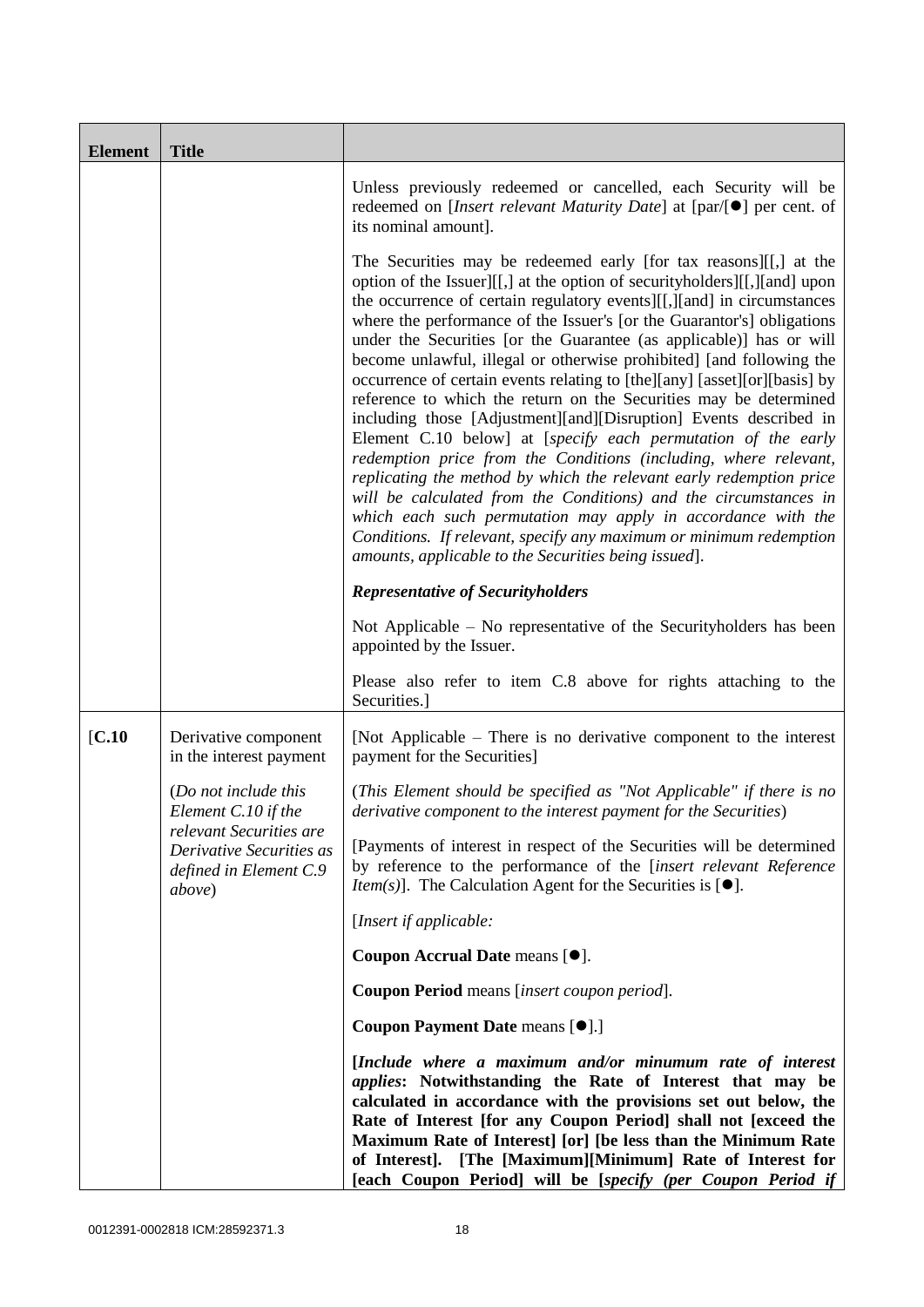| <b>Element</b> | <b>Title</b> |                                                                                                                                                                                                                                                                                                                                                                                                                                                                                                                                                                                                                                                                                                                        |
|----------------|--------------|------------------------------------------------------------------------------------------------------------------------------------------------------------------------------------------------------------------------------------------------------------------------------------------------------------------------------------------------------------------------------------------------------------------------------------------------------------------------------------------------------------------------------------------------------------------------------------------------------------------------------------------------------------------------------------------------------------------------|
|                |              | Maximum/Minimum Rate of Interest varies between Coupon<br>$Periods$ ].]]                                                                                                                                                                                                                                                                                                                                                                                                                                                                                                                                                                                                                                               |
|                |              | [In the case of Fixed FX Interest $N&C$ Securities: The interest<br>payable in respect of the Securities will be an amount in the<br>Settlement Currency.                                                                                                                                                                                                                                                                                                                                                                                                                                                                                                                                                              |
|                |              | The Rate of Interest for each Coupon Period shall be a rate expressed as<br>a percentage (which will not be less than, but may be equal to, zero)<br>calculated by the Calculation Agent equal to [in the case of a Fixed FX<br>Interest N&C Security specified as a Currency 2 Fixed Rate N&C<br>Security: the Base Rate of Interest multiplied by the relevant Settlement<br>Rate, calculated by the Calculation Agent as of the relevant Valuation<br>Date] [in the case of a Fixed FX Interest N&C Security specified as a<br>Currency 1 Fixed Rate N&C Security: the Base Rate of Interest divided<br>by the relevant Settlement Rate, calculated by the Calculation Agent as<br>of the relevant Valuation Date]. |
|                |              | Where:                                                                                                                                                                                                                                                                                                                                                                                                                                                                                                                                                                                                                                                                                                                 |
|                |              | <b>Currency Pair</b> means [specify Currency Pairs in form of [insert first]<br>currency]/[insert second currency]] (repeat for each Currency Pair).                                                                                                                                                                                                                                                                                                                                                                                                                                                                                                                                                                   |
|                |              | <b>Base Rate of Interest means [<math>\bullet</math>] per cent.</b>                                                                                                                                                                                                                                                                                                                                                                                                                                                                                                                                                                                                                                                    |
|                |              | <b>FX Price Source</b> means [specify per Settlement Rate Option].                                                                                                                                                                                                                                                                                                                                                                                                                                                                                                                                                                                                                                                     |
|                |              | Reference Exchange Rate means the spot exchange rate for the<br>Specified Currency quoted against the Settlement Currency expressed<br>as the number of units of the Specified Currency quoted per one unit<br>of the Settlement Currency.                                                                                                                                                                                                                                                                                                                                                                                                                                                                             |
|                |              | <b>Relevant Currency</b> means each of the Specified Currency and the<br>Settlement Currency.                                                                                                                                                                                                                                                                                                                                                                                                                                                                                                                                                                                                                          |
|                |              | Settlement Rate means the Reference Exchange Rate on the relevant<br>Valuation Date at the Valuation Time as determined by the<br>Calculation Agent by reference to the Settlement Rate Option (and<br>such determination may be made, without limitation, with such<br>adjustments as are, at the discretion of the Calculation Agent,<br>necessary to the published quoting conventions and/or implying the<br>Reference Exchange Rate from more than one Settlement Rate<br>Option) unless any applicable disruption event exists or occurs, in<br>which case, the Settlement Rate will be determined by the Calculation<br>Agent.                                                                                  |
|                |              | <b>Settlement Rate Option</b> means the rate published for the Specified<br>Currency/Settlement Currency fixing rate on the FX Price Source at or<br>about the Valuation Time on the relevant Valuation Date or, if the<br>Reference Exchange Rate is to be implied from more than one<br>Settlement Rate Option, the rate, for each Currency Pair, published for<br>the Currency Pair fixing rate on the FX Price Source at or about the                                                                                                                                                                                                                                                                              |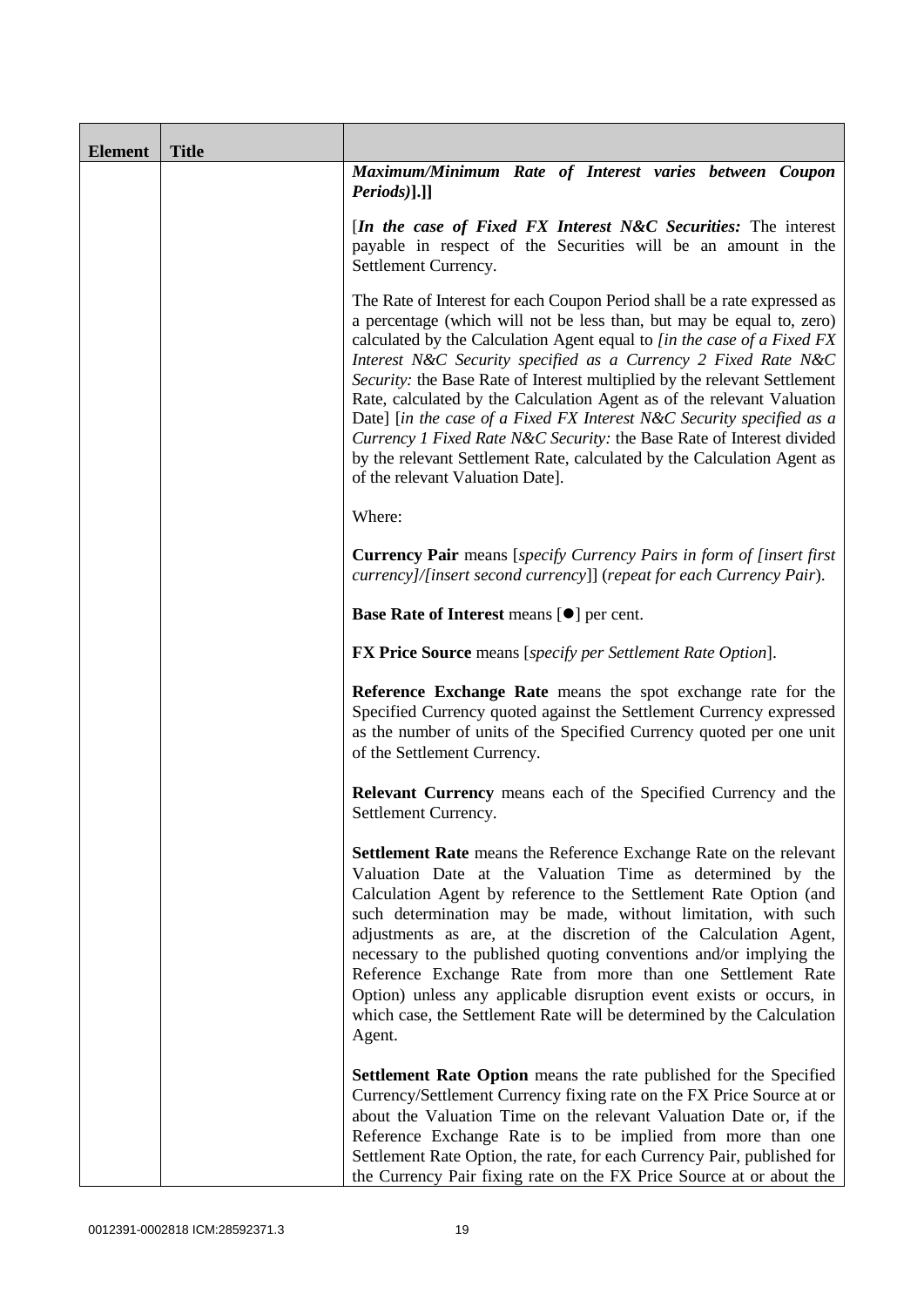| <b>Element</b> | <b>Title</b> |                                                                                                                                                                                                                                                                                       |
|----------------|--------------|---------------------------------------------------------------------------------------------------------------------------------------------------------------------------------------------------------------------------------------------------------------------------------------|
|                |              | Valuation Time on the Valuation Date.                                                                                                                                                                                                                                                 |
|                |              | Valuation Date means $[\bullet].$                                                                                                                                                                                                                                                     |
|                |              | Valuation Time means [ $\bullet$ ].]                                                                                                                                                                                                                                                  |
|                |              | [In the case of Equity Basket Conditional Interest N&C Securities:<br>The Rate of Interest in respect of a Coupon Payment Date shall be a<br>rate expressed as a percentage (which will not be less than, but may be<br>equal to, zero) calculated by the Calculation Agent equal to: |
|                |              | if no Conditional Coupon Barrier Event has occurred on the<br>(a)<br>Observation Date immediately preceding such Coupon<br>Payment Date, the Base Rate of Interest; or                                                                                                                |
|                |              | if a Conditional Coupon Barrier Event has occurred on the<br>(b)<br>Observation Date immediately preceding such Coupon<br>Payment Date, the Floor Rate of Interest.                                                                                                                   |
|                |              | All Equity Basket Conditional Interest N&C Securities<br>are<br>Conditional Interest N&C Securities.                                                                                                                                                                                  |
|                |              | Where:                                                                                                                                                                                                                                                                                |
|                |              | <b>Base Rate of Interest means [<math>\bullet</math>] per cent. per annum.</b>                                                                                                                                                                                                        |
|                |              | <b>Conditional Coupon Barrier Event means the Coupon Reference</b><br>Performance in respect of any Share on an Observation Date is equal<br>to or less than the Conditional Coupon Barrier Level in respect of<br>such Observation Date.                                             |
|                |              | <b>Conditional Coupon Barrier Level</b> means [specify % for each<br>Observation Date].                                                                                                                                                                                               |
|                |              | <b>Coupon Reference Performance</b> means, in respect of an Observation<br>Date and a Share, a percentage determined by the Calculation Agent<br>equal to the Reference Performance of such Share in respect of such<br><b>Observation Date.</b>                                      |
|                |              | <b>Floor Rate of Interest means <math>[•]</math> per cent.</b>                                                                                                                                                                                                                        |
|                |              | i means a Share.                                                                                                                                                                                                                                                                      |
|                |              | Initial Valuation Date means [ $\bullet$ ].                                                                                                                                                                                                                                           |
|                |              | o means an Observation Date.                                                                                                                                                                                                                                                          |
|                |              | <b>Observation Date</b> means $[•]$ .                                                                                                                                                                                                                                                 |
|                |              | <b>Observation Price</b> means, in respect of an Observation Date and a<br>Share, an amount equal to the price per share in respect of such Share<br>quoted on the applicable exchange at the Valuation Time on such                                                                  |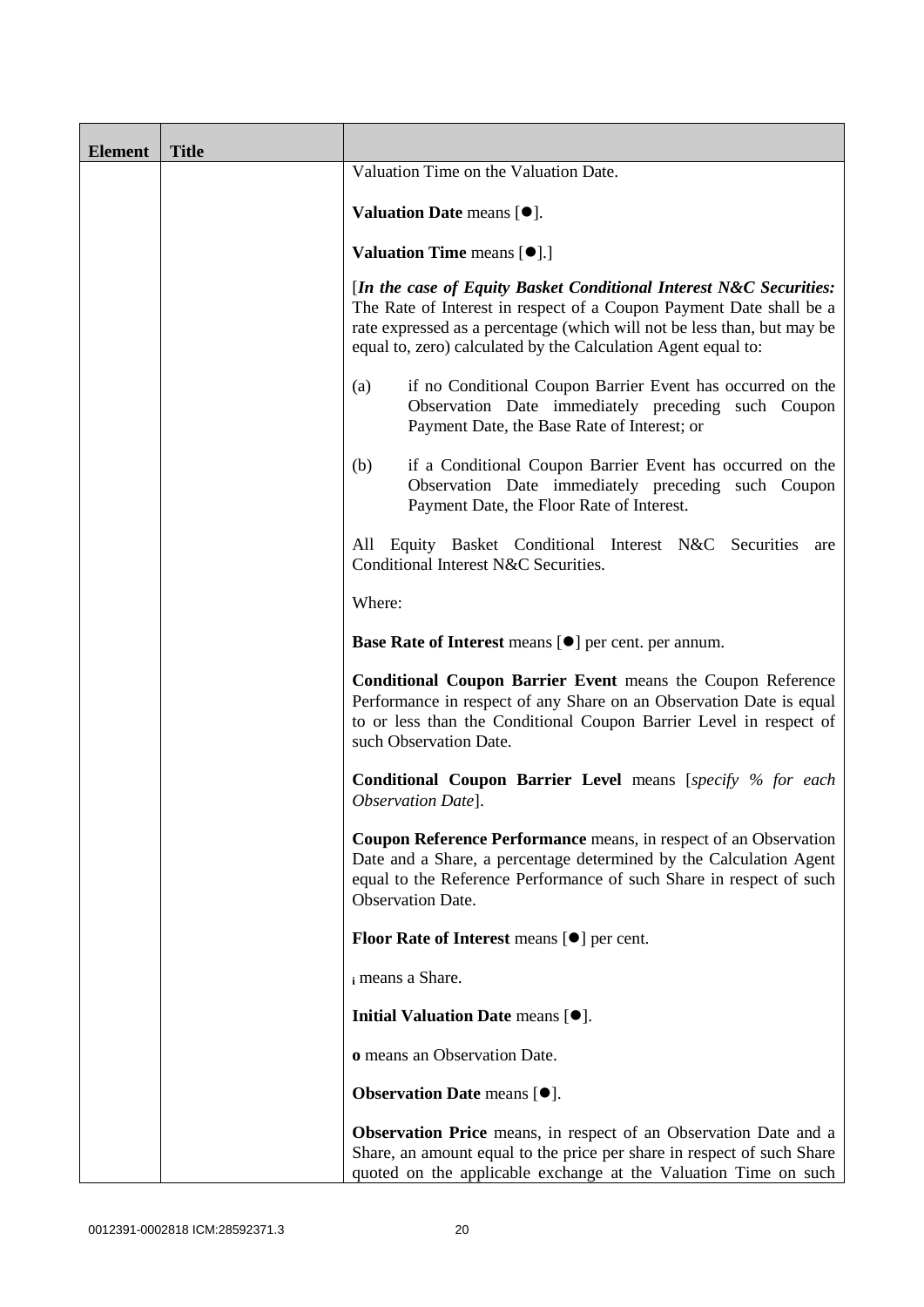| <b>Element</b> | <b>Title</b> |                                                                                                                                                                                                                                                                                      |
|----------------|--------------|--------------------------------------------------------------------------------------------------------------------------------------------------------------------------------------------------------------------------------------------------------------------------------------|
|                |              | Observation Date.                                                                                                                                                                                                                                                                    |
|                |              | Reference Performance means, in respect of an Observation Date<br>and a Share, a rate expressed as a percentage (which will not be less<br>than, but may be equal to, zero) calculated by the Calculation Agent in<br>accordance with the following formula:                         |
|                |              | Observation Price <sub>i.o</sub><br>Strike Price <sub>i</sub>                                                                                                                                                                                                                        |
|                |              | <b>Share</b> means $[•]$ .                                                                                                                                                                                                                                                           |
|                |              | <b>Strike Price</b> means, in relation to a Share, the price per share in<br>respect of such Share quoted on the applicable exchange at the<br>Valuation Time on the Initial Valuation Date.                                                                                         |
|                |              | <b>Valuation Time means [O].]</b>                                                                                                                                                                                                                                                    |
|                |              | [In the case of Index Basket Conditional Interest N&C Securities:<br>The Rate of Interest in respect of a Coupon Payment Date shall be a<br>rate expressed as a percentage (which will not be less than, but may be<br>equal to, zero) calculated by the Calculation Agent equal to: |
|                |              | if no Conditional Coupon Barrier Event has occurred on the<br>(a)<br>Observation Date immediately preceding such Coupon<br>Payment Date, the Base Rate of Interest; or                                                                                                               |
|                |              | if a Conditional Coupon Barrier Event has occurred on the<br>(b)<br>Observation Date immediately preceding such Coupon<br>Payment Date, the Floor Rate of Interest.                                                                                                                  |
|                |              | All Index Basket Conditional Interest N&C Securities are Conditional<br>Interest N&C Securities.                                                                                                                                                                                     |
|                |              | Where:                                                                                                                                                                                                                                                                               |
|                |              | <b>Base Rate of Interest means [<math>\bullet</math>] per cent.</b>                                                                                                                                                                                                                  |
|                |              | Conditional Coupon Barrier Event means the Coupon Reference<br>Performance in respect of any Index on an Observation Date is equal<br>to or less than the Conditional Coupon Barrier Level in respect of<br>such Observation Date.                                                   |
|                |              | <b>Conditional Coupon Barrier Level</b> means [specify % for each<br>Observation Date].                                                                                                                                                                                              |
|                |              | Coupon Reference Performance means, in respect of an Observation<br>Date and an Index, a percentage determined by the Calculation Agent<br>equal to the Reference Performance of such Index in respect of such<br><b>Observation Date.</b>                                           |
|                |              | Floor Rate of Interest means [ $\bullet$ ] per cent.                                                                                                                                                                                                                                 |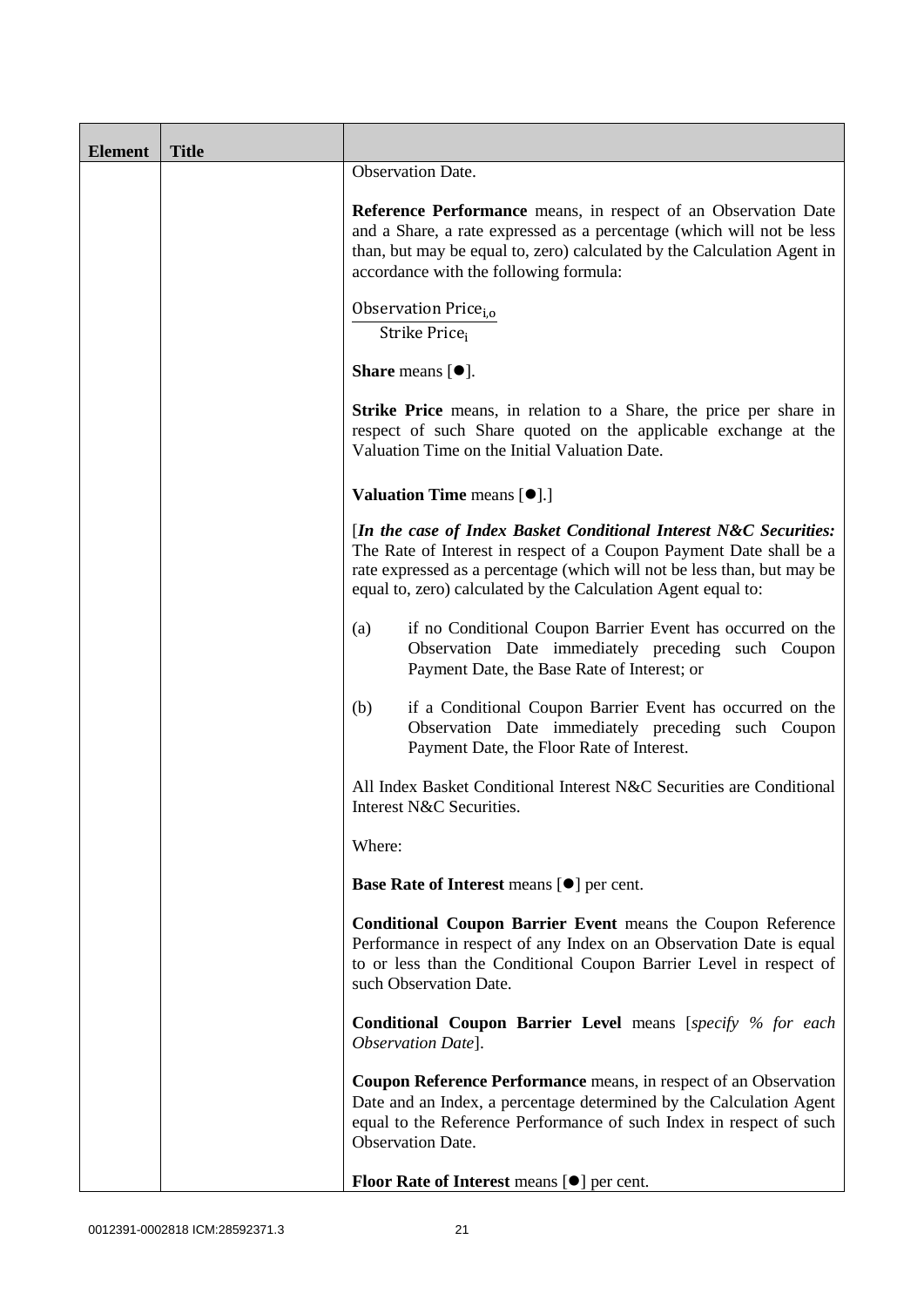| <b>Element</b> | <b>Title</b> |                                                                                                                                                                                                                                                                                                                                                               |
|----------------|--------------|---------------------------------------------------------------------------------------------------------------------------------------------------------------------------------------------------------------------------------------------------------------------------------------------------------------------------------------------------------------|
|                |              | i means an Index.                                                                                                                                                                                                                                                                                                                                             |
|                |              | <b>Index</b> means $[\bullet]$ .                                                                                                                                                                                                                                                                                                                              |
|                |              | Initial Valuation Date means $[•]$ .                                                                                                                                                                                                                                                                                                                          |
|                |              | o means an Observation Date.                                                                                                                                                                                                                                                                                                                                  |
|                |              | <b>Observation Date means <math>[•]</math>.</b>                                                                                                                                                                                                                                                                                                               |
|                |              | Observation Level means, in respect of an Observation Date and an<br>Index, an amount equal to the closing level of such Index, as<br>calculated and announced by the relevant index sponsor, at the<br>Valuation Time on such Observation Date.                                                                                                              |
|                |              | Reference Performance means, in respect of an Observation Date and<br>an Index, a rate expressed as a percentage (which will not be less than,<br>but may be equal to, zero) calculated by the Calculation Agent in<br>accordance with the following formula:                                                                                                 |
|                |              | Observation Level <sub>i,o</sub><br>Strike Level <sub>i</sub>                                                                                                                                                                                                                                                                                                 |
|                |              | <b>Strike Level</b> means, in relation to an Index, the closing level of such<br>Index, as calculated and announced by the relevant index sponsor, at<br>the Valuation Time on the Initial Valuation Date.                                                                                                                                                    |
|                |              | <b>Valuation Time means [<math>\bullet</math>].]</b>                                                                                                                                                                                                                                                                                                          |
|                |              | [In the case of Multi-Rate Interest N&C Securities: The Rate of<br>Interest for each Coupon Period shall be a rate expressed as a<br>percentage (which will not be less than, but may be equal to, zero)<br>calculated by the Calculation Agent equal to:                                                                                                     |
|                |              | the Cap; or, if lesser<br>(a)                                                                                                                                                                                                                                                                                                                                 |
|                |              | (b)<br>(i) the Floor or, if greater, (ii) the Rates Performance in<br>respect of such Coupon Period.                                                                                                                                                                                                                                                          |
|                |              | Where:                                                                                                                                                                                                                                                                                                                                                        |
|                |              | <b>Cap</b> means $[\bullet]$ per cent.                                                                                                                                                                                                                                                                                                                        |
|                |              | <b>Designated Maturity</b> means, in respect of the First Rate $[\bullet]$ and in<br>respect of the Second Rate $[•]$ .                                                                                                                                                                                                                                       |
|                |              | First Rate means, in respect of a Coupon Period, the rate that would<br>be determined for that Coupon Period were the floating rate N&C<br>Security provisions of the Conditions to apply to determine the First<br>Rate, with the floating rate being calculated by reference to [specify<br>first reference rate for Securities being issued] and were ISDA |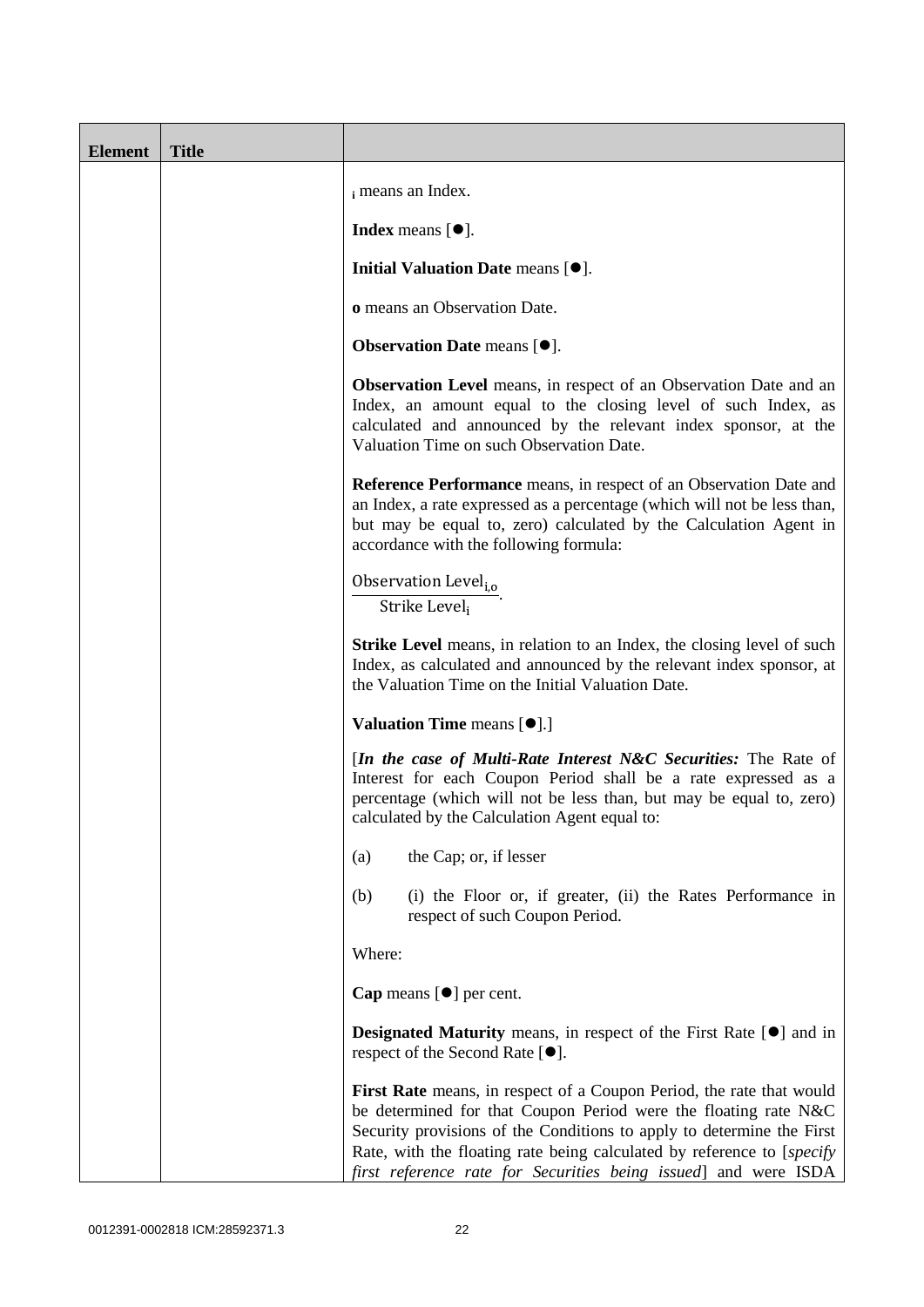| <b>Element</b> | <b>Title</b> |                                                                                                                                                                                                                                                                                                                                                                                                                                                                                                                                                                                                                                                                                                                             |
|----------------|--------------|-----------------------------------------------------------------------------------------------------------------------------------------------------------------------------------------------------------------------------------------------------------------------------------------------------------------------------------------------------------------------------------------------------------------------------------------------------------------------------------------------------------------------------------------------------------------------------------------------------------------------------------------------------------------------------------------------------------------------------|
|                |              | Determination to be applicable for such purposes[, provided that [(i)]<br>[if the rate so calculated is greater than the relevant First Rate Cap, the<br>First Rate shall be the First Rate Cap][; and][[(ii)] if the rate so<br>calculated is less than the relevant First Rate Floor, the First Rate shall<br>be the First Rate Floor]].                                                                                                                                                                                                                                                                                                                                                                                  |
|                |              | <b>First Rate Amount</b> means [specify for each Coupon Period].                                                                                                                                                                                                                                                                                                                                                                                                                                                                                                                                                                                                                                                            |
|                |              | [First Rate Cap means [specify for each Coupon Period].]                                                                                                                                                                                                                                                                                                                                                                                                                                                                                                                                                                                                                                                                    |
|                |              | [First Rate Floor means [specify for each Coupon Period].]                                                                                                                                                                                                                                                                                                                                                                                                                                                                                                                                                                                                                                                                  |
|                |              | <b>Floating Rate Option</b> means, in respect of the First Rate $[\bullet]$ and in<br>respect of the Second Rate [ <sup>●</sup> ].                                                                                                                                                                                                                                                                                                                                                                                                                                                                                                                                                                                          |
|                |              | <b>Floor</b> means $[\bullet]$ per cent.                                                                                                                                                                                                                                                                                                                                                                                                                                                                                                                                                                                                                                                                                    |
|                |              | Rates Performance means, in respect of a Coupon Period, a rate<br>expressed as a percentage calculated by the Calculation Agent equal to<br>the sum of:                                                                                                                                                                                                                                                                                                                                                                                                                                                                                                                                                                     |
|                |              | the product of (i) the First Rate Amount and (ii) the First Rate,<br>(a)<br>in each case in respect of such Coupon Period;                                                                                                                                                                                                                                                                                                                                                                                                                                                                                                                                                                                                  |
|                |              | the product of (i) the Second Rate Amount and (ii) the Second<br>(b)<br>Rate, in each case in respect of such Coupon Period; and                                                                                                                                                                                                                                                                                                                                                                                                                                                                                                                                                                                            |
|                |              | the Third Rate in respect of such Coupon Period.<br>(c)                                                                                                                                                                                                                                                                                                                                                                                                                                                                                                                                                                                                                                                                     |
|                |              | <b>Reset Date</b> means, in respect of the First Rate: [specify the first day of<br>the Coupon Period]/[specify the last day of the Coupon Period], in<br>respect of the Second Rate: [specify the first day of the Coupon<br>Period]/[specify the last day of the Coupon Period].                                                                                                                                                                                                                                                                                                                                                                                                                                          |
|                |              | <b>Second Rate</b> means, in respect of a Coupon Period, the rate that<br>would be determined for that Coupon Period were the floating rate<br>N&C Security provisions of the Conditions to apply to determine the<br>Second Rate, with the floating rate being calculated by reference to<br>[specify second reference rate for Securities being issued] and were<br>ISDA Determination to be applicable for such purposes[, provided<br>that [(i)] [if the rate so calculated is greater than the relevant Second<br>Rate Cap, the Second Rate shall be the Second Rate Cap][; and][[(ii)]<br>if the rate so calculated is less than the relevant Second Rate Floor, the<br>Second Rate shall be the Second Rate Floor]]. |
|                |              | <b>Second Rate Amount</b> means [specify for each Coupon Period].                                                                                                                                                                                                                                                                                                                                                                                                                                                                                                                                                                                                                                                           |
|                |              | [Second Rate Cap means [specify for each Coupon Period].]                                                                                                                                                                                                                                                                                                                                                                                                                                                                                                                                                                                                                                                                   |
|                |              | [Second Rate Floor means [specify for each Coupon Period].]                                                                                                                                                                                                                                                                                                                                                                                                                                                                                                                                                                                                                                                                 |
|                |              | <b>Third Rate</b> means [specify for each Coupon Period].]                                                                                                                                                                                                                                                                                                                                                                                                                                                                                                                                                                                                                                                                  |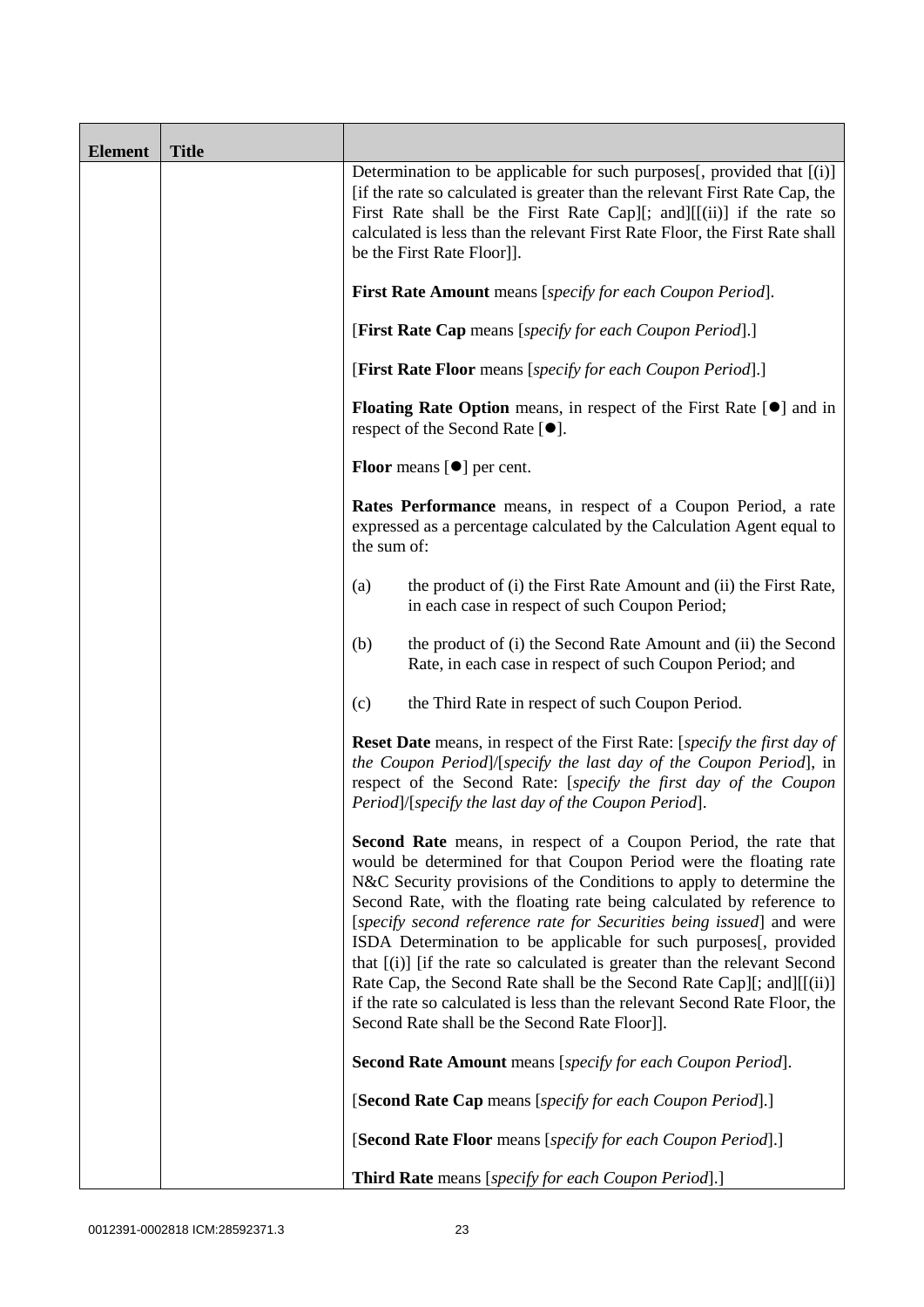| <b>Element</b> | <b>Title</b> |                                                                                                                                                                                                                                                                                                                                                                                                                    |
|----------------|--------------|--------------------------------------------------------------------------------------------------------------------------------------------------------------------------------------------------------------------------------------------------------------------------------------------------------------------------------------------------------------------------------------------------------------------|
|                |              | [In the case of Range Accrual Interest N&C Securities: The Rate of<br>Interest for each Coupon Period shall be a rate expressed as a<br>percentage which will not be [greater than the Rate of Interest Cap or]<br>less than the Rate of Interest Floor but will otherwise be calculated by<br>the Calculation Agent as equal to the product of (a) and (b) below:                                                 |
|                |              | (a)<br>the lesser of (i) and (ii) below:                                                                                                                                                                                                                                                                                                                                                                           |
|                |              | (i)<br>the Rates Performance Cap; or                                                                                                                                                                                                                                                                                                                                                                               |
|                |              | the greater of $(x)$ the Rates Performance Floor and $(y)$<br>(ii)<br>the Rates Performance in respect of such Coupon<br>Period; and                                                                                                                                                                                                                                                                               |
|                |              | (b)<br>the Range Day Accrual Rate in respect of such Coupon<br>Period.                                                                                                                                                                                                                                                                                                                                             |
|                |              | Where:                                                                                                                                                                                                                                                                                                                                                                                                             |
|                |              | <b>Designated Maturity</b> means, in respect of the First Rate: $[•]$ , in<br>respect of the Second Rate: [●] [and in respect of the Range Day<br>Rate: [●]][in respect of Dual Rate 1: [●] and in respect of Dual Rate<br>$2: [\bullet]$ ].                                                                                                                                                                       |
|                |              | [Dual Rate 1 means in respect of any day, the rate that would be<br>determined for that day were the floating rate N&C Security<br>provisions of the Conditions to apply to determine Dual Rate 1, with<br>the floating rate being calculated by reference to [specify Dual Rate 1]<br>reference rate for Securities being issued] and were ISDA<br>Determination to be applicable for such purposes.]             |
|                |              | <b>[Dual Rate 2</b> means in respect of any day, the rate that would be<br>determined for that day were the floating rate N&C Security<br>provisions of the Conditions to apply to determine Dual Rate 2, with<br>the floating rate being calculated by reference to [specify Dual Rate 2<br>reference rate for Securities being issued] and were ISDA<br>Determination to be applicable for such purposes.]       |
|                |              | First Rate means, in respect of a Coupon Period, the rate that would<br>be determined for that Coupon Period were the floating rate N&C<br>Security provisions of the Conditions to apply to determine the First<br>Rate, with the floating rate being calculated by reference to [specify<br>first reference rate for Securities being issued] and were ISDA<br>Determination to be applicable for such purposes. |
|                |              | <b>First Rate Amount</b> means [specify for each Coupon Period].                                                                                                                                                                                                                                                                                                                                                   |
|                |              | <b>Floating Rate Option</b> means, in respect of the First Rate: $[•]$ , in respect<br>of the Second Rate: [ $\bullet$ ] [and in respect of the Range Day Rate: [ $\bullet$ ]][in<br>respect of Dual Rate 1: [ <sup>●</sup> ] and in respect of Dual Rate 2: [ <sup>●</sup> ]].                                                                                                                                    |
|                |              | Lower Barrier means $[\bullet]$ per cent.                                                                                                                                                                                                                                                                                                                                                                          |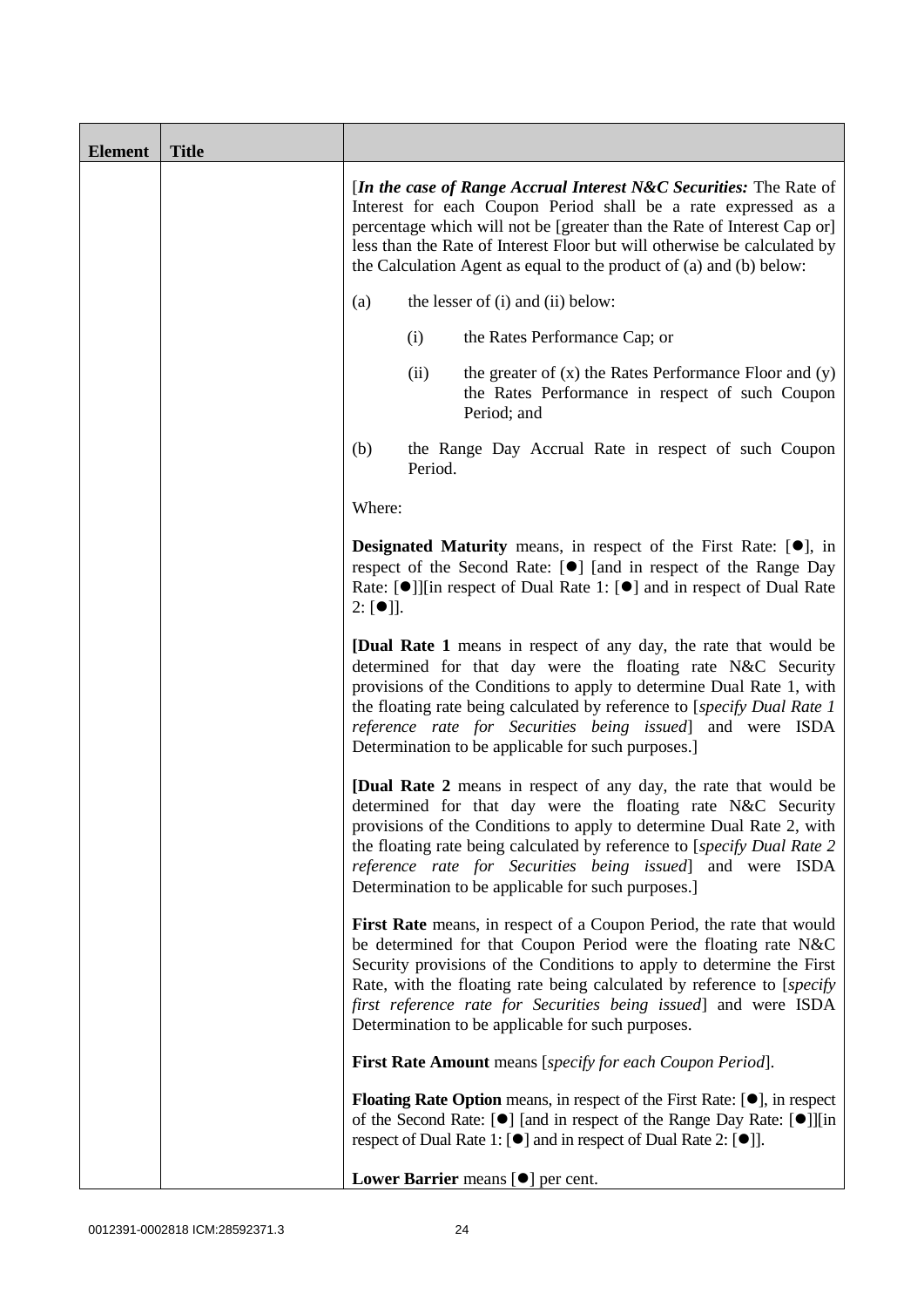| <b>Element</b> | <b>Title</b> |          |                                                                                                                                                                                                                                                                                                                                                                                                                                                                                                                                                                                              |
|----------------|--------------|----------|----------------------------------------------------------------------------------------------------------------------------------------------------------------------------------------------------------------------------------------------------------------------------------------------------------------------------------------------------------------------------------------------------------------------------------------------------------------------------------------------------------------------------------------------------------------------------------------------|
|                |              |          | <b>Range Day Rate means:</b>                                                                                                                                                                                                                                                                                                                                                                                                                                                                                                                                                                 |
|                |              |          | [Insert if Single Rate Determination applies:                                                                                                                                                                                                                                                                                                                                                                                                                                                                                                                                                |
|                |              | (a)      | in respect of a day that is a Rate Determination Date, the rate<br>that would be determined for that day were the floating rate<br>N&C Security provisions of the Conditions to apply to<br>determine the Range Day Rate, with the floating rate being<br>calculated by reference to [specify range day reference rate<br>for Securities being issued] and were ISDA Determination to<br>be applicable for such purposes; and                                                                                                                                                                |
|                |              | (b)      | in respect of a day that is not a Rate Determination Date, the<br>Range Day Rate in respect of the Rate Determination Date<br>immediately preceding such day.]                                                                                                                                                                                                                                                                                                                                                                                                                               |
|                |              |          | [Insert if Dual Rate Determination applies:                                                                                                                                                                                                                                                                                                                                                                                                                                                                                                                                                  |
|                |              | (a)      | in respect of a day that is a Rate Determination Date, a rate<br>calculated as follows:                                                                                                                                                                                                                                                                                                                                                                                                                                                                                                      |
|                |              |          | Range Day Rate = Dual Rate 1 <i>minus</i> Dual Rate 2; and                                                                                                                                                                                                                                                                                                                                                                                                                                                                                                                                   |
|                |              | (b)      | in respect of a day that is not a Rate Determination Date, the<br>Range Day Rate in respect of the Rate Determination Date<br>immediately preceding such day.]                                                                                                                                                                                                                                                                                                                                                                                                                               |
|                |              |          | <b>Range Day Accrual Rate</b> means, in respect of a Coupon Period[:][,]<br>[If Single Rate Observation Date applies, insert:                                                                                                                                                                                                                                                                                                                                                                                                                                                                |
|                |              | (a)      | if on the relevant Rate Observation Date the Range Day Rate<br>is equal to or greater than the Lower Barrier and equal to or<br>less than the Upper Barrier, then 1; and                                                                                                                                                                                                                                                                                                                                                                                                                     |
|                |              | (b)      | if on the relevant Rate Observation Date the Range Day Rate<br>is lower than the Lower Barrier or greater than the Upper<br>Barrier, then zero,                                                                                                                                                                                                                                                                                                                                                                                                                                              |
|                |              |          | provided that, in each case, if the Rate Observation Date is not a Rate<br>Determination Date, the Range Day Rate used for these purposes shall<br>be the Range Day Rate in respect of the Rate Determination Date<br>immediately preceding such Rate Observation Date.][If Single Rate<br>Observation Date does not apply, insert: a rate expressed as a<br>percentage calculated by the Calculation Agent equal to the quotient<br>of (a) the Range Day Numerator (as numerator) and (b) the Range<br>Day Denominator (as denominator), in each case in respect of such<br>Coupon Period.] |
|                |              | Period.] | <b>[Range Day Denominator</b> means, in respect of a Coupon Period, the<br>total number of [calendar days][Business Days] in such Coupon                                                                                                                                                                                                                                                                                                                                                                                                                                                     |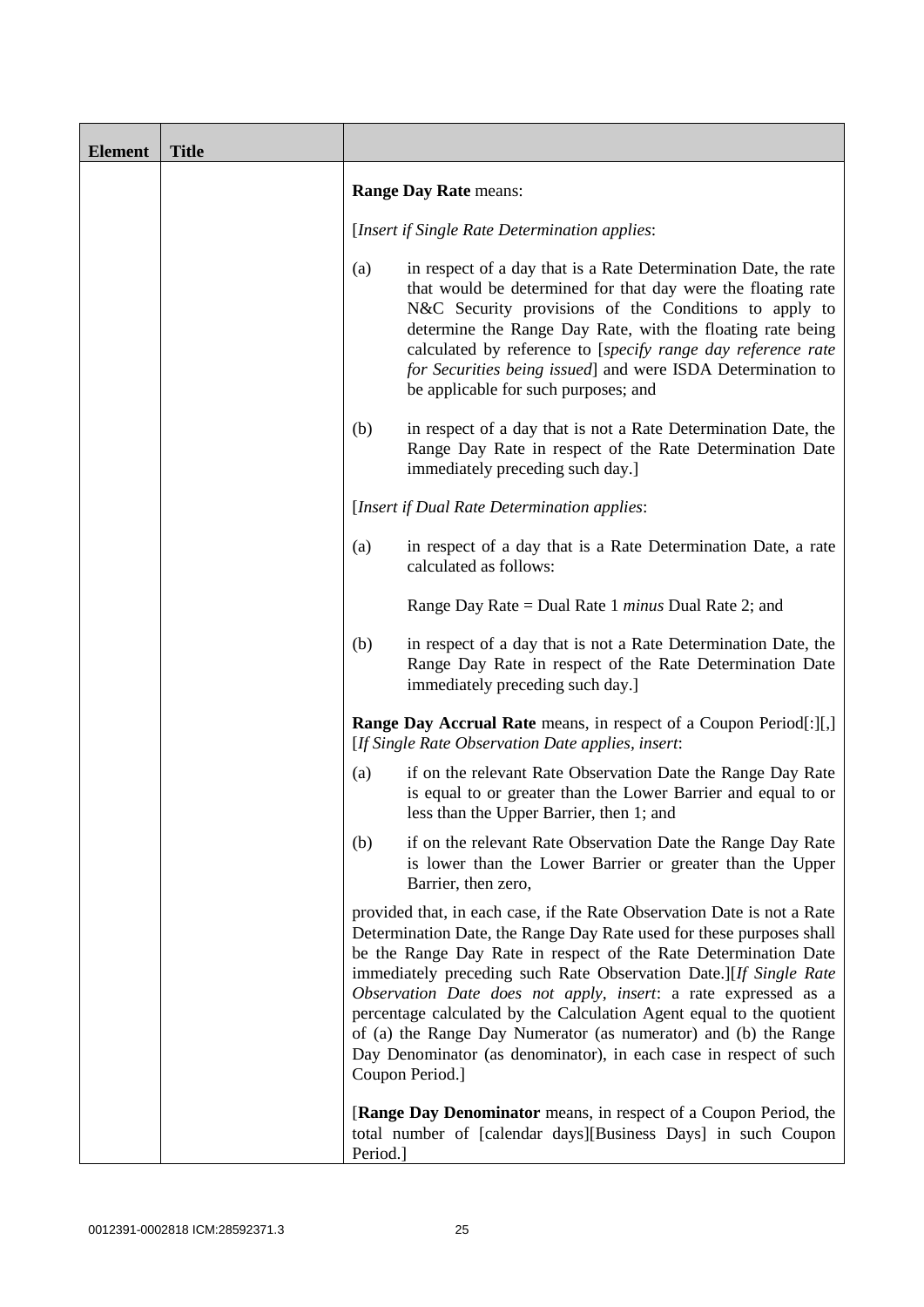| <b>Element</b> | <b>Title</b> |                                                                                                                                                                                                                                                                                                                                                                                                             |
|----------------|--------------|-------------------------------------------------------------------------------------------------------------------------------------------------------------------------------------------------------------------------------------------------------------------------------------------------------------------------------------------------------------------------------------------------------------|
|                |              | [Range Day Numerator means, in respect of a Coupon Period, the<br>total number of [calendar days][Business Days] in such Coupon<br>Period on which the Range Day Rate is equal to or greater than the<br>Lower Barrier and equal to or less than the Upper Barrier.]                                                                                                                                        |
|                |              | Rate Determination Centre means [ <sup>●</sup> ]/[TARGET 2].                                                                                                                                                                                                                                                                                                                                                |
|                |              | Rate Determination Date means a day on which commercial banks<br>and foreign exchange markets settle payments and are open for<br>general business (including dealing in foreign exchange and foreign<br>currency deposits) in $\lceil \bullet \rceil / \lceil a \rceil$ day on which the TARGET2 System is<br>open].                                                                                       |
|                |              | [If Single Rate Observation Date applies, insert: Rate Observation<br>Date means, in respect of a Coupon Period, the date specified in<br>respect of such Coupon Period in the applicable Final Terms.]                                                                                                                                                                                                     |
|                |              | [Rate of Interest Cap means [ $\bullet$ ] per cent.]                                                                                                                                                                                                                                                                                                                                                        |
|                |              | Rate of Interest Floor means [[ $\bullet$ ] per cent.][zero].                                                                                                                                                                                                                                                                                                                                               |
|                |              | Rates Performance means, in respect of a Coupon Period, a rate<br>expressed as a percentage calculated by the Calculation Agent equal to<br>the sum of:                                                                                                                                                                                                                                                     |
|                |              | the product of (i) the First Rate Amount and (ii) the<br>(a)<br>First Rate, in each case in respect of such Coupon<br>Period;                                                                                                                                                                                                                                                                               |
|                |              | (b)<br>the product of (i) the Second Rate Amount and (ii) the<br>Second Rate, in each case in respect of such Coupon<br>Period; and                                                                                                                                                                                                                                                                         |
|                |              | the Third Rate in respect of such Coupon Period.<br>(c)                                                                                                                                                                                                                                                                                                                                                     |
|                |              | Rates Performance Cap means [ $\bullet$ ] per cent.                                                                                                                                                                                                                                                                                                                                                         |
|                |              | Rates Performance Floor means [ $\bullet$ ] per cent.                                                                                                                                                                                                                                                                                                                                                       |
|                |              | <b>Reset Date</b> means, in respect of the First Rate: [ <i>specify the first day of</i><br>the Coupon Period]/[specify the last day of the Coupon Period], in<br>respect of the Second Rate: [specify the second day of the Coupon<br>Period]/[specify the last day of the Coupon Period] and in respect of<br>[the Range Day Rate][Dual Rate 1 and Dual Rate 2]: the relevant Rate<br>Determination Date. |
|                |              | <b>Second Rate</b> means, in respect of a Coupon Period, the rate that<br>would be determined for that Coupon Period were the floating rate<br>N&C Security provisions of the Conditions to apply to determine the<br>Second Rate, with the floating rate being calculated by reference to<br>[specify second reference rate for Securities being issued] and were                                          |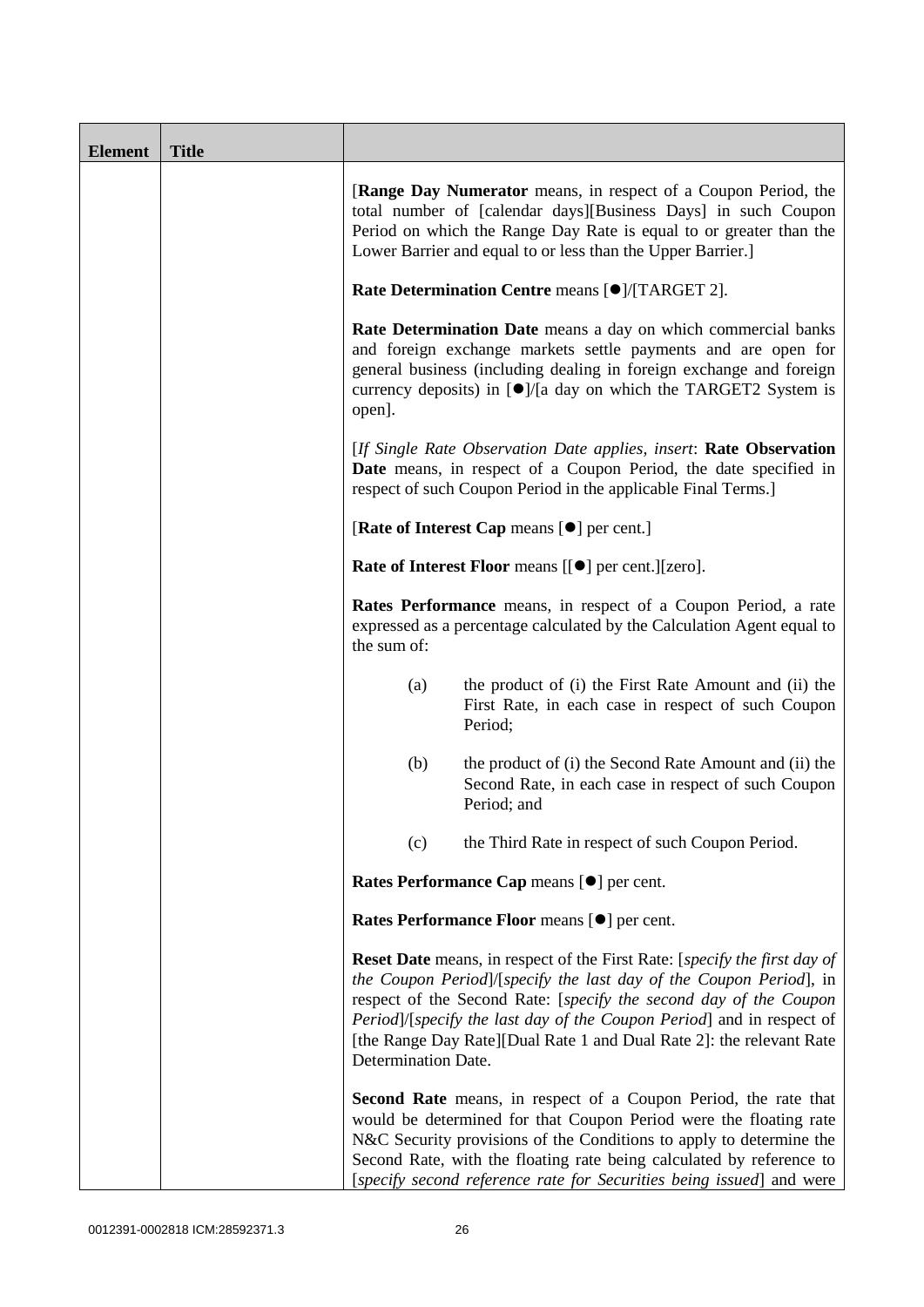| <b>Element</b> | <b>Title</b> |                                                           |                                                     |                                                                                                                                                                                                                                                                                                                                                                                                                                                                                |  |
|----------------|--------------|-----------------------------------------------------------|-----------------------------------------------------|--------------------------------------------------------------------------------------------------------------------------------------------------------------------------------------------------------------------------------------------------------------------------------------------------------------------------------------------------------------------------------------------------------------------------------------------------------------------------------|--|
|                |              |                                                           |                                                     | ISDA Determination to be applicable for such purposes.                                                                                                                                                                                                                                                                                                                                                                                                                         |  |
|                |              |                                                           |                                                     | <b>Second Rate Amount</b> means [specify for each Coupon Period].                                                                                                                                                                                                                                                                                                                                                                                                              |  |
|                |              | <b>Third Rate</b> means [specify for each Coupon Period]. |                                                     |                                                                                                                                                                                                                                                                                                                                                                                                                                                                                |  |
|                |              |                                                           | <b>Upper Barrier</b> means [ $\bullet$ ] per cent.] |                                                                                                                                                                                                                                                                                                                                                                                                                                                                                |  |
|                |              |                                                           |                                                     | [In the case of Dual Range Accrual Interest N&C Securities: The<br>Rate of Interest for each Coupon Period shall be a rate expressed as a<br>percentage which will not be [greater than the Rate of Interest Cap or]<br>less than the Rate of Interest Floor but will otherwise be calculated by<br>the Calculation Agent as equal to the product of (a) and (b) below:                                                                                                        |  |
|                |              | (a)                                                       |                                                     | the lesser of (i) and (ii) below:                                                                                                                                                                                                                                                                                                                                                                                                                                              |  |
|                |              |                                                           | (i)                                                 | the Rates Performance Cap; or                                                                                                                                                                                                                                                                                                                                                                                                                                                  |  |
|                |              |                                                           | (ii)                                                | the greater of $(x)$ the Rates Performance Floor and $(y)$<br>the Rates Performance in respect of such Coupon<br>Period; and                                                                                                                                                                                                                                                                                                                                                   |  |
|                |              | (b)                                                       | Period.                                             | the Range Day Accrual Rate in respect of such Coupon                                                                                                                                                                                                                                                                                                                                                                                                                           |  |
|                |              | Where:                                                    |                                                     |                                                                                                                                                                                                                                                                                                                                                                                                                                                                                |  |
|                |              |                                                           |                                                     | <b>Designated Maturity means:</b>                                                                                                                                                                                                                                                                                                                                                                                                                                              |  |
|                |              | (i)                                                       |                                                     | in respect of the First Rate: $[•]$ ;                                                                                                                                                                                                                                                                                                                                                                                                                                          |  |
|                |              | (ii)                                                      |                                                     | in respect of the Second Rate: $[•]$ ;                                                                                                                                                                                                                                                                                                                                                                                                                                         |  |
|                |              | (iii)                                                     |                                                     | in respect of Range Day Rate 1: [●]/[for Dual Rate 1: [●] and<br>for Dual Rate 2: $[①]$ .                                                                                                                                                                                                                                                                                                                                                                                      |  |
|                |              | (iv)                                                      |                                                     | in respect of Range Day Rate 2: [ <sup>●</sup> ]/[for Dual Rate 1: [ <sup>●</sup> ] and<br>for Dual Rate 2: $[\bullet]$ ].                                                                                                                                                                                                                                                                                                                                                     |  |
|                |              |                                                           |                                                     | <b>[Dual Rate 1</b> means in respect of any day and a Range Day Rate, the<br>rate that would be determined for that day were the floating rate N&C<br>Security provisions of the Conditions to apply to determine Dual Rate<br>1 in respect of the relevant Range Day Rate, with the floating rate<br>being calculated by reference to [specify Dual Rate 1 reference rate<br>for Securities being issued] and were ISDA Determination to be<br>applicable for such purposes.] |  |
|                |              |                                                           |                                                     | <b>[Dual Rate 2</b> means in respect of any day and a Range Day Rate, the<br>rate that would be determined for that day were the floating rate N&C<br>Security provisions of the Conditions to apply to determine Dual Rate<br>2 in respect of the relevant Range Day Rate, with the floating rate<br>being calculated by reference to [specify Dual Rate 2 reference rate<br>for Securities being issued] and were ISDA Determination to be<br>applicable for such purposes.] |  |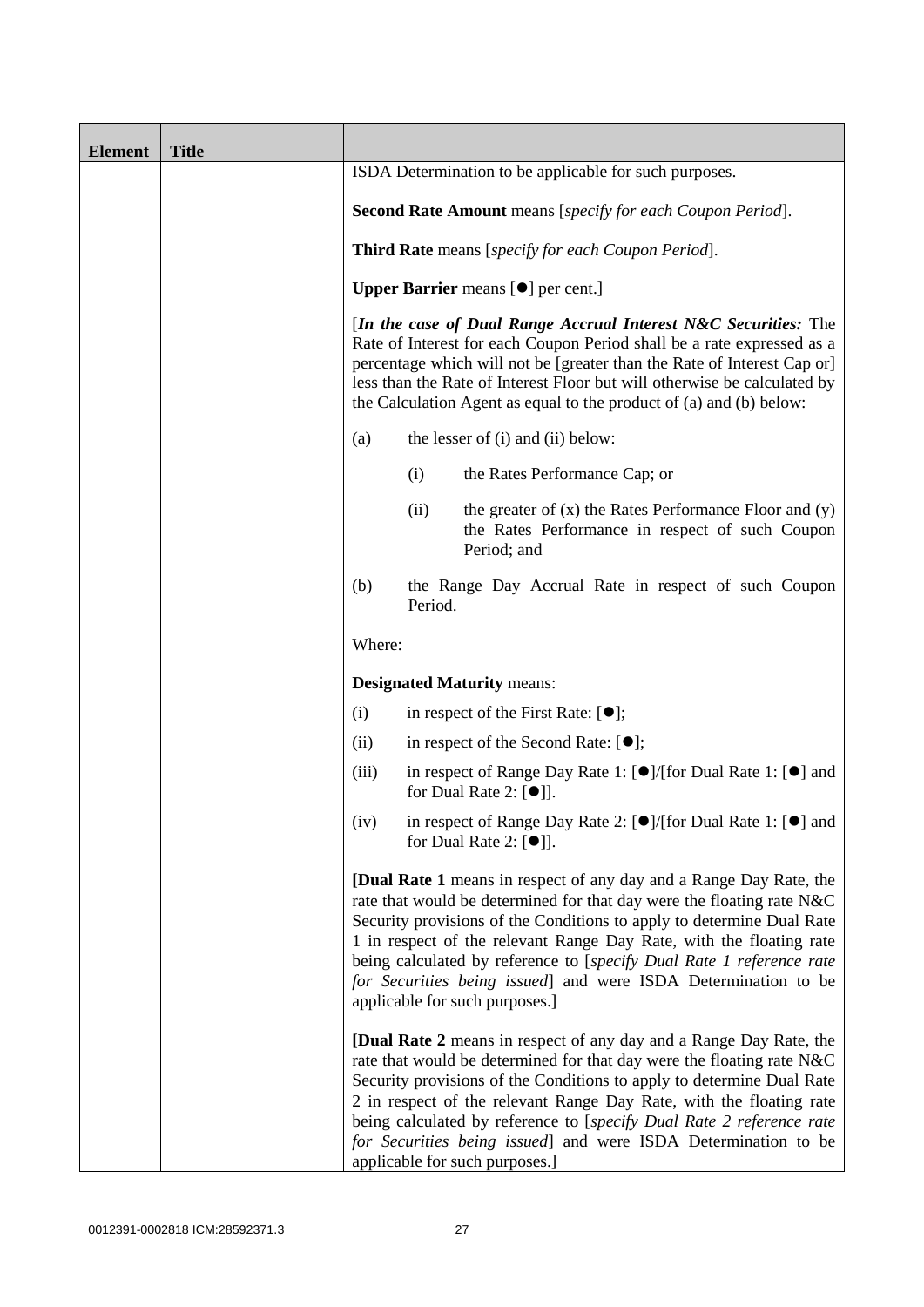| <b>Element</b> | <b>Title</b> |         |                                                                                                                                                                                                                                                                                                                                                                                                                                                  |  |  |
|----------------|--------------|---------|--------------------------------------------------------------------------------------------------------------------------------------------------------------------------------------------------------------------------------------------------------------------------------------------------------------------------------------------------------------------------------------------------------------------------------------------------|--|--|
|                |              |         | First Rate means, in respect of a Coupon Period, the rate that would<br>be determined for that Coupon Period were the floating rate N&C<br>Security provisions of the Conditions to apply to determine the First<br>Rate, with the floating rate being calculated by reference to [specify]<br>first reference rate for Securities being issued] and were ISDA<br>Determination to be applicable for such purposes.                              |  |  |
|                |              |         | <b>First Rate Amount</b> means [specify for each Coupon Period].                                                                                                                                                                                                                                                                                                                                                                                 |  |  |
|                |              |         | <b>Floating Rate Option means:</b>                                                                                                                                                                                                                                                                                                                                                                                                               |  |  |
|                |              | (i)     | in respect of the First Rate: $[•]$ ;                                                                                                                                                                                                                                                                                                                                                                                                            |  |  |
|                |              | (ii)    | in respect of the Second Rate: $[•]$ ;                                                                                                                                                                                                                                                                                                                                                                                                           |  |  |
|                |              | (iii)   | in respect of Range Day Rate 1: $\Theta$ /(for Dual Rate 1: $\Theta$ ) and<br>for Dual Rate 2: $[\bullet]$ ].                                                                                                                                                                                                                                                                                                                                    |  |  |
|                |              | (iv)    | in respect of Range Day Rate 2: $[\bullet] / [\text{for Dual Rate 1}: [\bullet]$ and<br>for Dual Rate 2: $[\bullet]$ ].                                                                                                                                                                                                                                                                                                                          |  |  |
|                |              |         | <b>Lower Barrier means:</b>                                                                                                                                                                                                                                                                                                                                                                                                                      |  |  |
|                |              | (i)     | in respect of Range Day Rate 1: $[\bullet]$ per cent.                                                                                                                                                                                                                                                                                                                                                                                            |  |  |
|                |              | (ii)    | in respect of Range Day Rate 2: $[\bullet]$ per cent.                                                                                                                                                                                                                                                                                                                                                                                            |  |  |
|                |              | Rate 2. | <b>Range Day Rate</b> means each of Range Day Rate 1 and Range Day                                                                                                                                                                                                                                                                                                                                                                               |  |  |
|                |              |         | <b>Range Day Rate 1 means:</b>                                                                                                                                                                                                                                                                                                                                                                                                                   |  |  |
|                |              |         | [Insert if Single Rate Determination applies to Range Day Rate 1:                                                                                                                                                                                                                                                                                                                                                                                |  |  |
|                |              | (a)     | in respect of a day that is a Rate Determination Date, the rate<br>that would be determined for that day were the floating rate<br>N&C Security provisions of the Conditions to apply to<br>determine Range Day Rate 1, with the floating rate being<br>calculated by reference to [specify range day reference rate<br>for Range Day Rate 1 for Securities being issued] and were<br>ISDA Determination to be applicable for such purposes; and |  |  |
|                |              | (b)     | in respect of a day that is not a Rate Determination Date,<br>Range Day Rate 1 in respect of the Rate Determination Date<br>immediately preceding such day.]                                                                                                                                                                                                                                                                                     |  |  |
|                |              |         | [Insert if Dual Rate Determination applies:                                                                                                                                                                                                                                                                                                                                                                                                      |  |  |
|                |              | (a)     | in respect of a day that is a Rate Determination Date, a rate<br>calculated as follows:                                                                                                                                                                                                                                                                                                                                                          |  |  |
|                |              |         | Range Day Rate $1 =$ Dual Rate 1 <i>minus</i> Dual Rate 2; and                                                                                                                                                                                                                                                                                                                                                                                   |  |  |
|                |              | (b)     | in respect of a day that is not a Rate Determination Date,                                                                                                                                                                                                                                                                                                                                                                                       |  |  |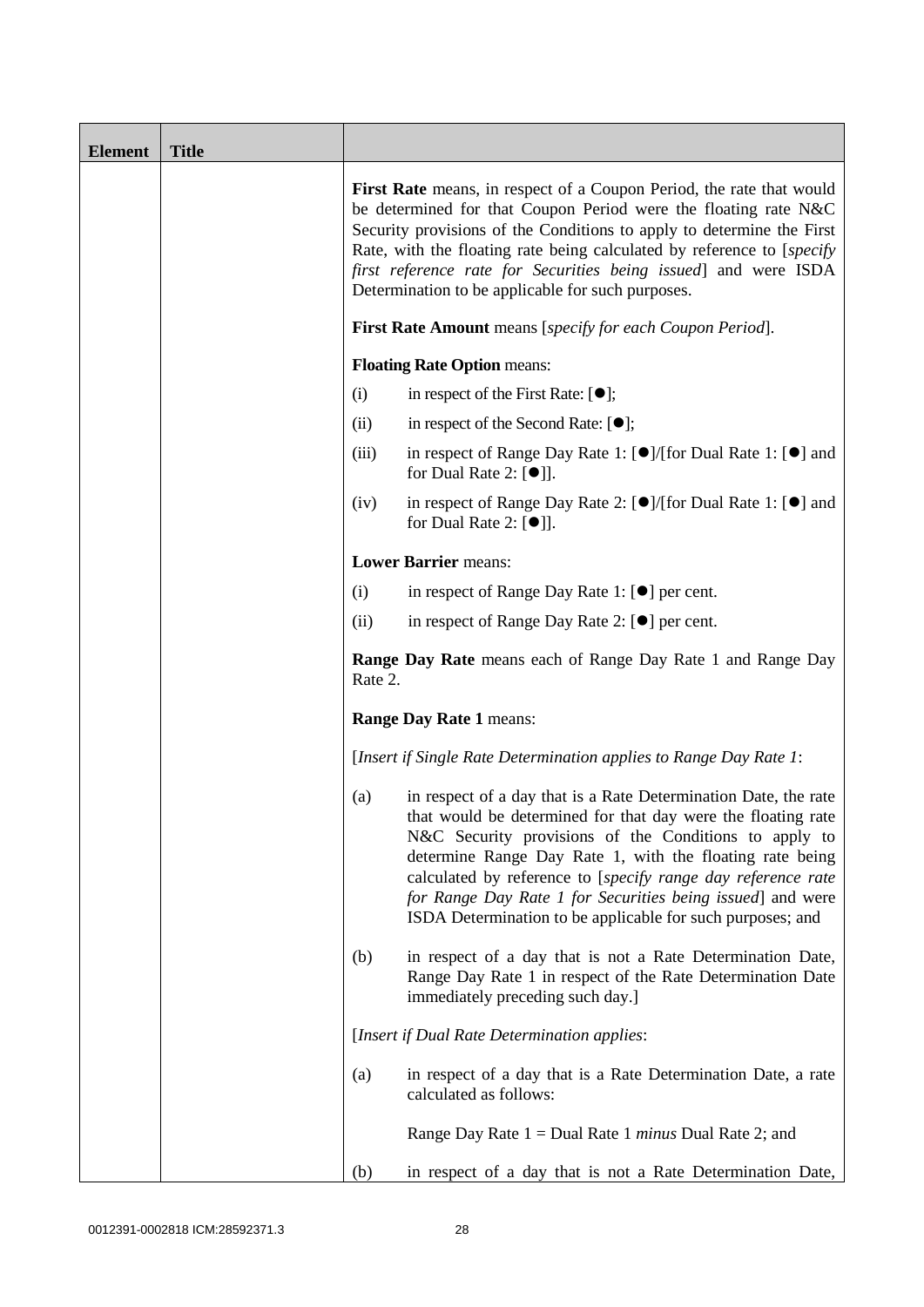| <b>Element</b> | <b>Title</b> |                                                                                                |                                                                                                                                                                                                                                                                                                                                                                                                                                                  |
|----------------|--------------|------------------------------------------------------------------------------------------------|--------------------------------------------------------------------------------------------------------------------------------------------------------------------------------------------------------------------------------------------------------------------------------------------------------------------------------------------------------------------------------------------------------------------------------------------------|
|                |              | Range Day Rate 1 in respect of the Rate Determination Date<br>immediately preceding such day.] |                                                                                                                                                                                                                                                                                                                                                                                                                                                  |
|                |              | Range Day Rate 2 means:                                                                        |                                                                                                                                                                                                                                                                                                                                                                                                                                                  |
|                |              |                                                                                                | [Insert if Single Rate Determination applies to Range Day Rate 2:                                                                                                                                                                                                                                                                                                                                                                                |
|                |              | (a)                                                                                            | in respect of a day that is a Rate Determination Date, the rate<br>that would be determined for that day were the floating rate<br>N&C Security provisions of the Conditions to apply to<br>determine Range Day Rate 2, with the floating rate being<br>calculated by reference to [specify range day reference rate<br>for Range Day Rate 2 for Securities being issued] and were<br>ISDA Determination to be applicable for such purposes; and |
|                |              | (b)                                                                                            | in respect of a day that is not a Rate Determination Date,<br>Range Day Rate 2 in respect of the Rate Determination Date<br>immediately preceding such day.]                                                                                                                                                                                                                                                                                     |
|                |              |                                                                                                | [Insert if Dual Rate Determination applies:                                                                                                                                                                                                                                                                                                                                                                                                      |
|                |              | (a)                                                                                            | in respect of a day that is a Rate Determination Date, a rate<br>calculated as follows:                                                                                                                                                                                                                                                                                                                                                          |
|                |              |                                                                                                | Range Day Rate $2 =$ Dual Rate 1 <i>minus</i> Dual Rate 2; and                                                                                                                                                                                                                                                                                                                                                                                   |
|                |              | (b)                                                                                            | in respect of a day that is not a Rate Determination Date,<br>Range Day Rate 2 in respect of the Rate Determination Date<br>immediately preceding such day.]                                                                                                                                                                                                                                                                                     |
|                |              |                                                                                                | Range Day Accrual Rate means, in respect of a Coupon<br>Period[:][,][If Single Rate Observation Date applies, insert:                                                                                                                                                                                                                                                                                                                            |
|                |              | (a)                                                                                            | if on the relevant Rate Observation Date both:                                                                                                                                                                                                                                                                                                                                                                                                   |
|                |              |                                                                                                | (i)<br>Range Day Rate 1 is equal to or greater than its Lower<br>Barrier and equal to or less than its Upper Barrier; and                                                                                                                                                                                                                                                                                                                        |
|                |              |                                                                                                | (ii)<br>Range Day Rate 2 is equal to or greater than its Lower<br>Barrier and equal to or less than its Upper Barrier,                                                                                                                                                                                                                                                                                                                           |
|                |              |                                                                                                | then 1; and                                                                                                                                                                                                                                                                                                                                                                                                                                      |
|                |              | (b)                                                                                            | if on the relevant Rate Observation Date either or both of the<br>following conditions is met:                                                                                                                                                                                                                                                                                                                                                   |
|                |              |                                                                                                | (i)<br>Range Day Rate 1 is less than its Lower Barrier or<br>greater than its Upper Barrier; or                                                                                                                                                                                                                                                                                                                                                  |
|                |              |                                                                                                | (ii)<br>Range Day Rate 2 is less than its Lower Barrier or<br>greater than its Upper Barrier,                                                                                                                                                                                                                                                                                                                                                    |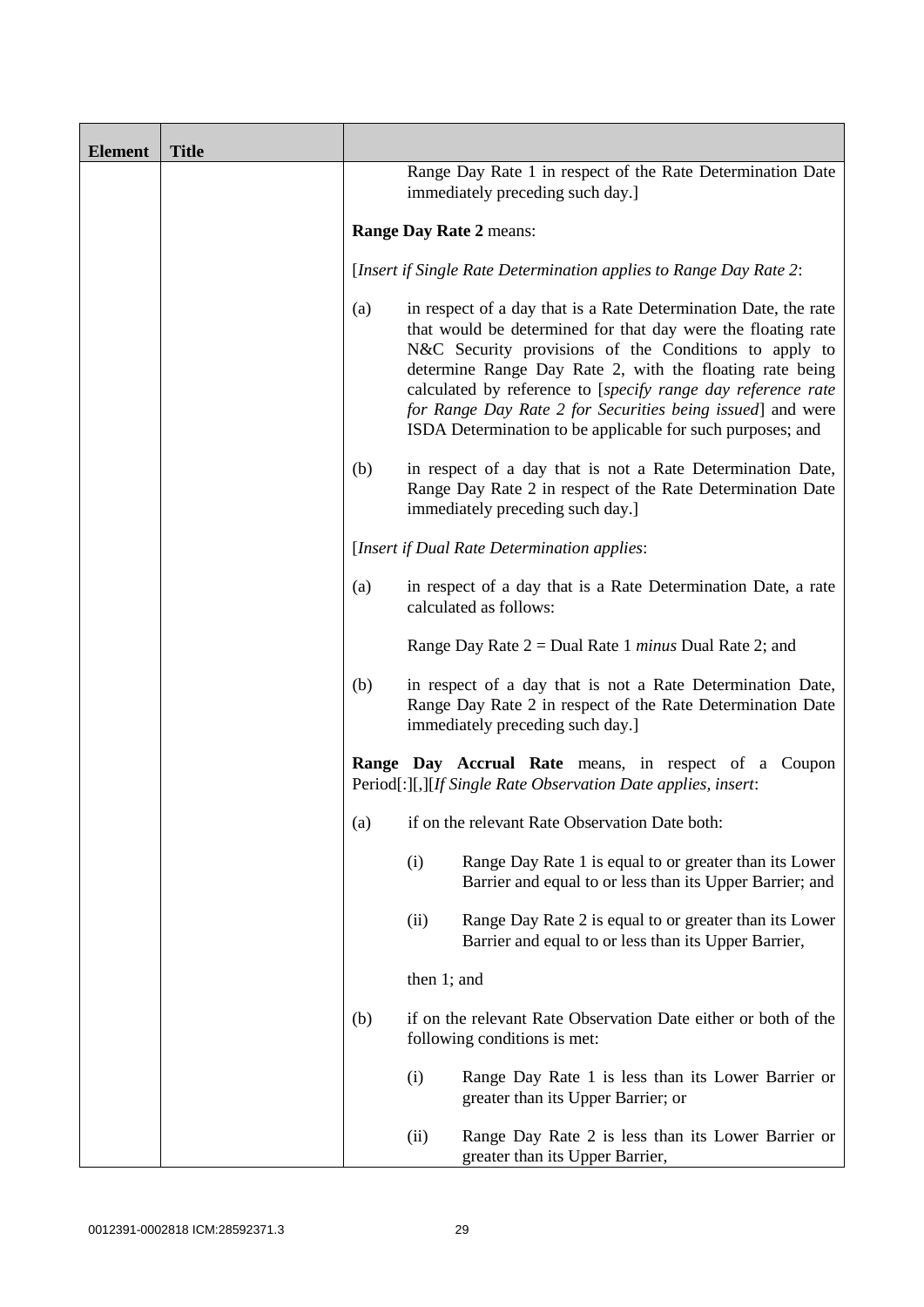| <b>Element</b> | <b>Title</b> |                                                                                                                                                                                                                                                                                                                                                                                                                                                                                                                                                                                                           |
|----------------|--------------|-----------------------------------------------------------------------------------------------------------------------------------------------------------------------------------------------------------------------------------------------------------------------------------------------------------------------------------------------------------------------------------------------------------------------------------------------------------------------------------------------------------------------------------------------------------------------------------------------------------|
|                |              | then zero,                                                                                                                                                                                                                                                                                                                                                                                                                                                                                                                                                                                                |
|                |              | provided that, in each case, if the Rate Observation Date is not a Rate<br>Determination Date, each Range Day Rate used for these purposes<br>shall be the respective Range Day Rates in respect of the Rate<br>Determination Date immediately preceding such Rate Observation<br>Date.][If Single Rate Observation Date does not apply, insert: a rate<br>expressed as a percentage calculated by the Calculation Agent equal to<br>the quotient of (a) the Range Day Numerator (as numerator) and (b)<br>the Range Day Denominator (as denominator), in each case in respect<br>of such Coupon Period.] |
|                |              | <b>[Range Day Denominator</b> means, in respect of a Coupon Period, the<br>total number of [calendar days][Business Days] in such Coupon<br>Period.]                                                                                                                                                                                                                                                                                                                                                                                                                                                      |
|                |              | [Range Day Numerator means, in respect of a Coupon Period, the<br>total number of [calendar days][Business Days] in such Coupon<br>Period on which both:                                                                                                                                                                                                                                                                                                                                                                                                                                                  |
|                |              | Range Day Rate 1 is equal to or greater than its Lower Barrier<br>(i)<br>and equal to or less than its Upper Barrier; and                                                                                                                                                                                                                                                                                                                                                                                                                                                                                 |
|                |              | (ii)<br>Range Day Rate 2 is equal to or greater than its Lower Barrier<br>and equal to or less than its Upper Barrier.]                                                                                                                                                                                                                                                                                                                                                                                                                                                                                   |
|                |              | Rate Determination Centre means [O]/[TARGET 2].                                                                                                                                                                                                                                                                                                                                                                                                                                                                                                                                                           |
|                |              | Rate Determination Date means a day on which commercial banks<br>and foreign exchange markets settle payments and are open for<br>general business (including dealing in foreign exchange and foreign<br>currency deposits) in $\left[ \bullet \right]$ /[a day on which the TARGET2 System is<br>open].                                                                                                                                                                                                                                                                                                  |
|                |              | [If Single Rate Observation Date applies, insert: Rate Observation<br>Date means, in respect of a Coupon Period, the date specified in<br>respect of such Coupon Period in the applicable Final Terms.]                                                                                                                                                                                                                                                                                                                                                                                                   |
|                |              | [Rate of Interest Cap means [ <sup>o</sup> ] per cent.]                                                                                                                                                                                                                                                                                                                                                                                                                                                                                                                                                   |
|                |              | <b>Rate of Interest Floor</b> means [[ $\bullet$ ] per cent.][zero].                                                                                                                                                                                                                                                                                                                                                                                                                                                                                                                                      |
|                |              | Rates Performance means, in respect of a Coupon Period, a rate<br>expressed as a percentage calculated by the Calculation Agent equal to<br>the sum of:                                                                                                                                                                                                                                                                                                                                                                                                                                                   |
|                |              | (a)<br>the product of (i) the First Rate Amount and (ii) the<br>First Rate, in each case in respect of such Coupon<br>Period;                                                                                                                                                                                                                                                                                                                                                                                                                                                                             |
|                |              | the product of (i) the Second Rate Amount and (ii) the<br>(b)<br>Second Rate, in each case in respect of such Coupon                                                                                                                                                                                                                                                                                                                                                                                                                                                                                      |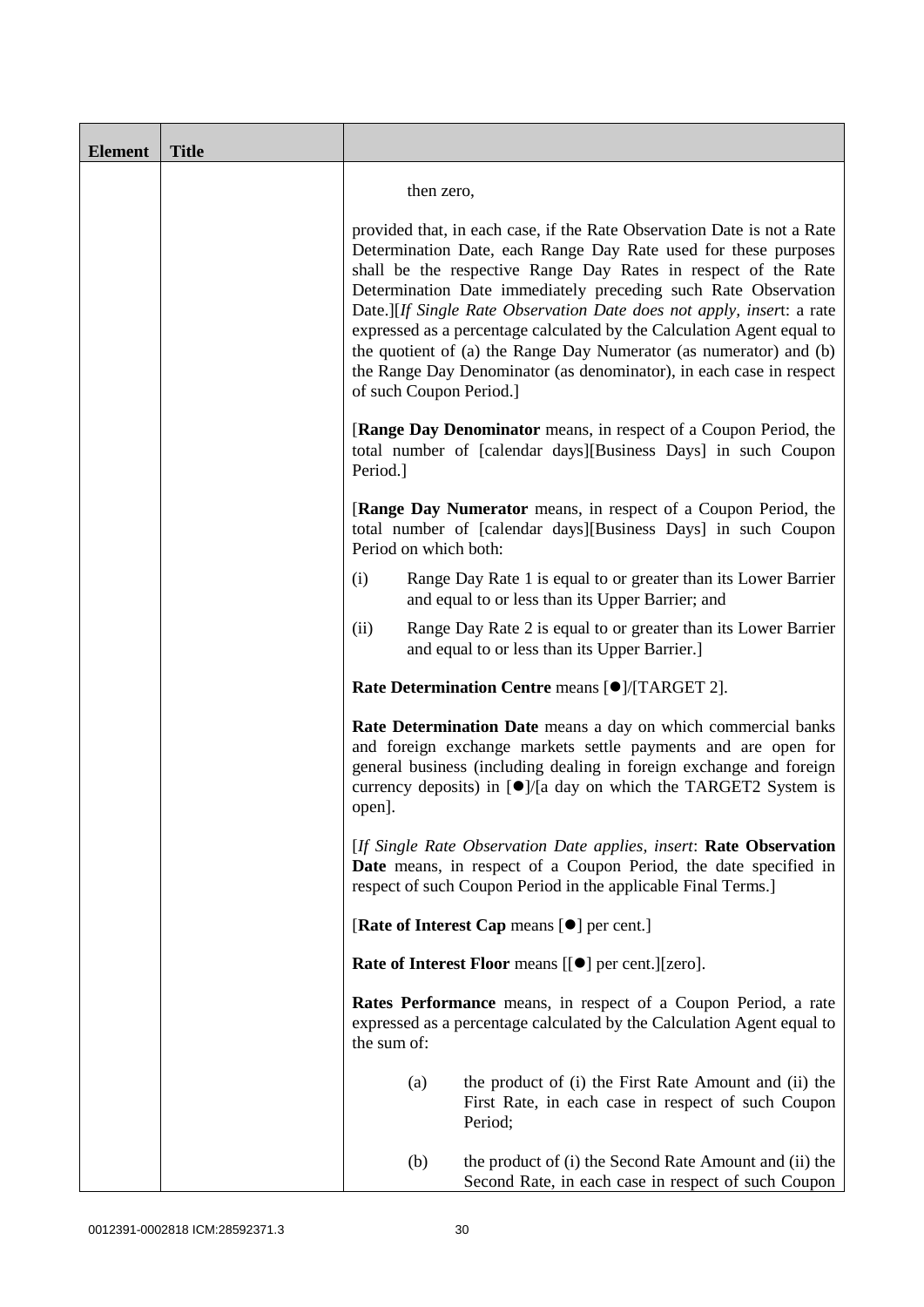| <b>Element</b> | <b>Title</b> |        |                             |                                                                   |                                                                                                                                                                                                                                                                                                                                                                    |
|----------------|--------------|--------|-----------------------------|-------------------------------------------------------------------|--------------------------------------------------------------------------------------------------------------------------------------------------------------------------------------------------------------------------------------------------------------------------------------------------------------------------------------------------------------------|
|                |              |        |                             | Period; and                                                       |                                                                                                                                                                                                                                                                                                                                                                    |
|                |              |        | (c)                         | the Third Rate in respect of such Coupon Period.                  |                                                                                                                                                                                                                                                                                                                                                                    |
|                |              |        |                             | Rates Performance Cap means [ $\bullet$ ] per cent.               |                                                                                                                                                                                                                                                                                                                                                                    |
|                |              |        |                             | Rates Performance Floor means [ $\bullet$ ] per cent.             |                                                                                                                                                                                                                                                                                                                                                                    |
|                |              |        | <b>Reset Date means:</b>    |                                                                   |                                                                                                                                                                                                                                                                                                                                                                    |
|                |              | (i)    |                             | in respect of the First Rate:                                     | [specify the first day of the<br>Coupon Period]/[specify the<br>last day of the Coupon<br>Period;                                                                                                                                                                                                                                                                  |
|                |              | (ii)   |                             | in respect of the Second Rate:                                    | [specify the second day of<br>the Coupon Period]/[specify<br>the last day of the Coupon<br>Period];                                                                                                                                                                                                                                                                |
|                |              | (iii)  |                             | in respect of Range Day Rate 1:                                   | $\Theta$ /[for Dual Rate 1: $\Theta$ ]<br>and for Dual Rate 2: $[①$ ].                                                                                                                                                                                                                                                                                             |
|                |              | (iv)   |                             | in respect of Range Day Rate 2:                                   | [ $\bullet$ ]/[for Dual Rate 1: [ $\bullet$ ]<br>and for Dual Rate 2: $[①$ ].                                                                                                                                                                                                                                                                                      |
|                |              |        |                             | ISDA Determination to be applicable for such purposes.            | <b>Second Rate</b> means, in respect of a Coupon Period, the rate that<br>would be determined for that Coupon Period were the floating rate<br>N&C Security provisions of the Conditions to apply to determine the<br>Second Rate, with the floating rate being calculated by reference to<br>[specify second reference rate for Securities being issued] and were |
|                |              |        |                             | <b>Second Rate Amount</b> means [specify for each Coupon Period]. |                                                                                                                                                                                                                                                                                                                                                                    |
|                |              |        |                             | Third Rate means [specify for each Coupon Period].                |                                                                                                                                                                                                                                                                                                                                                                    |
|                |              |        | <b>Upper Barrier means:</b> |                                                                   |                                                                                                                                                                                                                                                                                                                                                                    |
|                |              | (i)    |                             | in respect of Range Day Rate 1: [●] per cent.                     |                                                                                                                                                                                                                                                                                                                                                                    |
|                |              | (ii)   |                             | in respect of Range Day Rate 2: $[\bullet]$ per cent.]            |                                                                                                                                                                                                                                                                                                                                                                    |
|                |              |        |                             | calculated by the Calculation Agent equal to the sum of:          | [In the case of Leveraged Inflation Interest N&C Securities: The<br>Rate of Interest for each Coupon Period shall be a rate expressed as a<br>percentage (which will not be less than, but may be equal to, zero)                                                                                                                                                  |
|                |              | (a)    |                             | the Base Rate of Interest; and                                    |                                                                                                                                                                                                                                                                                                                                                                    |
|                |              | (b)    | (i)                         | the Cap; or, if less                                              |                                                                                                                                                                                                                                                                                                                                                                    |
|                |              |        | (ii)                        | Performance in respect of such Coupon Period.                     | $(x)$ the Floor or, if greater, $(y)$ the Leveraged Index                                                                                                                                                                                                                                                                                                          |
|                |              | Where: |                             |                                                                   |                                                                                                                                                                                                                                                                                                                                                                    |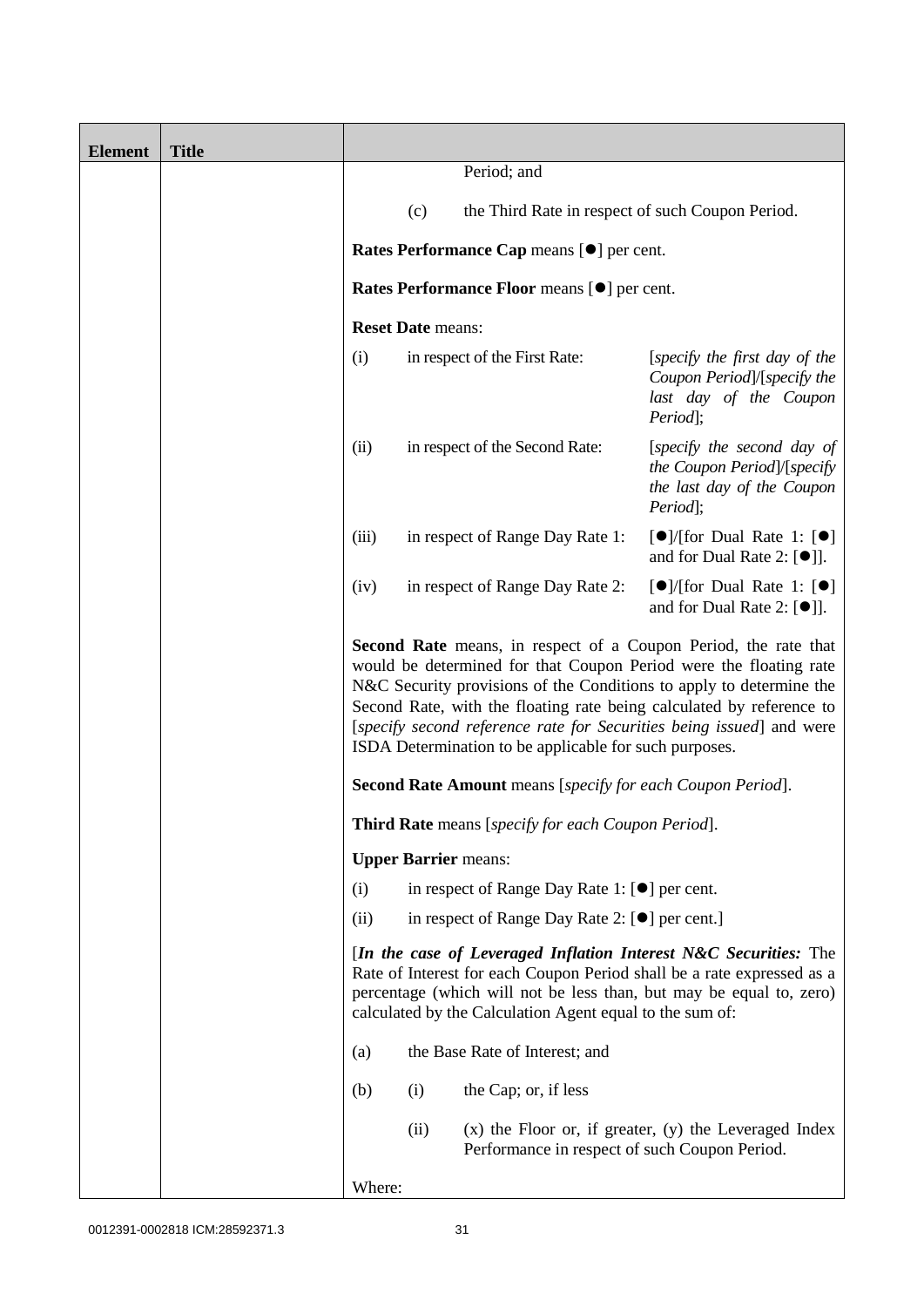| <b>Element</b> | <b>Title</b> |                                                                                                                                                                                                                                                                                                                                                                                                                                                                                                                                                                                                                                                                                             |
|----------------|--------------|---------------------------------------------------------------------------------------------------------------------------------------------------------------------------------------------------------------------------------------------------------------------------------------------------------------------------------------------------------------------------------------------------------------------------------------------------------------------------------------------------------------------------------------------------------------------------------------------------------------------------------------------------------------------------------------------|
|                |              | Base Rate of Interest means [ $\bullet$ ] per cent.                                                                                                                                                                                                                                                                                                                                                                                                                                                                                                                                                                                                                                         |
|                |              | Cap means $[\bullet]$ per cent.                                                                                                                                                                                                                                                                                                                                                                                                                                                                                                                                                                                                                                                             |
|                |              | <b>Final Index Level</b> means, in respect of a Coupon Period, [If Linear]<br>Interpolation does not apply, insert: the Index Level for the relevant<br>Reference Month for such Coupon Period.][If Linear Interpolation<br><i>applies, insert: a level calculated by the Calculation Agent by linear</i><br>interpolation based on the Index Levels for the Index for the months<br>that fall [insert value of "x" below] months and [insert value of "y"<br>below] months prior to the month in which the Coupon Payment Date<br>for such Coupon Period is scheduled to fall. For these purposes the<br>Final Index Level will be calculated in accordance with the following<br>formula: |
|                |              | $IL_{m-x} + \frac{(nbd_{final})-1}{ND_m} \times (IL_{m-y} - IL_{m-x})$                                                                                                                                                                                                                                                                                                                                                                                                                                                                                                                                                                                                                      |
|                |              | Where:                                                                                                                                                                                                                                                                                                                                                                                                                                                                                                                                                                                                                                                                                      |
|                |              | $\mathbf x$ means $[\bullet]$ ;                                                                                                                                                                                                                                                                                                                                                                                                                                                                                                                                                                                                                                                             |
|                |              | <b>y</b> means $[\bullet]$ ;                                                                                                                                                                                                                                                                                                                                                                                                                                                                                                                                                                                                                                                                |
|                |              | $\mathbf{IL}_{m-x}$ means, in respect of a Coupon Period, the Index Level for the<br>month that is x months prior to the month in which the Coupon<br>Accrual Date for such Coupon Period is scheduled to fall;                                                                                                                                                                                                                                                                                                                                                                                                                                                                             |
|                |              | $\mathbf{IL}_{m-v}$ means, in respect of a Coupon Period, the Index Level for the<br>month that is y months prior to the month in which the Coupon<br>Accrual Date for such Coupon Period is scheduled to fall;                                                                                                                                                                                                                                                                                                                                                                                                                                                                             |
|                |              | <b>nbd</b> <sub>final</sub> means, in respect of a Coupon Period, the actual number of<br>calendar days from and including the first day of the month in which<br>the Coupon Accrual Date for such Coupon Period is scheduled to fall<br>to and including such Coupon Accrual Date; and                                                                                                                                                                                                                                                                                                                                                                                                     |
|                |              | $NDm$ means, in respect of a Coupon Period, the number of calendar<br>days in the month in which the Coupon Accrual Date for such Coupon<br>Period is scheduled to fall.]                                                                                                                                                                                                                                                                                                                                                                                                                                                                                                                   |
|                |              | <b>Floor</b> means $[\bullet]$ per cent.                                                                                                                                                                                                                                                                                                                                                                                                                                                                                                                                                                                                                                                    |
|                |              | Index means $[•]$ .                                                                                                                                                                                                                                                                                                                                                                                                                                                                                                                                                                                                                                                                         |
|                |              | Index Level means, in respect of a month and subject to the inflation<br>linked adjustment provisions of the Conditions, the first publication or<br>announcement of a level of the Index for such month.                                                                                                                                                                                                                                                                                                                                                                                                                                                                                   |
|                |              | Index Performance means, in respect of a Coupon Period, a rate<br>expressed as a percentage calculated by the Calculation Agent equal to                                                                                                                                                                                                                                                                                                                                                                                                                                                                                                                                                    |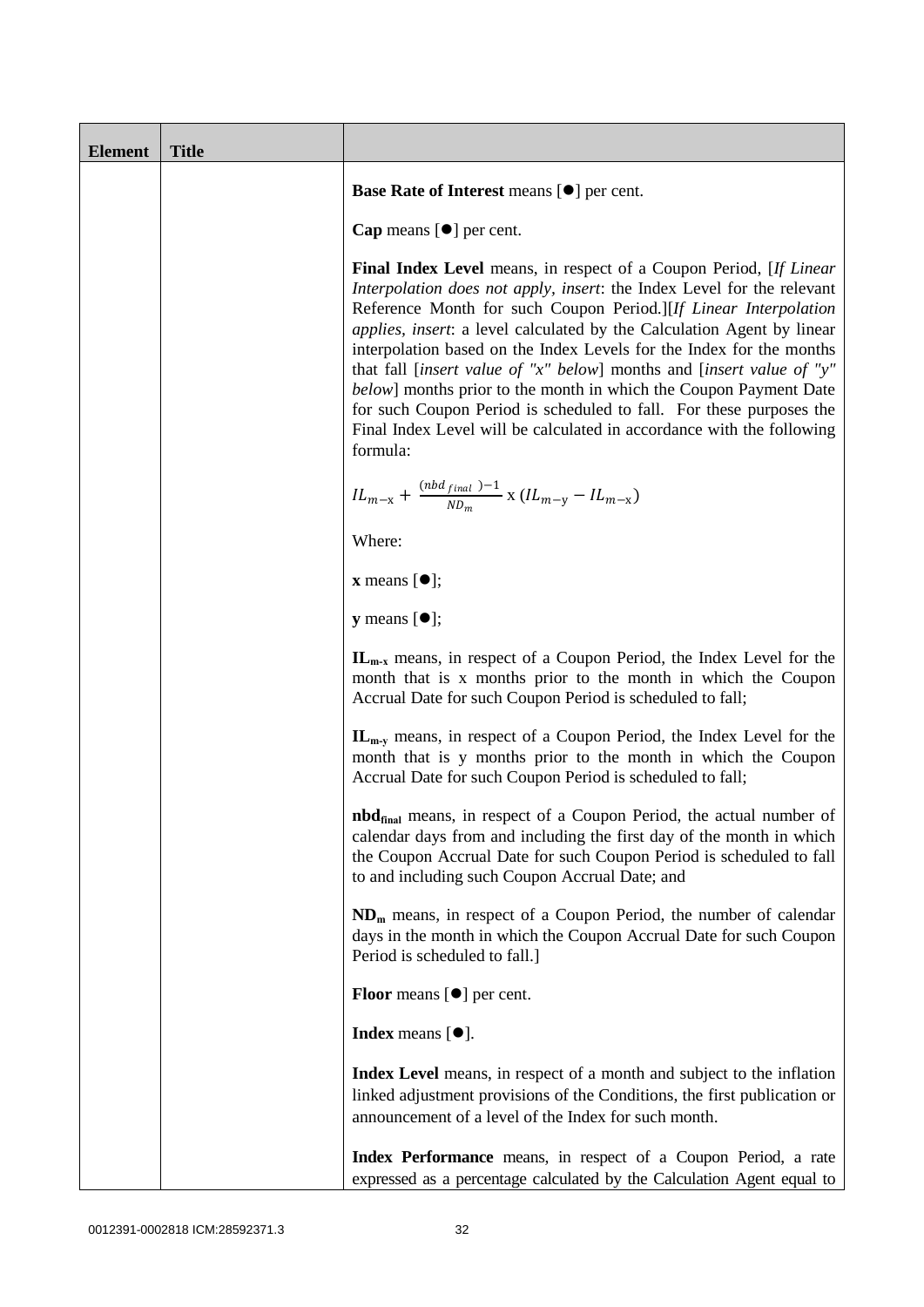| <b>Element</b> | <b>Title</b> |                                                                                                                                                                                                                                                                                                                                                                                                                                                                                                                                                                                                                         |
|----------------|--------------|-------------------------------------------------------------------------------------------------------------------------------------------------------------------------------------------------------------------------------------------------------------------------------------------------------------------------------------------------------------------------------------------------------------------------------------------------------------------------------------------------------------------------------------------------------------------------------------------------------------------------|
|                |              | the quotient of (a) (i) the Final Index Level in respect of such Coupon<br>Period minus (ii) the Initial Index Level in respect of such Coupon Period<br>(as numerator) and (b) the Initial Index Level in respect of such Coupon<br>Period (as denominator).                                                                                                                                                                                                                                                                                                                                                           |
|                |              | Initial Index Level means, in respect of such Coupon Period and<br>subject to the inflation linked adjustment provisions of the Conditions,<br>the first publication or announcement of a level of the Index for the<br>calendar month falling the Number of Calendar Months (Initial Index<br>Level) prior to the calendar month in which the first day of such<br>Coupon Period falls.                                                                                                                                                                                                                                |
|                |              | Leverage means $[\bullet]$ per cent.                                                                                                                                                                                                                                                                                                                                                                                                                                                                                                                                                                                    |
|                |              | Leveraged Index Performance means, in respect of a Coupon<br>Period, a rate expressed as a percentage calculated by the Calculation<br>Agent equal to the product of (a) the Leverage and (b) (i) the Index<br>Performance in respect of such Coupon Period minus (ii) the Strike.                                                                                                                                                                                                                                                                                                                                      |
|                |              | Number of Calendar Months (Initial Index Level) means [ <sup>0</sup> ]<br>calendar months.                                                                                                                                                                                                                                                                                                                                                                                                                                                                                                                              |
|                |              | [If Linear Interpolation does not apply, insert: Number of Calendar<br>Months (Reference Index Level) means [ $\bullet$ ] calendar months.]                                                                                                                                                                                                                                                                                                                                                                                                                                                                             |
|                |              | <b>Reference Month</b> means, in respect of a Coupon Period[:][,] [If<br>Linear Interpolation applies, insert:                                                                                                                                                                                                                                                                                                                                                                                                                                                                                                          |
|                |              | in respect of the determination of $IL_{m-x}$ , the month in respect<br>(a)<br>of which the Index Level for $IL_{m-x}$ falls to be determined; and                                                                                                                                                                                                                                                                                                                                                                                                                                                                      |
|                |              | in respect of the determination of $IL_{m-y}$ , the month in respect<br>(b)<br>of which the Index Level for $IL_{m-y}$ falls to be determined,                                                                                                                                                                                                                                                                                                                                                                                                                                                                          |
|                |              | in each case as described in the definition of Final Index Level above.]                                                                                                                                                                                                                                                                                                                                                                                                                                                                                                                                                |
|                |              | [If Linear Interpolation does not apply, insert: the calendar month<br>falling the Number of Calendar Months (Reference Index Level) prior<br>to the calendar month in which the Coupon Accrual Date in respect of<br>such Coupon Period falls.]                                                                                                                                                                                                                                                                                                                                                                        |
|                |              | <b>Strike</b> means $[\bullet]$ per cent.]                                                                                                                                                                                                                                                                                                                                                                                                                                                                                                                                                                              |
|                |              | [In the case of Swap Rate Linked Interest N&C Securities:                                                                                                                                                                                                                                                                                                                                                                                                                                                                                                                                                               |
|                |              | The Rate of Interest for each Coupon Period shall be a rate expressed<br>as a percentage calculated by the Calculation Agent which is equal to<br>[Insert if Single Swap Rate Determination applies in respect of all<br>Coupon Periods: the relevant Single Swap Rate specified in respect of<br>such Coupon Period.][Insert if Dual Swap Rate Determination applies<br>in respect of all Coupon Periods: the relevant Swap Rate Performance<br>for such Coupon Period.][Insert if each of Single Swap Rate<br>Determination and Dual Swap Rate Determination apply in respect of<br>different Coupon Periods: either: |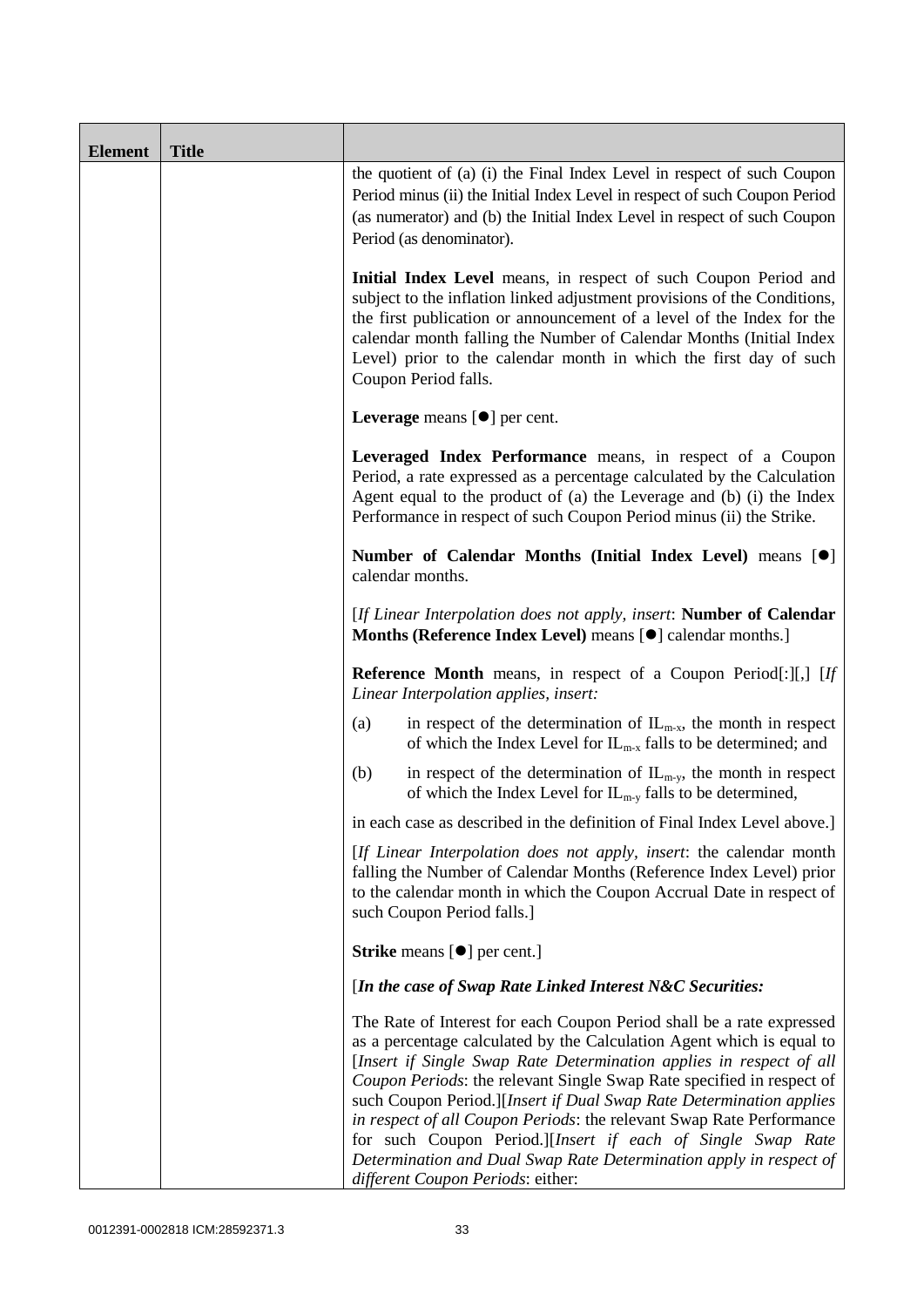| <b>Element</b> | <b>Title</b> |         |                                                                                                                                                                                                                                                                                                                                                                                                                                                                                                                                                                                                                                                                                                                                                                                                                                                                                                                                                                                                                                                                                                                                        |
|----------------|--------------|---------|----------------------------------------------------------------------------------------------------------------------------------------------------------------------------------------------------------------------------------------------------------------------------------------------------------------------------------------------------------------------------------------------------------------------------------------------------------------------------------------------------------------------------------------------------------------------------------------------------------------------------------------------------------------------------------------------------------------------------------------------------------------------------------------------------------------------------------------------------------------------------------------------------------------------------------------------------------------------------------------------------------------------------------------------------------------------------------------------------------------------------------------|
|                |              | (a)     | if Single Swap Rate Determination is specified below in<br>respect of the relevant Coupon Period, the relevant Single<br>Swap Rate specified in respect of such Coupon Period; or                                                                                                                                                                                                                                                                                                                                                                                                                                                                                                                                                                                                                                                                                                                                                                                                                                                                                                                                                      |
|                |              | (b)     | if Dual Swap Rate Determination is specified below in respect<br>of the relevant Coupon Period, the Swap Rate Performance<br>for such Coupon Period.]                                                                                                                                                                                                                                                                                                                                                                                                                                                                                                                                                                                                                                                                                                                                                                                                                                                                                                                                                                                  |
|                |              | Where:  |                                                                                                                                                                                                                                                                                                                                                                                                                                                                                                                                                                                                                                                                                                                                                                                                                                                                                                                                                                                                                                                                                                                                        |
|                |              |         | [Insert if Dual Swap Rate Determination applies to any Coupon<br>Period: Swap Rate Performance means, in respect of a Coupon<br>Period, a rate expressed as a percentage calculated by the Calculation<br>Agent which is equal to:                                                                                                                                                                                                                                                                                                                                                                                                                                                                                                                                                                                                                                                                                                                                                                                                                                                                                                     |
|                |              |         | Swap Rate Performance = RPM x [FSR + $LF_1$ x SSR + $LF_2$ x RDF]                                                                                                                                                                                                                                                                                                                                                                                                                                                                                                                                                                                                                                                                                                                                                                                                                                                                                                                                                                                                                                                                      |
|                |              | Where:  |                                                                                                                                                                                                                                                                                                                                                                                                                                                                                                                                                                                                                                                                                                                                                                                                                                                                                                                                                                                                                                                                                                                                        |
|                |              |         | <b>FSR</b> means the relevant First Swap Rate for such Coupon Period;                                                                                                                                                                                                                                                                                                                                                                                                                                                                                                                                                                                                                                                                                                                                                                                                                                                                                                                                                                                                                                                                  |
|                |              |         | $LF1$ means the applicable leverage factor for such Coupon Period<br>as specified below;                                                                                                                                                                                                                                                                                                                                                                                                                                                                                                                                                                                                                                                                                                                                                                                                                                                                                                                                                                                                                                               |
|                |              |         | $LF2$ means the applicable leverage factor for such Coupon Period<br>as specified below;                                                                                                                                                                                                                                                                                                                                                                                                                                                                                                                                                                                                                                                                                                                                                                                                                                                                                                                                                                                                                                               |
|                |              | Period; | <b>RPM</b> means the Rate Performance Multiplier for such Coupon                                                                                                                                                                                                                                                                                                                                                                                                                                                                                                                                                                                                                                                                                                                                                                                                                                                                                                                                                                                                                                                                       |
|                |              | and     | <b>RDF</b> means the Rate Deduction Factor for such Coupon Period;                                                                                                                                                                                                                                                                                                                                                                                                                                                                                                                                                                                                                                                                                                                                                                                                                                                                                                                                                                                                                                                                     |
|                |              | Period, | <b>SSR</b> means the relevant Second Swap Rate for such Coupon                                                                                                                                                                                                                                                                                                                                                                                                                                                                                                                                                                                                                                                                                                                                                                                                                                                                                                                                                                                                                                                                         |
|                |              |         | each as further specified below.]                                                                                                                                                                                                                                                                                                                                                                                                                                                                                                                                                                                                                                                                                                                                                                                                                                                                                                                                                                                                                                                                                                      |
|                |              |         | For the purposes of determining [each of] [the Single Swap Rate[,]]<br>[the First Swap Rate and the Second Swap Rate] [(each a Swap<br>Rate)] the relevant rate for a Coupon Period shall be determined<br>under the floating rate N&C Security provisions as though the<br>relevant swap rate was a floating rate to which ISDA Determination<br>applied and on the basis of the Floating Rate Option, the Designated<br>Maturity and the Reset Date specified in respect of the<br>[relevant][Single] Swap Rate and Coupon Period below[, provided<br>that, $[(i)]$ [if the rate so determined in the case of [the First Swap Rate]<br>[or] [the Second Swap Rate] is greater than [the First Swap Rate Cap]<br>[or] [Second Swap Rate Cap] [(respectively)] for such Coupon Period,<br>the relevant Swap Rate shall be equal to such cap] [and (ii)] [if the rate<br>so determined in the case of [the First Swap Rate] [or] [the Second<br>Swap Rate] is less than [the First Swap Rate Floor] [or] [Second Swap<br>Rate Floor] [(respectively)] for such Coupon Period, the relevant<br>Swap Rate shall be equal to such floor]]. |
|                |              |         | [For each Coupon Period in respect of which Single Swap Rate<br>Determination applies, insert: In respect of the Coupon Period[s]                                                                                                                                                                                                                                                                                                                                                                                                                                                                                                                                                                                                                                                                                                                                                                                                                                                                                                                                                                                                      |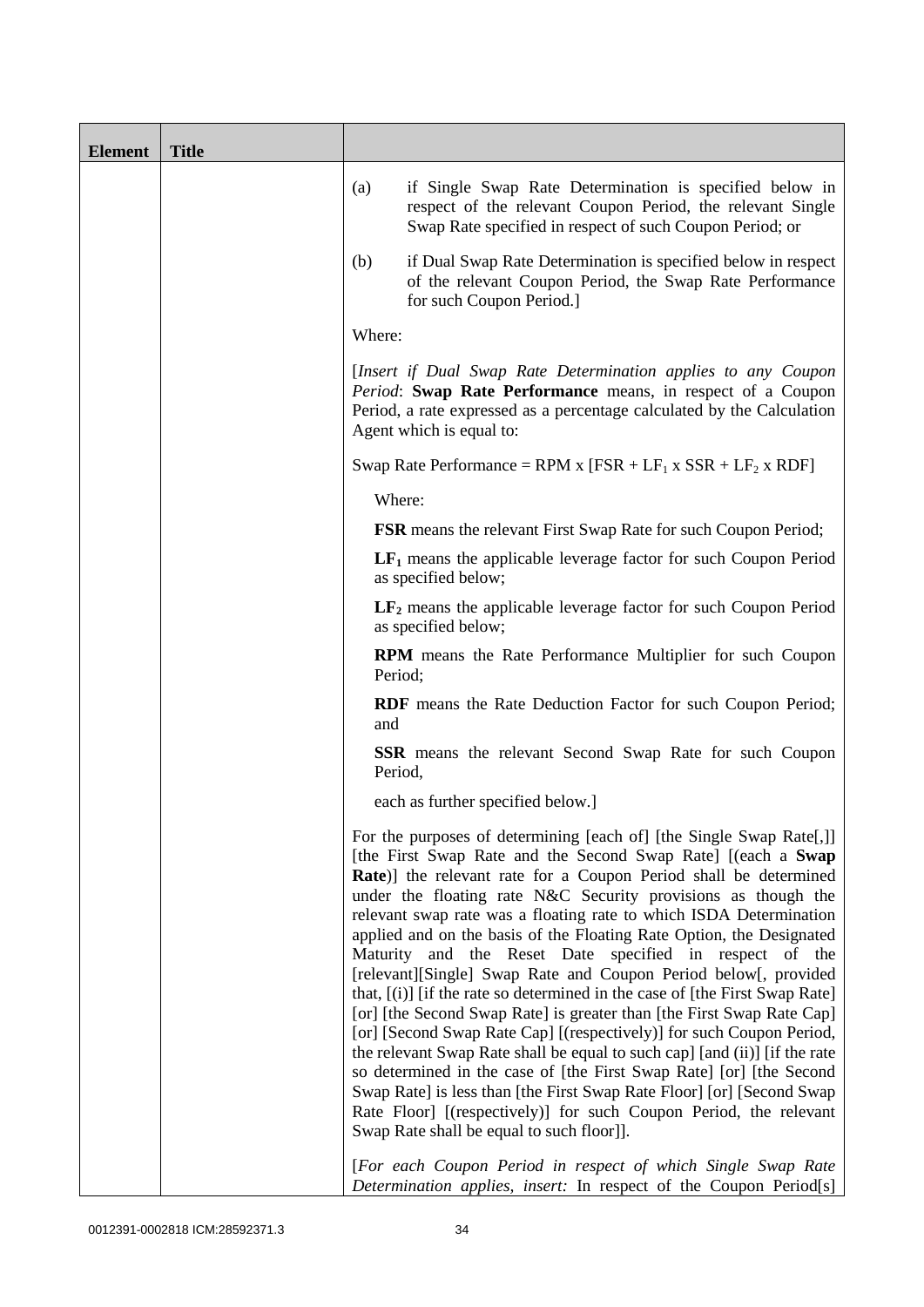| <b>Element</b> | <b>Title</b> |                                                                                                                                                                                                                                                                        |
|----------------|--------------|------------------------------------------------------------------------------------------------------------------------------------------------------------------------------------------------------------------------------------------------------------------------|
|                |              | [describe relevant Coupon Periods] Single Swap Rate Determination<br>shall apply and the following terms have the following meanings:                                                                                                                                  |
|                |              | <b>Designated Maturity means <math>\lceil \bullet \rceil</math>;</b>                                                                                                                                                                                                   |
|                |              | <b>Floating Rate Option means <math>[•]</math>;</b>                                                                                                                                                                                                                    |
|                |              | <b>Reference Swap Rate: means [●];and</b>                                                                                                                                                                                                                              |
|                |              | <b>Reset Date means [<math>\bullet</math></b> ][.][; [and]]                                                                                                                                                                                                            |
|                |              | [For each Coupon Period in respect of which Dual Swap Rate<br>Determination applies, insert: In respect of the Coupon Period[s]<br>[describe relevant Coupon Periods] Dual Swap Rate Determination<br>shall apply and the following terms have the following meanings: |
|                |              | <b>LF</b> <sub>1</sub> means $[\bullet]$ ;                                                                                                                                                                                                                             |
|                |              | $LF2$ means $[①]$ ;                                                                                                                                                                                                                                                    |
|                |              | Rate Deduction Factor means [ $\bullet$ ];                                                                                                                                                                                                                             |
|                |              | Rate Performance Multiplier means [ $\bullet$ ]; and                                                                                                                                                                                                                   |
|                |              | In respect of the First Swap Rate:                                                                                                                                                                                                                                     |
|                |              | Reference Swap Rate: means [ $\bullet$ ];                                                                                                                                                                                                                              |
|                |              | <b>Floating Rate Option means <math>[•]</math>;</b>                                                                                                                                                                                                                    |
|                |              | <b>Designated Maturity means <math>[\bullet]</math>;</b> [and]                                                                                                                                                                                                         |
|                |              | <b>Reset Date</b> means $[\bullet]$ ; [and]                                                                                                                                                                                                                            |
|                |              | <b>[First Swap Rate Cap means [<math>\bullet</math>]; and]</b>                                                                                                                                                                                                         |
|                |              | <b>[First Swap Rate Floor means [<math>\bullet</math>]; and]</b>                                                                                                                                                                                                       |
|                |              | In respect of the Second Swap Rate:                                                                                                                                                                                                                                    |
|                |              | <b>Reference Swap Rate:</b> means $\lceil \bullet \rceil$ ;                                                                                                                                                                                                            |
|                |              | <b>Floating Rate Option means <math>[①]</math>;</b>                                                                                                                                                                                                                    |
|                |              | <b>Designated Maturity means <math>[•]</math>;</b> [and]                                                                                                                                                                                                               |
|                |              | Reset Date means [ $\bullet$ ][.][; and]                                                                                                                                                                                                                               |
|                |              | [Second Swap Rate Cap means [ $\bullet$ ][.][; and]]                                                                                                                                                                                                                   |
|                |              | [Second Swap Rate Floor means [ $\bullet$ ].]]                                                                                                                                                                                                                         |
|                |              | (repeat as necessary to cover the bases for Single Swap Rate<br>Determination and Dual Swap Rate Determination for all Coupon<br><i>Periods</i> )]                                                                                                                     |
|                |              | [In the case of Equity Linked Securities, insert:                                                                                                                                                                                                                      |
|                |              | <b>Adjustment and Disruption Events</b>                                                                                                                                                                                                                                |
|                |              | The Securities may be subject to cancellation, early redemption or<br>adjustment (including as to valuation and in certain circumstances<br>share substitutions) if certain corporate events (such as events                                                           |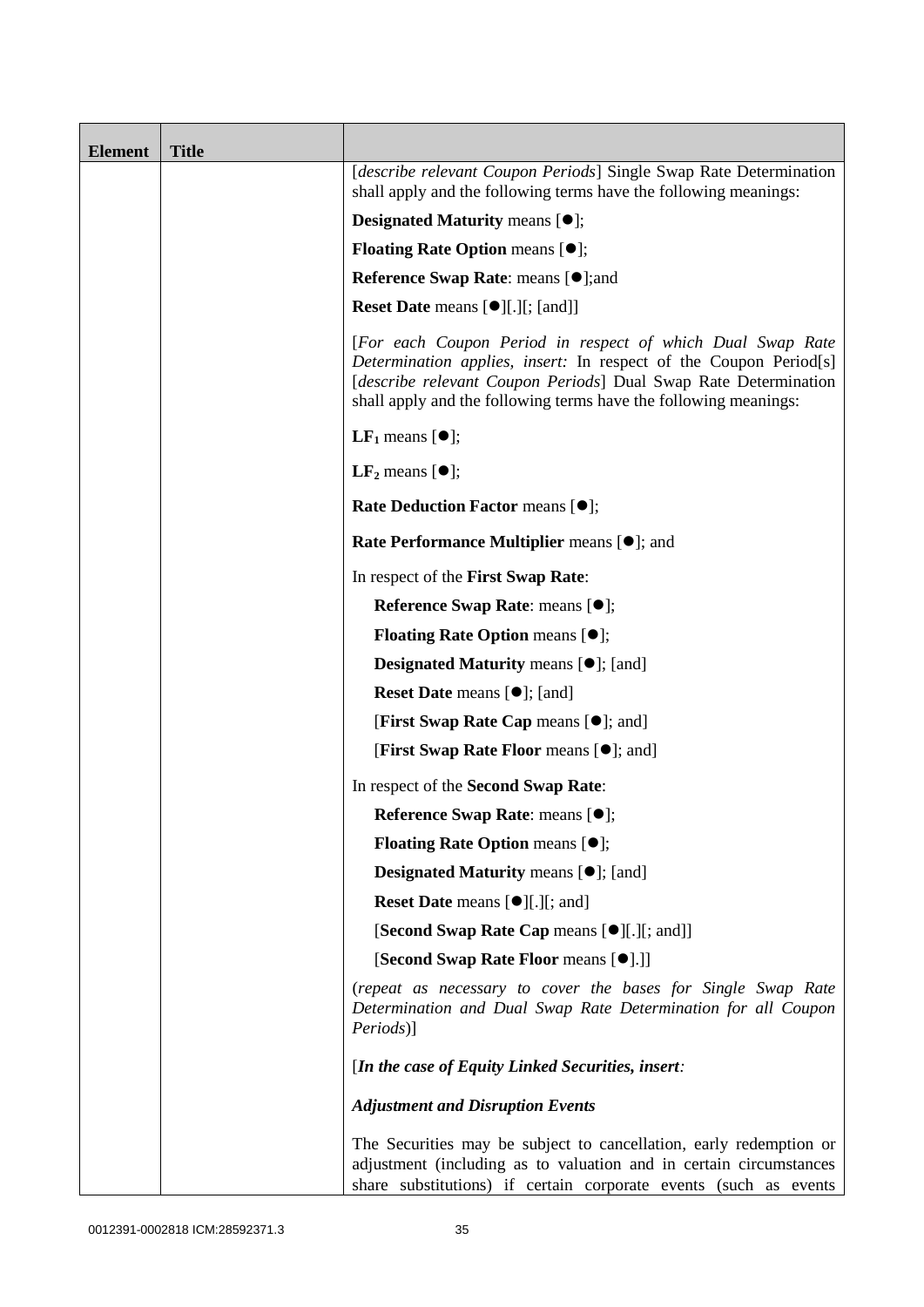| <b>Element</b> | <b>Title</b> |                                                                                                                                                                                                                                                                                                                                                                                                                                                                                                                  |
|----------------|--------------|------------------------------------------------------------------------------------------------------------------------------------------------------------------------------------------------------------------------------------------------------------------------------------------------------------------------------------------------------------------------------------------------------------------------------------------------------------------------------------------------------------------|
|                |              | affecting the value of a Share (including Share divisions or<br>consolidations, extraordinary dividends and capital calls); de-listing of<br>a Share; insolvency, merger or nationalisation of a Share issuer; a<br>tender offer or redenomination of a Share) occur, if certain events<br>(such as illegality, disruptions or cost increases) occur with respect to<br>the Issuer's or any of its affiliates' hedging arrangements, or if<br>insolvency filings are made with respect to the issuer of a share. |
|                |              | If certain disruption events occur with respect to valuation of a Share<br>such valuation will be postponed and may be made by the Calculation<br>Agent. Payments may also be postponed.]                                                                                                                                                                                                                                                                                                                        |
|                |              | [In the case of Index Linked Securities, insert:                                                                                                                                                                                                                                                                                                                                                                                                                                                                 |
|                |              | <b>Adjustment and Disruption Events</b>                                                                                                                                                                                                                                                                                                                                                                                                                                                                          |
|                |              | The Securities may be subject to cancellation or early redemption or<br>adjustment if an Index is modified or cancelled and there is no<br>successor Index acceptable to the Calculation Agent, if an Index's<br>sponsor fails to calculate and announce such Index, or certain events<br>(such as illegality, disruptions or cost increases) occur with respect to<br>the Issuer's or any of its affiliates' hedging arrangements.                                                                              |
|                |              | If certain disruption events occur with respect to valuation of an Index<br>such valuation will be postponed and may be made by the Calculation<br>Agent. Payments may also be postponed.]                                                                                                                                                                                                                                                                                                                       |
|                |              | [In the case of Inflation Linked Securities, insert:                                                                                                                                                                                                                                                                                                                                                                                                                                                             |
|                |              | <b>Adjustment Events</b>                                                                                                                                                                                                                                                                                                                                                                                                                                                                                         |
|                |              | The Securities may be subject to adjustment if the Index is not<br>published or announced, there is a successor Index, an Index level is<br>corrected or the Index is rebased and may be subject to early<br>redemption or cancellation if the Index ceases to be published and<br>there is no appropriate alternative index acceptable to the Calculation<br>Agent. In certain circumstances the Calculation Agent may calculate<br>the Index level itself.]                                                    |
|                |              | [In the case of FX Linked Securities, insert:                                                                                                                                                                                                                                                                                                                                                                                                                                                                    |
|                |              | <b>Disruption Events</b>                                                                                                                                                                                                                                                                                                                                                                                                                                                                                         |
|                |              | If certain disruption events occur with respect to valuation of a<br>Currency Pair, [an alternative valuation method may be used,<br>valuation may be made by the Calculation Agent, valuation may be<br>postponed or the Securities may be subject to early redemption or<br>cancellation].]                                                                                                                                                                                                                    |
|                |              | Please also refer to Element C.9 above.                                                                                                                                                                                                                                                                                                                                                                                                                                                                          |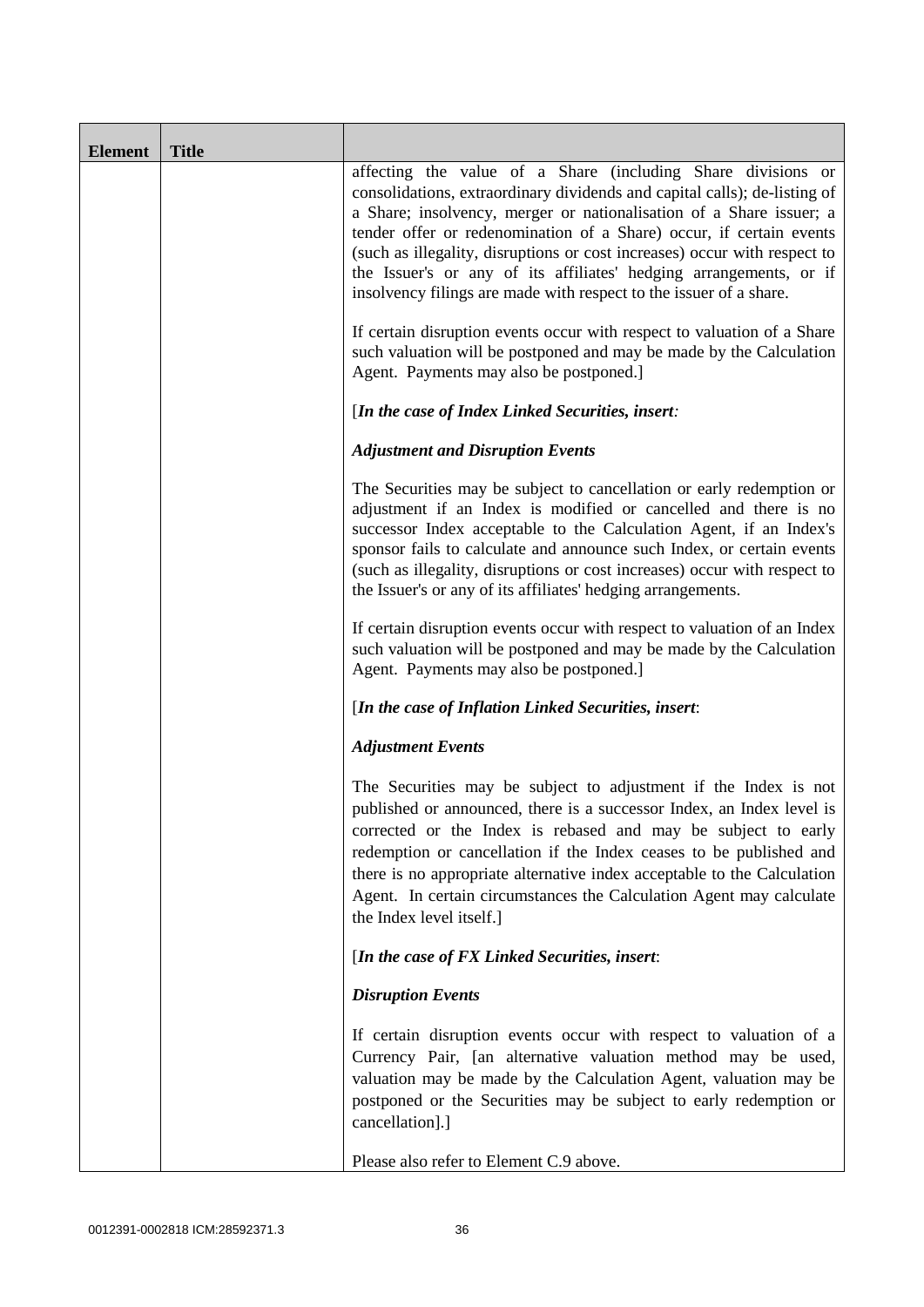| <b>Element</b> | <b>Title</b>                                                                                                                                                                                                                                                 |                                                                                                                                                                                                                                                                                                                                                                                                                                                                                                                                                                                                                                                                                                                                                                                                                                                                                                                                                                    |
|----------------|--------------------------------------------------------------------------------------------------------------------------------------------------------------------------------------------------------------------------------------------------------------|--------------------------------------------------------------------------------------------------------------------------------------------------------------------------------------------------------------------------------------------------------------------------------------------------------------------------------------------------------------------------------------------------------------------------------------------------------------------------------------------------------------------------------------------------------------------------------------------------------------------------------------------------------------------------------------------------------------------------------------------------------------------------------------------------------------------------------------------------------------------------------------------------------------------------------------------------------------------|
| [C.11]         | <b>Admission to Trading</b><br>on a regulated market<br>(Include this Element<br>C.11 only if the<br>relevant Securities have<br>a minimum<br>denomination of less<br>than $E100,000$ or are<br>Derivative Securities as<br>defined in Element C.9<br>above) | Securities issued under the Programme may be listed and admitted to<br>trading on the Irish Stock Exchange's Main Securities Market or<br>Global Exchange Market or such other stock exchange or market<br>specified below, or may be issued on an unlisted basis.<br>Issue specific summary:<br>[Application [has been] [is expected to be] made by the Issuer (or on<br>its behalf) for the Securities to be admitted to the Official List and to<br>trading on [the Irish Stock Exchange's [Main Securities Market/Global<br>Exchange Market]][the [regulated market][Professional Securities<br>Market] of the London Stock Exchange][the [regulated][EuroMTF]<br>market of the Luxembourg Stock Exchange][the Electronic Bond<br>Market of Borsa Italiana S.p.A. (MOT)][the Electronic Securitised<br>Derivatives Market of Borsa Italiana S.p.A. (SeDeX)].<br>[Not applicable, the Securities are not intended to be admitted to<br>trading on any market.]] |
| IC.15          | How the value of the<br>investment is affected<br>by the value of the<br>underlying assets<br>(Include this Element<br>C.15 only if the<br>relevant Securities are<br>Derivative Securities as<br>defined in Element C.9<br>above)                           | $[If the Securities are N&C Securities, insert: The [Insert if]$<br>applicable: Rate of Interest and the] Final Redemption Amount][If the<br>Securities are W&C Securities, insert: The Cash Settlement Amount]<br>([in each case,] if any) payable in respect of the Securities [is/are]<br>calculated by reference to [insert relevant underlying(s) (i.e. the<br>relevant Reference Item $(s)$ ].<br>Please also see Element C.18.]                                                                                                                                                                                                                                                                                                                                                                                                                                                                                                                             |
| [C.16]         | Maturity<br>(Include this Element<br>only<br>if<br>C.16<br>the<br>relevant Securities are<br>Derivative Securities as<br>defined in Element C.9<br><i>above</i> )                                                                                            | [If the Securities are N&C Securities, insert: The Maturity Date of the<br>Securities is $[\bullet]$ [If the N&C Securities are Zero Recovery Single<br>Name Credit Linked N&C Securities or Zero Recovery Basket Credit<br>Linked N&C Securities, insert: (the Scheduled Maturity Date),<br>subject to adjustment for [insert relevant postponement events]].]<br>[If the Securities are W&C Securities, insert: The Settlement Date of<br>the Securities is $[\bullet]$ [the fifth Business Day following the last<br>occurring valuation date.]]]                                                                                                                                                                                                                                                                                                                                                                                                               |
| [C.17]         | Settlement procedure of<br>derivative securities<br>(Include this Element<br>C.17 only if the<br>relevant Securities are<br>Derivative Securities as                                                                                                         | [The Securities will be cash-settled.]]                                                                                                                                                                                                                                                                                                                                                                                                                                                                                                                                                                                                                                                                                                                                                                                                                                                                                                                            |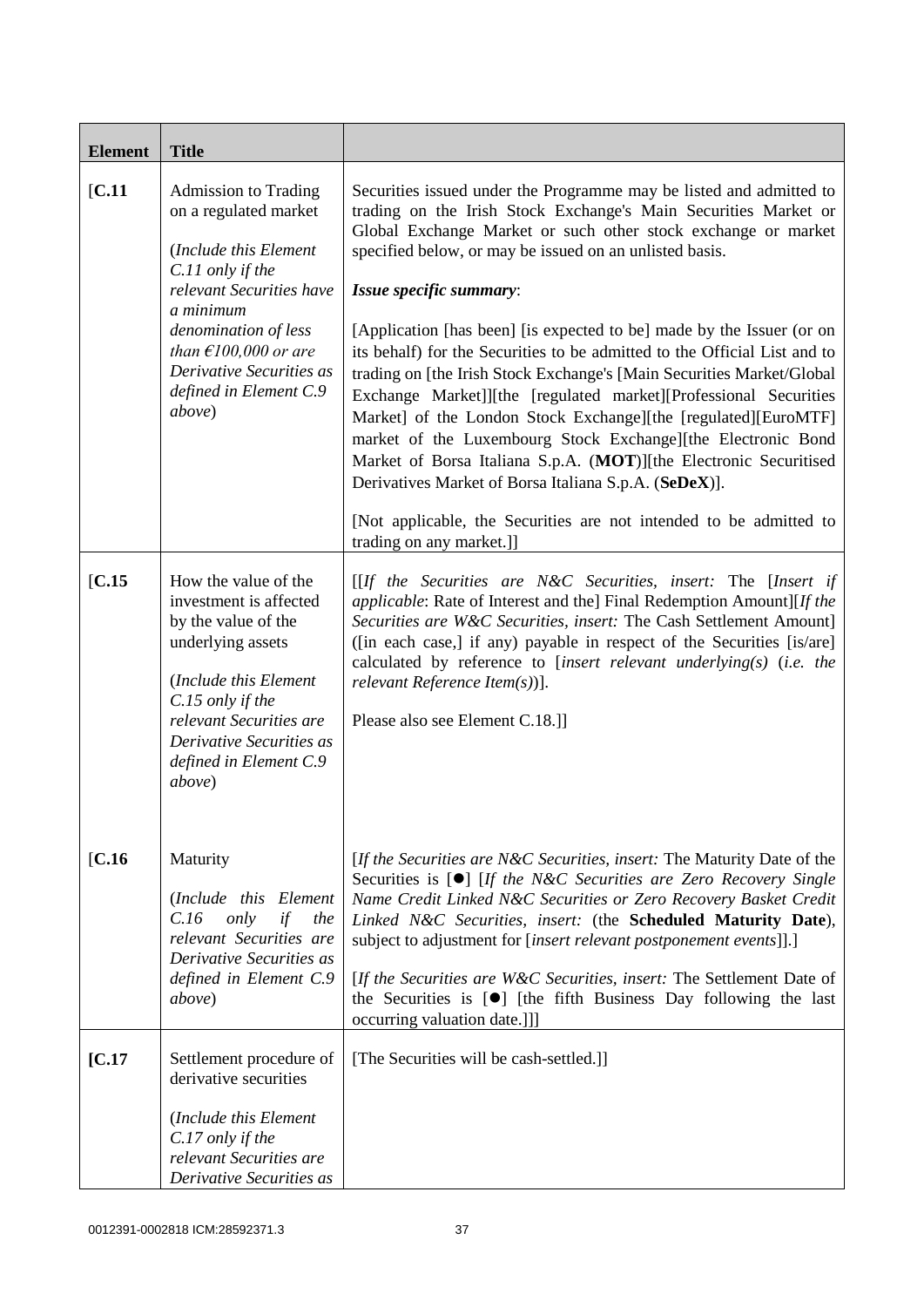| <b>Element</b> | <b>Title</b>                                                                                                |                                                                                                                                                                                                                                                                                                                                                                                                                                                                                            |  |
|----------------|-------------------------------------------------------------------------------------------------------------|--------------------------------------------------------------------------------------------------------------------------------------------------------------------------------------------------------------------------------------------------------------------------------------------------------------------------------------------------------------------------------------------------------------------------------------------------------------------------------------------|--|
|                | defined in Element C.9<br>above)                                                                            |                                                                                                                                                                                                                                                                                                                                                                                                                                                                                            |  |
|                |                                                                                                             |                                                                                                                                                                                                                                                                                                                                                                                                                                                                                            |  |
| [C.18]         | Return on derivative<br>securities                                                                          | Nominal interest rate and date from which interest becomes payable<br>and due dates for interest                                                                                                                                                                                                                                                                                                                                                                                           |  |
|                | (Include this Element)                                                                                      | [The Securities do not pay interest.]                                                                                                                                                                                                                                                                                                                                                                                                                                                      |  |
|                | C.18 only if the<br>relevant Securities are<br>Derivative Securities as<br>defined in Element C.9<br>above) | [In the case of Fixed Rate Securities, insert: The Securities bear<br>interest [from their date of issue/from $[\bullet]$ ] at the fixed rate of $[\bullet]$ per<br>cent. per annum. Interest will be paid [annually] in arrear on [ <sup>o</sup> ] in<br>each year. The first interest payment will be made on $[\bullet]$ .]                                                                                                                                                             |  |
|                |                                                                                                             | [In the case of Floating Rate Securities, insert: The Securities bear<br>interest [from their date of issue/from [ <sup>●</sup> ]] at floating rates calculated<br>by reference to [ <i>specify reference rate</i> ] [plus/minus] a margin of $[\bullet]$<br>per cent. Interest will be paid [quarterly/semi-annually/annually] in<br>arrear on $[\bullet]$ in each year[, subject to adjustment for non-business<br>days]. The first interest payment will be made on [ <sup>•</sup> ].]] |  |
|                |                                                                                                             | [In the case of Securities whose interest payments are calculated by<br>reference to an underlying, insert: Payments of interest in respect of<br>the Securities will be determined by reference to the performance of<br>the [insert relevant underlying(s)] and extract, insert here and<br>complete the relevant pro forma disclosure from item C.10 that<br>reflects the basis for the calculation of interest of the Securities]                                                      |  |
|                |                                                                                                             | [In the case of Zero Recovery Basket Credit Linked N&C Securities,<br>insert: The interest payable in respect of each nominal amount of<br>Securities equal to the Calculation Amount for each Coupon Period<br>will be calculated on the Outstanding Nominal Amount (as described<br>further below) as of the last day of such Coupon Period.]                                                                                                                                            |  |
|                |                                                                                                             | [If the Securities are N&C Securities, insert: Redemption at Maturity                                                                                                                                                                                                                                                                                                                                                                                                                      |  |
|                |                                                                                                             | Unless previously redeemed or purchased and cancelled, each<br>Security will be redeemed by the Issuer on the Maturity Date at<br>[●]/[the Final Redemption Amount] [(which shall be determined as<br>set out below in this Element C.18)].]                                                                                                                                                                                                                                               |  |
|                |                                                                                                             | [The Calculation Amount for the Securities is $[\bullet]$ .]                                                                                                                                                                                                                                                                                                                                                                                                                               |  |
|                |                                                                                                             | [If the Securities are W&C Securities, insert: Settlement                                                                                                                                                                                                                                                                                                                                                                                                                                  |  |
|                |                                                                                                             | Each Security entitles its holder, upon due exercise, to receive from<br>the Issuer on the Settlement Date a Cash Settlement Amount (which<br>shall be determined as set out below in this Element C.18).                                                                                                                                                                                                                                                                                  |  |
|                |                                                                                                             | The Notional Amount per W&C Security is $[•]$ .]                                                                                                                                                                                                                                                                                                                                                                                                                                           |  |
|                |                                                                                                             | The Calculation Agent is $[\bullet].$                                                                                                                                                                                                                                                                                                                                                                                                                                                      |  |
|                |                                                                                                             | [If the Securities are interest bearing, insert: Interest Provisions                                                                                                                                                                                                                                                                                                                                                                                                                       |  |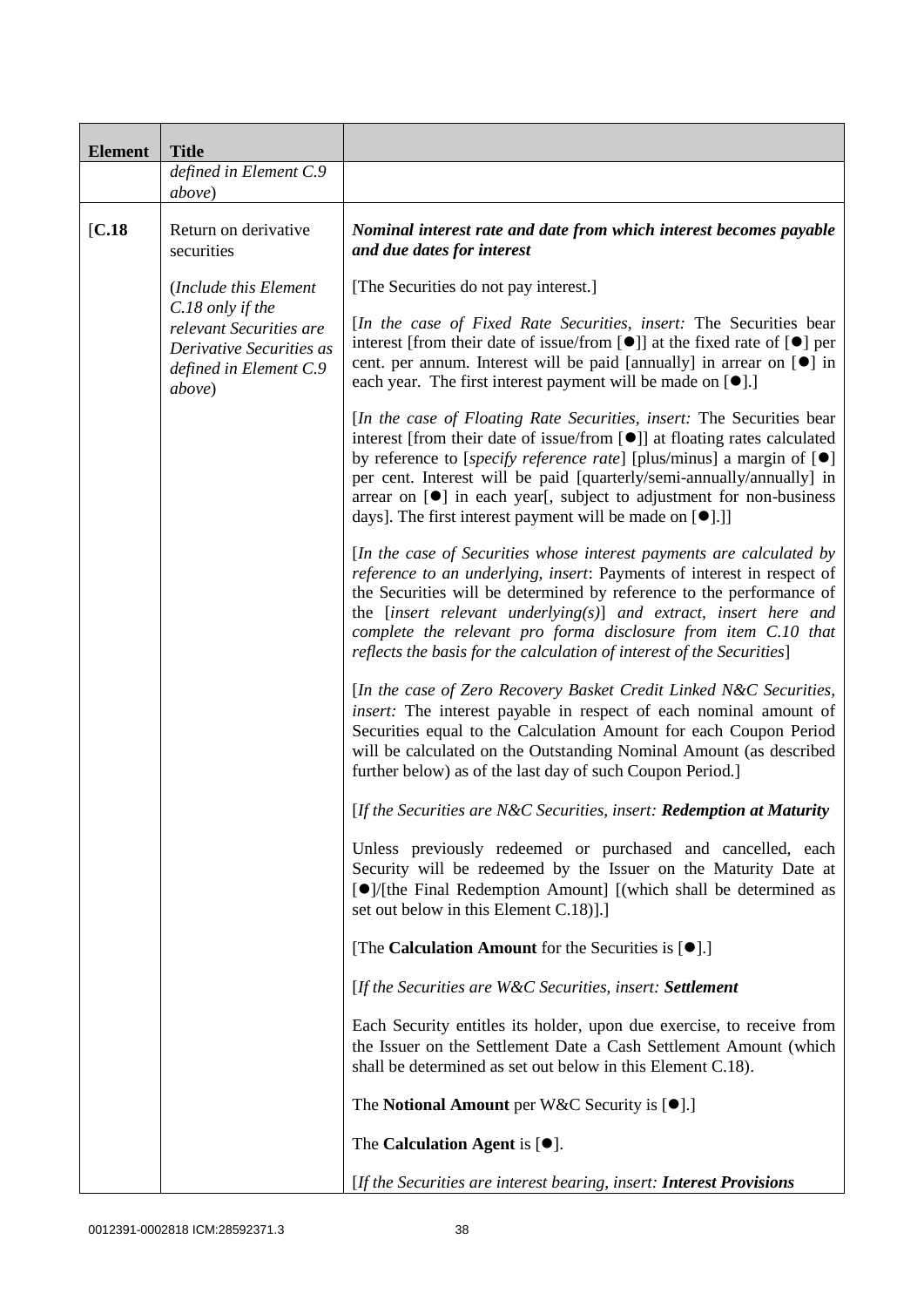| <b>Element</b> | <b>Title</b> |                                                                                                                                                                                                                                                                                                                                                                                                                                                                                                                                              |
|----------------|--------------|----------------------------------------------------------------------------------------------------------------------------------------------------------------------------------------------------------------------------------------------------------------------------------------------------------------------------------------------------------------------------------------------------------------------------------------------------------------------------------------------------------------------------------------------|
|                |              | [If the Securities are not Fixed Rate or Floating Rate Securities,<br><i>insert</i> : Coupon Accrual Date means [ $\bullet$ ]].                                                                                                                                                                                                                                                                                                                                                                                                              |
|                |              | Coupon Period means [insert coupon period].                                                                                                                                                                                                                                                                                                                                                                                                                                                                                                  |
|                |              | Coupon Payment Date means [ $\bullet$ ].                                                                                                                                                                                                                                                                                                                                                                                                                                                                                                     |
|                |              | [If the Securities are Fixed or Floating Rate Securities, insert: Day<br><b>Count Fraction means [<math>\bullet</math>].]</b>                                                                                                                                                                                                                                                                                                                                                                                                                |
|                |              | [Business Day Convention means [ $\bullet$ ].]                                                                                                                                                                                                                                                                                                                                                                                                                                                                                               |
|                |              | [If the Securities are N&C Securities, insert: Redemption at Maturity                                                                                                                                                                                                                                                                                                                                                                                                                                                                        |
|                |              | Unless previously redeemed or purchased and cancelled, each<br>Security will be redeemed by the Issuer on the Maturity Date at<br>[specify]/[the Final Redemption Amount (which shall be determined<br>as set out below in this Element C.18)].]                                                                                                                                                                                                                                                                                             |
|                |              | [The Calculation Amount for the Securities is $[•]$ .]                                                                                                                                                                                                                                                                                                                                                                                                                                                                                       |
|                |              | [Insert in the case of FX Redemption N&C Securities: The Final<br>Redemption Amount in respect of each nominal amount of N&C<br>Securities equal to the Calculation Amount shall be an amount in the<br>Settlement Currency (which, when the Floor is zero, will not be less<br>than, but may be equal to, zero) calculated by the Calculation Agent<br>equal to the Calculation Amount multiplied by the greater of (i) the<br>Floor and (ii) a percentage calculated by the Calculation Agent in<br>accordance with the following formula: |
|                |              | Leverage $\times$ Max $\left[0, \sum_{i=1}^{n} W_i \times \frac{X_i - Y_i}{Z_i}\right]$<br>$i = 1$<br>$\sim$                                                                                                                                                                                                                                                                                                                                                                                                                                 |
|                |              | Any amount determined pursuant to the above, if not an amount in the<br>Settlement Currency, will be converted into the Settlement Currency at<br>the Exchange Rate. The Final Redemption Amount will be rounded<br>to the nearest two decimal places (or, in the case of Japanese Yen, the<br>nearest whole unit) in the relevant Settlement Currency, 0.005 (or, in<br>the case of Japanese Yen, half a unit) being rounded upwards.                                                                                                       |
|                |              | Where:                                                                                                                                                                                                                                                                                                                                                                                                                                                                                                                                       |
|                |              | <b>Alternate Currency Pair</b> means [specify Alternate Currency Pairs in<br>form of [specify first currency]/[specify second currency]] (repeat in<br>respect of each Alternate Currency Pair).                                                                                                                                                                                                                                                                                                                                             |
|                |              | <b>Currency Pair</b> means [specify Currency Pairs in form of [specify first]<br>currency]/[specify second currency]] (repeat for each Currency Pair).                                                                                                                                                                                                                                                                                                                                                                                       |
|                |              | <b>Exchange Rate</b> means the spot rate of exchange between the currency<br>in which the Calculation Amount is denominated (the Calculation                                                                                                                                                                                                                                                                                                                                                                                                 |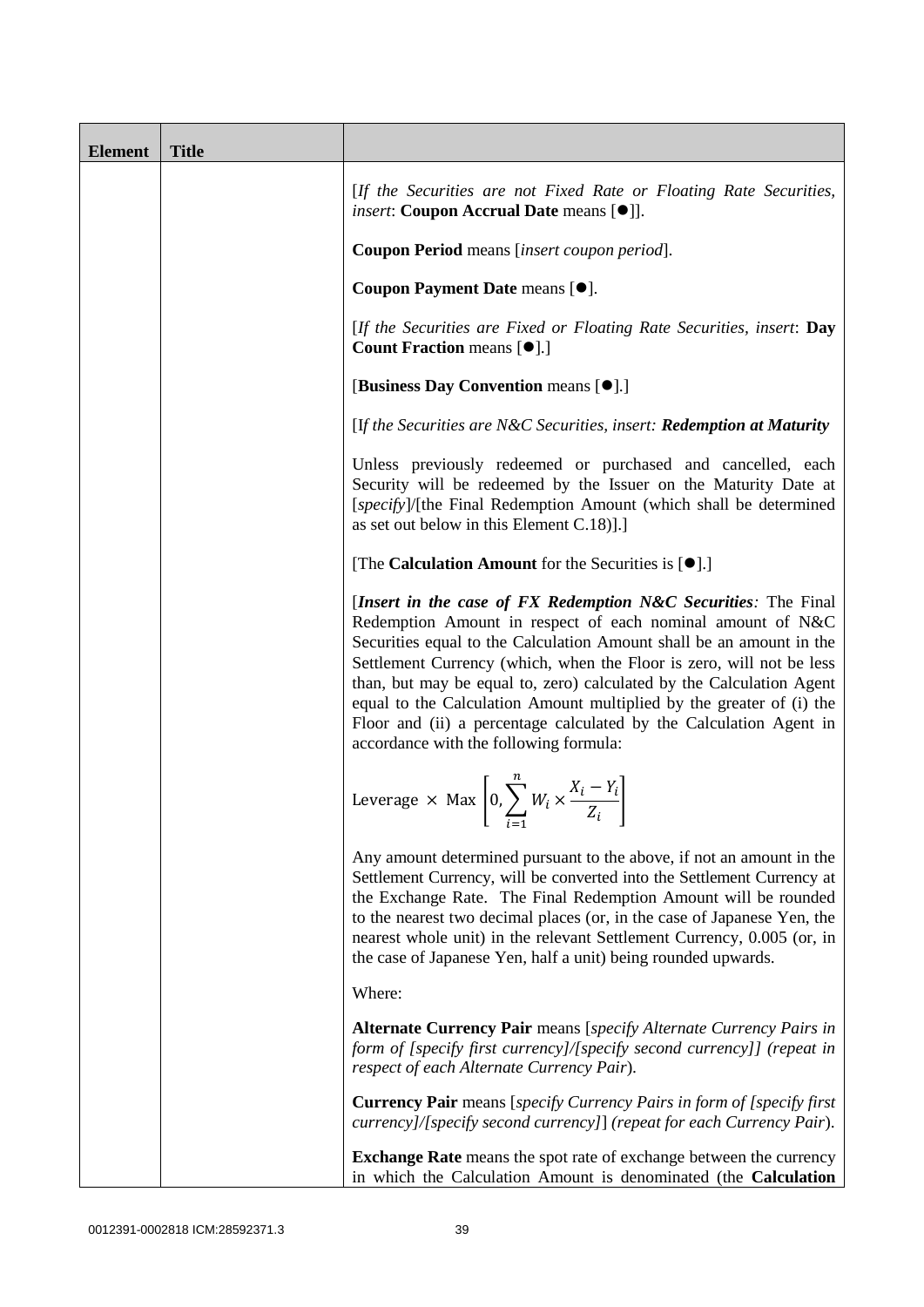| <b>Element</b> | <b>Title</b> |                                                                                                                                                                                                                                                                                                                                                                                                                                                                                                                                                                                                                                                                                                                                          |
|----------------|--------------|------------------------------------------------------------------------------------------------------------------------------------------------------------------------------------------------------------------------------------------------------------------------------------------------------------------------------------------------------------------------------------------------------------------------------------------------------------------------------------------------------------------------------------------------------------------------------------------------------------------------------------------------------------------------------------------------------------------------------------------|
|                |              | <b>Amount Currency</b> ) and the Settlement Currency (expressed as the<br>number of units (or part units) of the relevant Calculation Amount<br>Currency for which one unit of the relevant Settlement Currency can<br>be exchanged) or on the basis of such other applicable market<br>convention as the Calculation Agent determines appropriate.                                                                                                                                                                                                                                                                                                                                                                                      |
|                |              | <b>First Relevant Currency means [O]</b> (specify for each Currency<br>Pair).                                                                                                                                                                                                                                                                                                                                                                                                                                                                                                                                                                                                                                                            |
|                |              | Floor means $[•]$ .                                                                                                                                                                                                                                                                                                                                                                                                                                                                                                                                                                                                                                                                                                                      |
|                |              | <b>FX Price Source</b> means [ $\bullet$ ] ( <i>specify for each Currency Pair and each</i><br>Alternate Currency Pair).                                                                                                                                                                                                                                                                                                                                                                                                                                                                                                                                                                                                                 |
|                |              | i means each Currency Pair.                                                                                                                                                                                                                                                                                                                                                                                                                                                                                                                                                                                                                                                                                                              |
|                |              | Leverage means $[\bullet]$ per cent.                                                                                                                                                                                                                                                                                                                                                                                                                                                                                                                                                                                                                                                                                                     |
|                |              | Max followed by a series of amounts inside brackets, means<br>whichever is the greater of the amounts separated by a comma inside<br>those brackets.                                                                                                                                                                                                                                                                                                                                                                                                                                                                                                                                                                                     |
|                |              | <b>n</b> means the number of Currency Pairs to which the N&C Securities<br>relate.                                                                                                                                                                                                                                                                                                                                                                                                                                                                                                                                                                                                                                                       |
|                |              | Reference Exchange Rate means, in respect of a Currency Pair, the<br>spot exchange rate for the First Relevant Currency quoted against the<br>Second Relevant Currency expressed as the number of units of the<br>First Relevant Currency quoted per one unit of the Second Relevant<br>Currency.                                                                                                                                                                                                                                                                                                                                                                                                                                        |
|                |              | <b>Relevant Currency</b> means each currency comprising a Currency Pair<br>and any references to the conversion of one Relevant Currency to<br>another shall be construed as applying in relation to a Currency Pair.                                                                                                                                                                                                                                                                                                                                                                                                                                                                                                                    |
|                |              | Second Relevant Currency means [ $\bullet$ ] (specify for each Currency<br>Pair).                                                                                                                                                                                                                                                                                                                                                                                                                                                                                                                                                                                                                                                        |
|                |              | <b>Settlement Rate</b> means, in respect of a Currency Pair, the Reference<br>Exchange Rate for that Currency Pair on the Valuation Date at the<br>Valuation Time as determined by the Calculation Agent by reference to<br>the Settlement Rate Option for that Currency Pair (and such<br>determination may be made, without limitation, with such adjustments as<br>are, at the discretion of the Calculation Agent, necessary to the published<br>quoting conventions and/or implying the Reference Exchange Rate from<br>more than one Settlement Rate Option) unless any applicable disruption<br>event exists or occurs, in which case, the Settlement Rate for that<br>Currency Pair will be determined by the Calculation Agent. |
|                |              | <b>Settlement Rate Option</b> means, in respect of a Currency Pair, the rate<br>published for the Currency Pair fixing rate on the FX Price Source for<br>that Currency Pair at or about the Valuation Time on the Valuation<br>Date or, if Alternate Currency Pairs are specified for the relevant<br>Currency Pair, the Reference Exchange Rate will be implied from<br>more than one Settlement Rate Option by determining the rate for                                                                                                                                                                                                                                                                                               |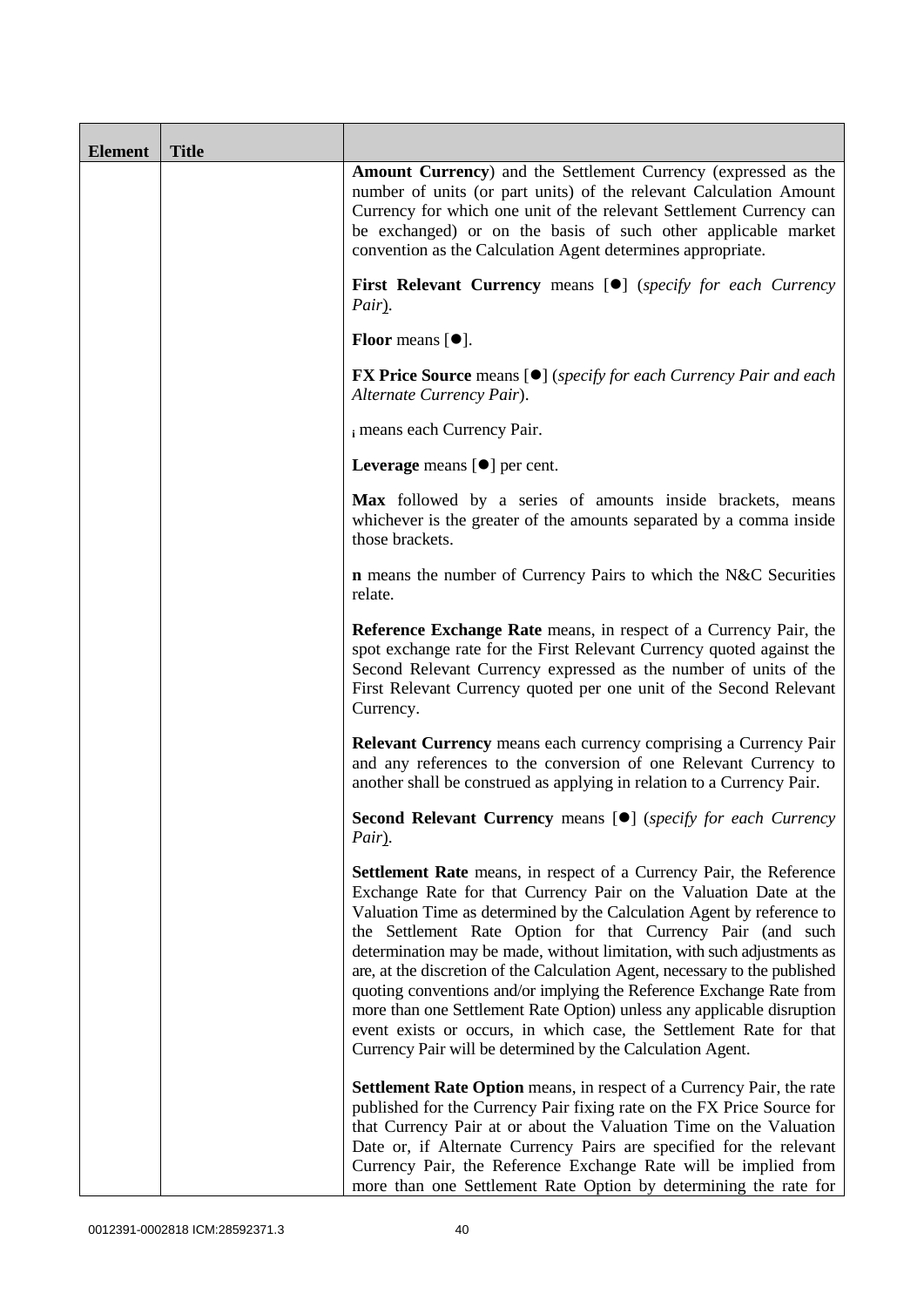| <b>Element</b> | <b>Title</b> |                                                                                                                                                                                                                                                                                                                                                                                                                                                                                                                                              |
|----------------|--------------|----------------------------------------------------------------------------------------------------------------------------------------------------------------------------------------------------------------------------------------------------------------------------------------------------------------------------------------------------------------------------------------------------------------------------------------------------------------------------------------------------------------------------------------------|
|                |              | each Alternate Currency Pair for that Currency Pair, published for the<br>Alternate Currency Pair fixing rate on the FX Price Source for that<br>Alternate Currency Pair at or about the Valuation Time on the<br>Valuation Date.                                                                                                                                                                                                                                                                                                            |
|                |              | <b>Strike Rate</b> means [ $\bullet$ ] ( <i>specify for each Currency Pair</i> ).                                                                                                                                                                                                                                                                                                                                                                                                                                                            |
|                |              | Valuation Date means $[•]$ .                                                                                                                                                                                                                                                                                                                                                                                                                                                                                                                 |
|                |              | Valuation Time means $[•]$ .                                                                                                                                                                                                                                                                                                                                                                                                                                                                                                                 |
|                |              | $w_i$ means [specify the weighting of each Currency Pair (being a<br>number less than or equal to 1)].                                                                                                                                                                                                                                                                                                                                                                                                                                       |
|                |              | $X_i$ means, in respect of a Currency Pair, the [Settlement Rate in<br>respect of such Currency Pair]/[Strike Rate in respect of such<br>Currency Pair].                                                                                                                                                                                                                                                                                                                                                                                     |
|                |              | $Y_i$ means, in respect of a Currency Pair, the [Settlement Rate in<br>respect of such Currency Pair]/[Strike Rate in respect of such<br>Currency Pair].                                                                                                                                                                                                                                                                                                                                                                                     |
|                |              | $Z_i$ means, in respect of a Currency Pair, the [Settlement Rate in<br>respect of such Currency Pair]/[Strike Rate in respect of such<br>Currency Pair]/[1].]                                                                                                                                                                                                                                                                                                                                                                                |
|                |              | [Insert in the case of Fixed Denomination FX Redemption N&C<br>Securities: The Final Redemption Amount in respect of each unit or<br>nominal amount of N&C Securities equal to the Calculation Amount<br>shall be an amount in the Settlement Currency (which will not be less<br>than, but may be equal to, zero) calculated by the Calculation Agent<br>equal to the Base Final Redemption Amount divided by the<br>Settlement Rate.                                                                                                       |
|                |              | Where:                                                                                                                                                                                                                                                                                                                                                                                                                                                                                                                                       |
|                |              | <b>Base Final Redemption Amount means [O];</b>                                                                                                                                                                                                                                                                                                                                                                                                                                                                                               |
|                |              | <b>FX Price Source</b> means, in respect of a Settlement Rate Option, [ $\bullet$ ];                                                                                                                                                                                                                                                                                                                                                                                                                                                         |
|                |              | Reference Exchange Rate means the spot exchange rate for the<br>Specified Currency quoted against the Settlement Currency expressed<br>as the number of units of the Specified Currency quoted per unit of the<br>Settlement Currency;                                                                                                                                                                                                                                                                                                       |
|                |              | Settlement Rate means the Reference Exchange Rate on the<br>Valuation Date at the Valuation Time as determined by the<br>Calculation Agent by reference to the Settlement Rate Option(s) (and<br>such determination may be made, without limitation, with such<br>adjustments as are, at the discretion of the Calculation Agent,<br>necessary to the published quoting conventions and/or implying the<br>Reference Exchange Rate from more than one Settlement Rate<br>Option) unless any applicable disruption event exists or occurs, in |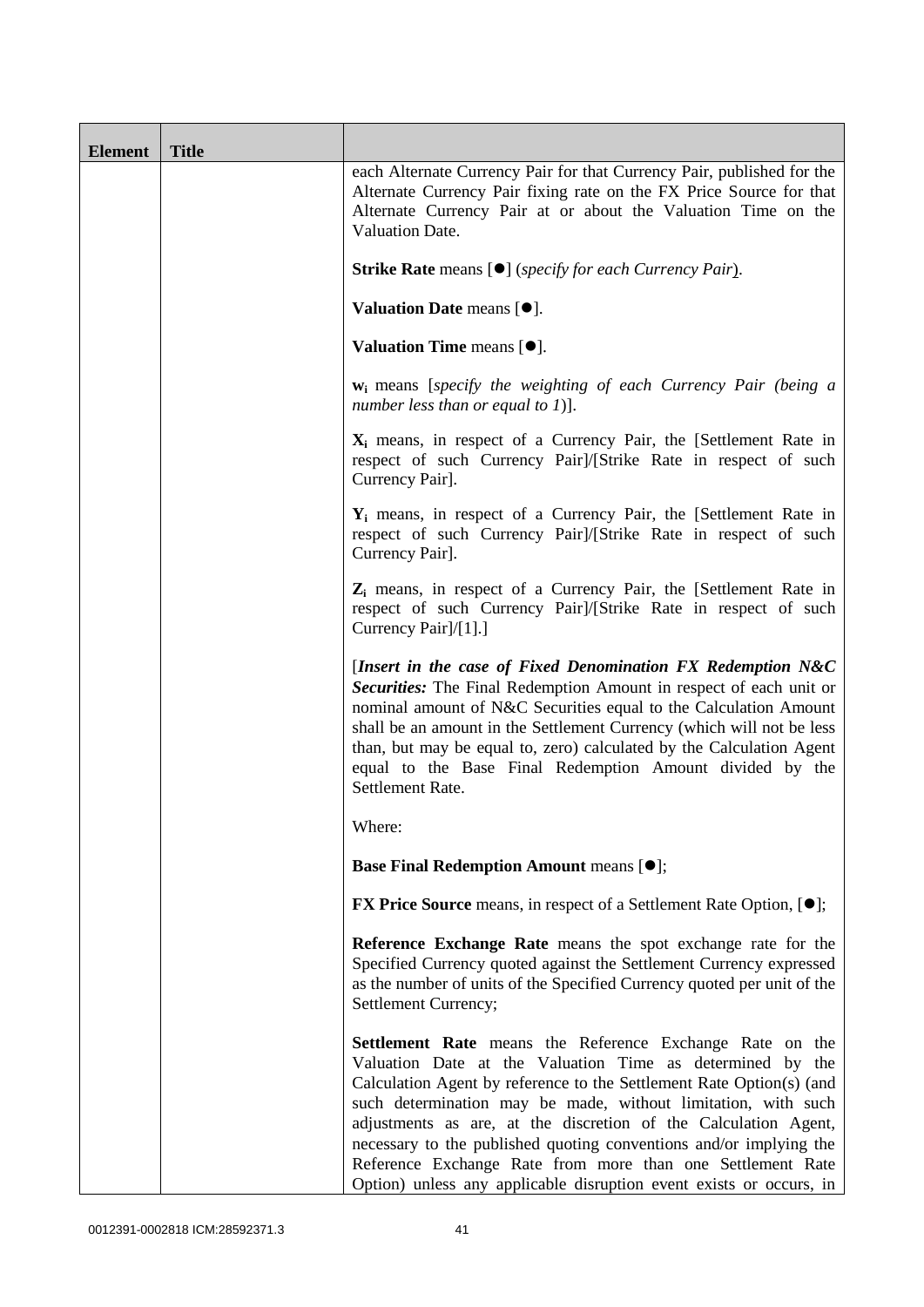| <b>Element</b> | <b>Title</b> |                                                                                                                                                                                                                                                                                                                                                                                                                                                             |
|----------------|--------------|-------------------------------------------------------------------------------------------------------------------------------------------------------------------------------------------------------------------------------------------------------------------------------------------------------------------------------------------------------------------------------------------------------------------------------------------------------------|
|                |              | which case, the Settlement Rate will be determined by the Calculation<br>Agent; and                                                                                                                                                                                                                                                                                                                                                                         |
|                |              | <b>Settlement Rate Option</b> means [the rate published for the Specified<br>Currency/Settlement Currency fixing rate on the FX Price Source at or<br>about the Valuation Time on the Valuation Date] [insert if the<br>Reference Exchange Rate will be implied from more than one<br>Settlement Rate Option and delete preceding option: the relevant<br>fixing rates on the FX Price Source(s) at or about the Valuation Time<br>on the Valuation Date.]] |
|                |              | [Insert in the case of Equity Basket Knock-In N&C Securities: The<br>Final Redemption Amount in respect of each nominal amount of N&C<br>Securities equal to the Calculation Amount shall be an amount in the<br>Specified Currency (which will not be less than, but may be equal to,<br>zero) calculated by the Calculation Agent equal to:                                                                                                               |
|                |              | if no Knock-In Event has occurred, the Calculation Amount;<br>(a)<br><b>or</b>                                                                                                                                                                                                                                                                                                                                                                              |
|                |              | (b)<br>if a Knock-In Event has occurred, the product of $(x)$ the<br>Calculation Amount and (y) the Final Reference Performance.                                                                                                                                                                                                                                                                                                                            |
|                |              | Where:                                                                                                                                                                                                                                                                                                                                                                                                                                                      |
|                |              | Final Reference Performance means a percentage determined by the<br>Calculation Agent equal to the Reference Performance of the Share<br>with the lowest Reference Performance.                                                                                                                                                                                                                                                                             |
|                |              | Final Price means, in respect of a Share, an amount equal to the price<br>per share in respect of such Share quoted on the applicable exchange<br>at the Valuation Time on the Final Valuation Date.                                                                                                                                                                                                                                                        |
|                |              | <b>Final Valuation Date means <math>[•]</math>.</b>                                                                                                                                                                                                                                                                                                                                                                                                         |
|                |              | i means a Share.                                                                                                                                                                                                                                                                                                                                                                                                                                            |
|                |              | Initial Valuation Date means [ $\bullet$ ].                                                                                                                                                                                                                                                                                                                                                                                                                 |
|                |              | Knock-In Event means the price of any Share quoted on the<br>applicable exchange at the Valuation Time on the Final Valuation<br>Date is equal to or less than the Knock-In Level in respect of such<br>Share, as determined by the Calculation Agent.                                                                                                                                                                                                      |
|                |              | Knock-In Level means, in respect of a Share, the Knock-In<br>Percentage multiplied by the Strike Price for such Share.                                                                                                                                                                                                                                                                                                                                      |
|                |              | Knock-In Percentage means [ $\bullet$ ] per cent.                                                                                                                                                                                                                                                                                                                                                                                                           |
|                |              | <b>Reference Performance</b> means, in respect of a Share, a rate<br>expressed as a percentage (which will not be less than, but may be<br>equal to, zero) calculated by the Calculation Agent in accordance with<br>the following formula:                                                                                                                                                                                                                 |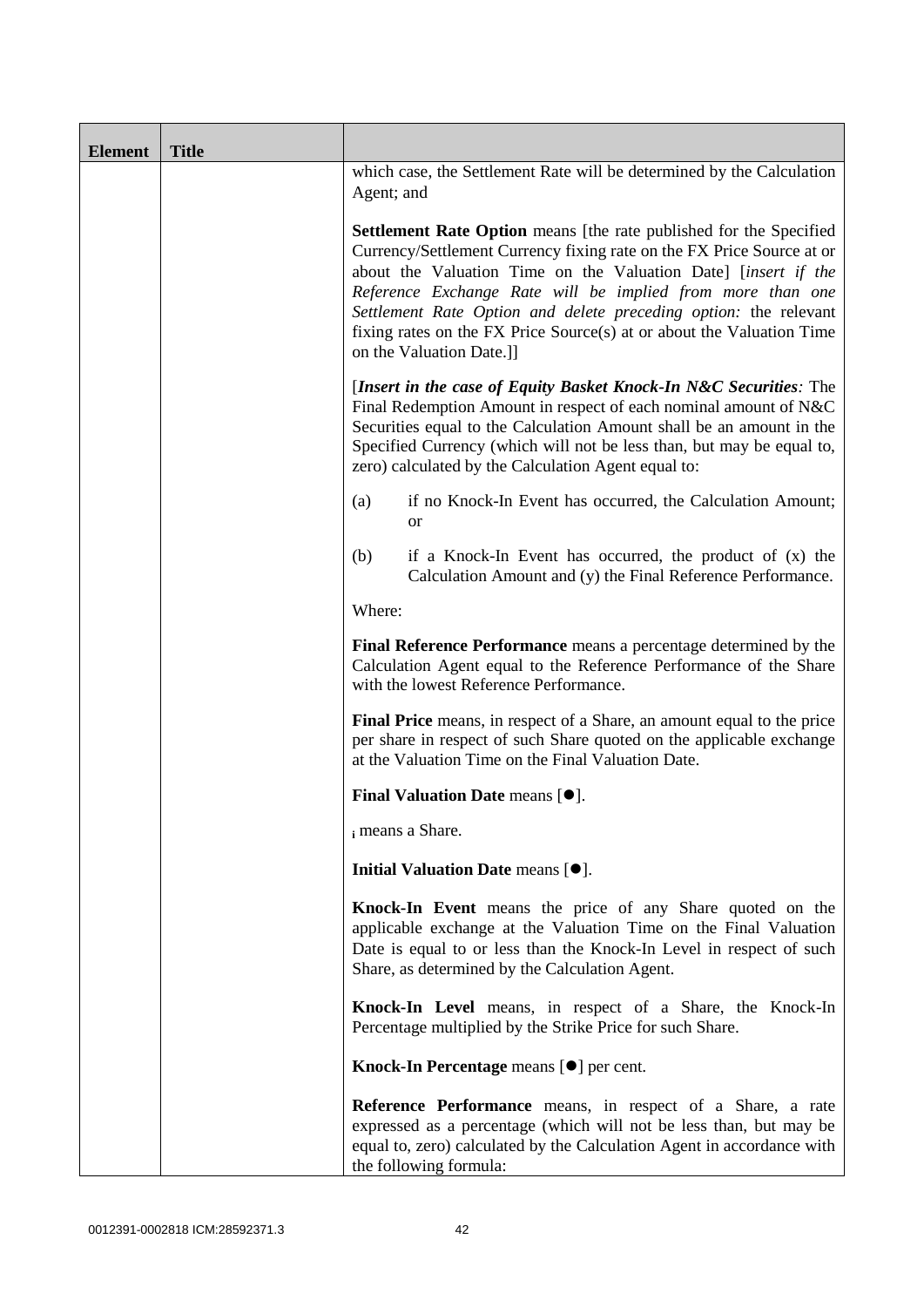| <b>Element</b> | <b>Title</b> |                                                                                                                                                                                                                                                                                                                                                                                                                                            |  |  |  |  |
|----------------|--------------|--------------------------------------------------------------------------------------------------------------------------------------------------------------------------------------------------------------------------------------------------------------------------------------------------------------------------------------------------------------------------------------------------------------------------------------------|--|--|--|--|
|                |              | Final Price <sub>i</sub><br>Strike Price <sub>i</sub>                                                                                                                                                                                                                                                                                                                                                                                      |  |  |  |  |
|                |              | <b>Share</b> means $[①]$ .                                                                                                                                                                                                                                                                                                                                                                                                                 |  |  |  |  |
|                |              | <b>Strike Price</b> means, in relation to a Share, the price per share in<br>respect of such Share quoted on the applicable exchange at the<br>Valuation Time on the Initial Valuation Date.<br><b>Valuation Time means [<math>\bullet</math>].]</b>                                                                                                                                                                                       |  |  |  |  |
|                |              |                                                                                                                                                                                                                                                                                                                                                                                                                                            |  |  |  |  |
|                |              | [Insert in the case of Equity Basket Barrier Knock-In N&C<br>Securities:<br>The Final Redemption Amount in respect of each nominal amount of<br>N&C Securities equal to the Calculation Amount shall be an amount<br>in the Specified Currency (which will not be less than, but may be<br>equal to, zero) calculated by the Calculation Agent equal to:<br>if no Knock-In Event has occurred, the Calculation Amount;<br>(a)<br><b>or</b> |  |  |  |  |
|                |              |                                                                                                                                                                                                                                                                                                                                                                                                                                            |  |  |  |  |
|                |              |                                                                                                                                                                                                                                                                                                                                                                                                                                            |  |  |  |  |
|                |              | if a Knock-In Event has occurred:<br>(b)                                                                                                                                                                                                                                                                                                                                                                                                   |  |  |  |  |
|                |              | (i)<br>if the Final Reference Performance is equal to or<br>greater than the Barrier Level, the Calculation<br>Amount; or                                                                                                                                                                                                                                                                                                                  |  |  |  |  |
|                |              | if the Final Reference Performance is less than the<br>(ii)<br>Barrier Level, the product of $(x)$ the Calculation<br>Amount and (y) the Final Reference Performance.                                                                                                                                                                                                                                                                      |  |  |  |  |
|                |              | Where:                                                                                                                                                                                                                                                                                                                                                                                                                                     |  |  |  |  |
|                |              | Barrier Level means [ $\bullet$ ] per cent.                                                                                                                                                                                                                                                                                                                                                                                                |  |  |  |  |
|                |              | Final Reference Performance means a percentage determined by the<br>Calculation Agent equal to the Reference Performance of the Share with<br>the lowest Reference Performance.                                                                                                                                                                                                                                                            |  |  |  |  |
|                |              | Final Price means, in respect of a Share, an amount equal to the price<br>per share in respect of such Share quoted on the applicable exchange at<br>the Valuation Time on the Final Valuation Date.                                                                                                                                                                                                                                       |  |  |  |  |
|                |              | Final Valuation Date means [ $\bullet$ ].                                                                                                                                                                                                                                                                                                                                                                                                  |  |  |  |  |
|                |              | i means a Share.                                                                                                                                                                                                                                                                                                                                                                                                                           |  |  |  |  |
|                |              | Initial Valuation Date means [ $\bullet$ ].                                                                                                                                                                                                                                                                                                                                                                                                |  |  |  |  |
|                |              | Knock-In Determination Period means the period from but<br>excluding the Initial Valuation Date to and including the Knock-In<br>Period Ending Date.                                                                                                                                                                                                                                                                                       |  |  |  |  |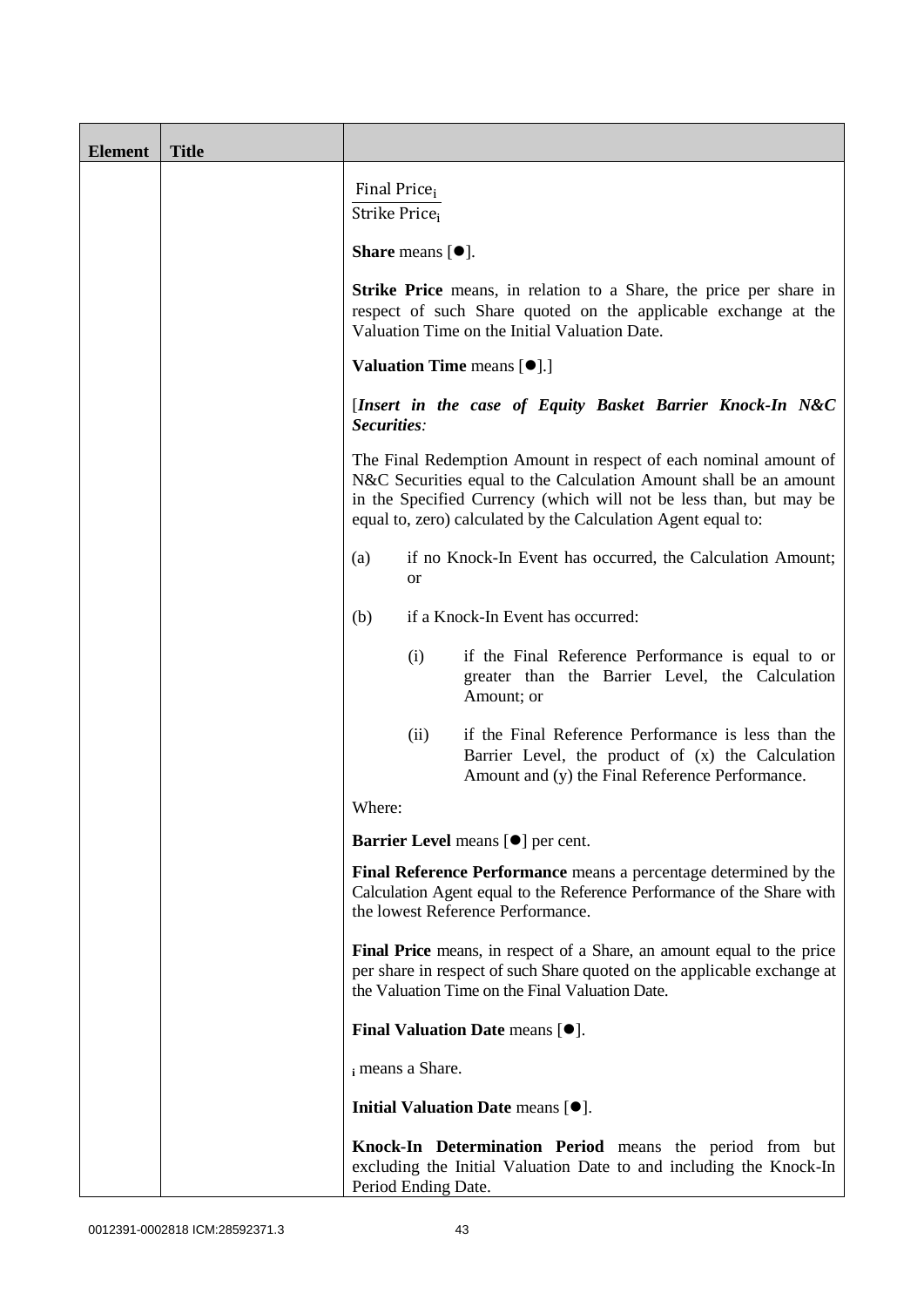| <b>Element</b> | <b>Title</b> |                                                                                                                                                                                                                                                                                                                                                                                                                                                                                                                                                                                                                                                                                                                                                                                                                                                                                                                                                                                                                                                                                                                                                                                                                                                                                                                                                                                                                                                       |
|----------------|--------------|-------------------------------------------------------------------------------------------------------------------------------------------------------------------------------------------------------------------------------------------------------------------------------------------------------------------------------------------------------------------------------------------------------------------------------------------------------------------------------------------------------------------------------------------------------------------------------------------------------------------------------------------------------------------------------------------------------------------------------------------------------------------------------------------------------------------------------------------------------------------------------------------------------------------------------------------------------------------------------------------------------------------------------------------------------------------------------------------------------------------------------------------------------------------------------------------------------------------------------------------------------------------------------------------------------------------------------------------------------------------------------------------------------------------------------------------------------|
|                |              | Knock-In Event means the price of any Share quoted on the<br>applicable Exchange at any time during the regular trading session<br>hours on that Exchange on any scheduled trading day in the Knock-In<br>Determination Period is equal to or less than the Knock-In Level in<br>respect of such Share, as determined by the Calculation Agent,<br>Provided That, if on any such day, as of any Knock-In Valuation<br>Time, a Knock-In Event has or would have occurred but the<br>conditions for a disrupted day having been satisfied at such time then<br>such Knock-In Valuation Time shall be ignored for purposes of<br>determining whether a Knock-In Event has occurred Provided Further<br>That if no Knock-In Event has occurred in the Knock-In<br>Determination Period and the conditions for a disrupted day are<br>satisfied as of the last occurring Knock-In Valuation Time on the<br>Knock-In Period Ending Date, then such day shall be treated as a<br>Valuation Date and the Calculation Agent shall determine a price of<br>the relevant Share(s) in respect of such day in accordance with such<br>provisions for purposes of determining whether a Knock-In Event<br>shall occur. For the purposes of determining under this paragraph<br>whether the conditions for a disrupted day have been satisfied at any<br>Knock-In Valuation Time, the relevant Valuation Time used shall be<br>the relevant Knock-In Valuation Time. |
|                |              | Knock-In Level means, in respect of a Share, the Knock-In<br>Percentage multiplied by the Strike Price for such Share.                                                                                                                                                                                                                                                                                                                                                                                                                                                                                                                                                                                                                                                                                                                                                                                                                                                                                                                                                                                                                                                                                                                                                                                                                                                                                                                                |
|                |              | Knock-In Percentage means [ $\bullet$ ] per cent.                                                                                                                                                                                                                                                                                                                                                                                                                                                                                                                                                                                                                                                                                                                                                                                                                                                                                                                                                                                                                                                                                                                                                                                                                                                                                                                                                                                                     |
|                |              | Knock-In Period Ending Date means the scheduled Final Valuation<br>Date.                                                                                                                                                                                                                                                                                                                                                                                                                                                                                                                                                                                                                                                                                                                                                                                                                                                                                                                                                                                                                                                                                                                                                                                                                                                                                                                                                                              |
|                |              | Knock-In Valuation Time means, in respect of a Share, any time<br>during the regular trading session hours on the applicable Exchange<br>for such Share on any scheduled trading day in the Knock-In<br>Determination Period.                                                                                                                                                                                                                                                                                                                                                                                                                                                                                                                                                                                                                                                                                                                                                                                                                                                                                                                                                                                                                                                                                                                                                                                                                         |
|                |              | <b>Reference Performance</b> means, in respect of a Share, a rate expressed<br>as a percentage (which will not be less than, but may be equal to, zero)<br>calculated by the Calculation Agent in accordance with the following<br>formula:                                                                                                                                                                                                                                                                                                                                                                                                                                                                                                                                                                                                                                                                                                                                                                                                                                                                                                                                                                                                                                                                                                                                                                                                           |
|                |              | Final Price <sub>i</sub><br>Strike Price <sub>i</sub>                                                                                                                                                                                                                                                                                                                                                                                                                                                                                                                                                                                                                                                                                                                                                                                                                                                                                                                                                                                                                                                                                                                                                                                                                                                                                                                                                                                                 |
|                |              | <b>Share</b> means $[①]$ .                                                                                                                                                                                                                                                                                                                                                                                                                                                                                                                                                                                                                                                                                                                                                                                                                                                                                                                                                                                                                                                                                                                                                                                                                                                                                                                                                                                                                            |
|                |              | <b>Strike Price</b> means, in relation to a Share, the price per share in<br>respect of such Share quoted on the applicable exchange at the<br>Valuation Time on the Initial Valuation Date.                                                                                                                                                                                                                                                                                                                                                                                                                                                                                                                                                                                                                                                                                                                                                                                                                                                                                                                                                                                                                                                                                                                                                                                                                                                          |
|                |              | Valuation Time means [ $\bullet$ ].]                                                                                                                                                                                                                                                                                                                                                                                                                                                                                                                                                                                                                                                                                                                                                                                                                                                                                                                                                                                                                                                                                                                                                                                                                                                                                                                                                                                                                  |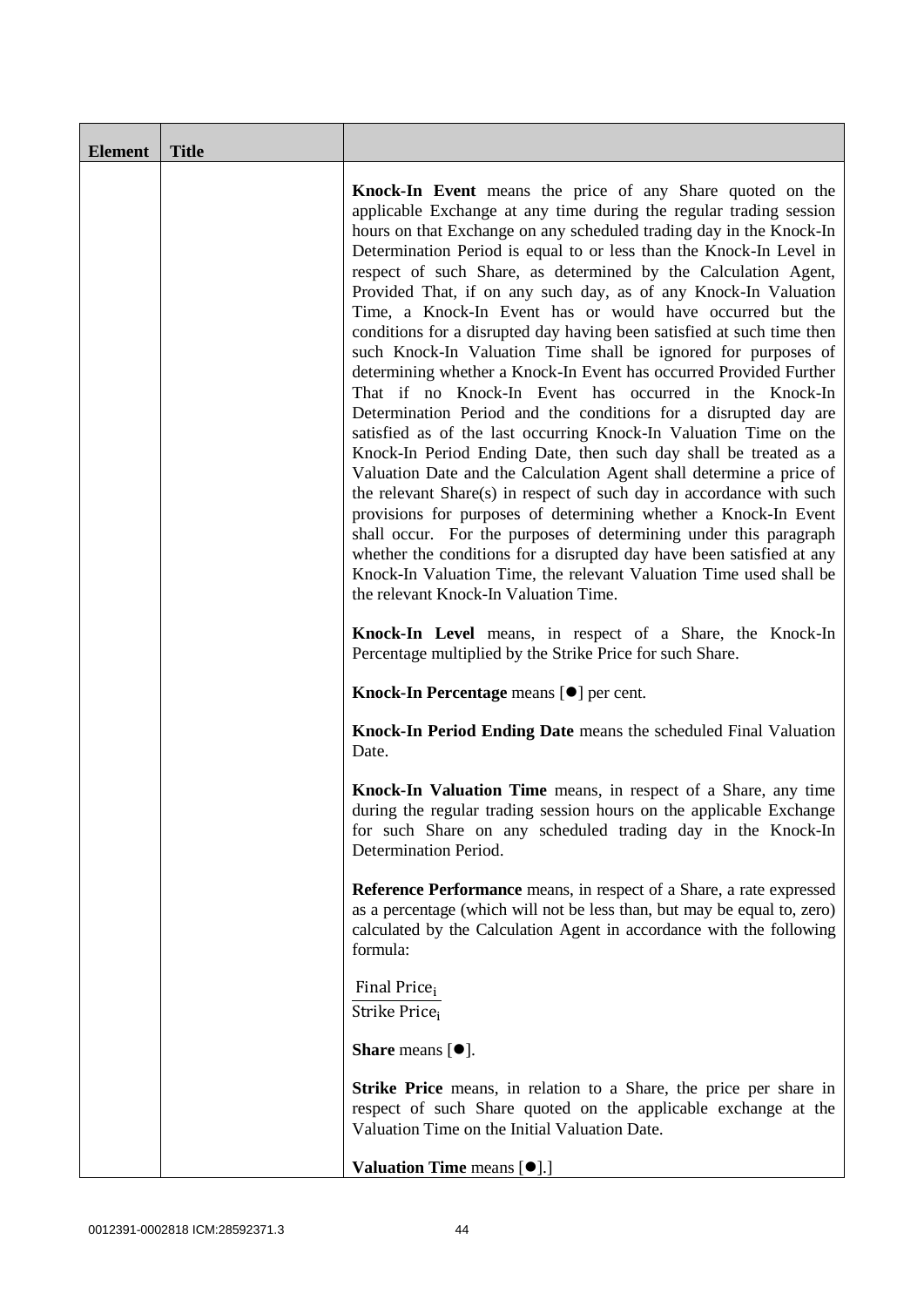| <b>Element</b> | <b>Title</b> |                                                                                                                                                                                                                                                                                                                                                                                                                                                                                                                 |                        |                                                                                                                                                                                                            |
|----------------|--------------|-----------------------------------------------------------------------------------------------------------------------------------------------------------------------------------------------------------------------------------------------------------------------------------------------------------------------------------------------------------------------------------------------------------------------------------------------------------------------------------------------------------------|------------------------|------------------------------------------------------------------------------------------------------------------------------------------------------------------------------------------------------------|
|                |              | [Insert in the case of Equity Basket Bonus Barrier Knock-In N&C<br>Securities: The Final Redemption Amount in respect of each nominal<br>amount of N&C Securities equal to the Calculation Amount shall be<br>an amount in the Specified Currency (which will not be less than, but<br>may be equal to, zero) calculated by the Calculation Agent equal to:<br>if no Knock-In Event has occurred, the product of (i) the<br>(a)<br>Calculation Amount and (ii) 100 per cent. plus the<br>Participation Rate; or |                        |                                                                                                                                                                                                            |
|                |              |                                                                                                                                                                                                                                                                                                                                                                                                                                                                                                                 |                        |                                                                                                                                                                                                            |
|                |              | if a Knock-In Event has occurred:<br>(b)                                                                                                                                                                                                                                                                                                                                                                                                                                                                        |                        |                                                                                                                                                                                                            |
|                |              |                                                                                                                                                                                                                                                                                                                                                                                                                                                                                                                 | (i)                    | if the Final Reference Performance is equal to or<br>greater than the Barrier Level, the Calculation<br>Amount; or                                                                                         |
|                |              |                                                                                                                                                                                                                                                                                                                                                                                                                                                                                                                 | (ii)                   | if the Final Reference Performance is less than the<br>Barrier Level, the product of (x) the Calculation<br>Amount and (y) the Final Reference Performance.                                                |
|                |              | Where:                                                                                                                                                                                                                                                                                                                                                                                                                                                                                                          |                        |                                                                                                                                                                                                            |
|                |              | Barrier Level means [ $\bullet$ ] per cent.<br>Final Reference Performance means a percentage determined by the<br>Calculation Agent equal to the Reference Performance of the Share<br>with the lowest Reference Performance.                                                                                                                                                                                                                                                                                  |                        |                                                                                                                                                                                                            |
|                |              |                                                                                                                                                                                                                                                                                                                                                                                                                                                                                                                 |                        |                                                                                                                                                                                                            |
|                |              | Final Price means, in respect of a Share, an amount equal to the price<br>per share in respect of such Share quoted on the applicable exchange<br>at the Valuation Time on the Final Valuation Date.                                                                                                                                                                                                                                                                                                            |                        |                                                                                                                                                                                                            |
|                |              | Final Valuation Date means $[•]$ .                                                                                                                                                                                                                                                                                                                                                                                                                                                                              |                        |                                                                                                                                                                                                            |
|                |              | i means a Share.                                                                                                                                                                                                                                                                                                                                                                                                                                                                                                |                        |                                                                                                                                                                                                            |
|                |              |                                                                                                                                                                                                                                                                                                                                                                                                                                                                                                                 |                        | Initial Valuation Date means [ $\bullet$ ].                                                                                                                                                                |
|                |              |                                                                                                                                                                                                                                                                                                                                                                                                                                                                                                                 | the Knock-In Level.    | Knock-In Event means the Final Reference Performance is less than                                                                                                                                          |
|                |              |                                                                                                                                                                                                                                                                                                                                                                                                                                                                                                                 |                        | Knock-In Level means [ $\bullet$ ] per cent.                                                                                                                                                               |
|                |              |                                                                                                                                                                                                                                                                                                                                                                                                                                                                                                                 |                        | Participation Rate means [ $\bullet$ ] per cent.                                                                                                                                                           |
|                |              |                                                                                                                                                                                                                                                                                                                                                                                                                                                                                                                 | the following formula: | Reference Performance means, in respect of a Share, a rate<br>expressed as a percentage (which will not be less than, but may be<br>equal to, zero) calculated by the Calculation Agent in accordance with |
|                |              | Final Price <sub>i</sub><br>Strike Price;                                                                                                                                                                                                                                                                                                                                                                                                                                                                       |                        |                                                                                                                                                                                                            |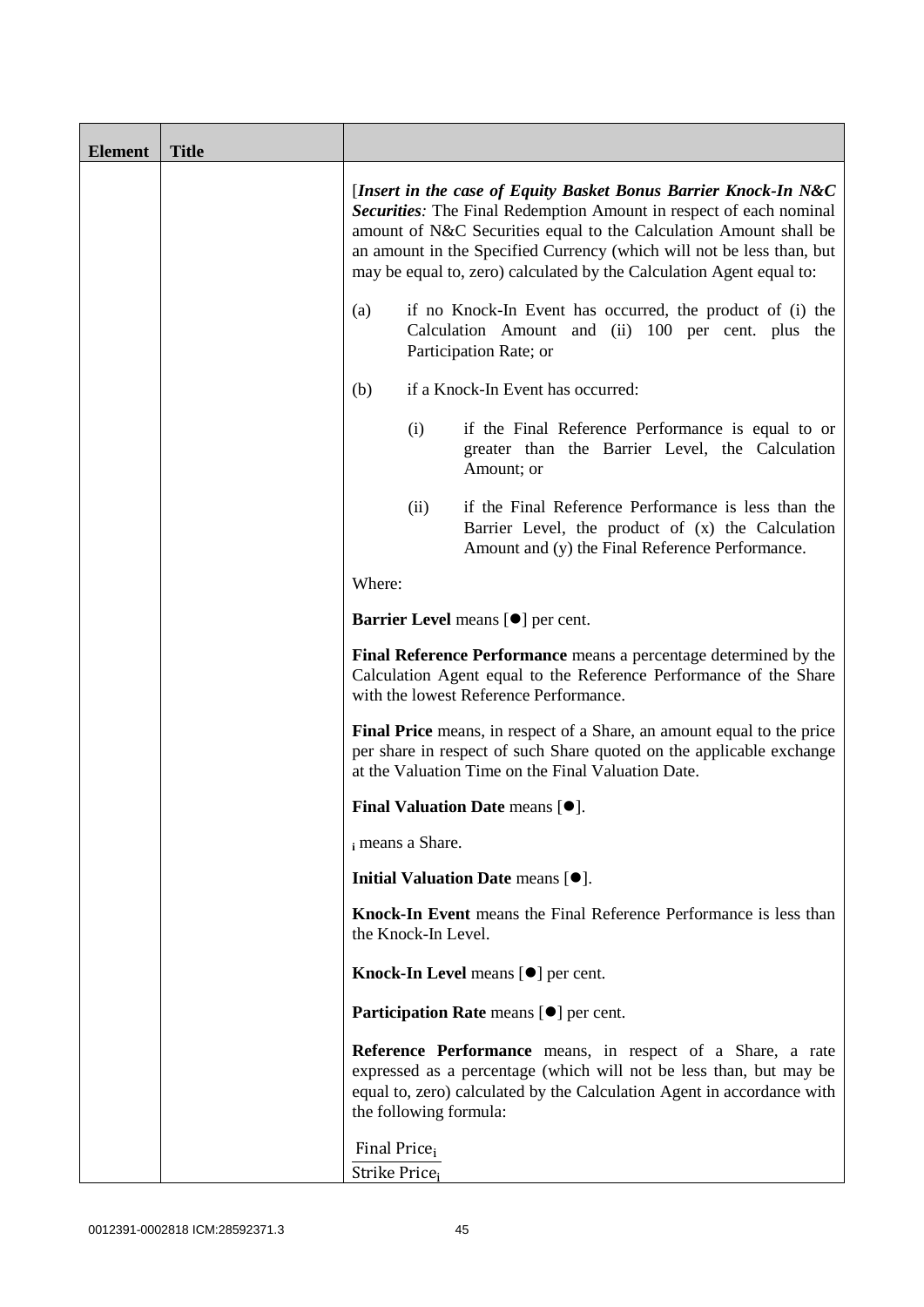| <b>Element</b> | <b>Title</b> |                                                                                                                                                                                                                                                                                                                                       |  |  |
|----------------|--------------|---------------------------------------------------------------------------------------------------------------------------------------------------------------------------------------------------------------------------------------------------------------------------------------------------------------------------------------|--|--|
|                |              | <b>Share</b> means $[•]$ .                                                                                                                                                                                                                                                                                                            |  |  |
|                |              | <b>Strike Price</b> means, in relation to a Share, the price per share in<br>respect of such Share quoted on the applicable exchange at the<br>Valuation Time on the Initial Valuation Date.                                                                                                                                          |  |  |
|                |              | <b>Valuation Time means [O].]</b>                                                                                                                                                                                                                                                                                                     |  |  |
|                |              | [In the case of Index Basket Knock-In N&C Securities: The Final<br>Redemption Amount in respect of each nominal amount of N&C<br>Securities equal to the Calculation Amount shall be an amount in the<br>Specified Currency (which will not be less than, but may be equal to,<br>zero) calculated by the Calculation Agent equal to: |  |  |
|                |              | if no Knock-In Event has occurred, the Calculation Amount;<br>(a)<br>or                                                                                                                                                                                                                                                               |  |  |
|                |              | (b)<br>if a Knock-In Event has occurred, the product of (i) the<br>Calculation Amount and (ii) the Final Reference Performance.                                                                                                                                                                                                       |  |  |
|                |              | Where:                                                                                                                                                                                                                                                                                                                                |  |  |
|                |              | Final Reference Performance means a percentage determined by the<br>Calculation Agent equal to the Reference Performance of the Index<br>with the lowest Reference Performance.                                                                                                                                                       |  |  |
|                |              | Final Level means, in respect of an Index, an amount equal to the<br>closing level of such Index, as calculated and announced by the<br>relevant index sponsor, at the Valuation Time on the Final Valuation<br>Date.                                                                                                                 |  |  |
|                |              | <b>Final Valuation Date means <math>[•]</math>.</b>                                                                                                                                                                                                                                                                                   |  |  |
|                |              | i means an Index.                                                                                                                                                                                                                                                                                                                     |  |  |
|                |              | Index means $[•]$ .                                                                                                                                                                                                                                                                                                                   |  |  |
|                |              | Index Sponsor means [ $\bullet$ ].                                                                                                                                                                                                                                                                                                    |  |  |
|                |              | Initial Valuation Date means [ $\bullet$ ].                                                                                                                                                                                                                                                                                           |  |  |
|                |              | Knock-In Event means the closing level of the Index, as calculated and<br>announced by the relevant index sponsor, at the Valuation Time on the<br>Final Valuation Date is equal to or less than the Knock-In Level in<br>respect of such Index, as determined by the Calculation Agent.                                              |  |  |
|                |              | Knock-In Level means, in respect of an Index, the Knock-In<br>Percentage multiplied by the Strike Level for such Index.                                                                                                                                                                                                               |  |  |
|                |              | Knock-In Percentage means [ $\bullet$ ] per cent.                                                                                                                                                                                                                                                                                     |  |  |
|                |              | Reference Performance means, in respect of an Index, a rate                                                                                                                                                                                                                                                                           |  |  |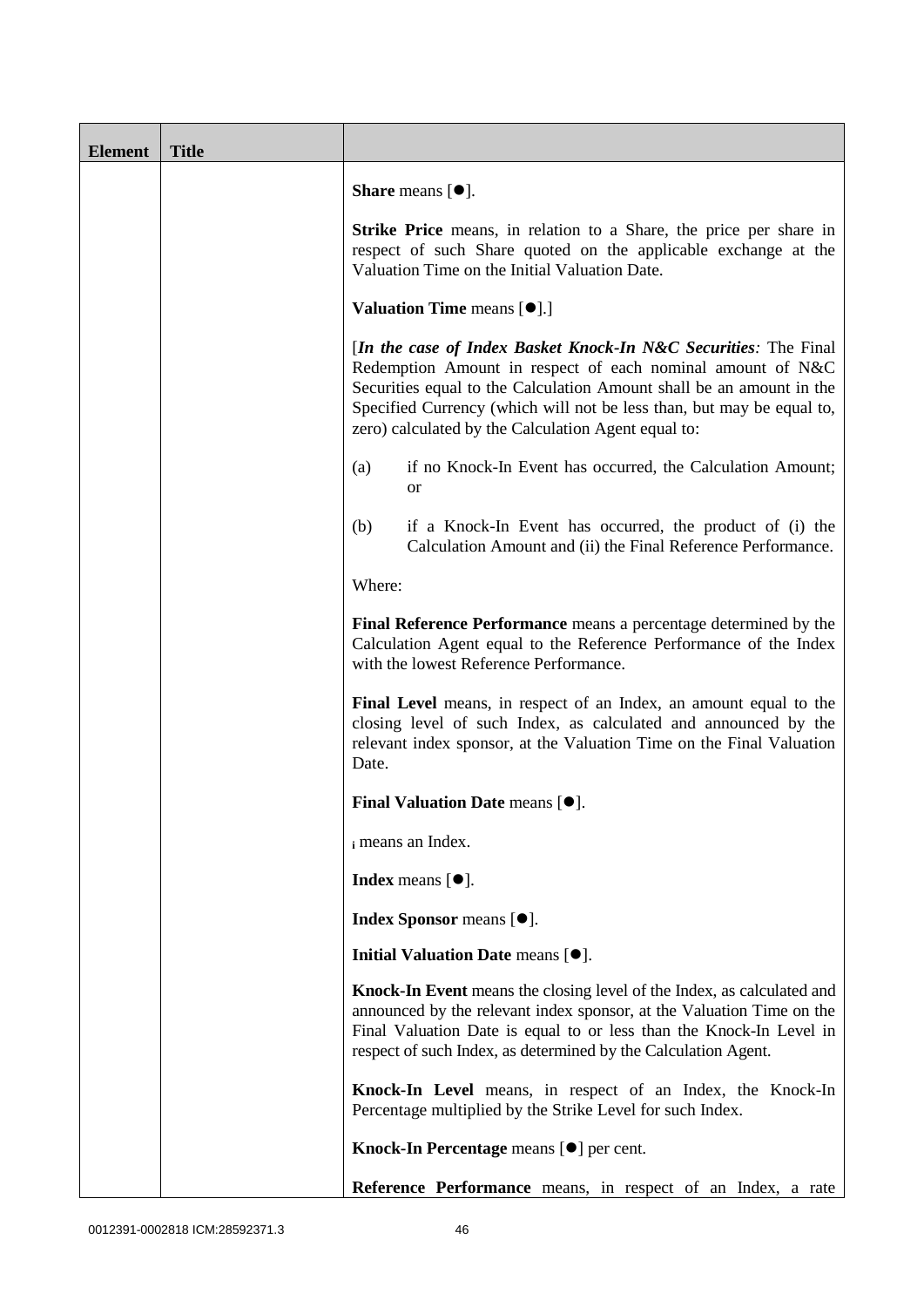| <b>Element</b> | <b>Title</b> |                                                                                                                                                                                                                                                                                                                                                                                                          |  |  |  |
|----------------|--------------|----------------------------------------------------------------------------------------------------------------------------------------------------------------------------------------------------------------------------------------------------------------------------------------------------------------------------------------------------------------------------------------------------------|--|--|--|
|                |              | expressed as a percentage (which will not be less than, but may be<br>equal to, zero) calculated by the Calculation Agent in accordance with<br>the following formula:                                                                                                                                                                                                                                   |  |  |  |
|                |              | Final Level <sub>i</sub><br>Strike Level <sub>i</sub>                                                                                                                                                                                                                                                                                                                                                    |  |  |  |
|                |              | <b>Strike Level</b> means, in relation to an Index, the closing level of such<br>Index, as calculated and announced by the relevant index sponsor, at<br>the Valuation Time on the Initial Valuation Date.                                                                                                                                                                                               |  |  |  |
|                |              | <b>Valuation Time means [<math>\bullet</math>].]</b>                                                                                                                                                                                                                                                                                                                                                     |  |  |  |
|                |              | [In the case of Index Basket Barrier Knock-In N&C Securities: The<br>Final Redemption Amount in respect of each nominal amount of N&C<br>Securities equal to the Calculation Amount shall be an amount in the<br>Specified Currency (which will not be less than, but may be equal to,<br>zero) calculated by the Calculation Agent equal to:                                                            |  |  |  |
|                |              | if no Knock-In Event has occurred, the Calculation Amount;<br>(a)<br><b>or</b>                                                                                                                                                                                                                                                                                                                           |  |  |  |
|                |              | if a Knock-In Event has occurred:<br>(b)                                                                                                                                                                                                                                                                                                                                                                 |  |  |  |
|                |              | (i)<br>if the Final Reference Performance is equal to or<br>greater than the Barrier Level, the Calculation<br>Amount; or                                                                                                                                                                                                                                                                                |  |  |  |
|                |              | if the Final Reference Performance is less than the<br>(ii)<br>Barrier Level, the product of (x) the Calculation<br>Amount and (y) the Final Reference Performance.                                                                                                                                                                                                                                      |  |  |  |
|                |              | Where:                                                                                                                                                                                                                                                                                                                                                                                                   |  |  |  |
|                |              | <b>Barrier Level</b> means [ $\bullet$ ] per cent.                                                                                                                                                                                                                                                                                                                                                       |  |  |  |
|                |              | Final Reference Performance means a percentage determined by the<br>Calculation Agent equal to the Reference Performance of the Index<br>with the lowest Reference Performance.<br>Final Level means, in respect of an Index, an amount equal to the<br>closing level of such Index, as calculated and announced by the<br>relevant index sponsor, at the Valuation Time on the Final Valuation<br>Date. |  |  |  |
|                |              |                                                                                                                                                                                                                                                                                                                                                                                                          |  |  |  |
|                |              | <b>Final Valuation Date means <math>[•]</math>.</b>                                                                                                                                                                                                                                                                                                                                                      |  |  |  |
|                |              | i means an Index.                                                                                                                                                                                                                                                                                                                                                                                        |  |  |  |
|                |              | <b>Index</b> means $[•]$ .                                                                                                                                                                                                                                                                                                                                                                               |  |  |  |
|                |              | Index Sponsor means [ $\bullet$ ].                                                                                                                                                                                                                                                                                                                                                                       |  |  |  |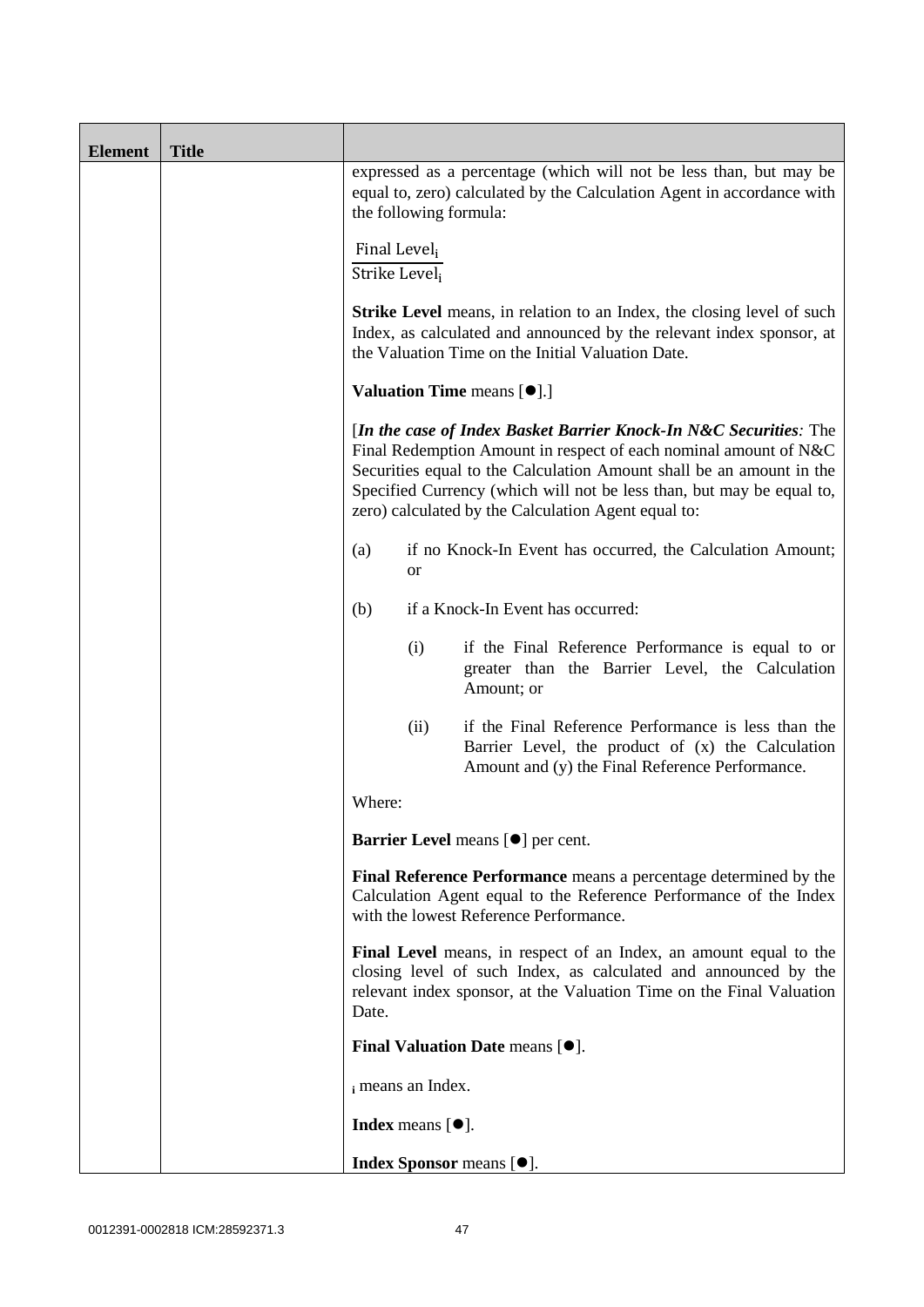| <b>Element</b> | <b>Title</b> |                                                                                                                                                                                                                                                                                                                                                                                                                                                                                                                                                                                                                                                        |      |                                                                                                                                                                                                                                                                                         |
|----------------|--------------|--------------------------------------------------------------------------------------------------------------------------------------------------------------------------------------------------------------------------------------------------------------------------------------------------------------------------------------------------------------------------------------------------------------------------------------------------------------------------------------------------------------------------------------------------------------------------------------------------------------------------------------------------------|------|-----------------------------------------------------------------------------------------------------------------------------------------------------------------------------------------------------------------------------------------------------------------------------------------|
|                |              | Initial Valuation Date means [ $\bullet$ ].                                                                                                                                                                                                                                                                                                                                                                                                                                                                                                                                                                                                            |      |                                                                                                                                                                                                                                                                                         |
|                |              |                                                                                                                                                                                                                                                                                                                                                                                                                                                                                                                                                                                                                                                        |      | Knock-In Event means the closing level of any Index, as calculated<br>and announced by the relevant index sponsor at the Valuation Time on<br>the Final Valuation Date is equal to or less than the Knock-In Level in<br>respect of such Index, as determined by the Calculation Agent. |
|                |              | Knock-In Level means, in respect of an Index, the Knock-In<br>Percentage multiplied by the Strike Level for such Index.<br>Knock-In Percentage means [ $\bullet$ ] per cent.<br>Reference Performance means, in respect of an Index, a rate<br>expressed as a percentage (which will not be less than, but may be<br>equal to, zero) calculated by the Calculation Agent in accordance with<br>the following formula:                                                                                                                                                                                                                                  |      |                                                                                                                                                                                                                                                                                         |
|                |              |                                                                                                                                                                                                                                                                                                                                                                                                                                                                                                                                                                                                                                                        |      |                                                                                                                                                                                                                                                                                         |
|                |              |                                                                                                                                                                                                                                                                                                                                                                                                                                                                                                                                                                                                                                                        |      |                                                                                                                                                                                                                                                                                         |
|                |              | Final Level <sub>i</sub><br>Strike Level;<br><b>Strike Level</b> means, in relation to an Index, the closing level of such<br>Index, as calculated and announced by the relevant index sponsor, at<br>the Valuation Time on the Initial Valuation Date.<br>Valuation Time means [ $\bullet$ ].]<br>[In the case of Index Basket Bonus Barrier Knock-In N&C<br>Securities: The Final Redemption Amount in respect of each nominal<br>amount of N&C Securities equal to the Calculation Amount shall be<br>an amount in the Specified Currency (which will not be less than, but<br>may be equal to, zero) calculated by the Calculation Agent equal to: |      |                                                                                                                                                                                                                                                                                         |
|                |              |                                                                                                                                                                                                                                                                                                                                                                                                                                                                                                                                                                                                                                                        |      |                                                                                                                                                                                                                                                                                         |
|                |              |                                                                                                                                                                                                                                                                                                                                                                                                                                                                                                                                                                                                                                                        |      |                                                                                                                                                                                                                                                                                         |
|                |              |                                                                                                                                                                                                                                                                                                                                                                                                                                                                                                                                                                                                                                                        |      |                                                                                                                                                                                                                                                                                         |
|                |              | if no Knock-In Event has occurred, the product of (i) the<br>(a)<br>Calculation Amount and (ii) 100 per cent. plus the<br>Participation Rate; or                                                                                                                                                                                                                                                                                                                                                                                                                                                                                                       |      |                                                                                                                                                                                                                                                                                         |
|                |              | (b)                                                                                                                                                                                                                                                                                                                                                                                                                                                                                                                                                                                                                                                    |      | if a Knock-In Event has occurred:                                                                                                                                                                                                                                                       |
|                |              |                                                                                                                                                                                                                                                                                                                                                                                                                                                                                                                                                                                                                                                        | (i)  | if the Final Reference Performance is equal to or<br>greater than the Barrier Level, the Calculation<br>Amount; or                                                                                                                                                                      |
|                |              |                                                                                                                                                                                                                                                                                                                                                                                                                                                                                                                                                                                                                                                        | (ii) | if the Final Reference Performance is less than the<br>Barrier Level, the product of (x) the Calculation<br>Amount and (y) the Final Reference Performance.                                                                                                                             |
|                |              | Where:<br><b>Barrier Level</b> means [ $\bullet$ ] per cent.<br>Final Reference Performance means a percentage determined by the                                                                                                                                                                                                                                                                                                                                                                                                                                                                                                                       |      |                                                                                                                                                                                                                                                                                         |
|                |              |                                                                                                                                                                                                                                                                                                                                                                                                                                                                                                                                                                                                                                                        |      |                                                                                                                                                                                                                                                                                         |
|                |              |                                                                                                                                                                                                                                                                                                                                                                                                                                                                                                                                                                                                                                                        |      |                                                                                                                                                                                                                                                                                         |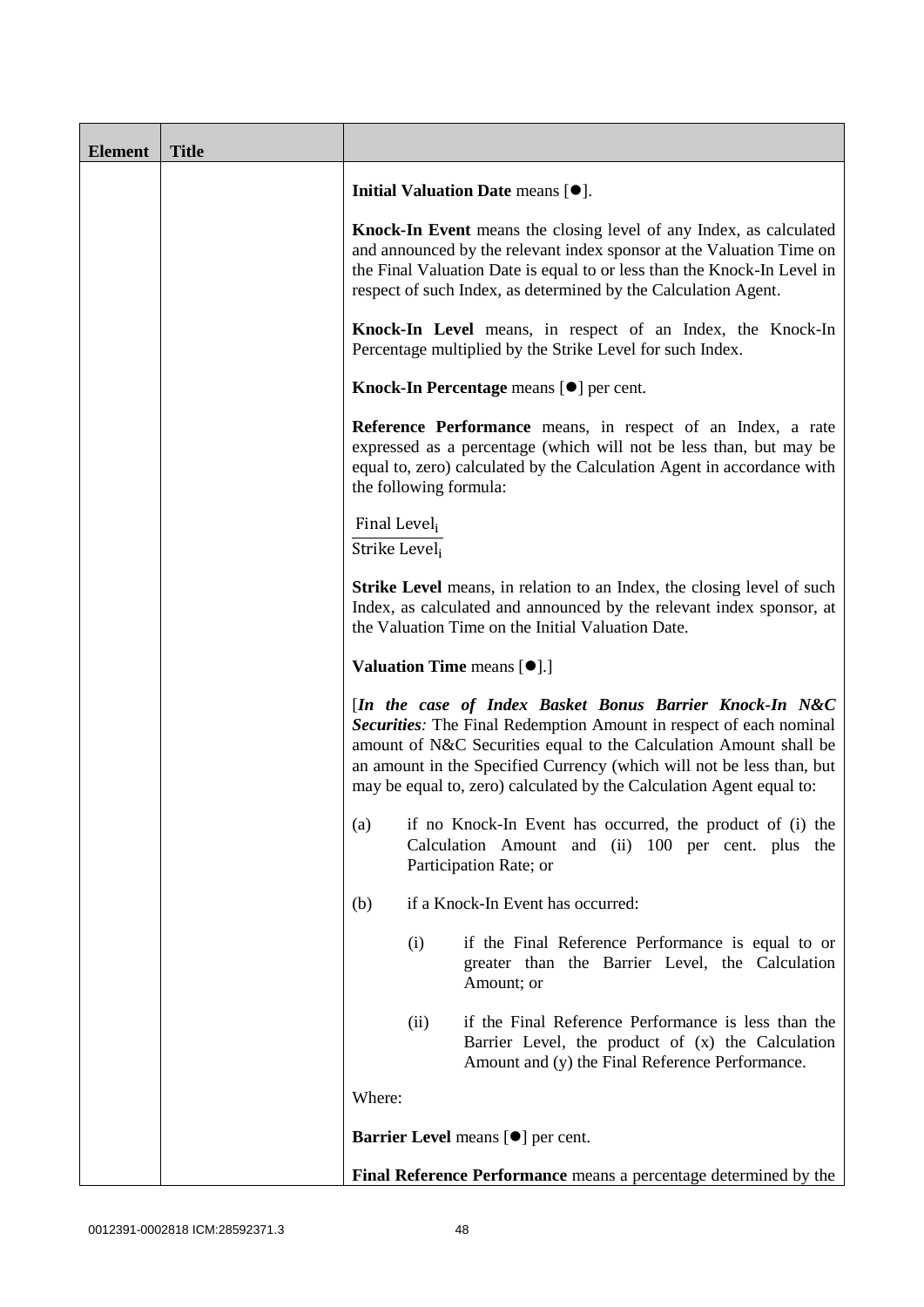| <b>Element</b> | <b>Title</b> |                                                                                                                                                                                                                                                                                                                                                                                                                                                                                                                                                                                                                                                              |
|----------------|--------------|--------------------------------------------------------------------------------------------------------------------------------------------------------------------------------------------------------------------------------------------------------------------------------------------------------------------------------------------------------------------------------------------------------------------------------------------------------------------------------------------------------------------------------------------------------------------------------------------------------------------------------------------------------------|
|                |              | Calculation Agent equal to the Reference Performance of the Index<br>with the lowest Reference Performance.                                                                                                                                                                                                                                                                                                                                                                                                                                                                                                                                                  |
|                |              | Final Level means, in respect of an Index, an amount equal to the<br>closing level of such Index, as calculated and announced by the<br>relevant index sponsor, at the Valuation Time on the Final Valuation<br>Date.                                                                                                                                                                                                                                                                                                                                                                                                                                        |
|                |              | <b>Final Valuation Date means <math>[•]</math>.</b>                                                                                                                                                                                                                                                                                                                                                                                                                                                                                                                                                                                                          |
|                |              | i means an Index.                                                                                                                                                                                                                                                                                                                                                                                                                                                                                                                                                                                                                                            |
|                |              | <b>Index</b> means $[•]$ .                                                                                                                                                                                                                                                                                                                                                                                                                                                                                                                                                                                                                                   |
|                |              | Initial Valuation Date means [ $\bullet$ ].                                                                                                                                                                                                                                                                                                                                                                                                                                                                                                                                                                                                                  |
|                |              | Knock-In Event means the Final Reference Performance is less than<br>the Knock-In Level.                                                                                                                                                                                                                                                                                                                                                                                                                                                                                                                                                                     |
|                |              | Knock-In Level means [ $\bullet$ ] per cent.                                                                                                                                                                                                                                                                                                                                                                                                                                                                                                                                                                                                                 |
|                |              | Participation Rate means [ $\bullet$ ] per cent.                                                                                                                                                                                                                                                                                                                                                                                                                                                                                                                                                                                                             |
|                |              | Reference Performance means, in respect of an Index, a rate<br>expressed as a percentage (which will not be less than, but may be<br>equal to, zero) calculated by the Calculation Agent in accordance with<br>the following formula:                                                                                                                                                                                                                                                                                                                                                                                                                        |
|                |              | Final Level,<br>Strike Level <sub>i</sub>                                                                                                                                                                                                                                                                                                                                                                                                                                                                                                                                                                                                                    |
|                |              | <b>Strike Level</b> means, in relation to an Index, the closing level of such<br>Index, as calculated and announced by the relevant index sponsor, at<br>the Valuation Time on the Initial Valuation Date.                                                                                                                                                                                                                                                                                                                                                                                                                                                   |
|                |              | <b>Valuation Time means [<math>\bullet</math>].]</b>                                                                                                                                                                                                                                                                                                                                                                                                                                                                                                                                                                                                         |
|                |              | [In the case of Equity Basket Autocall N&C Securities: Unless the<br>N&C Securities have been previously redeemed or cancelled, if on<br>any Observation Date an Autocall Event occurs the Issuer will, on<br>giving notice to Securityholders, redeem all, but not some only, of the<br>Securities, each nominal amount of the Securities equal to the<br>Calculation Amount being redeemed on the Early Redemption Date at<br>the Early Redemption Amount specified below [If the Securities are<br>interest bearing and not Conditional Interest N&C Securities, insert,<br>together with interest accrued to (but excluding) the date of<br>redemption]. |
|                |              | Where:                                                                                                                                                                                                                                                                                                                                                                                                                                                                                                                                                                                                                                                       |
|                |              | <b>Autocall Event</b> means the Autocall Reference Performance in respect<br>of an Observation Date (the Relevant Observation Date) is equal to                                                                                                                                                                                                                                                                                                                                                                                                                                                                                                              |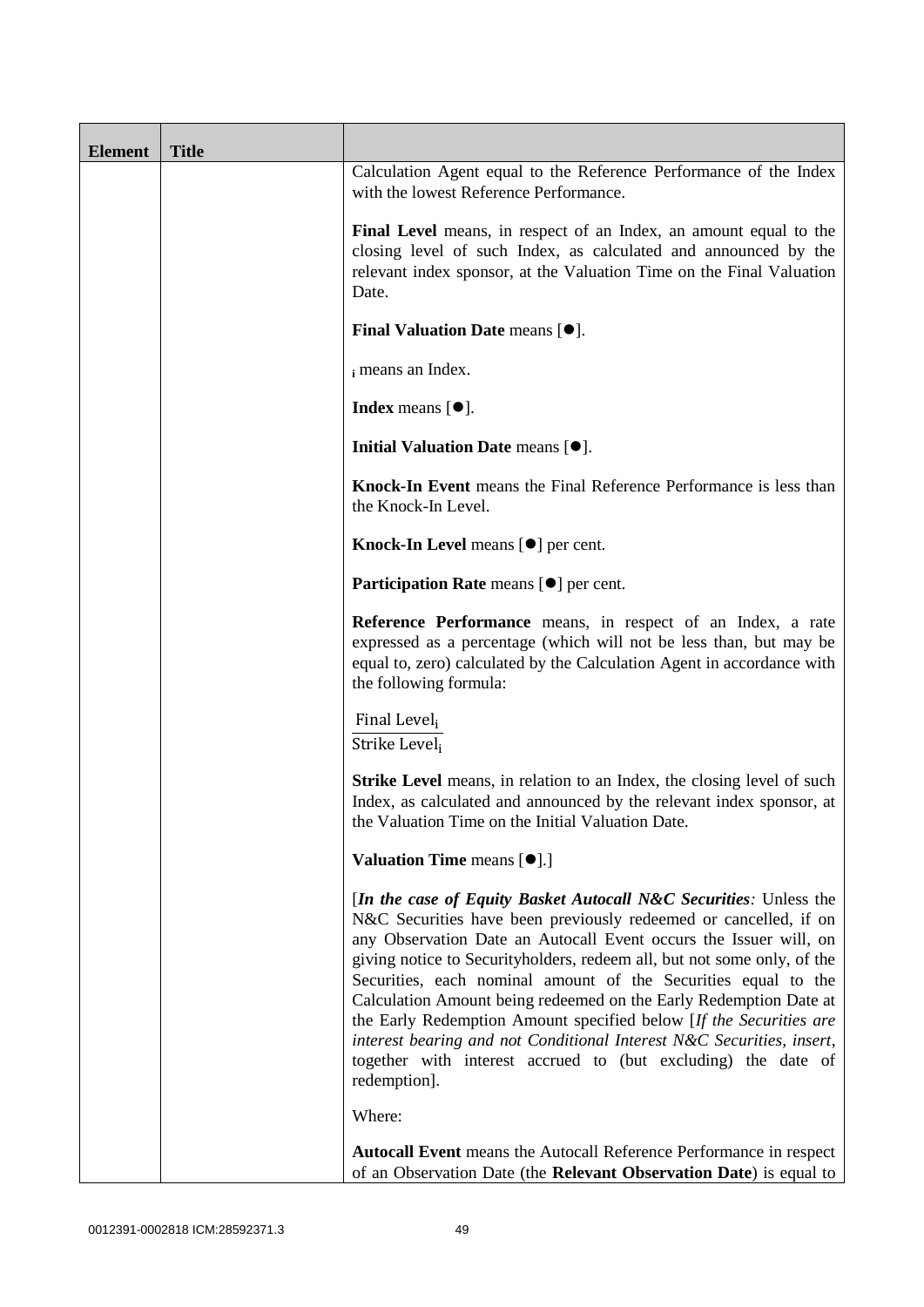| <b>Element</b> | <b>Title</b> |                                                                                                                                                                                                                                                                                                                                                                                                                                                                                                                                                      |
|----------------|--------------|------------------------------------------------------------------------------------------------------------------------------------------------------------------------------------------------------------------------------------------------------------------------------------------------------------------------------------------------------------------------------------------------------------------------------------------------------------------------------------------------------------------------------------------------------|
|                |              | or greater than the Autocall Level in respect of such Observation Date.                                                                                                                                                                                                                                                                                                                                                                                                                                                                              |
|                |              | <b>Autocall Level</b> means [specify % for each Observation Date].                                                                                                                                                                                                                                                                                                                                                                                                                                                                                   |
|                |              | Autocall Rate means [specify % for each Observation Date].                                                                                                                                                                                                                                                                                                                                                                                                                                                                                           |
|                |              | Autocall Reference Performance means, in respect of an<br>Observation Date, a percentage determined by the Calculation Agent<br>equal to the Reference Performance of the Share with the lowest<br>Reference Performance in respect of such Observation Date.                                                                                                                                                                                                                                                                                        |
|                |              | Early Redemption Amount means, in respect of each nominal<br>amount of the N&C Securities equal to the Calculation Amount, an<br>amount in the Specified Currency (which will not be less than, but<br>may be equal to, zero) calculated by the Calculation Agent equal to [in<br>the case of a Fixed Autocall N&C Security: the Calculation Amount]<br>[in the case of an Uplift Autocall N&C Security: the product of (i) the<br>Calculation Amount and (ii) 100 per cent. plus the Autocall Rate in<br>respect of the Relevant Observation Date]. |
|                |              | <b>Early Redemption Date</b> means the day falling the Number of<br>Autocall Business Days immediately succeeding the Relevant<br>Observation Date.                                                                                                                                                                                                                                                                                                                                                                                                  |
|                |              | i means a Share.                                                                                                                                                                                                                                                                                                                                                                                                                                                                                                                                     |
|                |              | Initial Valuation Date means [ $\bullet$ ].                                                                                                                                                                                                                                                                                                                                                                                                                                                                                                          |
|                |              | o means an Observation Date.                                                                                                                                                                                                                                                                                                                                                                                                                                                                                                                         |
|                |              | Observation Date means [ $\bullet$ ].                                                                                                                                                                                                                                                                                                                                                                                                                                                                                                                |
|                |              | Observation Price means, in respect of an Observation Date and a<br>Share, an amount equal to the price per share in respect of such Share<br>quoted on the applicable exchange at the Valuation Time on such<br><b>Observation Date.</b>                                                                                                                                                                                                                                                                                                            |
|                |              | Number of Autocall Business Days means [ $\bullet$ ].                                                                                                                                                                                                                                                                                                                                                                                                                                                                                                |
|                |              | Reference Performance means, in respect of an Observation Date<br>and a Share, a rate expressed as a percentage (which will not be less<br>than, but may be equal to, zero) calculated by the Calculation Agent in<br>accordance with the following formula:                                                                                                                                                                                                                                                                                         |
|                |              | Observation Level <sub>i,0</sub><br>Strike Level,                                                                                                                                                                                                                                                                                                                                                                                                                                                                                                    |
|                |              | <b>Share</b> means $[•]$ .                                                                                                                                                                                                                                                                                                                                                                                                                                                                                                                           |
|                |              | <b>Strike Price</b> means, in relation to a Share, the price per share in<br>respect of such Share quoted on the applicable exchange at the<br>Valuation Time on the Initial Valuation Date.                                                                                                                                                                                                                                                                                                                                                         |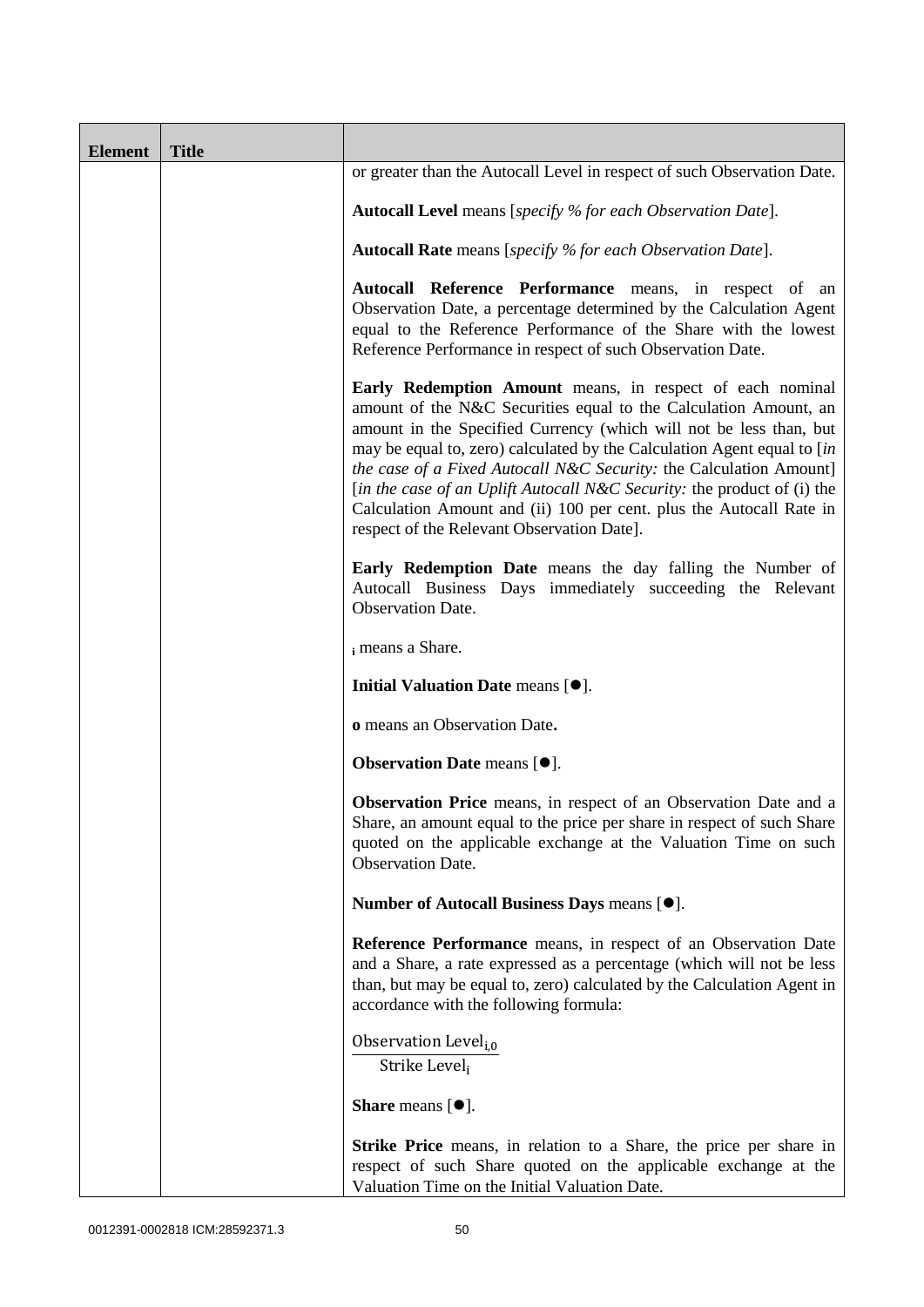| <b>Element</b> | <b>Title</b> |                                                                                                                                                                                                                                                                                                                                                                                                                                                                                                                                                                                                                                                                 |
|----------------|--------------|-----------------------------------------------------------------------------------------------------------------------------------------------------------------------------------------------------------------------------------------------------------------------------------------------------------------------------------------------------------------------------------------------------------------------------------------------------------------------------------------------------------------------------------------------------------------------------------------------------------------------------------------------------------------|
|                |              | <b>Valuation Time means [<math>\bullet</math>].]</b>                                                                                                                                                                                                                                                                                                                                                                                                                                                                                                                                                                                                            |
|                |              | [In the case of Index Basket Autocall N&C Securities: Unless the N&C<br>Securities have been previously redeemed or cancelled, if on any<br>Observation Date an Autocall Event occurs the Issuer will, on giving<br>notice to Securityholders, redeem all, but not some only, of the N&C<br>Securities, each nominal amount of N&C Securities equal to the<br>Calculation Amount being redeemed on the Early Redemption Date at<br>the Early Redemption Amount specified below[If the Securities are<br>interest bearing and not Conditional Interest N&C Securities, insert:,<br>together with interest accrued to (but excluding) the date of<br>redemption]. |
|                |              | Where:                                                                                                                                                                                                                                                                                                                                                                                                                                                                                                                                                                                                                                                          |
|                |              | Autocall Event means the Autocall Reference Performance in respect<br>of an Observation Date (the Relevant Observation Date) is equal to<br>or greater than the Autocall Level in respect of such Observation Date.                                                                                                                                                                                                                                                                                                                                                                                                                                             |
|                |              | Autocall Level means [specify % for each Observation Date].                                                                                                                                                                                                                                                                                                                                                                                                                                                                                                                                                                                                     |
|                |              | <b>Autocall Rate</b> means [specify % for each Observation Date].                                                                                                                                                                                                                                                                                                                                                                                                                                                                                                                                                                                               |
|                |              | Autocall Reference Performance means, in respect of an<br>Observation Date, a percentage determined by the Calculation Agent<br>equal to the Reference Performance of the Index with the lowest<br>Reference Performance in respect of such Observation Date.                                                                                                                                                                                                                                                                                                                                                                                                   |
|                |              | Early Redemption Amount means, in respect of each nominal<br>amount of Securities equal to the Calculation Amount, an amount in<br>the Specified Currency (which will not be less than, but may be equal<br>to, zero) calculated by the Calculation Agent equal to [in the case of $a$<br>Fixed Autocall N&C Security: the Calculation Amount] [in the case of<br>an Uplift Autocall N&C Security: the product of (i) the Calculation<br>Amount and (ii) 100 per cent. plus the Autocall Rate in respect of the<br>Relevant Observation Date].                                                                                                                  |
|                |              | Early Redemption Date means the day falling the Number of<br>Autocall Business Days immediately succeeding the Relevant<br><b>Observation Date.</b>                                                                                                                                                                                                                                                                                                                                                                                                                                                                                                             |
|                |              | i means an Index.                                                                                                                                                                                                                                                                                                                                                                                                                                                                                                                                                                                                                                               |
|                |              | Index means $[\bullet].$                                                                                                                                                                                                                                                                                                                                                                                                                                                                                                                                                                                                                                        |
|                |              | Initial Valuation Date means [ $\bullet$ ].                                                                                                                                                                                                                                                                                                                                                                                                                                                                                                                                                                                                                     |
|                |              | o means an Observation Date.                                                                                                                                                                                                                                                                                                                                                                                                                                                                                                                                                                                                                                    |
|                |              | Observation Date means [ $\bullet$ ].                                                                                                                                                                                                                                                                                                                                                                                                                                                                                                                                                                                                                           |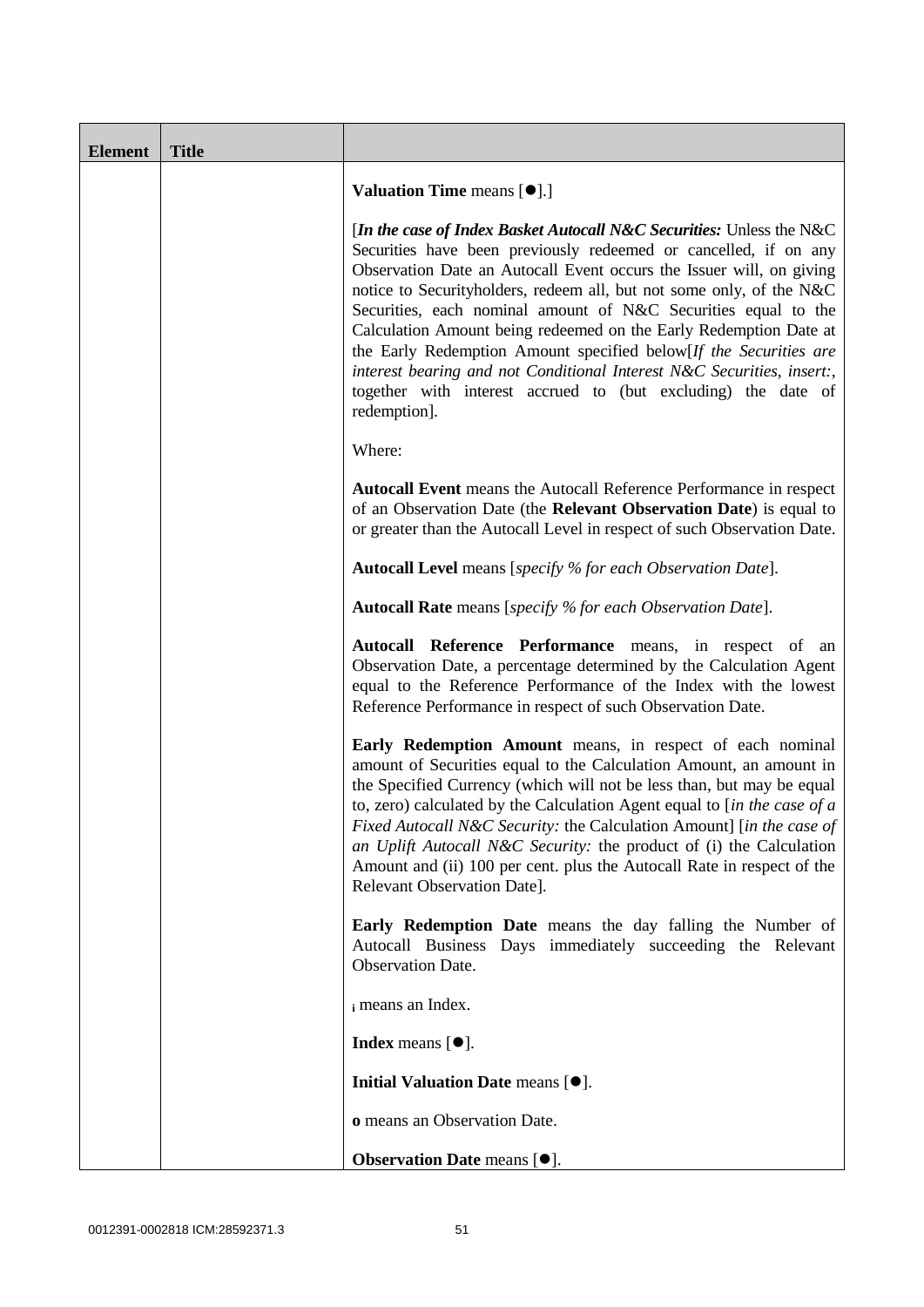| <b>Element</b> | <b>Title</b> |                                                                                                                                                                                                                                                                                                                                                                                                                                                                                    |
|----------------|--------------|------------------------------------------------------------------------------------------------------------------------------------------------------------------------------------------------------------------------------------------------------------------------------------------------------------------------------------------------------------------------------------------------------------------------------------------------------------------------------------|
|                |              | <b>Observation Level</b> means, in respect of an Observation Date and an<br>Index, an amount equal to the closing level of such Index, as<br>calculated and announced by the relevant index sponsor, at the<br>Valuation Time on such Observation Date.                                                                                                                                                                                                                            |
|                |              | Number of Autocall Business Days means [ $\bullet$ ].                                                                                                                                                                                                                                                                                                                                                                                                                              |
|                |              | Reference Performance means, in respect of an Observation Date<br>and an Index, a rate expressed as a percentage (which will not be less<br>than, but may be equal to, zero) calculated by the Calculation Agent in<br>accordance with the following formula:                                                                                                                                                                                                                      |
|                |              | Observation Level <sub>i,0</sub><br>Strike Level,                                                                                                                                                                                                                                                                                                                                                                                                                                  |
|                |              | <b>Strike Level</b> means, in relation to an Index, the closing level of such<br>Index, as calculated and announced by the relevant index sponsor, at<br>the Valuation Time on the Initial Valuation Date.                                                                                                                                                                                                                                                                         |
|                |              | Valuation Time means [ $\bullet$ ].]                                                                                                                                                                                                                                                                                                                                                                                                                                               |
|                |              | [In the case of Zero Recovery Single Name Credit Linked N&C<br>Securities, insert: Subject to any prior purchase and cancellation or<br>early redemption and the occurrence of a Credit Event Determination<br>Date as described below, each Security will be redeemed by the Issuer<br>at [insert Calculation Amount], being its Final Redemption Amount<br>on the Maturity Date.                                                                                                 |
|                |              | Discharge of the Issuer's obligations following a Credit Event                                                                                                                                                                                                                                                                                                                                                                                                                     |
|                |              | If a Credit Event (being a [bankruptcy[,]] [failure to pay[,]] [obligation<br>acceleration[,]] [obligation default[,]] [repudiation/moratorium[,]]<br>[governmental intervention[,]] [or] [restructuring] (include all that<br><i>apply</i> )), occurs in respect of the Reference Entity (being [specify<br><i>reference entity</i> ] or any successor(s)) (the Reference Entity), the<br>Calculation Agent may determine that a Credit Event Determination<br>Date has occurred. |
|                |              | If a Credit Event Determination Date occurs, the Issuer shall give<br>notice to the holders, and, subject to any adjustment and any prior<br>redemption, the Issuer's obligations in respect of the N&C Securities<br>will be discharged on the Credit Event Redemption Date and no<br>redemption or other amounts shall be payable in respect of such<br>discharge and the Issuer will have no further liability or obligation in<br>respect of the N&C Securities.               |
|                |              | If the Calculation Agent determines that a Credit Event Determination<br>Date has occurred, [each Security shall cease to bear interest from<br>(and including) the Coupon Payment Date immediately preceding, or<br>if the Credit Event Determination Date is a Coupon Payment Date,<br>coinciding with the Credit Event Determination Date, or if the Credit                                                                                                                     |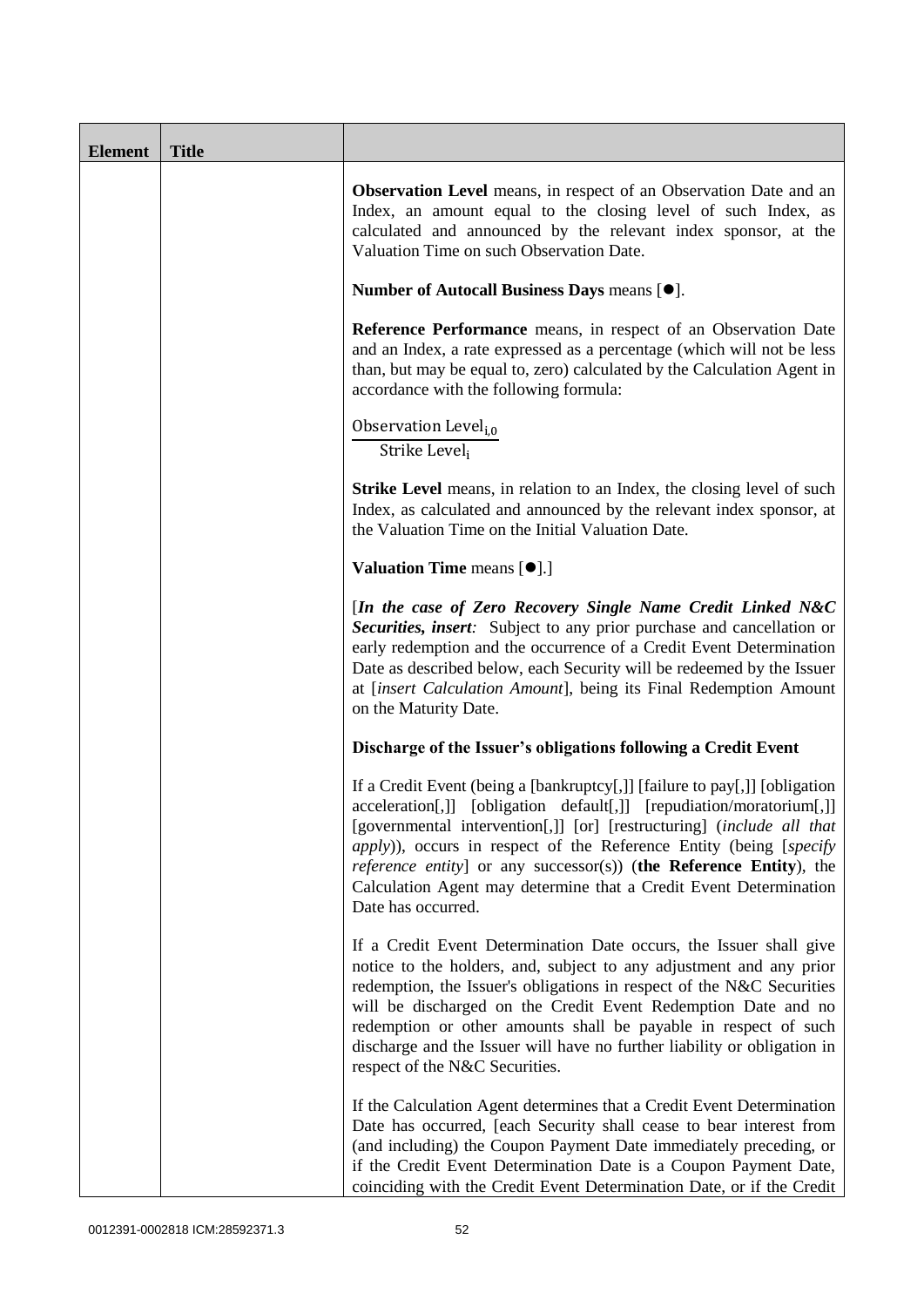| <b>Element</b> | <b>Title</b> |                                                                                                                                                                                                                                                                                                                                                                                                                                                                                                                                                                                                                                                                    |
|----------------|--------------|--------------------------------------------------------------------------------------------------------------------------------------------------------------------------------------------------------------------------------------------------------------------------------------------------------------------------------------------------------------------------------------------------------------------------------------------------------------------------------------------------------------------------------------------------------------------------------------------------------------------------------------------------------------------|
|                |              | Event Determination Date falls on or prior to the first Coupon<br>Payment Date, no interest shall accrue on the Securities] [each<br>Security shall cease to bear interest from the Credit Event<br>Determination Date].                                                                                                                                                                                                                                                                                                                                                                                                                                           |
|                |              | Where:                                                                                                                                                                                                                                                                                                                                                                                                                                                                                                                                                                                                                                                             |
|                |              | Credit Event Determination Date means the date in respect of<br>which a Credit Event is determined to have occurred for the purposes<br>of the Securities.                                                                                                                                                                                                                                                                                                                                                                                                                                                                                                         |
|                |              | <b>Credit Event Redemption Date</b> means the day falling [specify] [ten]<br>business days following the latest of (i) the Credit Event<br>Determination Date and (ii) the date when the Credit Event Notice is<br>delivered.                                                                                                                                                                                                                                                                                                                                                                                                                                      |
|                |              | [If Restructuring is a Credit Event and either Restructuring Maturity<br>Limitation and Fully Transferable Obligation, Modified Restructuring<br>Maturity Limitation and Conditionally Transferable Obligation, Mod<br>R or Mod Mod R applies, insert:                                                                                                                                                                                                                                                                                                                                                                                                             |
|                |              | Partial Reduction on Restructuring Credit Event                                                                                                                                                                                                                                                                                                                                                                                                                                                                                                                                                                                                                    |
|                |              | If the type of Credit Event is a Restructuring, the Calculation Agent<br>may choose not to discharge the Issuer's obligations in respect of the<br>full nominal amount of the N&C Securities but may instead determine<br>that the Issuer's obligations shall be discharged in respect of a portion<br>of such nominal amount (the Partial Discharge Amount) only and,<br>subject to the occurrence of further Credit Events, leave the remaining<br>portion of the nominal amount of the N&C Securities outstanding (in<br>which case the terms and conditions of the Securities shall continue to<br>apply to such outstanding portion of the nominal amount).]] |
|                |              | [In the case of Zero Recovery Basket Credit Linked N&C Securities,<br>insert: The Final Redemption Amount in respect of each nominal<br>amount of Securities equal to the Calculation Amount shall be an<br>amount in the Specified Currency equal to the Outstanding Nominal<br>Amount as of the Maturity Date. For the avoidance of doubt if the<br>Outstanding Nominal Amount as of the Maturity Date is zero, no<br>amounts will be payable on the Maturity Date.                                                                                                                                                                                              |
|                |              | The Outstanding Nominal Amount is the Calculation Amount,<br>subject to reduction in accordance with the following paragraph.                                                                                                                                                                                                                                                                                                                                                                                                                                                                                                                                      |
|                |              | If [Insert if Annex 7 applies: Conditions to Settlement are<br>satisfied][Insert if Annex 15 applies: a Credit Event Determination<br>Date occurs] with respect to a Reference Entity, the Calculation Agent<br>will thereupon reduce the Outstanding Nominal Amount by an amount<br>equal to the Credit Event Reduction Amount in respect of such<br>Reference Entity, subject to the effective date of such reduction being<br>adjusted or such reduction being reversed in certain circumstances.                                                                                                                                                               |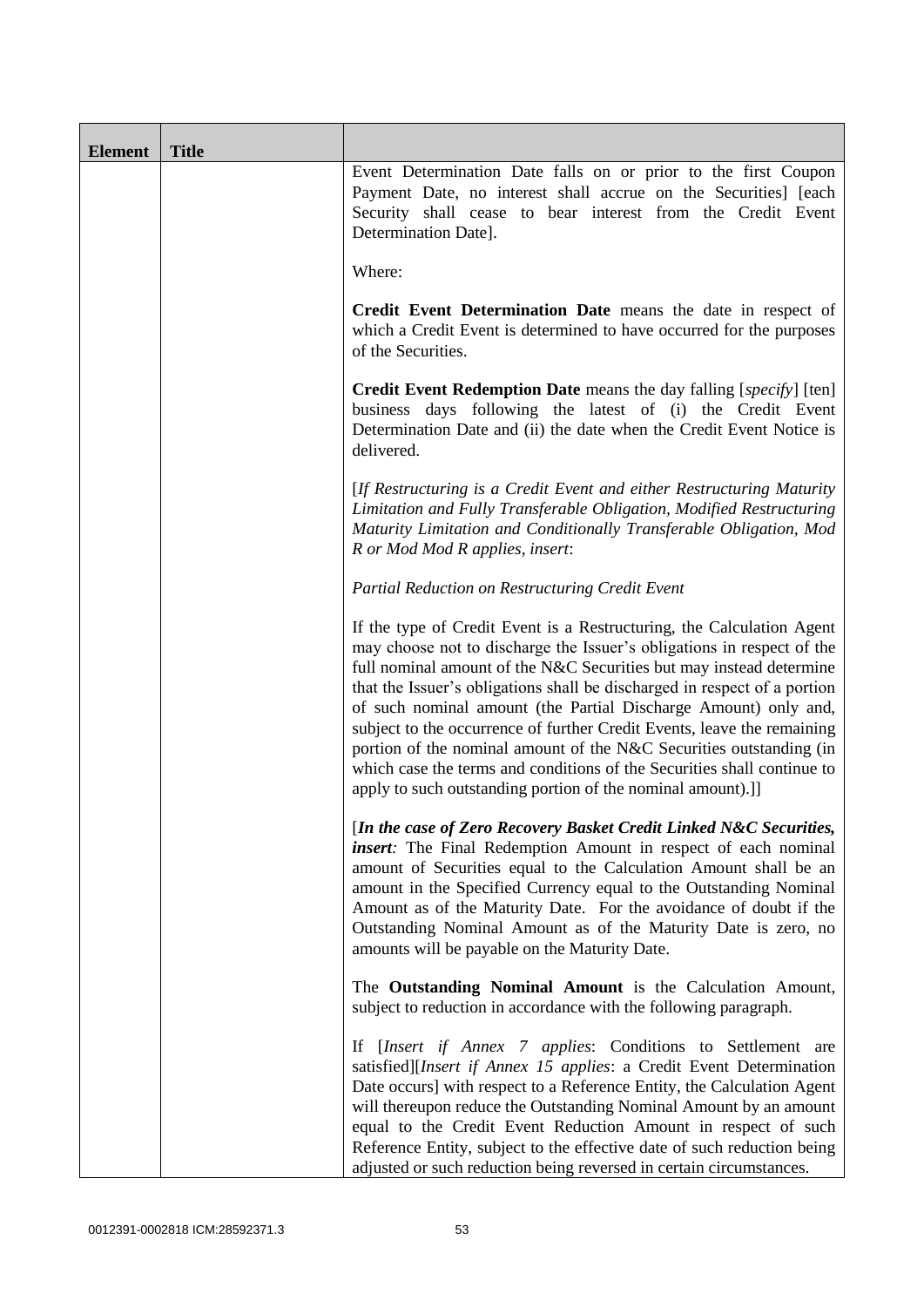| <b>Element</b> | <b>Title</b> |                                                                                                                                                                                                                                                                                                                                                                                                                                                                                                                                                                                                                                                                                                                                                                                                                                                                                                                                                            |
|----------------|--------------|------------------------------------------------------------------------------------------------------------------------------------------------------------------------------------------------------------------------------------------------------------------------------------------------------------------------------------------------------------------------------------------------------------------------------------------------------------------------------------------------------------------------------------------------------------------------------------------------------------------------------------------------------------------------------------------------------------------------------------------------------------------------------------------------------------------------------------------------------------------------------------------------------------------------------------------------------------|
|                |              | If the Outstanding Nominal Amount is equal to zero, the Issuer's<br>obligations in respect of the Securities will be discharged and the<br>Issuer will have no further liability in respect thereof.                                                                                                                                                                                                                                                                                                                                                                                                                                                                                                                                                                                                                                                                                                                                                       |
|                |              | Where:                                                                                                                                                                                                                                                                                                                                                                                                                                                                                                                                                                                                                                                                                                                                                                                                                                                                                                                                                     |
|                |              | [ <i>Insert if Annex 7 applies:</i> Conditions to Settlement means [(a)] the<br>occurrence of a Credit Event Determination Date except where such is<br>reversed [and (b) either (i) the delivery by the Calculation Agent to<br>the Issuer of a notice of publicly available information confirming the<br>occurrence of the Credit Event that is effective during one of the<br>periods specified in paragraph (a) of the definition of Credit Event<br>Determination Date or (ii) the public announcement by the<br>International Swaps and Derivatives Association, Inc. (ISDA) on or<br>prior to the last day of a prescribed period that the relevant Credit<br>Derivatives Determinations Committee established by ISDA has<br>resolved that an event that constitutes a Credit Event has occurred<br>with respect to the relevant Reference Entity or obligation thereof]<br>[Include if Notice of Publicly Available Information is applicable].] |
|                |              | Credit Event Determination Date means the date in respect of<br>which a Credit Event is determined to have occurred for the purposes<br>of the Securities.                                                                                                                                                                                                                                                                                                                                                                                                                                                                                                                                                                                                                                                                                                                                                                                                 |
|                |              | Credit Event Reduction Amount means, in respect of a Reference<br>Entity, the product of (a) the Calculation Amount and (b) the<br>Weighting in respect of such Reference Entity.                                                                                                                                                                                                                                                                                                                                                                                                                                                                                                                                                                                                                                                                                                                                                                          |
|                |              | Credit Event means [Bankruptcy, Failure to Pay, Obligation<br>Obligation<br>Acceleration,<br>Default,<br>Repudiation/Moratorium,<br>Restructuring or Governmental Intervention]. [Delete as applicable<br>and include brief description of each Credit Event]                                                                                                                                                                                                                                                                                                                                                                                                                                                                                                                                                                                                                                                                                              |
|                |              | Reference Entity means [ $\bullet$ ].                                                                                                                                                                                                                                                                                                                                                                                                                                                                                                                                                                                                                                                                                                                                                                                                                                                                                                                      |
|                |              | Weighting means, with respect to a Reference Entity, (a) the<br>Weighting Percentage for such Reference Entity or, if prior to [Insert<br>if Annex 7 applies: the satisfaction of Conditions to Settlement with<br>respect to such Reference Entity] [Insert if Annex 15 applies: the<br>occurrence of a Credit Event Determination Date with respect to such<br>Reference Entity], such Reference Entity is a successor to another<br>Reference Entity, (b) the sum of $(x)$ the Weighting Percentage for<br>such Reference Entity and (y) the Weighting Percentage for each<br>Reference Entity in respect of which such Reference Entity is a<br>successor.                                                                                                                                                                                                                                                                                             |
|                |              | <b>Weighting Percentage</b> means [specify for each Reference Entity].                                                                                                                                                                                                                                                                                                                                                                                                                                                                                                                                                                                                                                                                                                                                                                                                                                                                                     |
|                |              | [If Restructuring is a Credit Event and either Restructuring Maturity<br>Limitation and Fully Transferable Obligation, Modified Restructuring<br>Maturity Limitation and Conditionally Transferable Obligation, Mod                                                                                                                                                                                                                                                                                                                                                                                                                                                                                                                                                                                                                                                                                                                                        |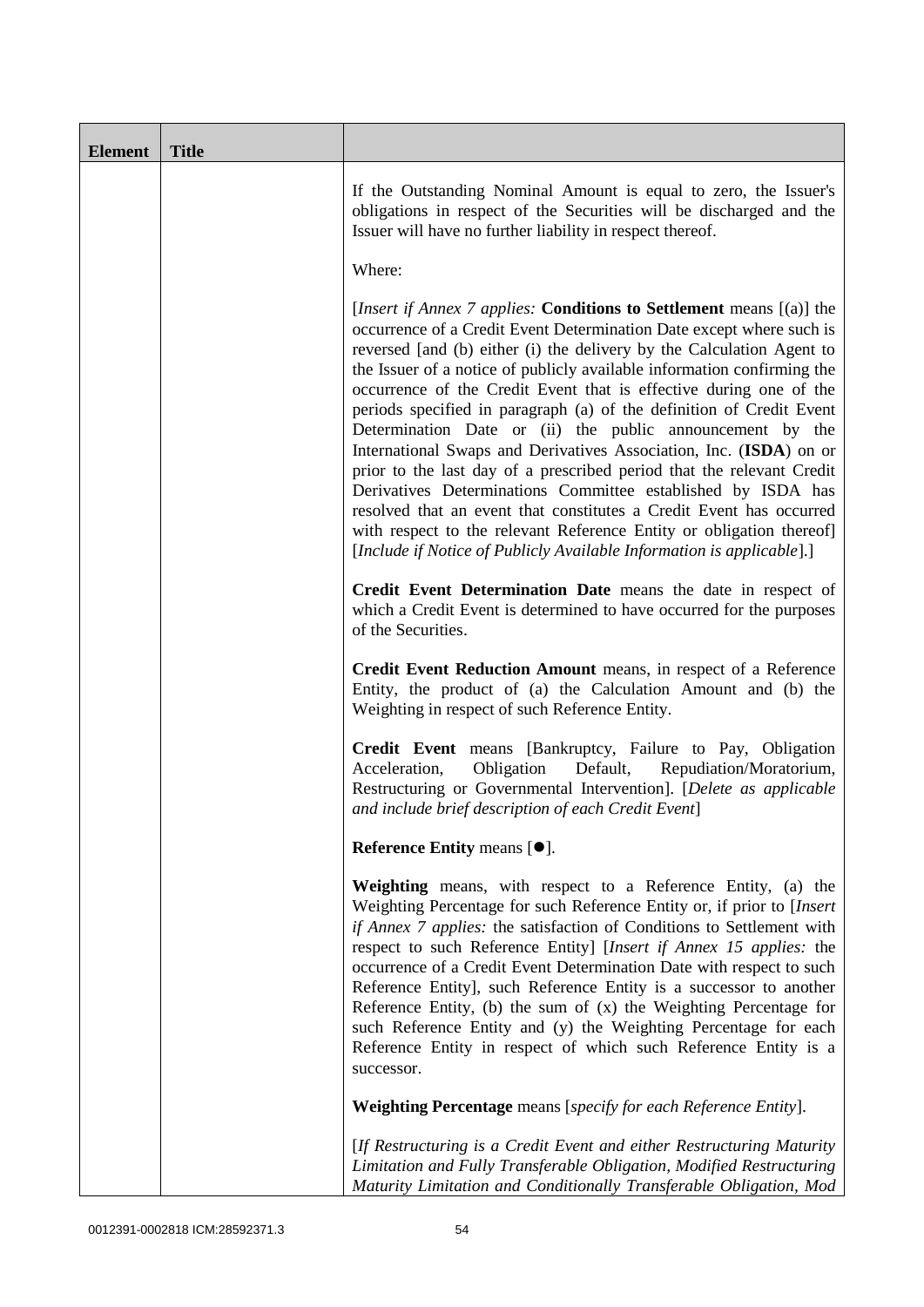| <b>Element</b> | <b>Title</b> |                                                                                                                                                                                                                                                                                                                                                                                                                                                                                                                                                                                            |
|----------------|--------------|--------------------------------------------------------------------------------------------------------------------------------------------------------------------------------------------------------------------------------------------------------------------------------------------------------------------------------------------------------------------------------------------------------------------------------------------------------------------------------------------------------------------------------------------------------------------------------------------|
|                |              | R or Mod Mod R applies, insert:                                                                                                                                                                                                                                                                                                                                                                                                                                                                                                                                                            |
|                |              | Partial Reduction on Restructuring Credit Event                                                                                                                                                                                                                                                                                                                                                                                                                                                                                                                                            |
|                |              | If the type of Credit Event is a Restructuring, the Calculation Agent<br>may choose not to reduce the Outstanding Nominal Amount by the<br>full Credit Event Reduction Amount in respect of the relevant<br>Reference Entity, but may choose to apply a reduction of part of the<br>relevant Credit Event Reduction Amount and, subject to the<br>occurrence of further Credit Events, leave the remaining Credit Event<br>Reduction Amount outstanding (in which case the terms and<br>conditions of the Securities shall continue to apply to such amount).]]                            |
|                |              | [In the case of Auction to Cash Settled Credit Linked N&C<br>Securities, insert: Subject to any prior purchase and cancellation or<br>early redemption and the occurrence of a Credit Event Determination<br>Date as described below, each Security will be redeemed by the Issuer<br>at [insert Calculation Amount], being its Final Redemption Amount<br>on the Maturity Date.                                                                                                                                                                                                           |
|                |              | <b>Redemption following a Credit Event</b>                                                                                                                                                                                                                                                                                                                                                                                                                                                                                                                                                 |
|                |              | If a Credit Event (being a [bankruptcy[,]] [failure to pay[,]] [obligation<br>acceleration[,]] [obligation default[,]] [repudiation/moratorium[,]]<br>[governmental intervention[,]] [or] [restructuring] (include all that<br><i>apply</i> )), occurs in respect of the Reference Entity (being [specify<br><i>reference entity</i> ] or any successor(s)) (the Reference Entity), the<br>Calculation Agent may determine that a Credit Event Determination<br>Date has occurred.                                                                                                         |
|                |              | If a Credit Event Determination Date occurs, the Issuer shall give<br>notice to the holders, and, subject to any adjustment and any prior<br>redemption, redeem all but not some only of the Securities and pay in<br>respect of each Security the Credit Event Redemption Amount on the<br>Credit Event Redemption Date.                                                                                                                                                                                                                                                                  |
|                |              | If the Calculation Agent determines that a Credit Event Determination<br>Date has occurred, [each Security shall cease to bear interest from<br>(and including) the Coupon Payment Date immediately preceding, or<br>if the Credit Event Determination Date is a Coupon Payment Date,<br>coinciding with the Credit Event Determination Date, or if the Credit<br>Event Determination Date falls on or prior to the first Coupon<br>Payment Date, no interest shall accrue on the Securities] [each<br>Security shall cease to bear interest from the Credit Event<br>Determination Date]. |
|                |              | Where:                                                                                                                                                                                                                                                                                                                                                                                                                                                                                                                                                                                     |
|                |              | <b>Auction Final Price</b> means the recovery amount (expressed as a<br>percentage) determined by the Calculation Agent by reference to the<br>price determined for obligations of the relevant Reference Entity by<br>the relevant auction procedure.                                                                                                                                                                                                                                                                                                                                     |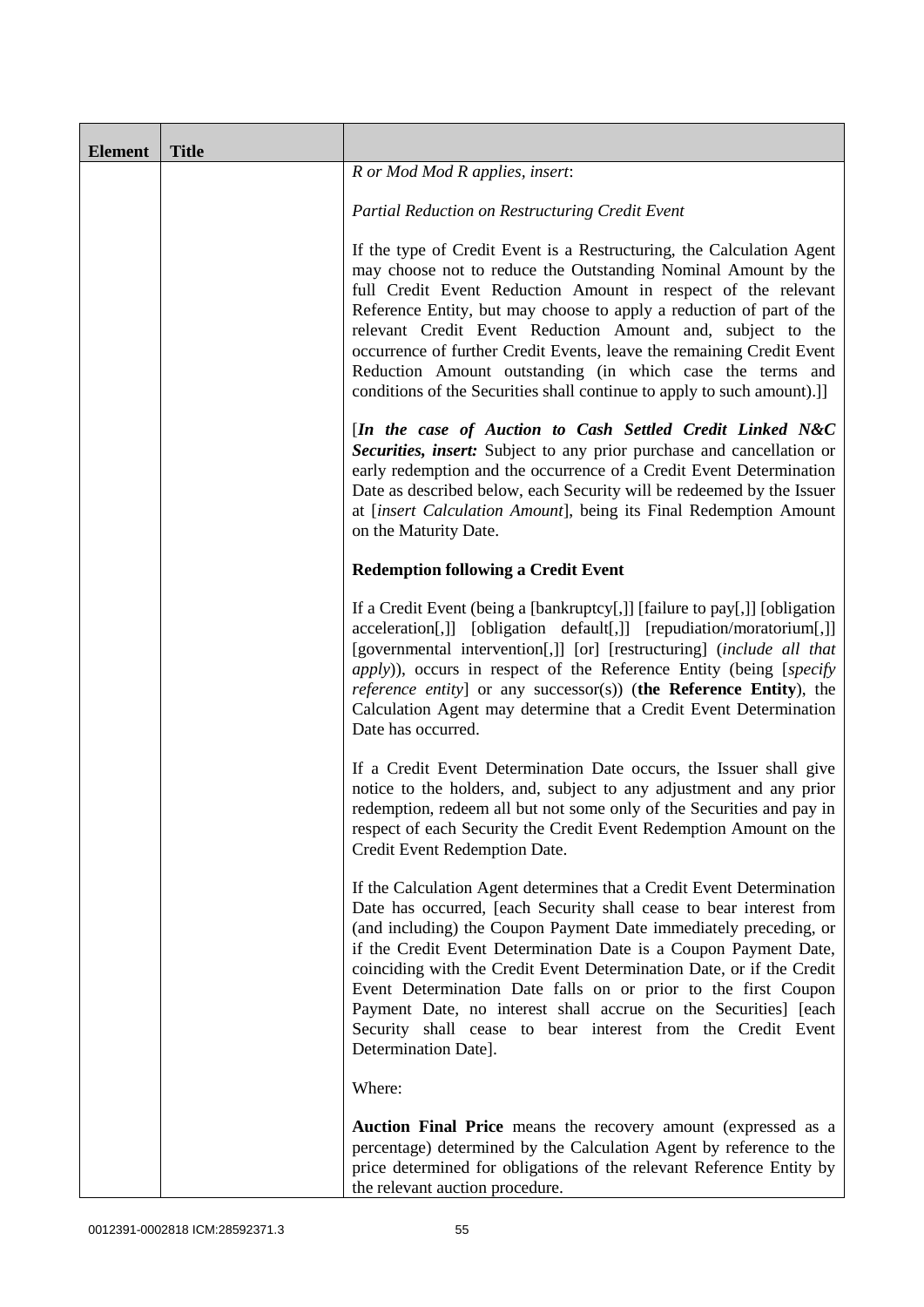| <b>Element</b> | <b>Title</b> |                                                                                                                                                                                                                                                                                                                                         |
|----------------|--------------|-----------------------------------------------------------------------------------------------------------------------------------------------------------------------------------------------------------------------------------------------------------------------------------------------------------------------------------------|
|                |              | Credit Event Determination Date means the date in respect of<br>which a Credit Event is determined to have occurred for the purposes<br>of the Securities.                                                                                                                                                                              |
|                |              | <b>Credit Event Redemption Date</b> means the day falling [specify] [ten]<br>business days following the latest of (i) the [auction settlement date]<br>[or] [the calculation of the Final Price] and (ii) the Credit Event<br>Determination Date.                                                                                      |
|                |              | Credit Event Redemption Amount means: [[specify] per Calculation<br>Amount] / [an amount calculated by the Calculation Agent equal to (A<br>$\times$ B) – C, where                                                                                                                                                                      |
|                |              | A is the Calculation Amount;                                                                                                                                                                                                                                                                                                            |
|                |              | <b>B</b> is the Auction Final Price or, if the Auction Final Price is not to be<br>determined following the occurrence of certain events, the Final Price;<br>and                                                                                                                                                                       |
|                |              | C is relevant unwind costs].]                                                                                                                                                                                                                                                                                                           |
|                |              | The Credit Event Redemption Amount shall not be less than zero.]]                                                                                                                                                                                                                                                                       |
|                |              | Final Price means the recovery amount (expressed as a percentage)<br>determined by the Calculation Agent in respect of obligations of the<br>relevant Reference Entity.                                                                                                                                                                 |
|                |              | [If Restructuring is a Credit Event, insert:                                                                                                                                                                                                                                                                                            |
|                |              | Partial reduction on restructuring credit event                                                                                                                                                                                                                                                                                         |
|                |              | If the type of credit event is a restructuring, the Calculation Agent<br>may choose not to redeem the Securities in full, but may choose to<br>pay a partial Credit Event Redemption Amount and, subject to the<br>occurrence of further credit events, the terms and conditions of the<br>Securities shall continue to apply.]         |
|                |              | [In the case of Equity Delta One Redemption N&C Securities: The<br>Final Redemption Amount in respect of each nominal amount of<br>Securities equal to the Calculation Amount shall be an amount in the<br>Specified Currency (which will not be less than, but may be equal to,<br>zero) calculated by the Calculation Agent equal to: |
|                |              | [ $V_F$ x Exchange Rate] – C                                                                                                                                                                                                                                                                                                            |
|                |              | Any such amount will be rounded to the nearest sub-unit of the<br>relevant Specified Currency, half of any such sub-unit being rounded<br>upwards or otherwise in accordance with applicable market<br>convention.                                                                                                                      |
|                |              | Where:                                                                                                                                                                                                                                                                                                                                  |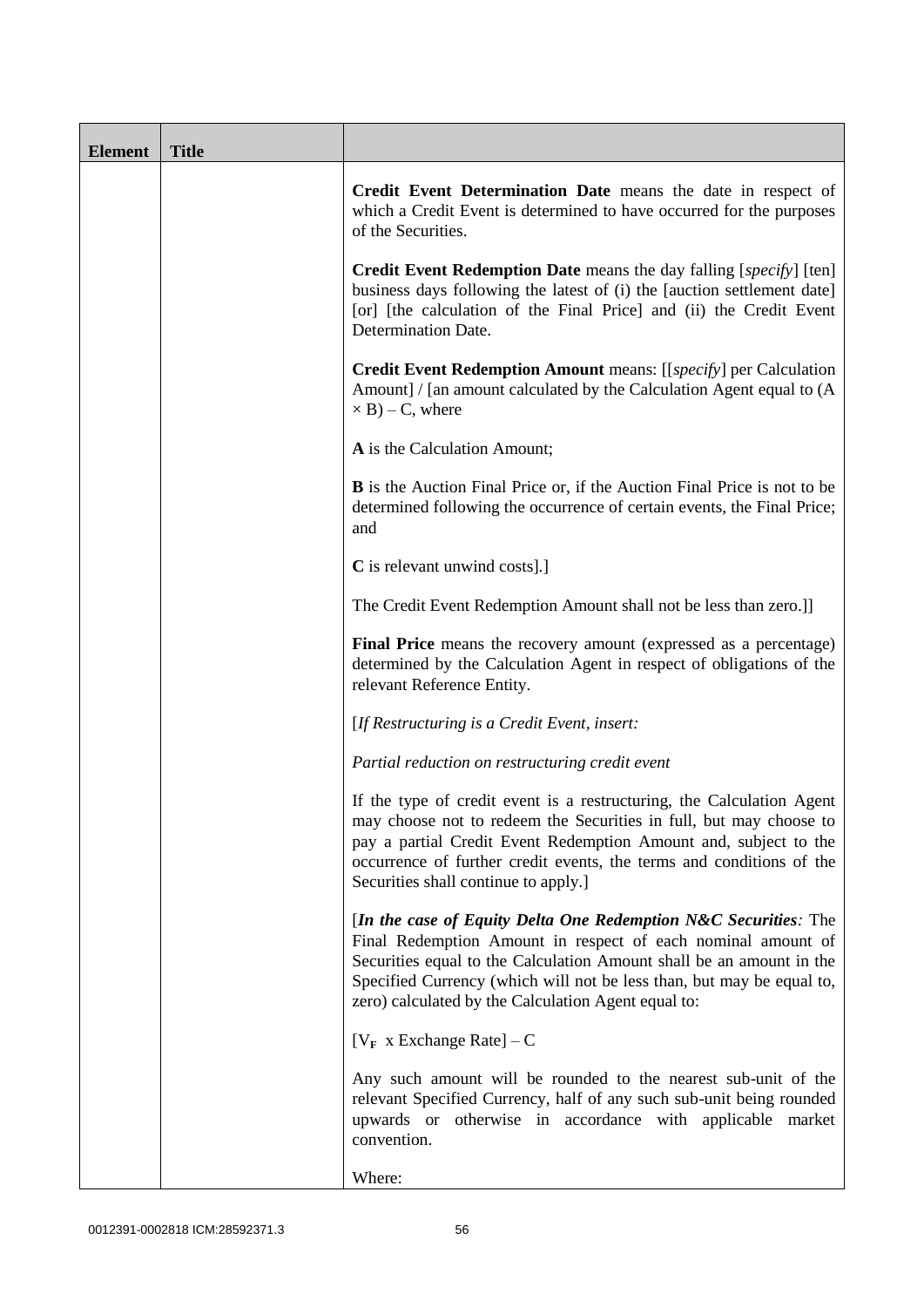| <b>Element</b> | <b>Title</b> |                                                                                                                                                                                                                                                                                                                                                                                                                                                                                                                                                                                                                                                                                                                                                                                           |
|----------------|--------------|-------------------------------------------------------------------------------------------------------------------------------------------------------------------------------------------------------------------------------------------------------------------------------------------------------------------------------------------------------------------------------------------------------------------------------------------------------------------------------------------------------------------------------------------------------------------------------------------------------------------------------------------------------------------------------------------------------------------------------------------------------------------------------------------|
|                |              | $V_F$ means the Final Price.                                                                                                                                                                                                                                                                                                                                                                                                                                                                                                                                                                                                                                                                                                                                                              |
|                |              | C means the Specified Currency equivalent of the Costs as determined<br>by the Calculation Agent using such foreign exchange rate as the<br>Calculation Agent deems appropriate with respect to the relevant<br>$time(s)$ the Costs arise or may arise.                                                                                                                                                                                                                                                                                                                                                                                                                                                                                                                                   |
|                |              | Costs means, in respect of each nominal amount of Securities equal to<br>the Calculation Amount, such Securities' pro rata share of the total<br>amount of any commissions, costs, expenses, duties, taxes (including<br>but not limited to any capital gains tax or withholding tax), levies,<br>registration fees, custodial fees or other charges which may be<br>required to be made, paid, withheld or deducted by the Issuer and/or<br>any of its affiliates and/or any of their respective nominees as a result<br>of, or in connection with, the Issuer and/or any of its affiliates and/or<br>any of their respective nominees (a) being a direct holder of any<br>Hedging Shares and/or selling and/or realising any Hedging Shares<br>and/or (b) unwinding any Hedge Position. |
|                |              | Equity Currency means [ $\bullet$ ].                                                                                                                                                                                                                                                                                                                                                                                                                                                                                                                                                                                                                                                                                                                                                      |
|                |              | <b>Exchange Rate</b> means (i) the rate of exchange between the Equity<br>Currency and the Specified Currency (expressed as a number of units of<br>the Specified Currency for which a unit of the Equity Currency can be<br>exchanged) determined at or around the Final Valuation Date which the<br>Calculation Agent determines appropriate in its sole discretion, or (ii)<br>where the Equity Currency is the same as the Specified Currency, one.                                                                                                                                                                                                                                                                                                                                   |
|                |              | <b>Final Valuation Date means <math>[•]</math>.</b>                                                                                                                                                                                                                                                                                                                                                                                                                                                                                                                                                                                                                                                                                                                                       |
|                |              | Hedge Position means any Product that the Issuer and/or any of its<br>Affiliates and/or any of their respective nominees (a) enters into as a<br>result of being the direct holder of the Hedging Shares and/or selling<br>and/or realising the Hedging Shares or (b) would have entered into if<br>they were to fully hedge the market, equity or other price risk of the<br>Issuer entering into and performing its obligations with respect to the<br>Securities, using such Products as may be determined by the<br>Calculation Agent.                                                                                                                                                                                                                                                |
|                |              | <b>Hedging Shares</b> means the number of shares that the Calculation<br>Agent deems necessary to hedge the equity or other price risk of the<br>Issuer entering into and performing its obligations with respect to the<br>relevant Securities.                                                                                                                                                                                                                                                                                                                                                                                                                                                                                                                                          |
|                |              | <b>Product</b> means an exchange traded fund, share, an instrument<br>representing such exchange traded fund or share (including, without<br>limitation, participation notes), futures contracts or exchange-traded<br>options commonly used to hedge the issuance or sale of a security that<br>is linked to the Hedging Shares.                                                                                                                                                                                                                                                                                                                                                                                                                                                         |
|                |              | <b>Cash Dividends</b>                                                                                                                                                                                                                                                                                                                                                                                                                                                                                                                                                                                                                                                                                                                                                                     |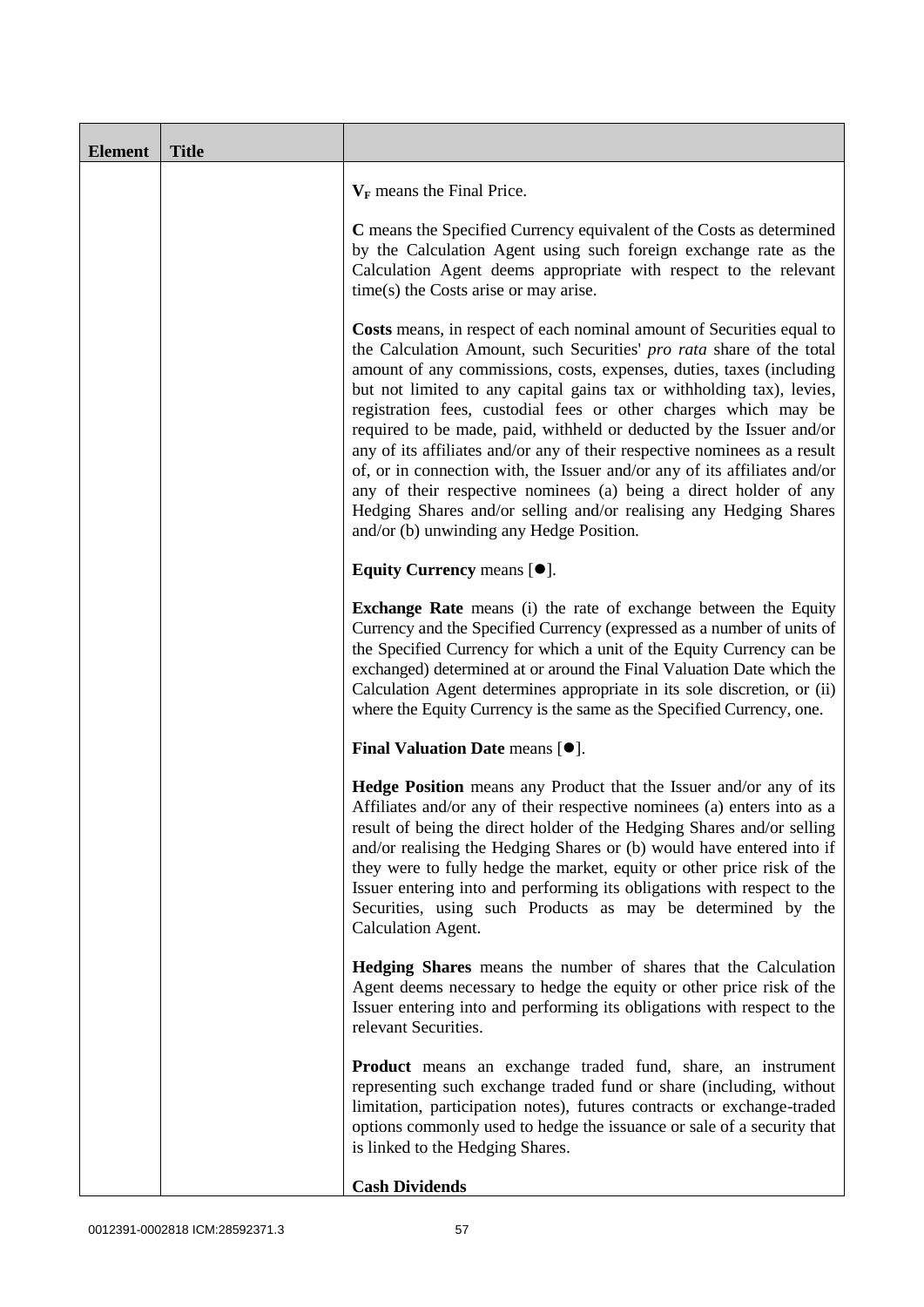| <b>Element</b> | <b>Title</b> |       |                                                                                                                                                                                                                                                                                                                                                                                                                                                                                                                                                                                                                                                                                                                                                                                                                                                                                                                                                                                                                                                                                                                                                                                                                                                                  |
|----------------|--------------|-------|------------------------------------------------------------------------------------------------------------------------------------------------------------------------------------------------------------------------------------------------------------------------------------------------------------------------------------------------------------------------------------------------------------------------------------------------------------------------------------------------------------------------------------------------------------------------------------------------------------------------------------------------------------------------------------------------------------------------------------------------------------------------------------------------------------------------------------------------------------------------------------------------------------------------------------------------------------------------------------------------------------------------------------------------------------------------------------------------------------------------------------------------------------------------------------------------------------------------------------------------------------------|
|                |              | (i)   | Following the declaration by a share issuer of a cash dividend<br>(other than any dividend or portion thereof that the<br>Calculation Agent determines to be an extraordinary<br>dividend) (each a Cash Dividend) in respect of which the In-<br>dividend Date (as defined below) falls in the period from and<br>including the Trade Date to but excluding the originally<br>scheduled Final Valuation Date without regard to any<br>scheduled trading day or disrupted day adjustment (the<br>Dividend Period), the Issuer will pay a Coupon Amount in<br>respect of each Security on the related Coupon Payment Date<br>(as defined below). Each such <b>Coupon Amount</b> will equal<br>the amount of such Cash Dividend declared in relation to one<br>share (less (a) all withholding taxes, if any, including, but<br>without limitation, those that would have been withheld in<br>relation to the payment of such cash dividend to a foreign<br>investor and (b) any other expenses or deductions which<br>would apply to or be made in relation to the payment of such<br>cash dividend to a foreign investor all determined in the<br>Equity Currency and on a per share basis, <i>multiplied by</i> the<br>Dividend Exchange Rate as defined below). |
|                |              |       | Dividend Exchange Rate means, in relation to a Cash<br>Dividend, (i) the rate of exchange between the Equity<br>Currency and the Specified Currency (expressed as a number<br>of units of the Specified Currency for which a unit of the<br>Equity Currency can be exchanged) at or around the Dividend<br>Receipt Date, as determined by the Calculation Agent, or (ii)<br>where the Equity Currency is the same as the Specified<br>Currency, one.                                                                                                                                                                                                                                                                                                                                                                                                                                                                                                                                                                                                                                                                                                                                                                                                             |
|                |              |       | <b>Dividend Receipt Date</b> means the date upon which a holder<br>of shares entitled to the relevant Cash Dividend would have<br>received such Cash Dividend according to prevailing market<br>practice, as determined by the Calculation Agent.                                                                                                                                                                                                                                                                                                                                                                                                                                                                                                                                                                                                                                                                                                                                                                                                                                                                                                                                                                                                                |
|                |              |       | In-dividend Date means, in relation to a Cash Dividend, the<br>final date upon which a purchaser of shares on the exchange<br>would, according to prevailing market practice, be entitled to<br>receive the Cash Dividend.                                                                                                                                                                                                                                                                                                                                                                                                                                                                                                                                                                                                                                                                                                                                                                                                                                                                                                                                                                                                                                       |
|                |              | (ii)  | Coupon Amounts (if any) will only be payable on the<br>Securities in the <b>circumstances</b> set out in paragraph (i) above<br>and subject to the provisions of paragraphs (iii) and (iv) below<br>and will be deemed only to have accrued on the Securities as<br>of the relevant Coupon Payment Date. No interest will accrue<br>or be payable in any other circumstance.                                                                                                                                                                                                                                                                                                                                                                                                                                                                                                                                                                                                                                                                                                                                                                                                                                                                                     |
|                |              | (iii) | In the event any Coupon Payment Date would fall after the<br>the Issuer will give<br>Maturity Date<br>notice<br>the<br>to<br>Securityholders of procedures for payment of such Coupon<br>Amount(s) which may be made outside of DTC or Euroclear                                                                                                                                                                                                                                                                                                                                                                                                                                                                                                                                                                                                                                                                                                                                                                                                                                                                                                                                                                                                                 |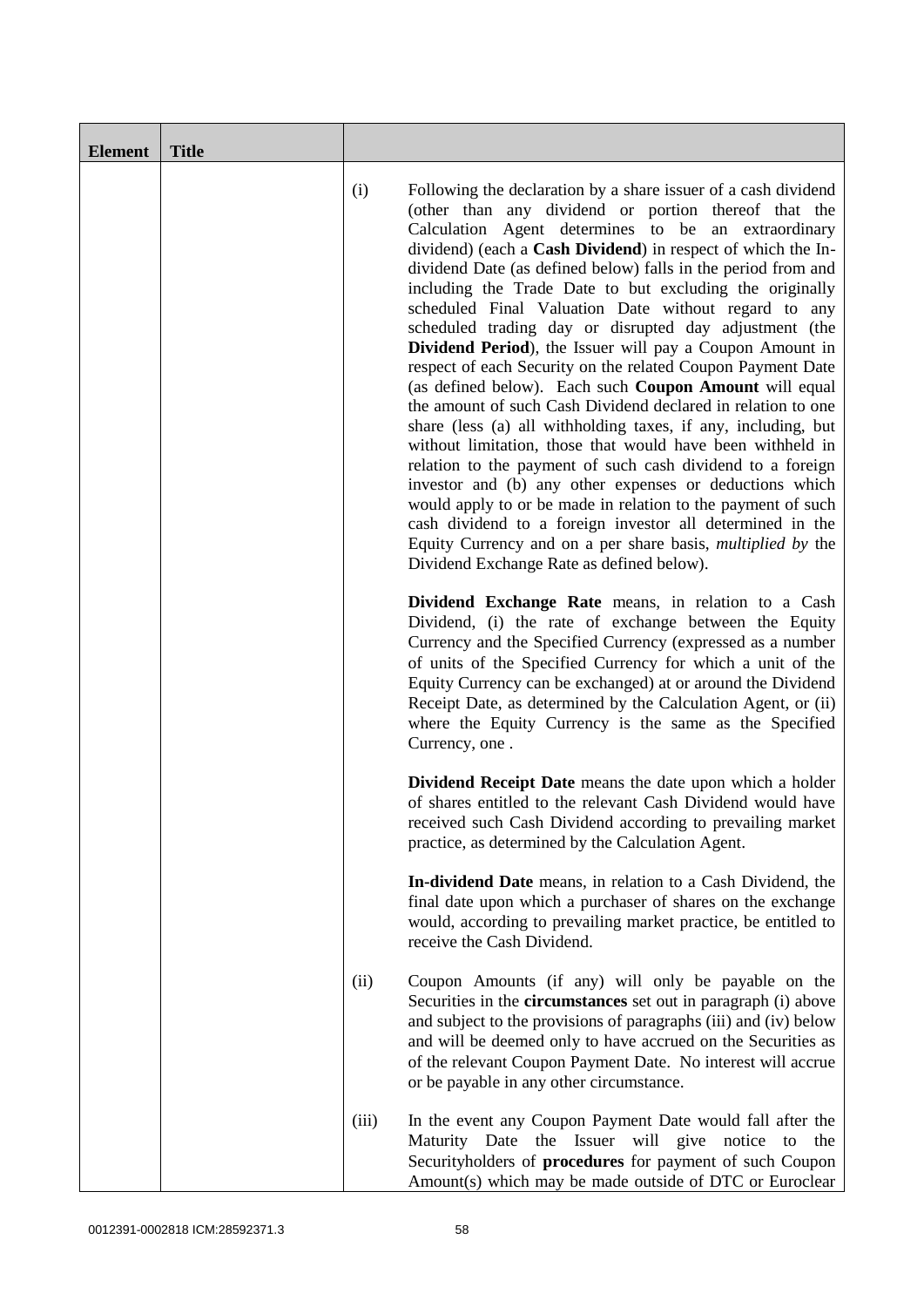| <b>Element</b> | <b>Title</b> |                                                                                                                                                                                                                                                                                                                                                                                                                                                                                                                                                                                                                           |
|----------------|--------------|---------------------------------------------------------------------------------------------------------------------------------------------------------------------------------------------------------------------------------------------------------------------------------------------------------------------------------------------------------------------------------------------------------------------------------------------------------------------------------------------------------------------------------------------------------------------------------------------------------------------------|
|                |              | Luxembourg<br>and<br>and<br>require<br>Clearstream,<br>may<br>Security holders as of a record date selected by the Issuer in its<br>sole discretion to provide a notice to the Issuer giving all<br>necessary details required by the Issuer in its sole discretion to<br>make such payments.                                                                                                                                                                                                                                                                                                                             |
|                |              | Following any Cash Dividend declaration, the Calculation<br>(iv)<br>Agent shall as soon as is reasonably practicable under the<br>circumstances procure that the Issuer will give notice to the<br>Security holders stating the occurrence of the Cash Dividend,<br>giving details thereof and setting out the method and<br>anticipated date of the related Coupon Payment Date provided<br>that any failure to give, or non-receipt of, such notice will not<br>affect the validity of any such Coupon Amount payment and<br>the Calculation Agent will determine the basis on which the<br>Coupon Amount will be paid. |
|                |              | <b>Coupon Payment Date</b> means the date that is three (3)<br>Business Days following the relevant Dividend Receipt Date.]                                                                                                                                                                                                                                                                                                                                                                                                                                                                                               |
|                |              | [In the case of Reverse Convertible Swap Rate Redemption $N&C$<br>Securities:                                                                                                                                                                                                                                                                                                                                                                                                                                                                                                                                             |
|                |              | The Final Redemption Amount in respect of each nominal amount of<br>N&C Securities equal to the Calculation Amount shall be an amount<br>in the Specified Currency (which will not be less than, but may be<br>equal to, zero) calculated by the Calculation Agent equal to its pro<br>rata share of:                                                                                                                                                                                                                                                                                                                     |
|                |              | If Swap Rate $_{\text{FINAL}}$ < Barrier:<br>(i)                                                                                                                                                                                                                                                                                                                                                                                                                                                                                                                                                                          |
|                |              | $Max[0, Swap RateFINAL / Swap RateINITIAL] \times Aggregate$<br><b>Nominal Amount</b>                                                                                                                                                                                                                                                                                                                                                                                                                                                                                                                                     |
|                |              | otherwise:<br>(ii)                                                                                                                                                                                                                                                                                                                                                                                                                                                                                                                                                                                                        |
|                |              | Redemption Factor $\times$ Aggregate Nominal Amount                                                                                                                                                                                                                                                                                                                                                                                                                                                                                                                                                                       |
|                |              | Any such amount will be rounded to the nearest sub-unit of the<br>relevant Specified Currency, half of any such sub-unit being rounded<br>upwards or otherwise in accordance with applicable market<br>convention.                                                                                                                                                                                                                                                                                                                                                                                                        |
|                |              | Where:                                                                                                                                                                                                                                                                                                                                                                                                                                                                                                                                                                                                                    |
|                |              | Barrier means [ $\bullet$ ] per cent.;                                                                                                                                                                                                                                                                                                                                                                                                                                                                                                                                                                                    |
|                |              | <b>Designated Maturity</b> means, in respect of the Reference Swap Rate,<br>$[\bullet]$ ;                                                                                                                                                                                                                                                                                                                                                                                                                                                                                                                                 |
|                |              | Floating Rate Option means, in respect of the Reference Swap Rate,<br>$[\bullet]$ ;                                                                                                                                                                                                                                                                                                                                                                                                                                                                                                                                       |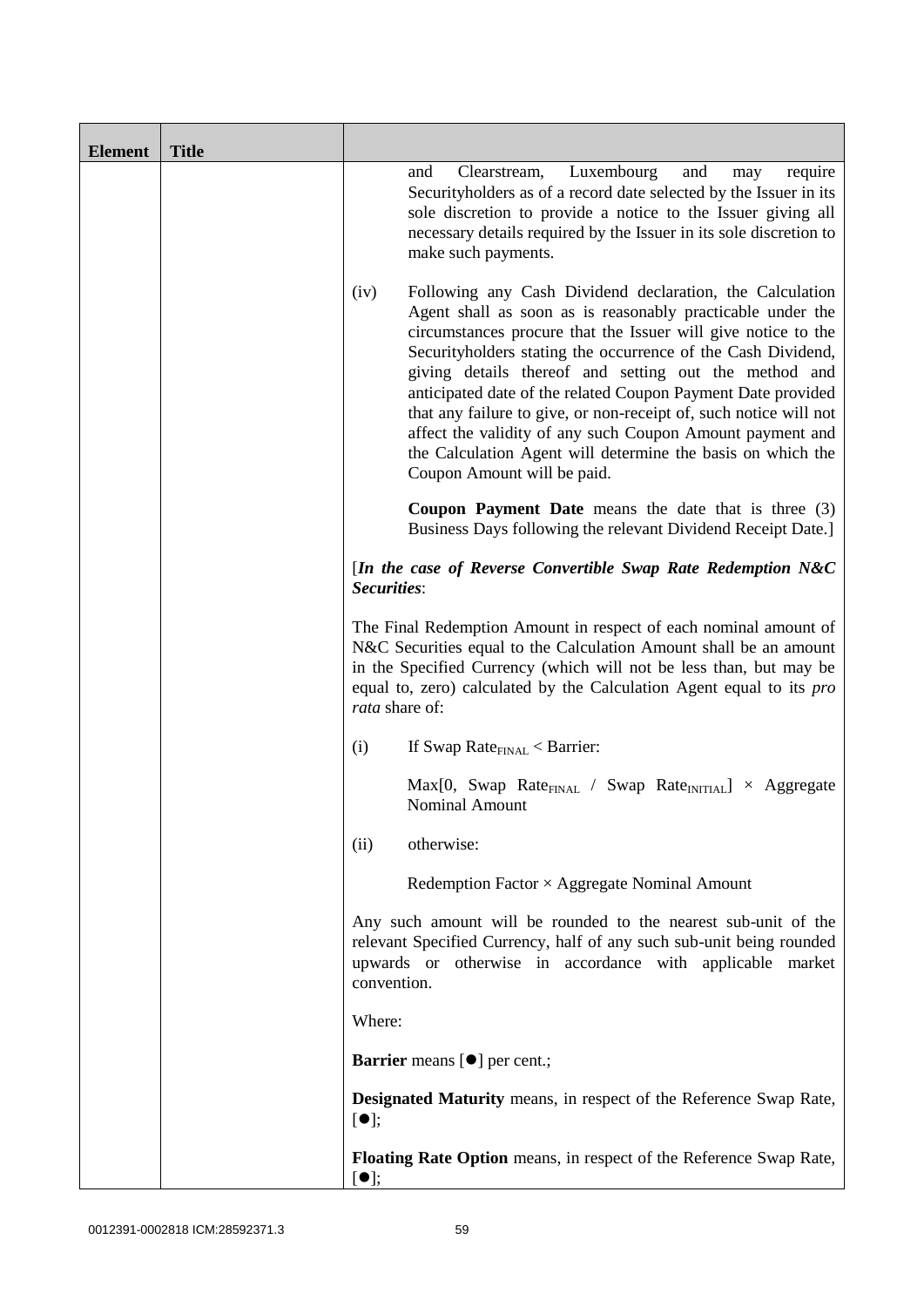| <b>Element</b> | <b>Title</b> |                                                                                                                                                                                                                                                                                                                                                             |
|----------------|--------------|-------------------------------------------------------------------------------------------------------------------------------------------------------------------------------------------------------------------------------------------------------------------------------------------------------------------------------------------------------------|
|                |              | <b>Redemption Factor means [<math>\bullet</math>] per cent.;</b>                                                                                                                                                                                                                                                                                            |
|                |              | <b>Reference Swap Rate</b> means the [specify relevant swap rate];                                                                                                                                                                                                                                                                                          |
|                |              | <b>Reset Date</b> means, in respect of the Reference Swap Rate, [ $\bullet$ ];                                                                                                                                                                                                                                                                              |
|                |              | <b>Swap Rate</b> <sub>FINAL</sub> means the rate determined under the floating rate<br>N&C Security provisions as though the Reference Swap Rate was a<br>floating rate to which ISDA Determination applied and on the basis of<br>the Floating Rate Option, the Designated Maturity and the Reset Date<br>specified in respect of the Reference Swap Rate; |
|                |              | <b>Swap Rate</b> <sub>INITIAL</sub> means $[•]$ ; and                                                                                                                                                                                                                                                                                                       |
|                |              | <b>Valuation Date</b> means $[•]$ , provided that, if such Valuation Date<br>would fall on a day which is not a Business Day, then such Valuation<br>Date shall be postponed to the next day which is a Business Day.]                                                                                                                                      |
|                |              | [In the case of Geared Put Swap Rate Redemption N&C Securities:                                                                                                                                                                                                                                                                                             |
|                |              | The Final Redemption Amount in respect of each nominal amount of<br>N&C Securities equal to the Calculation Amount shall be an amount<br>in the Specified Currency (which will not be less than, but may be<br>equal to, zero) calculated by the Calculation Agent equal to its pro<br>rata share of:                                                       |
|                |              | If Swap Rate $_{\text{FINAL}}$ < Barrier:<br>(i)                                                                                                                                                                                                                                                                                                            |
|                |              | Max[0, Swap Rate <sub>FINAL</sub> / Gearing Factor $\times$ Swap Rate <sub>INITIAL</sub> ] $\times$<br><b>Aggregate Nominal Amount</b>                                                                                                                                                                                                                      |
|                |              | otherwise:<br>(ii)                                                                                                                                                                                                                                                                                                                                          |
|                |              | Redemption Factor $\times$ Aggregate Nominal Amount                                                                                                                                                                                                                                                                                                         |
|                |              | Any such amount will be rounded to the nearest sub-unit of the<br>relevant Specified Currency, half of any such sub-unit being rounded<br>upwards or otherwise in accordance with applicable market<br>convention.                                                                                                                                          |
|                |              | Where:                                                                                                                                                                                                                                                                                                                                                      |
|                |              | <b>Barrier</b> means the rate calculated by the Calculation Agent equal to<br>the product of (a) the Barrier Factor and (b) Swap Rate <sub>INITIAL</sub> ;                                                                                                                                                                                                  |
|                |              | <b>Barrier Factor means [O] per cent.;</b>                                                                                                                                                                                                                                                                                                                  |
|                |              | <b>Designated Maturity</b> means, in respect of the Reference Swap Rate,<br>$[\bullet]$ ;                                                                                                                                                                                                                                                                   |
|                |              | Floating Rate Option means, in respect of the Reference Swap Rate,                                                                                                                                                                                                                                                                                          |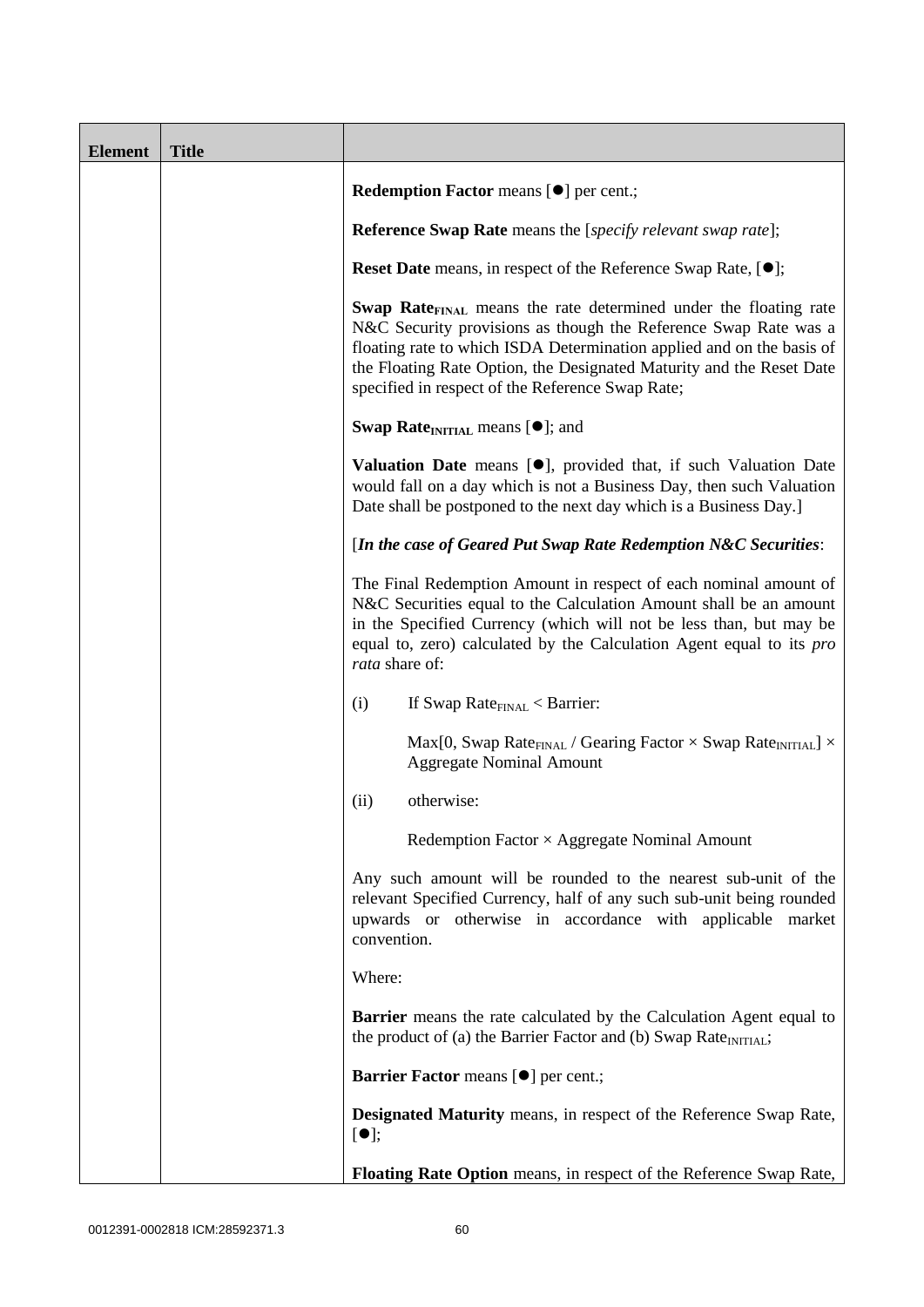| <b>Element</b> | <b>Title</b> |                                                                                                                                                                                                                                                                                                                                                                                                                                                                                                                                                                                                                                                       |
|----------------|--------------|-------------------------------------------------------------------------------------------------------------------------------------------------------------------------------------------------------------------------------------------------------------------------------------------------------------------------------------------------------------------------------------------------------------------------------------------------------------------------------------------------------------------------------------------------------------------------------------------------------------------------------------------------------|
|                |              | $[\bullet]$ ;                                                                                                                                                                                                                                                                                                                                                                                                                                                                                                                                                                                                                                         |
|                |              | Gearing Factor means [ $\bullet$ ] per cent.;                                                                                                                                                                                                                                                                                                                                                                                                                                                                                                                                                                                                         |
|                |              | <b>Redemption Factor means [<math>\bullet</math>] per cent.;</b>                                                                                                                                                                                                                                                                                                                                                                                                                                                                                                                                                                                      |
|                |              | <b>Reference Swap Rate</b> means the [specify relevant swap rate];                                                                                                                                                                                                                                                                                                                                                                                                                                                                                                                                                                                    |
|                |              | <b>Reset Date</b> means, in respect of the Reference Swap Rate, [ $\bullet$ ];                                                                                                                                                                                                                                                                                                                                                                                                                                                                                                                                                                        |
|                |              | <b>Swap Rate</b> <sub>FINAL</sub> means the rate determined under the floating rate<br>N&C Security provisions as though the Reference Swap Rate was a<br>floating rate to which ISDA Determination applied and on the basis of<br>the Floating Rate Option, the Designated Maturity and the Reset Date<br>specified in respect of the Reference Swap Rate;                                                                                                                                                                                                                                                                                           |
|                |              | <b>Swap Rate</b> <sub>INITIAL</sub> means $[•]$ ; and                                                                                                                                                                                                                                                                                                                                                                                                                                                                                                                                                                                                 |
|                |              | Valuation Date means [ <sup>•</sup> ], provided that, if such Valuation Date<br>would fall on a day which is not a Business Day, then such Valuation<br>Date shall be postponed to the next day which is a Business Day.]                                                                                                                                                                                                                                                                                                                                                                                                                             |
|                |              | [In the case of FX Basket Knock-Out W&C Securities: Each<br>Security entitles its holder in respect of an actual exercise date, upon<br>due exercise, to receive from the Issuer on the Settlement Date a Cash<br>Settlement Amount calculated by the Calculation Agent (which shall<br>not be less than zero) equal to:                                                                                                                                                                                                                                                                                                                              |
|                |              | if the Continuous Knock-Out Condition has been met, zero; or<br>(a)                                                                                                                                                                                                                                                                                                                                                                                                                                                                                                                                                                                   |
|                |              | if the Continuous Knock-Out Condition has not been met, the<br>(b)<br>Notional Amount per W&C Security multiplied by a<br>percentage calculated by the Calculation Agent in accordance<br>with the following formula:                                                                                                                                                                                                                                                                                                                                                                                                                                 |
|                |              | Leverage $\times$ Max $\left[0, \sum_{i=1}^{n} w_i \times \frac{X_i - Y_i}{Z_i}\right]$                                                                                                                                                                                                                                                                                                                                                                                                                                                                                                                                                               |
|                |              | Any amount determined pursuant to the above, if not an amount in the<br>Specified Currency, will be converted into the Specified Currency at<br>the Exchange Rate. The Cash Settlement Amount will be rounded to<br>the nearest two decimal places (or, in the case of Japanese Yen, the<br>nearest whole unit) in the relevant Specified Currency, 0.005 (or, in<br>the case of Japanese Yen, half a unit) being rounded upwards, with<br>W&C Securities exercised at the same time by the same<br>Securityholder being aggregated for the purpose of determining the<br>aggregate Cash Settlement Amounts payable in respect of such<br>Securities. |
|                |              | Where:                                                                                                                                                                                                                                                                                                                                                                                                                                                                                                                                                                                                                                                |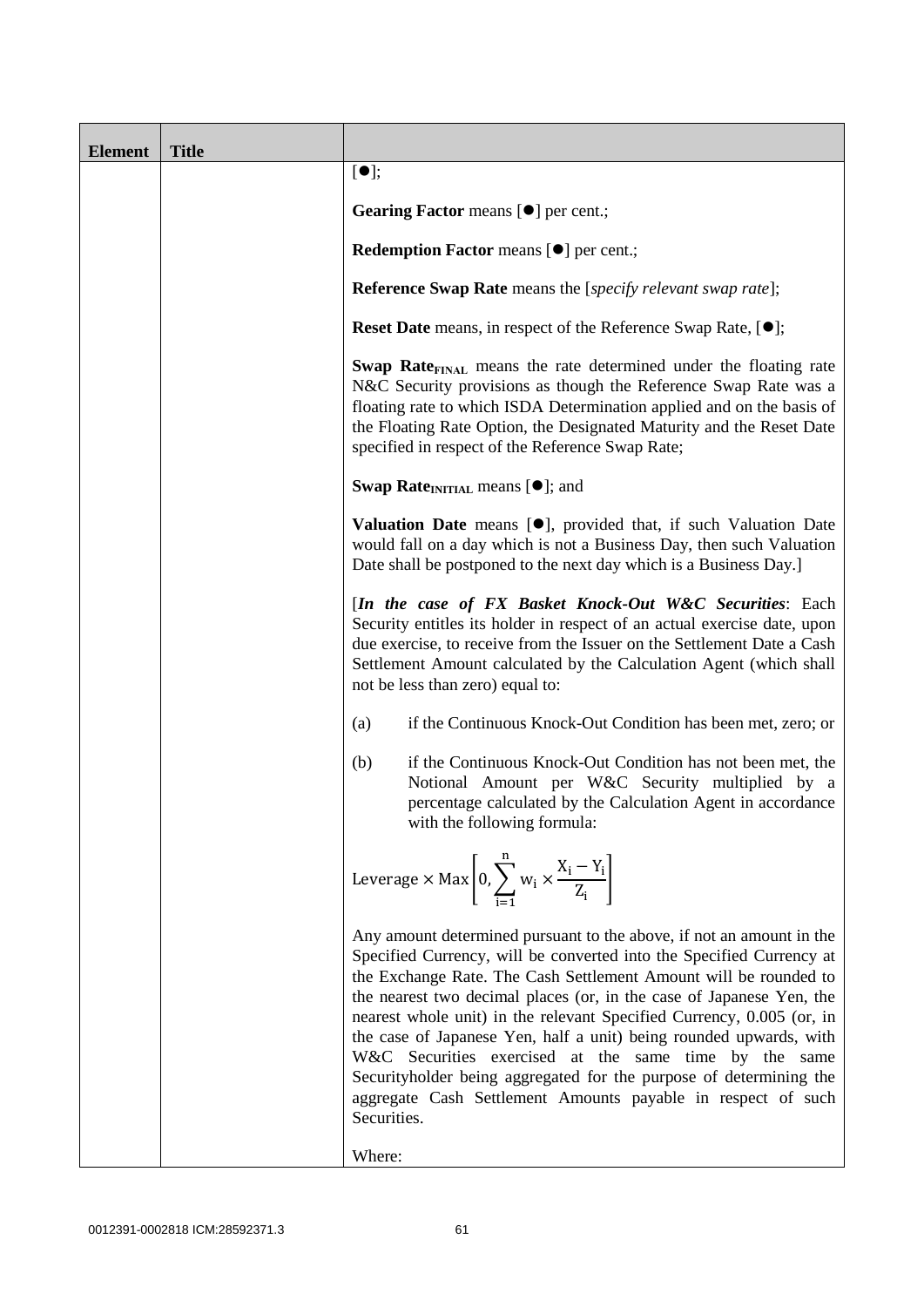| <b>Element</b> | <b>Title</b> |                                                                                                                                                                                                                                                                                                                                                                                                                                                                                                             |
|----------------|--------------|-------------------------------------------------------------------------------------------------------------------------------------------------------------------------------------------------------------------------------------------------------------------------------------------------------------------------------------------------------------------------------------------------------------------------------------------------------------------------------------------------------------|
|                |              | <b>Alternate Currency Pair</b> means [specify Alternate Currency Pairs in<br>form of [insert first currency]/[insert second currency]] (repeat in<br>respect of each Alternate Currency Pair).                                                                                                                                                                                                                                                                                                              |
|                |              | Barrier Start Date means [ $\bullet$ ].                                                                                                                                                                                                                                                                                                                                                                                                                                                                     |
|                |              | <b>Continuous Knock-Out Condition</b> means at any time on any<br>Observation Date during any Weekly Observation Interval falling<br>within the period commencing on and including 7:00 am London time<br>on the Barrier Start Date and ending on and including 4:00 pm<br>London time on the Observation Cut-off Date, any Settlement Rate in<br>respect of any Currency Pair is equal to or less than the Knock-Out<br>Level in respect of such Currency Pair, as determined by the<br>Calculation Agent. |
|                |              | <b>Currency Pair</b> means [specify Currency Pairs in form of [insert first]<br>currency]/[insert second currency]] (repeat for each Currency Pair).                                                                                                                                                                                                                                                                                                                                                        |
|                |              | <b>Exchange Rate</b> means the spot rate of exchange between the currency<br>in which the Notional Amount is denominated (the Notional Amount<br>Currency) and the Settlement Currency expressed as the number of<br>units (or part units) of the relevant Notional Amount Currency for<br>which one unit of the relevant Settlement Currency can be exchanged)<br>or on the basis of such other applicable market convention as the<br>Calculation Agent determines appropriate.                           |
|                |              | <b>Exercise Price</b> means $[\bullet]$ ( <i>specify for each Currency Pair</i> ).                                                                                                                                                                                                                                                                                                                                                                                                                          |
|                |              | <b>First Relevant Currency means [O]</b> (specify for each Currency<br>Pair).                                                                                                                                                                                                                                                                                                                                                                                                                               |
|                |              | FX Price Source means [ $\bullet$ ] (specify for each Currency Pair and each<br>Alternate Currency Pair).                                                                                                                                                                                                                                                                                                                                                                                                   |
|                |              | i means each Currency Pair.                                                                                                                                                                                                                                                                                                                                                                                                                                                                                 |
|                |              | <b>Knock-Out Level</b> means (specify for each Currency Pair).                                                                                                                                                                                                                                                                                                                                                                                                                                              |
|                |              | Leverage means $[\bullet].$                                                                                                                                                                                                                                                                                                                                                                                                                                                                                 |
|                |              | Max followed by a series of amounts inside brackets, means<br>whichever is the greater of the amounts separated by a comma inside<br>those brackets.                                                                                                                                                                                                                                                                                                                                                        |
|                |              | <b>n</b> means the number of Currency Pairs to which the W&C Securities<br>relate.                                                                                                                                                                                                                                                                                                                                                                                                                          |
|                |              | Observation Cut-Off Date means [ $\bullet$ ].                                                                                                                                                                                                                                                                                                                                                                                                                                                               |
|                |              | Observation Date means [ $\bullet$ ].                                                                                                                                                                                                                                                                                                                                                                                                                                                                       |
|                |              | <b>Reference Exchange Rate</b> means, in respect of a Currency Pair, the<br>spot exchange rate for the First Relevant Currency quoted against the<br>Second Relevant Currency expressed as the number of units of the                                                                                                                                                                                                                                                                                       |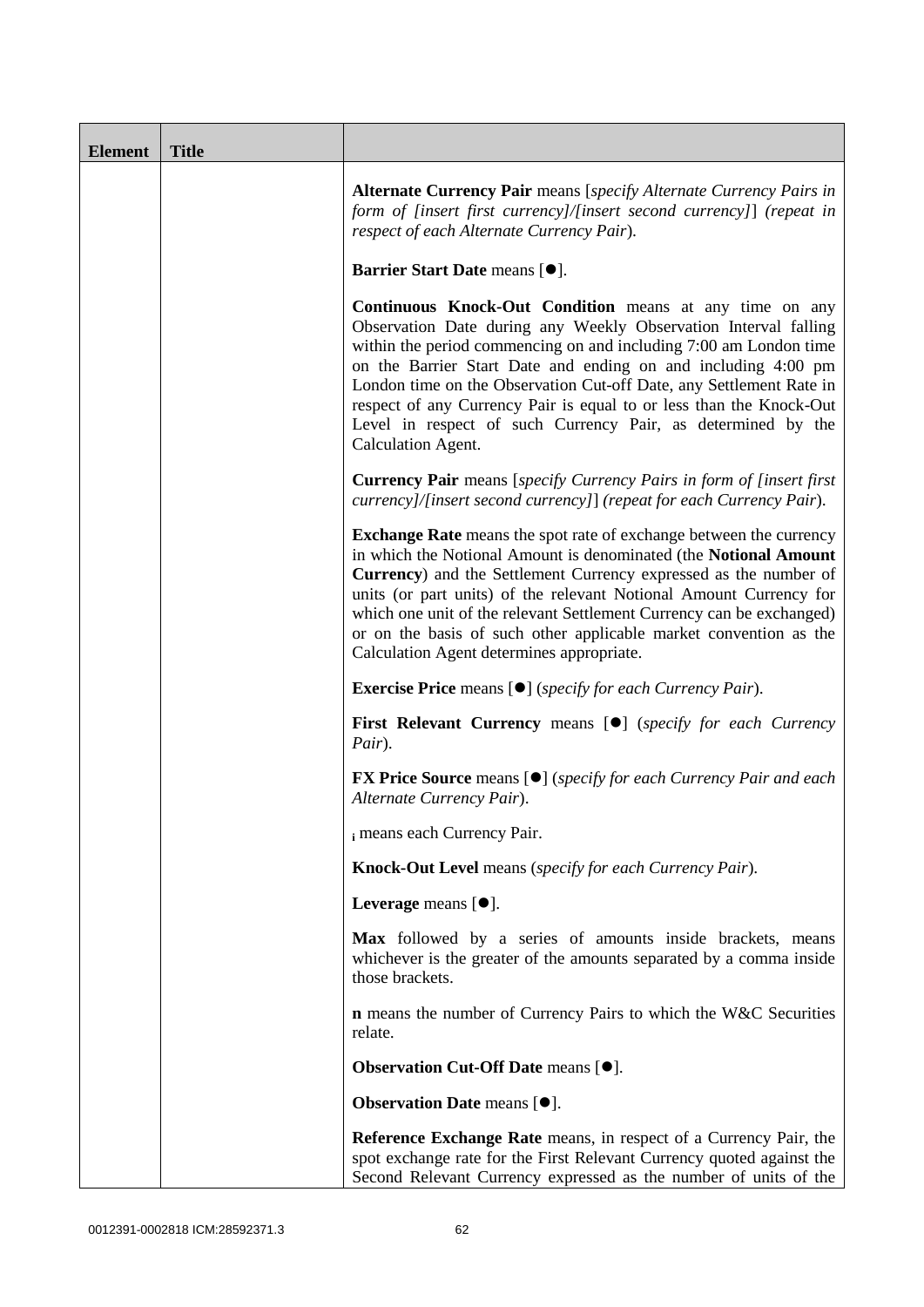| <b>Element</b> | <b>Title</b> |                                                                                                                                                                                                                                                                                                                                                                                                                                                                                                                                                                                                                                                                                                                                                                                                                                                          |
|----------------|--------------|----------------------------------------------------------------------------------------------------------------------------------------------------------------------------------------------------------------------------------------------------------------------------------------------------------------------------------------------------------------------------------------------------------------------------------------------------------------------------------------------------------------------------------------------------------------------------------------------------------------------------------------------------------------------------------------------------------------------------------------------------------------------------------------------------------------------------------------------------------|
|                |              | First Relevant Currency quoted per one unit of the Second Relevant<br>Currency.                                                                                                                                                                                                                                                                                                                                                                                                                                                                                                                                                                                                                                                                                                                                                                          |
|                |              | <b>Relevant Currency</b> means each currency comprising a Currency Pair<br>and any references to the conversion of one Relevant Currency to<br>another shall be construed as applying in relation to a Currency Pair.                                                                                                                                                                                                                                                                                                                                                                                                                                                                                                                                                                                                                                    |
|                |              | <b>Relevant Time</b> means the time at which the relevant Settlement Rate is<br>determined.                                                                                                                                                                                                                                                                                                                                                                                                                                                                                                                                                                                                                                                                                                                                                              |
|                |              | Second Relevant Currency means [ <sup>•</sup> ] (specify for each Currency<br>Pair).                                                                                                                                                                                                                                                                                                                                                                                                                                                                                                                                                                                                                                                                                                                                                                     |
|                |              | <b>Settlement Rate</b> means, in respect of a Currency Pair and an<br>Observation Date or the Valuation Date, the Reference Exchange Rate<br>for that Currency Pair on such Observation Date or Valuation Date at<br>the Relevant Time or Valuation Time respectively as determined by<br>the Calculation Agent by reference to the Settlement Rate Option for<br>that Currency Pair (and such determination may be made, without<br>limitation, with such adjustments as are, at the discretion of the<br>Calculation Agent, necessary to the published quoting conventions<br>and/or implying the Reference Exchange Rate from more than one<br>Settlement Rate Option) unless any applicable disruption event exists<br>or occurs, in which case, the relevant Settlement Rate for that<br>Currency Pair will be determined by the Calculation Agent. |
|                |              | Settlement Rate Option means, in respect of a Currency Pair and an<br>Observation Date or the Valuation Date, the rate published for the<br>Currency Pair fixing rate on the FX Price Source for that Currency<br>Pair at or about (i) the Relevant Time on such Observation Date or,<br>(ii) the Valuation Time on the Valuation Date or, if Alternate<br>Currency Pairs are specified for the relevant Currency Pair, the<br>Reference Exchange Rate will be implied from more than one<br>Settlement Rate Option by determining the rate for each Alternate<br>Currency Pair for that Currency Pair, published for the Alternate<br>Currency Pair fixing rate on the FX Price Source for that Alternate<br>Currency Pair at or about (i) the Relevant Time on such Observation<br>Date or (ii) the Valuation Time on the Valuation Date.              |
|                |              | Trade Date means [ $\bullet$ ].                                                                                                                                                                                                                                                                                                                                                                                                                                                                                                                                                                                                                                                                                                                                                                                                                          |
|                |              | Valuation Date means $[\bullet]$ .                                                                                                                                                                                                                                                                                                                                                                                                                                                                                                                                                                                                                                                                                                                                                                                                                       |
|                |              | Valuation Time means $[\bullet].$                                                                                                                                                                                                                                                                                                                                                                                                                                                                                                                                                                                                                                                                                                                                                                                                                        |
|                |              | Weekly Observation Interval means the period between 5:00 am<br>Sydney time on each Monday and 5:00 pm New York City time on<br>the immediately succeeding Friday (inclusive).                                                                                                                                                                                                                                                                                                                                                                                                                                                                                                                                                                                                                                                                           |
|                |              | $w_i$ means [specify the weighting of each Currency Pair (being a<br>number less than or equal to $1$ ].                                                                                                                                                                                                                                                                                                                                                                                                                                                                                                                                                                                                                                                                                                                                                 |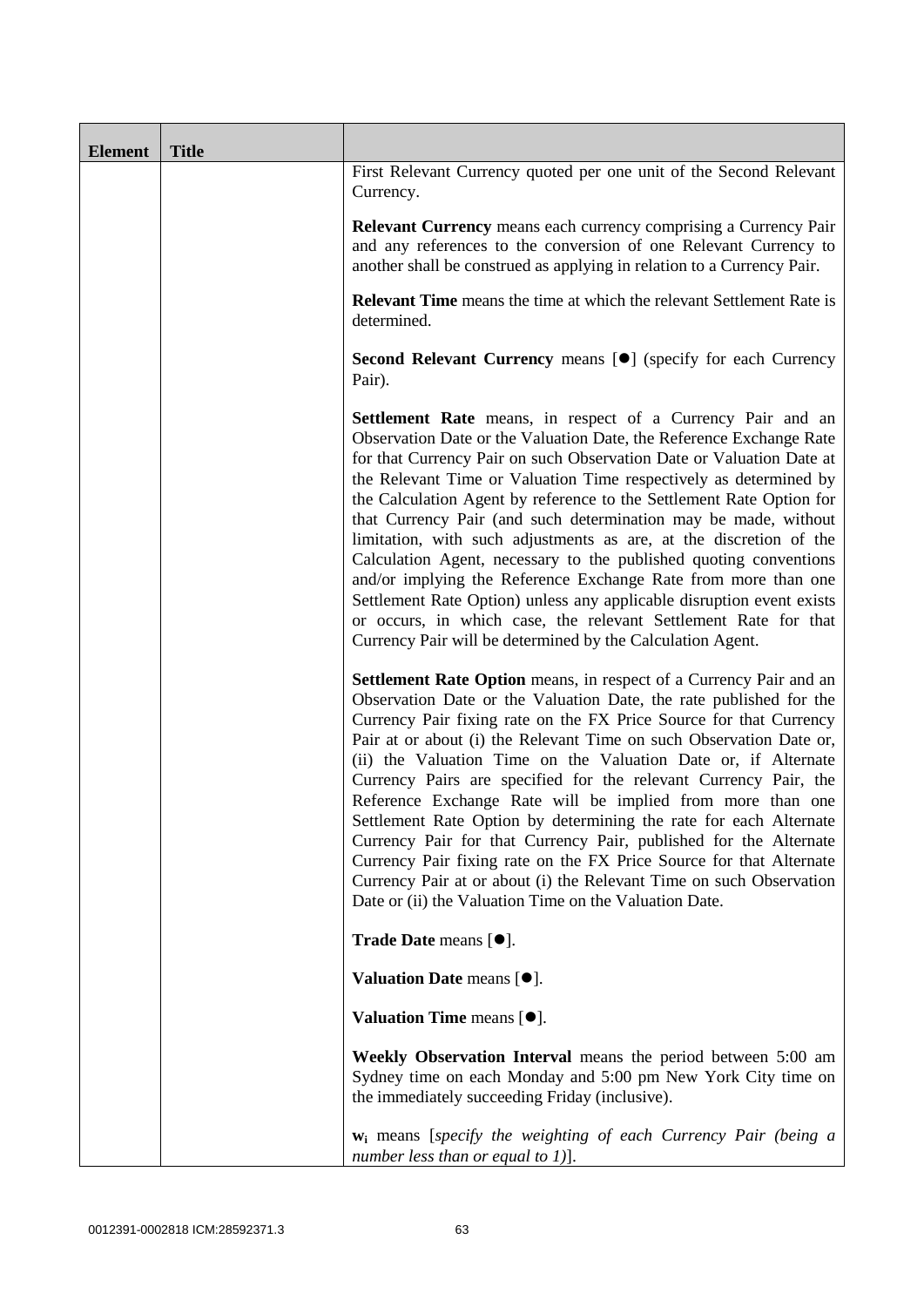| <b>Element</b> | <b>Title</b> |                                                                                                                                                                                                                                                                                                                                                                                                                                                                                                                                                                                                                                                       |
|----------------|--------------|-------------------------------------------------------------------------------------------------------------------------------------------------------------------------------------------------------------------------------------------------------------------------------------------------------------------------------------------------------------------------------------------------------------------------------------------------------------------------------------------------------------------------------------------------------------------------------------------------------------------------------------------------------|
|                |              | $X_i$ means, in respect of a Currency Pair, the [Exercise Price in respect<br>of such Currency Pair]/[Settlement Rate in respect of such Currency<br>Pair and the Valuation Date].                                                                                                                                                                                                                                                                                                                                                                                                                                                                    |
|                |              | $Y_i$ means, in respect of a Currency Pair, the [Exercise Price in respect<br>of such Currency Pair]/[Settlement Rate in respect of such Currency<br>Pair and the Valuation Date].                                                                                                                                                                                                                                                                                                                                                                                                                                                                    |
|                |              | $Z_i$ means, in respect of a Currency Pair, the [Exercise Price in respect<br>of such Currency Pair]/[Settlement Rate in respect of such Currency<br>Pair and the Valuation Date]/[1].]                                                                                                                                                                                                                                                                                                                                                                                                                                                               |
|                |              | [In the case of FX Basket Knock-In W&C Securities:                                                                                                                                                                                                                                                                                                                                                                                                                                                                                                                                                                                                    |
|                |              | Each Security entitles its holder in respect of an actual exercise date,<br>upon due exercise, to receive from the Issuer on the Settlement Date a<br>Cash Settlement Amount calculated by the Calculation Agent (which<br>shall not be less than zero) equal to:                                                                                                                                                                                                                                                                                                                                                                                     |
|                |              | if the Continuous Knock-In Condition has been met, zero; or<br>(a)                                                                                                                                                                                                                                                                                                                                                                                                                                                                                                                                                                                    |
|                |              | if the Continuous Knock-In Condition has not been met, the<br>(b)<br>Notional Amount per Security multiplied by an amount<br>calculated by the Calculation Agent in accordance with the<br>following formula:                                                                                                                                                                                                                                                                                                                                                                                                                                         |
|                |              | Leverage $\times$ Max $\left[0, \sum_{i=1}^{n} w_i \times \frac{X_i - Y_i}{Z_i}\right]$                                                                                                                                                                                                                                                                                                                                                                                                                                                                                                                                                               |
|                |              | Any amount determined pursuant to the above, if not an amount in the<br>Specified Currency, will be converted into the Specified Currency at<br>the Exchange Rate. The Cash Settlement Amount will be rounded to<br>the nearest two decimal places (or, in the case of Japanese Yen, the<br>nearest whole unit) in the relevant Specified Currency, 0.005 (or, in<br>the case of Japanese Yen, half a unit) being rounded upwards, with<br>W&C Securities exercised at the same time by the same<br>Securityholder being aggregated for the purpose of determining the<br>aggregate Cash Settlement Amounts payable in respect of such<br>Securities. |
|                |              | Where:                                                                                                                                                                                                                                                                                                                                                                                                                                                                                                                                                                                                                                                |
|                |              | <b>Alternate Currency Pair</b> means [specify Alternate Currency Pairs in<br>form of [specify first currency]/[specify second currency]] (repeat in<br>respect of each Alternate Currency Pair).                                                                                                                                                                                                                                                                                                                                                                                                                                                      |
|                |              | Continuous Knock-In Condition means at any time on any<br>Observation Date during any Weekly Observation Interval falling<br>within the period commencing on and including 7:00 am London time<br>on the Trade Date and ending on and including 4:00 pm London time                                                                                                                                                                                                                                                                                                                                                                                   |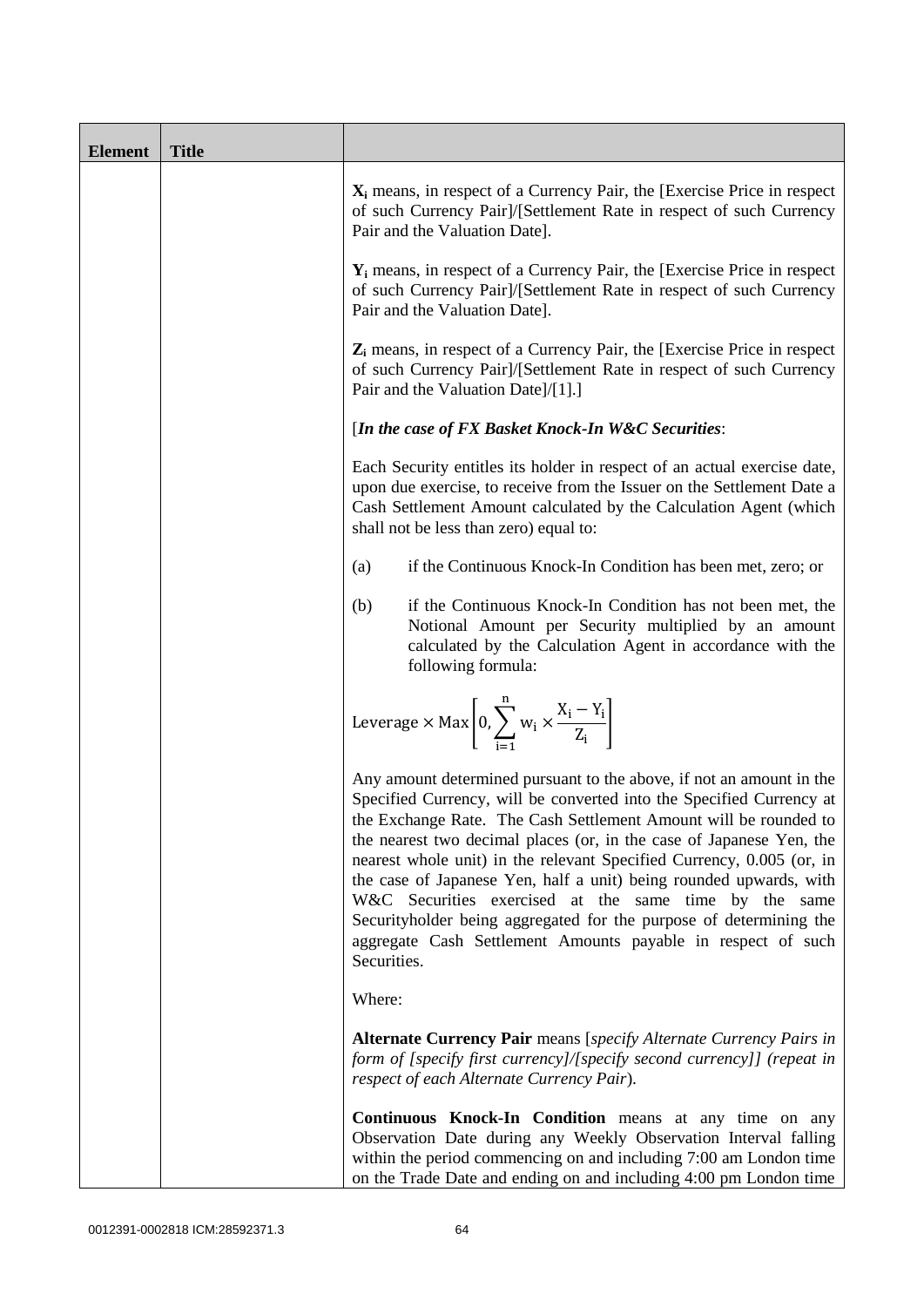| <b>Element</b> | <b>Title</b> |                                                                                                                                                                                                                                                                                                                                                                                                                                                                            |
|----------------|--------------|----------------------------------------------------------------------------------------------------------------------------------------------------------------------------------------------------------------------------------------------------------------------------------------------------------------------------------------------------------------------------------------------------------------------------------------------------------------------------|
|                |              | on the Observation Cut-Off Date, the Settlement Rate in respect of<br>any Currency Pair is equal to or greater than the Knock-In Level in<br>respect of such Currency Pair, as determined by the Calculation<br>Agent.                                                                                                                                                                                                                                                     |
|                |              | <b>Currency Pair</b> means [specify Currency Pairs in form of [insert first]<br>currency]/[insert second currency]] (repeat for each Currency Pair).                                                                                                                                                                                                                                                                                                                       |
|                |              | Exchange Rate means the spot rate of exchange between the currency<br>in which the Notional Amount is denominated (the Notional Amount<br>Currency) and the Settlement Currency expressed as the number of<br>units (or part units) of the relevant Notional Amount Currency for<br>which one unit of the relevant Settlement Currency can be exchanged)<br>or on the basis of such other applicable market convention as the<br>Calculation Agent determines appropriate. |
|                |              | <b>Exercise Price</b> means: $[\bullet]$ ( <i>specify for each Currency Pair</i> ).                                                                                                                                                                                                                                                                                                                                                                                        |
|                |              | <b>First Relevant Currency</b> means [ $\bullet$ ] ( <i>specify for each Currency Pair</i> ).                                                                                                                                                                                                                                                                                                                                                                              |
|                |              | <b>FX Price Source</b> means [ $\bullet$ ] ( <i>specify for each Currency Pair and each</i><br>Alternate Currency Pair).                                                                                                                                                                                                                                                                                                                                                   |
|                |              | i means each Currency Pair.                                                                                                                                                                                                                                                                                                                                                                                                                                                |
|                |              | <b>Knock-In Level</b> means $[①]$ ( <i>specify for each Currency Pair</i> ).                                                                                                                                                                                                                                                                                                                                                                                               |
|                |              | Leverage means $[\bullet].$                                                                                                                                                                                                                                                                                                                                                                                                                                                |
|                |              | Max followed by a series of amounts inside brackets, means<br>whichever is the greater of the amounts separated by a comma inside<br>those brackets.                                                                                                                                                                                                                                                                                                                       |
|                |              | <b>n</b> means the number of Currency Pairs to which the W&C Securities<br>relate.                                                                                                                                                                                                                                                                                                                                                                                         |
|                |              | <b>Observation Cut-Off Date means [<math>\bullet</math>].</b>                                                                                                                                                                                                                                                                                                                                                                                                              |
|                |              | <b>Observation Date means <math>[•]</math>.</b>                                                                                                                                                                                                                                                                                                                                                                                                                            |
|                |              | Reference Exchange Rate means, in respect of a Currency Pair, the<br>spot exchange rate for the First Relevant Currency quoted against the<br>Second Relevant Currency expressed as the number of units of the<br>First Relevant Currency quoted per one unit of the Second Relevant<br>Currency.                                                                                                                                                                          |
|                |              | <b>Relevant Currency</b> means each currency comprising a Currency Pair<br>and any references to the conversion of one Relevant Currency to<br>another shall be construed as applying in relation to a Currency Pair.                                                                                                                                                                                                                                                      |
|                |              | <b>Relevant Time</b> means the time at which the relevant Settlement Rate<br>is determined.                                                                                                                                                                                                                                                                                                                                                                                |
|                |              | Second Relevant Currency means [ $\bullet$ ] (specify for each Currency                                                                                                                                                                                                                                                                                                                                                                                                    |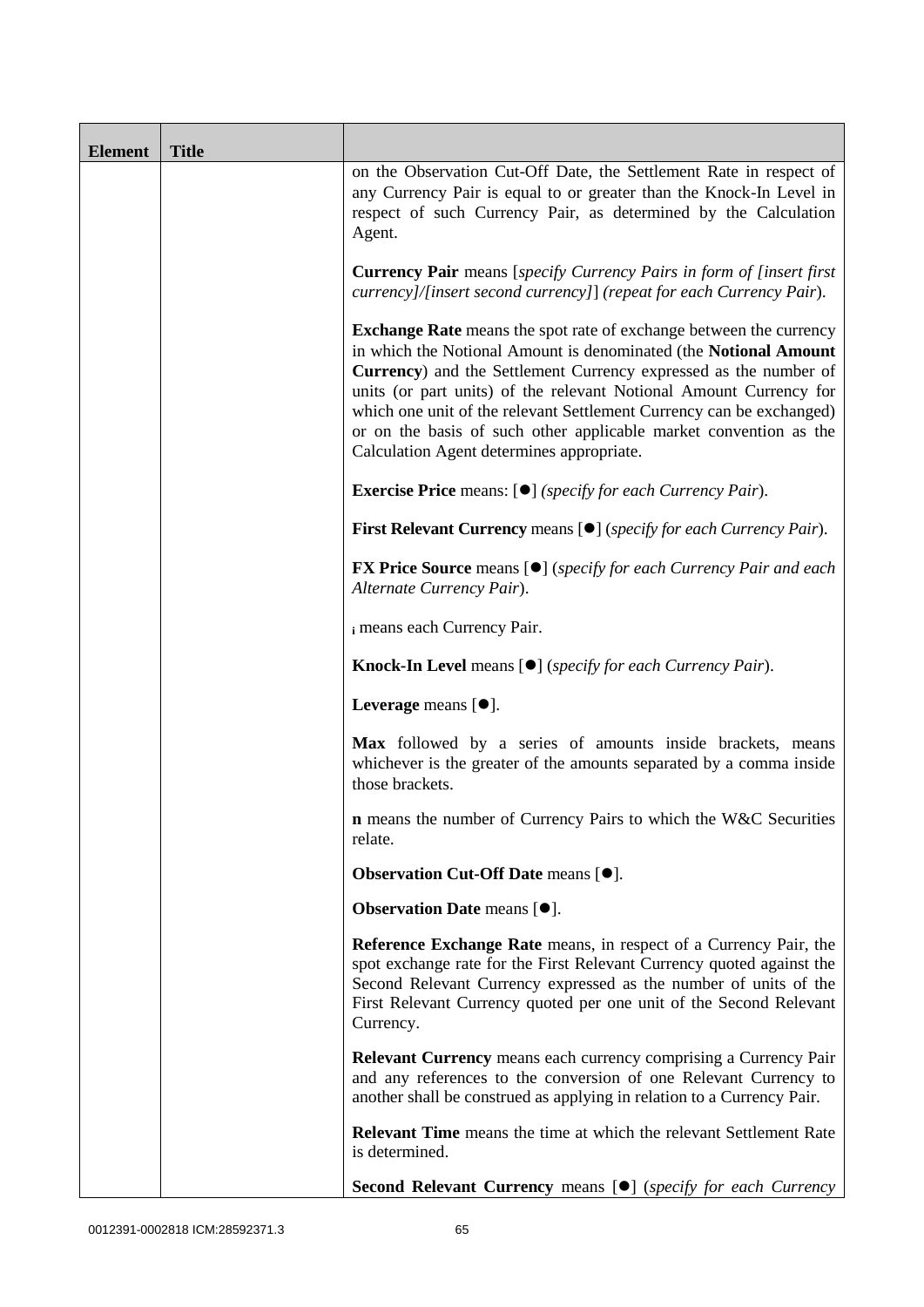| <b>Element</b> | <b>Title</b> |                                                                                                                                                                                                                                                                                                                                                                                                                                                                                                                                                                                                                                                                                                                                                                                                                                                          |
|----------------|--------------|----------------------------------------------------------------------------------------------------------------------------------------------------------------------------------------------------------------------------------------------------------------------------------------------------------------------------------------------------------------------------------------------------------------------------------------------------------------------------------------------------------------------------------------------------------------------------------------------------------------------------------------------------------------------------------------------------------------------------------------------------------------------------------------------------------------------------------------------------------|
|                |              | Pair).                                                                                                                                                                                                                                                                                                                                                                                                                                                                                                                                                                                                                                                                                                                                                                                                                                                   |
|                |              | <b>Settlement Rate</b> means, in respect of a Currency Pair and an<br>Observation Date or the Valuation Date, the Reference Exchange Rate<br>for that Currency Pair on such Observation Date or Valuation Date at<br>the Relevant Time or Valuation Time respectively as determined by<br>the Calculation Agent by reference to the Settlement Rate Option for<br>that Currency Pair (and such determination may be made, without<br>limitation, with such adjustments as are, at the discretion of the<br>Calculation Agent, necessary to the published quoting conventions<br>and/or implying the Reference Exchange Rate from more than one<br>Settlement Rate Option) unless any applicable disruption event exists<br>or occurs, in which case, the relevant Settlement Rate for that<br>Currency Pair will be determined by the Calculation Agent. |
|                |              | <b>Settlement Rate Option</b> means, in respect of a Currency Pair and an<br>Observation Date or the Valuation Date, the rate published for the<br>Currency Pair fixing rate on the FX Price Source for that Currency Pair<br>at or about (i) the Relevant Time on such Observation Date or, (ii) the<br>Valuation Time on the Valuation Date or, if Alternate Currency Pairs are<br>specified for the relevant Currency Pair, the Reference Exchange Rate<br>will be implied from more than one Settlement Rate Option by<br>determining the rate for each Alternate Currency Pair for that Currency<br>Pair, published for the Alternate Currency Pair fixing rate on the FX<br>Price Source for that Alternate Currency Pair at or about (i) the<br>Relevant Time on such Observation Date or (ii) the Valuation Time on<br>the Valuation Date.       |
|                |              | Trade Date means [ $\bullet$ ].                                                                                                                                                                                                                                                                                                                                                                                                                                                                                                                                                                                                                                                                                                                                                                                                                          |
|                |              | Valuation Date means $[\bullet]$ .                                                                                                                                                                                                                                                                                                                                                                                                                                                                                                                                                                                                                                                                                                                                                                                                                       |
|                |              | Valuation Time means $[\bullet].$                                                                                                                                                                                                                                                                                                                                                                                                                                                                                                                                                                                                                                                                                                                                                                                                                        |
|                |              | Weekly Observation Interval means the period between 5:00 am<br>Sydney time on each Monday and 5:00 pm New York City time on<br>the immediately succeeding Friday (inclusive).                                                                                                                                                                                                                                                                                                                                                                                                                                                                                                                                                                                                                                                                           |
|                |              | $w_i$ means [specify the weighting of each Currency Pair (being a<br>number less than or equal to $1$ )]                                                                                                                                                                                                                                                                                                                                                                                                                                                                                                                                                                                                                                                                                                                                                 |
|                |              | $X_i$ means, in respect of a Currency Pair, the [Exercise Price in respect<br>of such Currency Pair]/[Settlement Rate in respect of such Currency<br>Pair and the Valuation Date].                                                                                                                                                                                                                                                                                                                                                                                                                                                                                                                                                                                                                                                                       |
|                |              | $Y_i$ means, in respect of a Currency Pair, the [Exercise Price in respect]<br>of such Currency Pair]/[Settlement Rate in respect of such Currency<br>Pair and the Valuation Date].                                                                                                                                                                                                                                                                                                                                                                                                                                                                                                                                                                                                                                                                      |
|                |              | $Z_i$ means, in respect of a Currency Pair, the [Exercise Price in respect<br>of such Currency Pair]/[Settlement Rate in respect of such Currency<br>Pair and the Valuation Date]/[1].]                                                                                                                                                                                                                                                                                                                                                                                                                                                                                                                                                                                                                                                                  |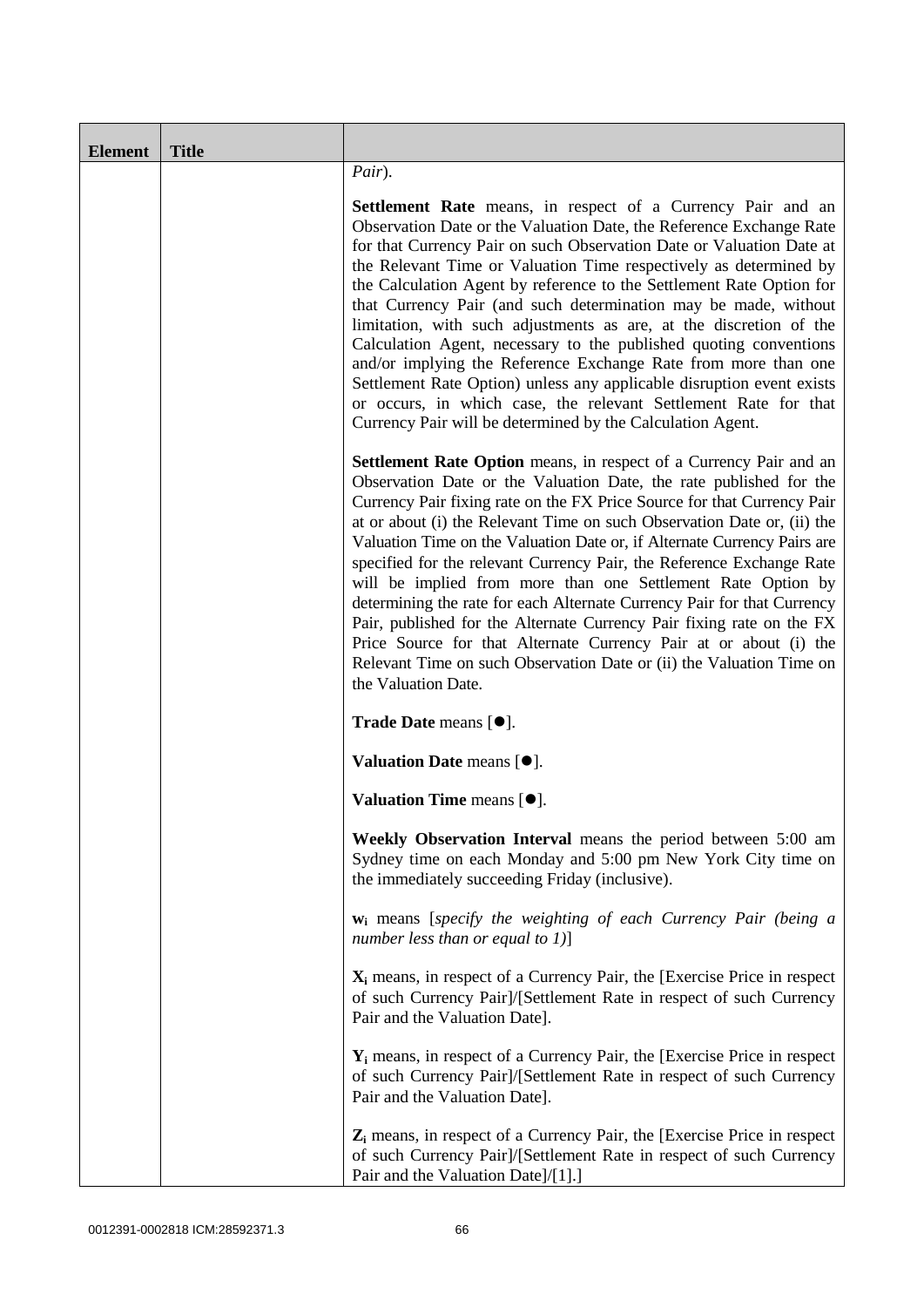| <b>Element</b> | <b>Title</b> |                                                                                                                                                                                                                                                                                                                                                                                                                                                                                                                                                                                                                                                                                                                                |
|----------------|--------------|--------------------------------------------------------------------------------------------------------------------------------------------------------------------------------------------------------------------------------------------------------------------------------------------------------------------------------------------------------------------------------------------------------------------------------------------------------------------------------------------------------------------------------------------------------------------------------------------------------------------------------------------------------------------------------------------------------------------------------|
|                |              | [In the case of Equity Delta One W&C Securities:                                                                                                                                                                                                                                                                                                                                                                                                                                                                                                                                                                                                                                                                               |
|                |              | Each Security entitles its holder in respect of an Actual Exercise Date,<br>upon due exercise, to receive from the Issuer on the Settlement Date a<br>Cash Settlement Amount calculated by the Calculation Agent (which<br>shall not be less than zero) equal to:                                                                                                                                                                                                                                                                                                                                                                                                                                                              |
|                |              | [ $V_F$ x Exchange Rate] – C                                                                                                                                                                                                                                                                                                                                                                                                                                                                                                                                                                                                                                                                                                   |
|                |              | The Cash Settlement Amount will be rounded to the nearest two<br>decimal places (or, in the case of Japanese Yen, the nearest whole<br>unit) in the relevant Specified Currency, 0.005 (or, in the case of<br>Japanese Yen, half a unit) being rounded upwards, with Securities<br>exercised at the same time by the same Securityholder being<br>aggregated for the purpose of determining the aggregate Cash<br>Settlement Amounts payable in respect of such Securities.                                                                                                                                                                                                                                                    |
|                |              | Where:                                                                                                                                                                                                                                                                                                                                                                                                                                                                                                                                                                                                                                                                                                                         |
|                |              | $V_F$ means the Final Price.                                                                                                                                                                                                                                                                                                                                                                                                                                                                                                                                                                                                                                                                                                   |
|                |              | C means the Specified Currency equivalent of the Costs as determined<br>by the Calculation Agent using such foreign exchange rate as the<br>Calculation Agent deems appropriate with respect to the relevant<br>$time(s)$ the Costs arise or may arise.                                                                                                                                                                                                                                                                                                                                                                                                                                                                        |
|                |              | Costs means, in respect of a Security, such Security's pro rata share<br>of the total amount of any commissions, costs, expenses, duties, taxes<br>(including but not limited to any capital gains tax or withholding tax),<br>levies, registration fees, custodial fees or other charges which may be<br>required to be made, paid, withheld or deducted by the Issuer and/or<br>any of its affiliates and/or any of their respective nominees as a result<br>of, or in connection with, the Issuer and/or any of its affiliates and/or<br>any of their respective nominees (a) being a direct holder of any<br>Hedging Shares and/or selling and/or realising any Hedging Shares<br>and/or (b) unwinding any Hedge Position. |
|                |              | Equity Currency means $[\bullet].$                                                                                                                                                                                                                                                                                                                                                                                                                                                                                                                                                                                                                                                                                             |
|                |              | <b>Exchange Rate</b> means (i) the rate of exchange between the Equity<br>Currency and the Specified Currency (expressed as a number of units<br>of the Specified Currency for which a unit of the Equity Currency can<br>be exchanged) determined at or around the Final Valuation Date<br>which the Calculation Agent determines appropriate in its sole<br>discretion, or (ii) where the Equity Currency is the same as the<br>Specified Currency, one.                                                                                                                                                                                                                                                                     |
|                |              | Final Valuation Date means [ $\bullet$ ].                                                                                                                                                                                                                                                                                                                                                                                                                                                                                                                                                                                                                                                                                      |
|                |              | <b>Hedge Position</b> means any Product that the Issuer and/or any of its<br>Affiliates and/or any of their respective nominees (a) enters into as a                                                                                                                                                                                                                                                                                                                                                                                                                                                                                                                                                                           |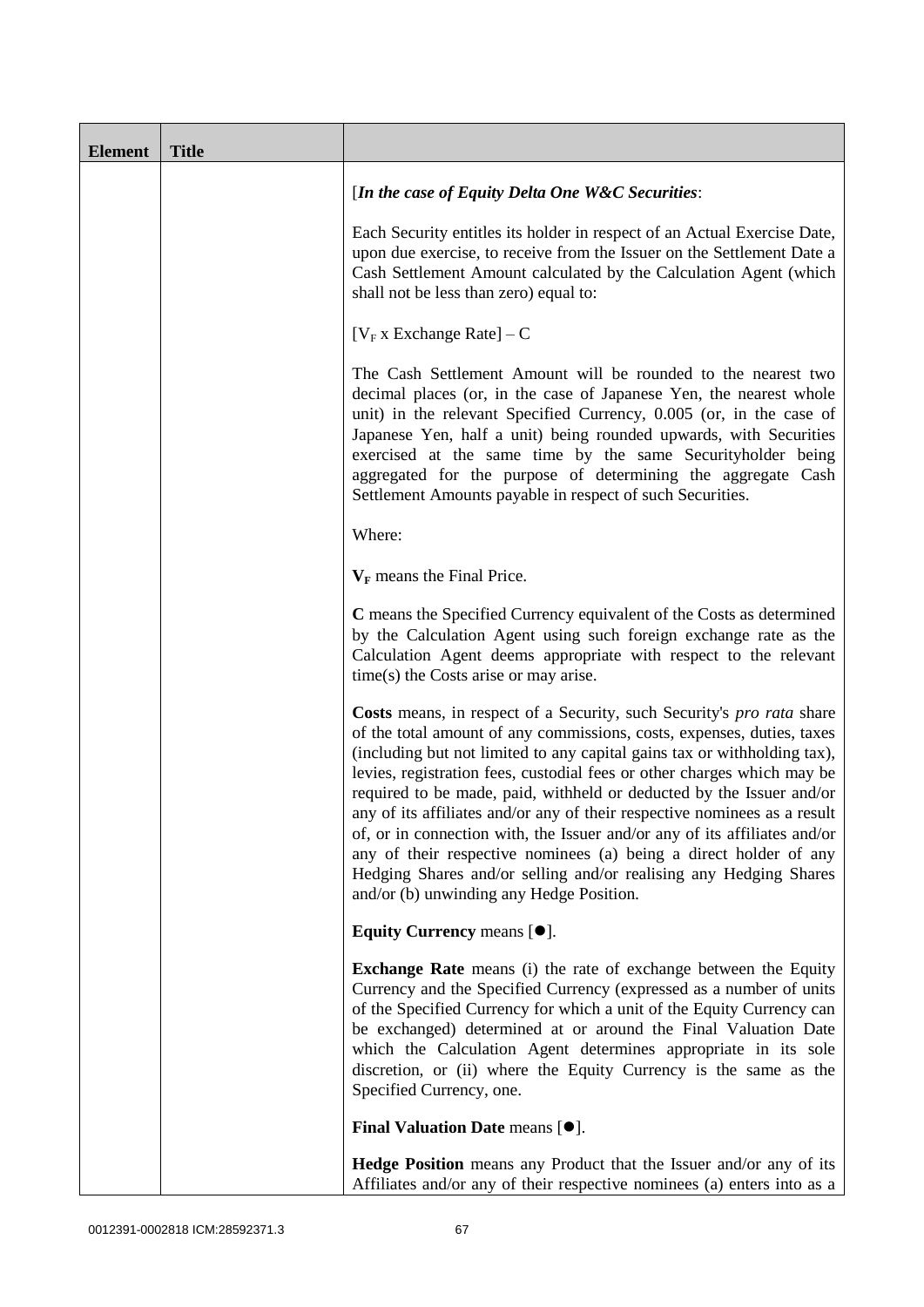| <b>Element</b> | <b>Title</b> |                                                                                                                                                                                                                                                                                                                                                                                                                                                                                                                                                                                                                                                                                                                                                                                                                                                                                                                                                                                                                                                                                                                                                                                                                                                                      |
|----------------|--------------|----------------------------------------------------------------------------------------------------------------------------------------------------------------------------------------------------------------------------------------------------------------------------------------------------------------------------------------------------------------------------------------------------------------------------------------------------------------------------------------------------------------------------------------------------------------------------------------------------------------------------------------------------------------------------------------------------------------------------------------------------------------------------------------------------------------------------------------------------------------------------------------------------------------------------------------------------------------------------------------------------------------------------------------------------------------------------------------------------------------------------------------------------------------------------------------------------------------------------------------------------------------------|
|                |              | result of being the direct holder of the Hedging Shares and/or selling<br>and/or realising the Hedging Shares, or (b) would have entered into if<br>they were to fully hedge the market, equity or other price risk of the<br>Issuer entering into and performing its obligations with respect to the<br>W&C Securities, using such Products as may be determined by the<br>Calculation Agent.                                                                                                                                                                                                                                                                                                                                                                                                                                                                                                                                                                                                                                                                                                                                                                                                                                                                       |
|                |              | <b>Hedging Shares</b> means the number of shares that the Calculation<br>Agent deems necessary to hedge the equity or other price risk of the<br>Issuer entering into and performing its obligations with respect to the<br>relevant Securities.                                                                                                                                                                                                                                                                                                                                                                                                                                                                                                                                                                                                                                                                                                                                                                                                                                                                                                                                                                                                                     |
|                |              | <b>Product</b> means an exchange traded fund, share, an instrument<br>representing such exchange traded fund or share (including, without<br>limitation, participation notes), futures contracts or exchange-traded<br>options commonly used to hedge the issuance or sale of a security that<br>is linked to the Hedging Shares.                                                                                                                                                                                                                                                                                                                                                                                                                                                                                                                                                                                                                                                                                                                                                                                                                                                                                                                                    |
|                |              | Valuation Date means the Final Valuation Date.                                                                                                                                                                                                                                                                                                                                                                                                                                                                                                                                                                                                                                                                                                                                                                                                                                                                                                                                                                                                                                                                                                                                                                                                                       |
|                |              | <b>Cash Dividends</b>                                                                                                                                                                                                                                                                                                                                                                                                                                                                                                                                                                                                                                                                                                                                                                                                                                                                                                                                                                                                                                                                                                                                                                                                                                                |
|                |              | (i)<br>Following the declaration by a share issuer of a cash dividend<br>(other than any dividend or portion thereof that the Calculation<br>Agent determines to be an extraordinary dividend) (each a<br>Cash Dividend) in respect of which the In-dividend Date (as<br>defined below) falls in the period from and including the Trade<br>Date to but excluding the originally scheduled Final Valuation<br>Date without regard to any scheduled trading day or disrupted<br>day adjustment (the <b>Dividend Period</b> ), the Issuer will pay a<br>Coupon Amount in respect of each Security on the related Coupon<br>Payment Date (as defined below). Each such Coupon Amount<br>will equal the amount of such Cash Dividend declared in<br>relation to one share (less (a) all withholding taxes, if any,<br>including, but without limitation, those that would have been<br>withheld in relation to the payment of such cash dividend to a<br>foreign investor and (b) any other expenses or deductions<br>which would apply to or be made in relation to the payment of<br>such cash dividend to a foreign investor all determined in the<br>Equity Currency and on a per share basis, <i>multiplied by</i> the<br>Dividend Exchange Rate as defined below). |
|                |              | Dividend Exchange Rate means, in relation to a Cash<br>Dividend, (i) the rate of exchange between the Equity<br>Currency and the Specified Currency (expressed as a number<br>of units of the Specified Currency for which a unit of the<br>Equity Currency can be exchanged) at or around the Dividend<br>Receipt Date, as determined by the Calculation Agent or, (ii)<br>where the Equity Currency is the same as the Specified<br>Currency, one.                                                                                                                                                                                                                                                                                                                                                                                                                                                                                                                                                                                                                                                                                                                                                                                                                 |
|                |              | <b>Dividend Receipt Date</b> means the date upon which a holder<br>of shares entitled to the relevant Cash Dividend would have                                                                                                                                                                                                                                                                                                                                                                                                                                                                                                                                                                                                                                                                                                                                                                                                                                                                                                                                                                                                                                                                                                                                       |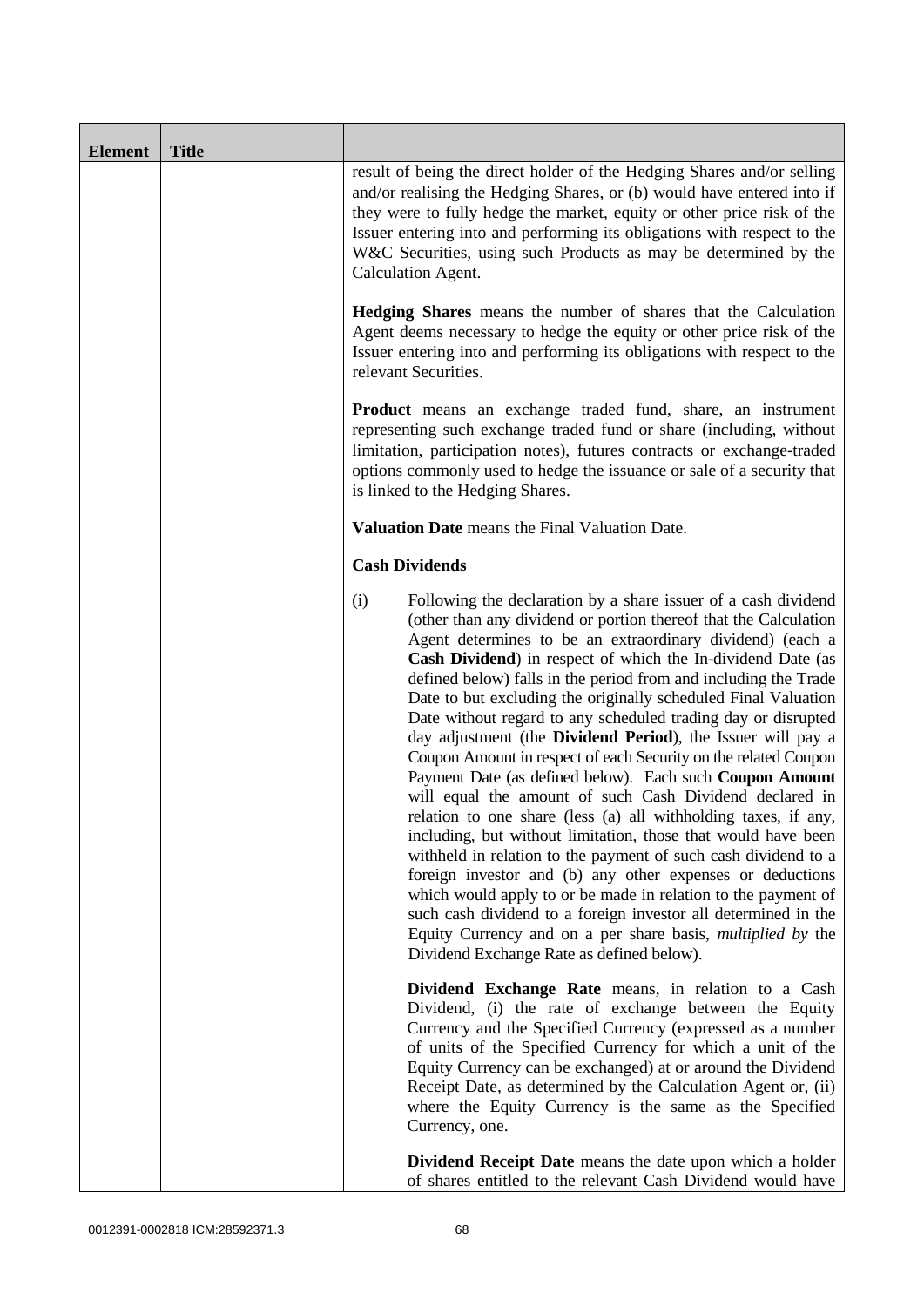| <b>Element</b> | <b>Title</b> |       |                                                                                                                                                                                                                                                                                                                                                                                                                                                                                                                                                                                                                                                              |
|----------------|--------------|-------|--------------------------------------------------------------------------------------------------------------------------------------------------------------------------------------------------------------------------------------------------------------------------------------------------------------------------------------------------------------------------------------------------------------------------------------------------------------------------------------------------------------------------------------------------------------------------------------------------------------------------------------------------------------|
|                |              |       | received such Cash Dividend according to prevailing market<br>practice, as determined by the Calculation Agent.                                                                                                                                                                                                                                                                                                                                                                                                                                                                                                                                              |
|                |              |       | In-dividend Date means, in relation to a Cash Dividend, the<br>final date upon which a purchaser of shares on the exchange<br>would, according to prevailing market practice, be entitled to<br>receive the Cash Dividend.                                                                                                                                                                                                                                                                                                                                                                                                                                   |
|                |              | (ii)  | Coupon Amounts (if any) will only be payable on the<br>Securities in the circumstances set out in paragraph (i) above<br>and subject to the provisions of paragraphs (iii) and (iv) below<br>and will be deemed only to have accrued on the Securities as<br>of the relevant Coupon Payment Date. No interest will accrue<br>or be payable in any other circumstance.                                                                                                                                                                                                                                                                                        |
|                |              | (iii) | In the event any Coupon Payment Date would fall after the<br>Maturity Date the Issuer will give notice to the<br>Securityholders of procedures for payment of such Coupon<br>Amount(s) which may be made outside of DTC or Euroclear<br>Clearstream,<br>Luxembourg<br>and<br>and<br>may<br>require<br>Securityholders as of a record date selected by the Issuer in its<br>sole discretion to provide a notice to the Issuer giving all<br>necessary details required by the Issuer in its sole discretion to<br>make such payments.                                                                                                                         |
|                |              | (iv)  | Following any Cash Dividend declaration, the Calculation<br>Agent shall as soon as is reasonably practicable under the<br>circumstances procure that the Issuer will give notice to the<br>Securityholders stating the occurrence of the Cash Dividend,<br>giving details thereof and setting out the method and<br>anticipated date of the related Coupon Payment Date provided<br>that any failure to give, or non-receipt of, such notice will not<br>affect the validity of any such Coupon Amount payment and<br>the Calculation Agent will determine the basis on which the<br>Coupon Amount will be paid.                                             |
|                |              | (v)   | <b>Coupon Payment Date</b> means the date that is three (3)<br>Business Days following the relevant Dividend Receipt Date.]                                                                                                                                                                                                                                                                                                                                                                                                                                                                                                                                  |
|                |              |       | [In the case of Equity Linked Securities, insert:                                                                                                                                                                                                                                                                                                                                                                                                                                                                                                                                                                                                            |
|                |              |       | <b>Adjustment and Disruption Events</b>                                                                                                                                                                                                                                                                                                                                                                                                                                                                                                                                                                                                                      |
|                |              |       | The Securities may be subject to cancellation or early redemption or<br>adjustment (including as to valuation and in certain circumstances<br>share substitutions) if certain corporate events (such as events<br>affecting the value of a Share (including Share divisions or<br>consolidations, extraordinary dividends and capital calls); de-listing of<br>a Share; insolvency, merger or nationalisation of a Share issuer; a<br>tender offer or redenomination of a Share) occur, if certain events<br>(such as illegality, disruptions or cost increases) occur with respect to<br>the Issuer's or any of its affiliates' hedging arrangements, or if |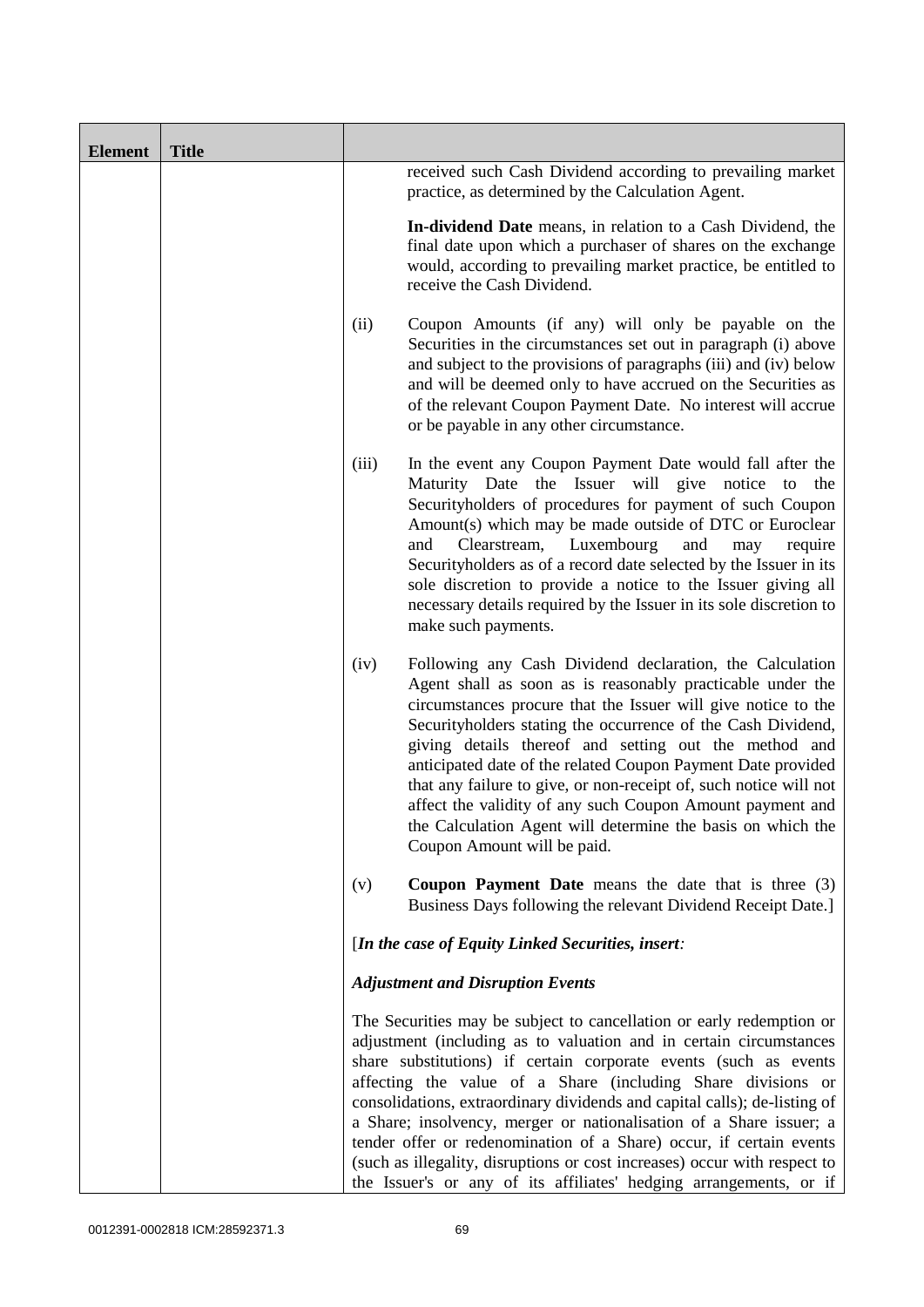| <b>Element</b> | <b>Title</b> |                                                                                                                                                                                                                                                                                                                                                                                                                                                               |
|----------------|--------------|---------------------------------------------------------------------------------------------------------------------------------------------------------------------------------------------------------------------------------------------------------------------------------------------------------------------------------------------------------------------------------------------------------------------------------------------------------------|
|                |              | insolvency filings are made with respect to the issuer of a share [Insert]<br>if the relevant Securities are Equity Delta One Redemption N&C<br>Securities or Equity Delta One W&C Securities: or, where the relevant<br>event is a potential adjustment event which has a dilutive effect on the<br>theoretical value of the relevant shares and the Calculation Agent<br>considers it appropriate, the distribution of further Securities].                 |
|                |              | If certain disruption events occur with respect to valuation of a Share<br>such valuation will be postponed and may be made by the Calculation<br>Agent. Payments may also be postponed.]                                                                                                                                                                                                                                                                     |
|                |              | [In the case of Index Linked Securities, insert:                                                                                                                                                                                                                                                                                                                                                                                                              |
|                |              | <b>Adjustment and Disruption Events</b>                                                                                                                                                                                                                                                                                                                                                                                                                       |
|                |              | The Securities may be subject to cancellation or early redemption or<br>adjustment if an Index is modified or cancelled and there is no<br>successor Index acceptable to the Calculation Agent, if an Index's<br>sponsor fails to calculate and announce such Index, or certain events<br>(such as illegality, disruptions or cost increases) occur with respect to<br>the Issuer's or any of its affiliates' hedging arrangements.                           |
|                |              | If certain disruption events occur with respect to valuation of an Index<br>such valuation will be postponed and may be made by the Calculation<br>Agent. Payments may also be postponed.]                                                                                                                                                                                                                                                                    |
|                |              | [In the case of Inflation Linked Securities, insert:                                                                                                                                                                                                                                                                                                                                                                                                          |
|                |              | <b>Adjustment Events</b>                                                                                                                                                                                                                                                                                                                                                                                                                                      |
|                |              | The Securities may be subject to adjustment if the Index is not<br>published or announced, there is a successor Index, an Index level is<br>corrected or the Index is rebased and may be subject to early<br>redemption or cancellation if the Index ceases to be published and<br>there is no appropriate alternative index acceptable to the Calculation<br>Agent. In certain circumstances the Calculation Agent may calculate<br>the Index level itself.] |
|                |              | [In the case of FX Linked Securities, insert:                                                                                                                                                                                                                                                                                                                                                                                                                 |
|                |              | <b>Disruption Events</b>                                                                                                                                                                                                                                                                                                                                                                                                                                      |
|                |              | If certain disruption events occur with respect to valuation of a Currency<br>Pair, [an alternative valuation method may be used, valuation may be<br>made by the Calculation Agent, valuation may be postponed or the<br>Securities may be subject to early redemption or cancellation].]                                                                                                                                                                    |
|                |              | [In the case of Zero Recovery Single Name Credit Linked N&C<br>Securities and Zero Recovery Basket Credit Linked N&C Securities,<br><i>insert:</i>                                                                                                                                                                                                                                                                                                            |
|                |              | <b>Merger</b> Event                                                                                                                                                                                                                                                                                                                                                                                                                                           |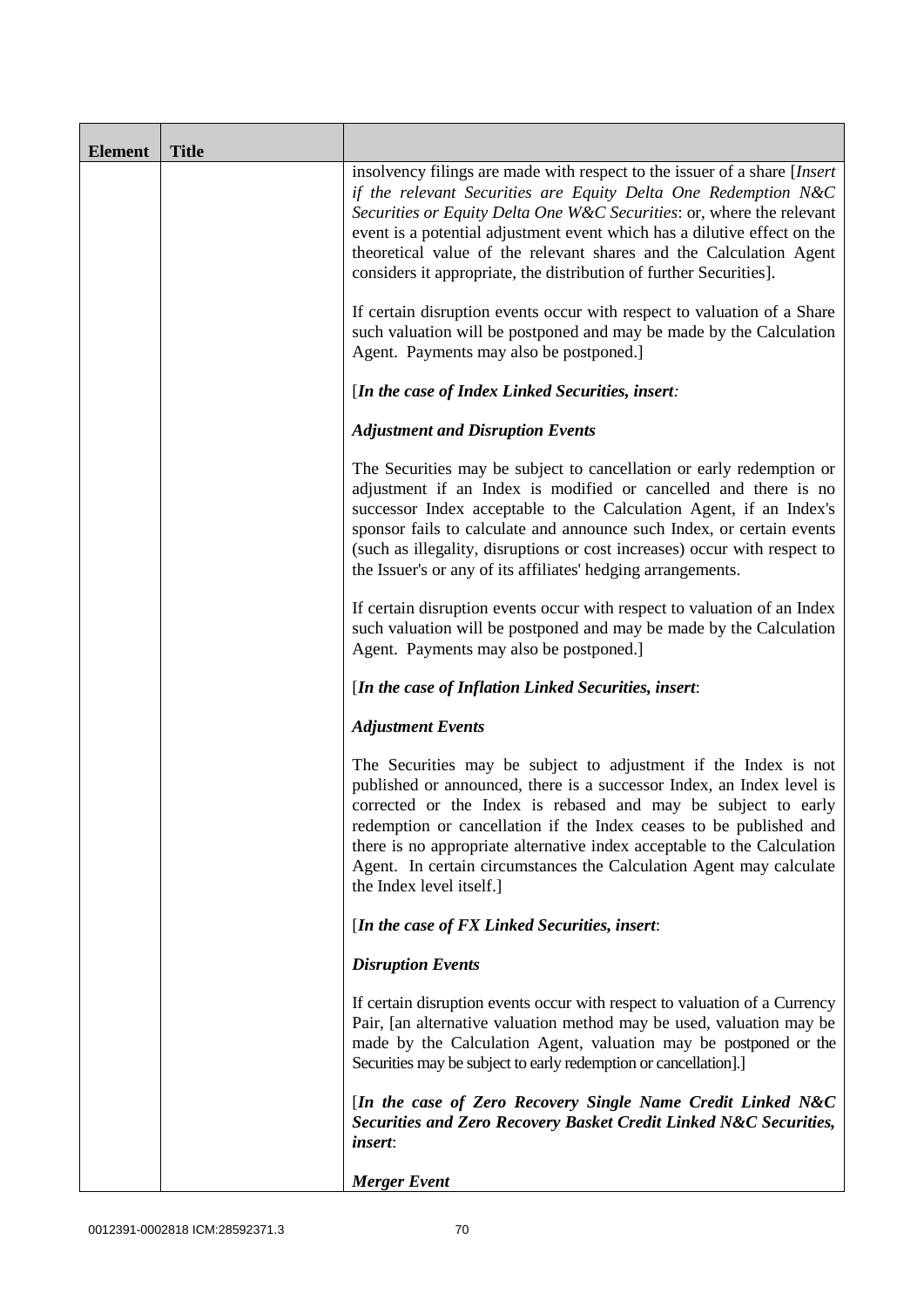| <b>Element</b>    | <b>Title</b>                                                                                                                                                                                                         |                                                                                                                                                                                                                                                                                                                                                                                                                                                                                                                                                                                                                                                                                                        |
|-------------------|----------------------------------------------------------------------------------------------------------------------------------------------------------------------------------------------------------------------|--------------------------------------------------------------------------------------------------------------------------------------------------------------------------------------------------------------------------------------------------------------------------------------------------------------------------------------------------------------------------------------------------------------------------------------------------------------------------------------------------------------------------------------------------------------------------------------------------------------------------------------------------------------------------------------------------------|
|                   |                                                                                                                                                                                                                      | A merger event may occur, <i>inter alia</i> , if the Issuer[, the Guarantor] or<br>the Reference Entity consolidates or amalgamates with, or merges<br>into, or transfers all or substantially all of its assets to, the Reference<br>Entity or the Issuer [or the Guarantor], as applicable, or the Issuer [or<br>the Guarantor] and the Reference Entity become affiliates.]]                                                                                                                                                                                                                                                                                                                        |
| $\mathbf{[C.19]}$ | Final reference price of<br>the Underlying<br>(Include this Element)                                                                                                                                                 | [Not applicable, there is no final reference price of the underlying.]<br>[The final reference price of the underlying will be determined in                                                                                                                                                                                                                                                                                                                                                                                                                                                                                                                                                           |
|                   | C.19<br>only<br>if<br>the<br>relevant Securities are<br>Derivative Securities as<br>defined in Element C.9<br><i>above</i> )                                                                                         | accordance with the valuation mechanics set out in item C.18 above]]                                                                                                                                                                                                                                                                                                                                                                                                                                                                                                                                                                                                                                   |
| C.20              | Underlying and where<br>the information on the<br>underlying can be<br>found<br>(Include this Element<br>C.20 only if the<br>relevant Securities are<br>Derivative Securities as<br>defined in Element C.9<br>above) | [Not applicable, there is no underlying] [The underlying [index/basket]<br>of indices/share[s]/reference entit[y][ies]/FX rate[s], interest rate[s]]<br>specified in item C.18 above] [insert details of relevant underlying(s)]<br>[If the Securities are Zero Recovery Single Name Credit Linked $N\&C$<br>Securities or Zero Recovery Basket Credit Linked N&C Securities,<br>insert: The "Credit Events" are [insert relevant Credit Events].]<br>[Insert details of where information on the underlying can be found.<br>Where relevant this may include references to the respective<br>Bloomberg and/or Reuters screen pages on which information<br>relating to each underlying can be found]] |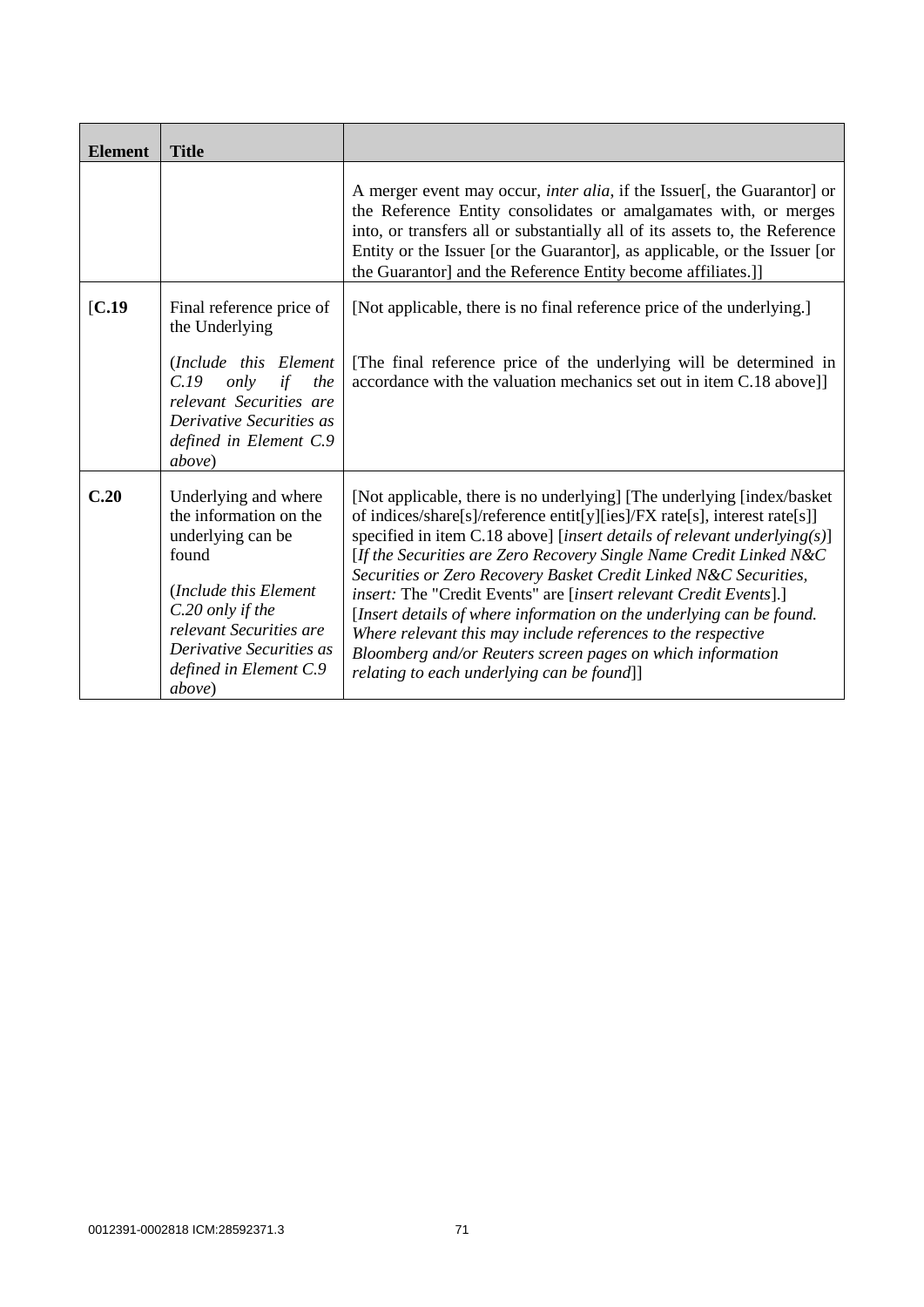## **Section D - Risks**

| <b>Element</b> | <b>Title</b>                                             |                                                                                                                                                                                                                                                                                                                                                                                                                                                                                                                                                                                                                                                                                                                                                                                                                                                                                                                                                                                                                                                                                                                                                                                                                                            |
|----------------|----------------------------------------------------------|--------------------------------------------------------------------------------------------------------------------------------------------------------------------------------------------------------------------------------------------------------------------------------------------------------------------------------------------------------------------------------------------------------------------------------------------------------------------------------------------------------------------------------------------------------------------------------------------------------------------------------------------------------------------------------------------------------------------------------------------------------------------------------------------------------------------------------------------------------------------------------------------------------------------------------------------------------------------------------------------------------------------------------------------------------------------------------------------------------------------------------------------------------------------------------------------------------------------------------------------|
| D.2            | Key risks regarding<br>the Issuer [and the<br>Guarantor] | In purchasing Securities, investors assume the risk that the Issuer [and<br>the Guarantor] may become insolvent or otherwise be unable to<br>perform [its/their] obligations (including, where relevant, payment<br>obligations) in respect of the Securities [or under the Guarantee<br>(respectively)]. There is a wide range of factors which individually or<br>together could result in the Issuer [and the Guarantor] becoming<br>unable to perform [its/their] obligations under the Securities [or<br>Guarantee (respectively)]. It is not possible to identify all such factors<br>or to determine which factors are most likely to occur, as the Issuer<br>[and the Guarantor] may not be aware of all relevant factors and<br>certain factors which [it/they] currently deem not to be material may<br>become material as a result of the occurrence of events outside the<br>Issuer's [and the Guarantor's] control. The Issuer [and the Guarantor]<br>[has/have] identified a number of factors which could materially<br>adversely affect [its/their] business[es] and ability to perform<br>obligations<br>under<br>the<br>[its/their]<br>Securities<br>$\lceil$ or<br>Guarantee<br>(respectively)]. These factors include: |
|                |                                                          | Issuer:<br>(i) the Issuer is an indirectly owned, wholly owned subsidiary of Nomura<br>Holdings, Inc. and there are substantial inter-relationships between the<br>Issuer and other Nomura Group companies. Accordingly, if the financial<br>condition of the Nomura Group were to deteriorate, the Issuer and its<br>investors may suffer direct and materially adverse consequences, (ii)<br>changes in market prices affecting asset values may adversely affect the<br>performance of assets in which the Issuer holds positions and therefore<br>would adversely affect the Issuer's financial situation and its profits (iii)<br>strategies for hedging against market risk may prove to be ineffective,<br>(iv) changes in interest rates, (v) foreign exchange risk, (vi) liquidity risk,<br>(vii) credit risk of third parties with whom the Issuer does business (viii)<br>increased regulation of the financial services industry, (ix) competition<br>risk, (x) reputational risk, and (xi) operational risk (including as a result<br>of the United Kingdom's potential exit from the European Union).                                                                                                                        |
|                |                                                          | <b>Guarantor:</b>                                                                                                                                                                                                                                                                                                                                                                                                                                                                                                                                                                                                                                                                                                                                                                                                                                                                                                                                                                                                                                                                                                                                                                                                                          |
|                |                                                          | If the financial condition of the Guarantor were to deteriorate, the<br>Issuer and investors in the Securities may suffer direct and materially<br>adverse consequences. The Guarantor is the holding company for the<br>Nomura Group and its ability to fulfil its obligations under the<br>Guarantee may therefore be affected by certain factors affecting the<br>Guarantor directly or other entities within the Nomura Group,<br>including: (i) a sustained market/economic or other downturn,<br>changes in financial or economic conditions and/or market volatility,<br>(ii) liquidity risk, (iii) unpredictable events causing large unexpected<br>market price movements ("event risk") (iv) credit risk of third parties<br>with whom the Guarantor does business, (v) competition risk, (vi)                                                                                                                                                                                                                                                                                                                                                                                                                                   |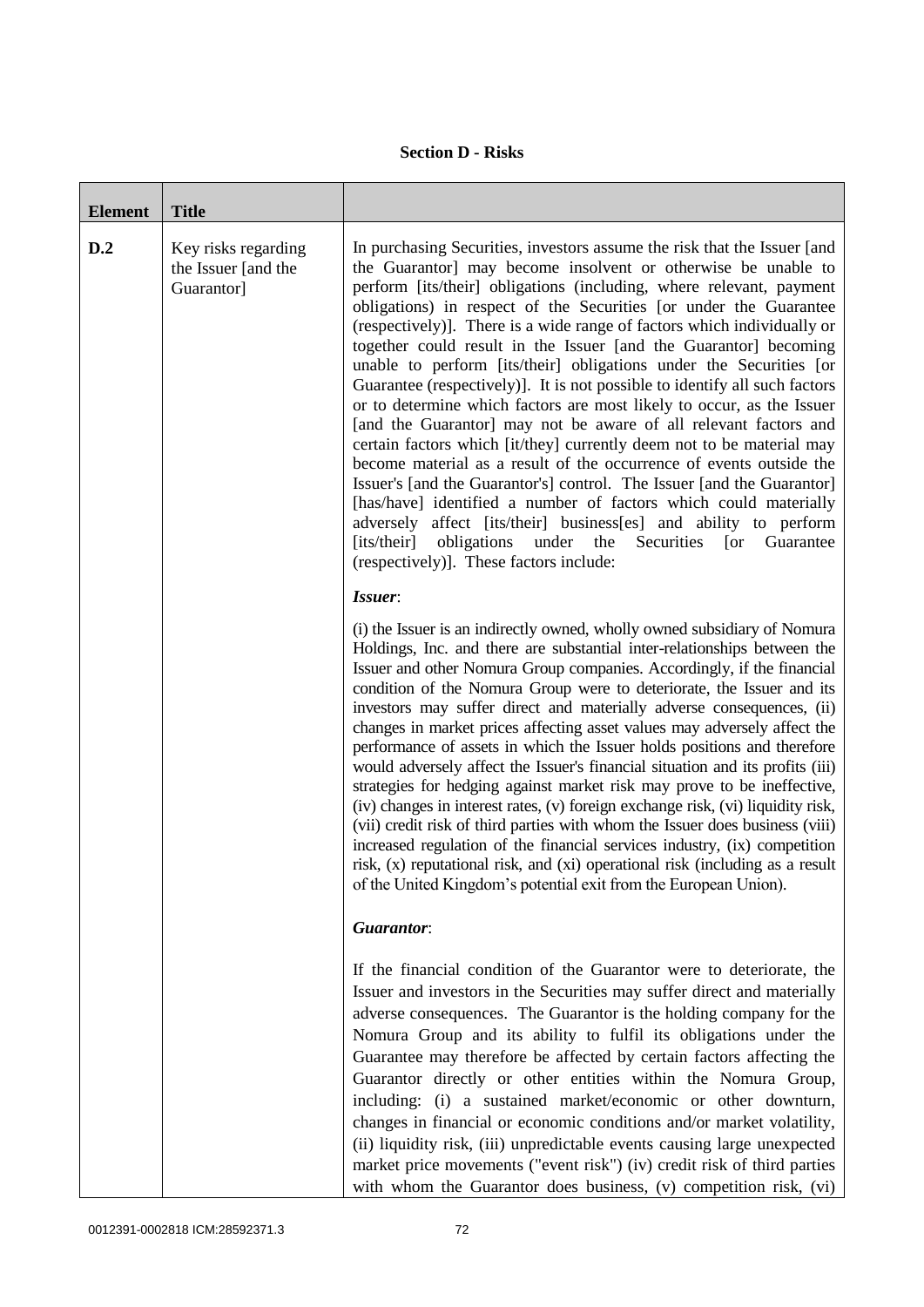| <b>Element</b> | <b>Title</b>                                                                                                                                                                                  |                                                                                                                                                                                                                                                                                                                                                                                                                                                                                                                                                                                                                                                                                                                                                                                                                                                                                                                                                                                                                                                                                                                                                                                                                                                                                                                                                                                                                                                                                                                                                                                                                                                                                                                                                                                                                                                                                                                                                                                                                                                                                                                                                                                                                                                                                                                                                                                                                                                                                                                                                                                                                                                                                                                                                                                                                                                                                                                                                                                                                                                                                                                                                                                                                                                                                                                                                                                                                                                                                                                                                                                                    |
|----------------|-----------------------------------------------------------------------------------------------------------------------------------------------------------------------------------------------|----------------------------------------------------------------------------------------------------------------------------------------------------------------------------------------------------------------------------------------------------------------------------------------------------------------------------------------------------------------------------------------------------------------------------------------------------------------------------------------------------------------------------------------------------------------------------------------------------------------------------------------------------------------------------------------------------------------------------------------------------------------------------------------------------------------------------------------------------------------------------------------------------------------------------------------------------------------------------------------------------------------------------------------------------------------------------------------------------------------------------------------------------------------------------------------------------------------------------------------------------------------------------------------------------------------------------------------------------------------------------------------------------------------------------------------------------------------------------------------------------------------------------------------------------------------------------------------------------------------------------------------------------------------------------------------------------------------------------------------------------------------------------------------------------------------------------------------------------------------------------------------------------------------------------------------------------------------------------------------------------------------------------------------------------------------------------------------------------------------------------------------------------------------------------------------------------------------------------------------------------------------------------------------------------------------------------------------------------------------------------------------------------------------------------------------------------------------------------------------------------------------------------------------------------------------------------------------------------------------------------------------------------------------------------------------------------------------------------------------------------------------------------------------------------------------------------------------------------------------------------------------------------------------------------------------------------------------------------------------------------------------------------------------------------------------------------------------------------------------------------------------------------------------------------------------------------------------------------------------------------------------------------------------------------------------------------------------------------------------------------------------------------------------------------------------------------------------------------------------------------------------------------------------------------------------------------------------------------|
|                |                                                                                                                                                                                               | substantial legal, regulatory, operational and reputational risks<br>(including regulatory and operational risk as a result of the United<br>Kingdom's potential exit from the European Union).                                                                                                                                                                                                                                                                                                                                                                                                                                                                                                                                                                                                                                                                                                                                                                                                                                                                                                                                                                                                                                                                                                                                                                                                                                                                                                                                                                                                                                                                                                                                                                                                                                                                                                                                                                                                                                                                                                                                                                                                                                                                                                                                                                                                                                                                                                                                                                                                                                                                                                                                                                                                                                                                                                                                                                                                                                                                                                                                                                                                                                                                                                                                                                                                                                                                                                                                                                                                    |
| [D.3]          | Key risks regarding the<br>Securities<br>(Include this Element<br>D.3 only if the relevant<br><b>Securities</b><br>are<br>not<br>Derivative Securities as<br>defined in Element C.9<br>above) | There are also certain factors which are material for the purpose of<br>assessing the risks associated with investing in any issue of Securities,<br>which include, without limitation, (i) risks relating to current market<br>conditions including sovereign debt concerns in certain countries in<br>Europe, (ii) Rule 144A Securities Transfer Restrictions, (iii) risks relating<br>to the fact that the Securities are unsecured obligations of the Issuer, (iv)<br>the possibility that holders may receive payments subject to withholding<br>or other deductions imposed on the Securities, (v) there may be no, or a<br>limited, secondary market for the Securities and this would adversely<br>affect the value at which an investor could sell his Securities, (vi) risks<br>relating to postponement of valuation dates, following the occurrence of a<br>disruption event which may adversely affect the value of the Securities,<br>(vii) adjustments to the terms and conditions of the Securities being made<br>by the Calculation Agent following the occurrence of certain events and<br>any early redemption or cancellation (as applicable) of the Securities by<br>the Issuer, (viii) modification of the terms and conditions of the Securities<br>and/or the Agency Agreement by the Issuer and the relevant Agent<br>without the consent of Securityholders, (ix) modification of the terms and<br>conditions of the Securities by majority votes binding all holders, (x) the<br>existence, where specified, of any right of the Issuer to redeem the<br>Securities at its option and the effect this may have on the market value of<br>the Securities, which will mean that an investor may not be able to<br>reinvest the redemption proceeds to achieve a similar effective return,<br>(xi) hedging activities and conflicts of interest of the Issuer, the Guarantor<br>(where applicable) and/or any of its/their affiliates and Securityholders,<br>(xii) where the Securities are linked to a Reference Item, risks relating to<br>the value and liquidity of such Reference Item and the markets in which<br>such Reference Item is traded, (xiii) movements in interest rates, which<br>may affect the value of Securities which bear interest at a fixed rate and<br>(where the Securities are not denominated in an investor's own currency)<br>exchange rates may affect the value of the Securities, (xiv) any credit<br>rating assigned to the Securities may not adequately reflect all risks<br>associated with an investment in the Securities, is not a recommendation<br>to buy, sell or hold securities and may be subject to suspension,<br>reduction or withdrawal at any time by the assigning rating agency,<br>(xv) Investors who purchase Securities in denominations that are not an<br>integral multiple of the specified denomination may be adversely affected<br>if definitive Securities are subsequently required to be issued, (xvi) fees<br>and commissions not being taken into account when determining<br>secondary market prices of Securities, (xvii) illegality of securities, (xviii)<br>change in law and/or regulatory reform and (xix) where payments in<br>respect of the Securities are payable in Renminbi, risks associated with<br>the illiquidity, inconvertibility or non-transferability of Renminbi,<br>exchange rate and interest rate risks and, if CNY Currency Event is<br>applicable, the option for the Issuer to make payments in U.S. dollars if<br>Renminbi is not available in certain circumstances.] |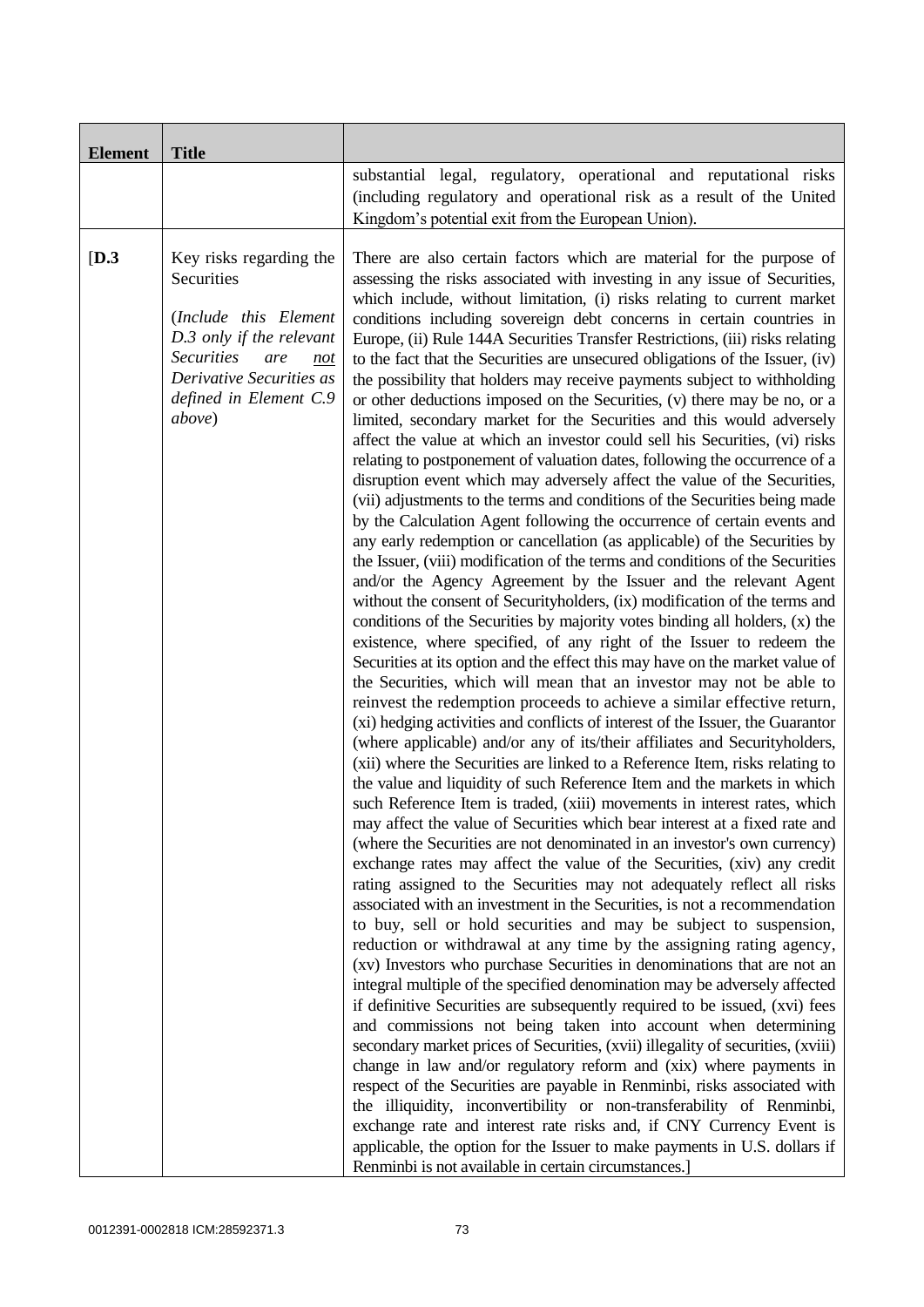| <b>Element</b>   | <b>Title</b>                                                                                                                              |                                                                                                                                                                                               |
|------------------|-------------------------------------------------------------------------------------------------------------------------------------------|-----------------------------------------------------------------------------------------------------------------------------------------------------------------------------------------------|
| $\overline{D.6}$ | Risk warning<br>(Include this Element<br><i>Securities</i><br>are<br>Derivative Securities as<br>defined in Element C.9<br><i>above</i> ) | [Copy and paste the information from Element D.3 above and insert<br>here]<br>D.6 only if the relevant In addition, investors may lose all or part of their investment in the<br>Securities.] |

## **Section E - Offer**

| <b>Element</b> | <b>Title</b>                                 |                                                                                                                                                                                                                                                                                                                                                                                                                                                                                                                                                                                                                                     |
|----------------|----------------------------------------------|-------------------------------------------------------------------------------------------------------------------------------------------------------------------------------------------------------------------------------------------------------------------------------------------------------------------------------------------------------------------------------------------------------------------------------------------------------------------------------------------------------------------------------------------------------------------------------------------------------------------------------------|
| E.2b           | Reasons for the offer<br>and use of proceeds | The net proceeds from the issue of the Securities will be applied by<br>the Issuer for general corporate purposes, which include making a<br>profit. A substantial portion of the proceeds from the issue of the<br>Securities may be used to hedge market risk with respect to such<br>Securities.                                                                                                                                                                                                                                                                                                                                 |
|                |                                              | Issue specific summary                                                                                                                                                                                                                                                                                                                                                                                                                                                                                                                                                                                                              |
|                |                                              | The net proceeds from the issue of Securities will be applied by the<br>Issuer for its general corporate purposes, which include making a<br>profit [and [specify any other relevant corporate purposes of the<br> Issuer ].]                                                                                                                                                                                                                                                                                                                                                                                                       |
| E.3            | Terms and conditions<br>of the offer         | Under the programme, the Securities may be offered to the public in a<br>Non-Exempt Offer in Austria, Belgium, Denmark, France, Germany,<br>Hungary, Italy, Ireland, Luxembourg, Poland, Portugal, Spain,<br>Sweden, The Netherlands and the United Kingdom.                                                                                                                                                                                                                                                                                                                                                                        |
|                |                                              | The terms and conditions of each offer of Securities will be<br>determined by agreement between the Issuer and the relevant Dealer<br>at the time of issue and specified in the applicable Final Terms. An<br>Investor intending to acquire or acquiring any Securities in a Non-<br>Exempt Offer from an Authorised Offeror will do so, and offers and<br>sales of such Securities to an Investor by such Authorised Offeror<br>will be made, in accordance with any terms and other arrangements in<br>place between such Authorised Offeror and such Investor including<br>as to price, allocations and settlement arrangements. |
|                |                                              | Issue specific summary:                                                                                                                                                                                                                                                                                                                                                                                                                                                                                                                                                                                                             |
|                |                                              | [Not applicable, the Securities are not being offered to the public as<br>part of a Non-Exempt Offer.]                                                                                                                                                                                                                                                                                                                                                                                                                                                                                                                              |
|                |                                              | [This issue of Securities is being offered in a Non-Exempt Offer in<br>[specify particular country/ies].                                                                                                                                                                                                                                                                                                                                                                                                                                                                                                                            |
|                |                                              | The issue price of the Securities is $[\bullet][[\bullet]$ per cent. of their nominal<br>amount].                                                                                                                                                                                                                                                                                                                                                                                                                                                                                                                                   |